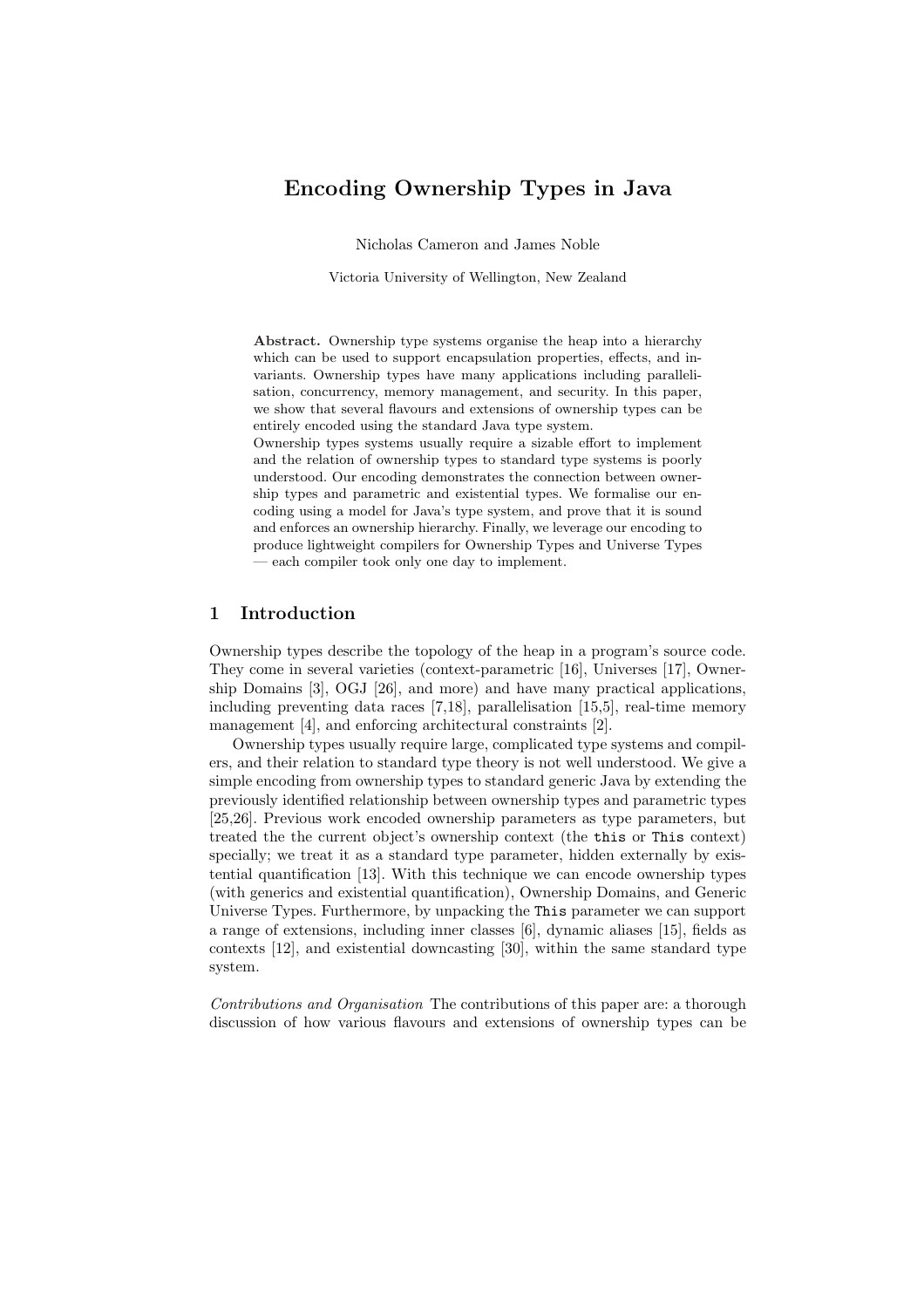encoded in a standard type system, such as Java's (Sect. 3); a formal type system which captures these concepts (including variations and extensions) and a soundness proof for this system which demonstrates that our encoding enforces the ownership hierarchy (Sect. 4); and compilers for Generic Universe Types and Ownership Types (Sect. 5).

Additionally, we give background on Java generics and ownership types in Sect. 2 and conclude and describe future work in Sect. 6.

### 2 Background

In this section, we describe features of the Java type system used in our encoding and ownership types.

### 2.1 Java Generics and Wildcards

Java has featured parametric and existential types since version 5.0, in the form of generics and wildcards [20]. Java types consist of a class name and a (possibly empty) list of actual type parameters. For example, we can describe a list of books as List <Book>, given a class (or interface) such as, class List < $X > \{ \ldots \}$ . The formal type parameters (e.g., X) may be used in the body of the class; outside the class they must be instantiated with actual parameters (such as Book).

Generic types must be invariant with respect to subtyping. However, it is sometimes safe and desirable to make generic types co- or contravariant. To support this, Java has wildcards [27]: an object of type List<? extends Book> is a covariant list of books, that is, a list of some subtype of book. To remain sound, covariant lists must be 'read-only' and contravariant lists 'write-only'; wildcards enforce this. Formal models of Java typically use bounded existential types to represent wildcards [11]: our covariant list is denoted ∃X→[⊥ Book].List<X>  $(\perp, \text{ the bottom type, indicates no lower bound}).$ 

A wildcard hides a type parameter; for example, we can store (due to subtyping) an object of type List  $\text{Sook}$  in a variable of type List  $\text{Syst}$ : the wildcard hides the *witness type* Book. Java allows the type to be temporarily named, but only as a fresh type variable, this is known as wildcard capture and corresponds to unpacking an existential type<sup>1</sup>. For example, List <?> can be capture converted to List<Z>, where Z is fresh; however, there is no relationship between Z and Book.

#### 2.2 Ownership Types

Ownership types [16] are a mechanism for organising the heap into a hierarchy of contexts. The type system ensures that objects' positions in the hierarchy are reflected by their types. This property allows contexts to be used to specify encapsulation properties (for which ownership types are well known), such as

 $1$  Subsumption of concrete types to wildcard types corresponds to *packing*.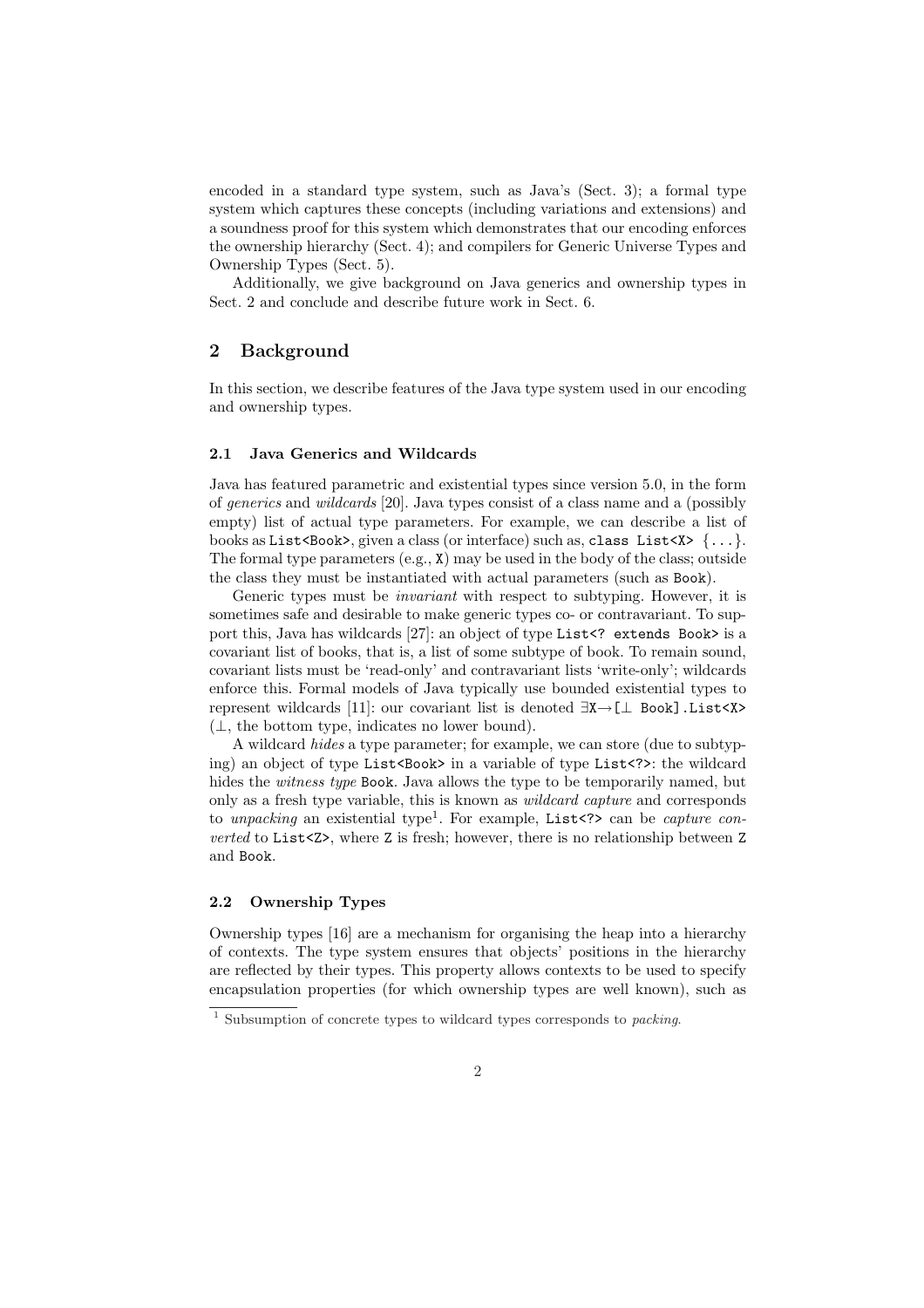owners-as-dominators [16] and owners-as-modifiers [17], or to specify effects [15] or invariants [23]. Several mechanisms for reflecting the ownership hierarchy in types have been proposed, these can be separated into parameter-based systems, where types are parameterised by contexts (such as 'vanilla' ownership types [16,15], multiple ownership [12], and ownership domains [3]) and annotationbased systems, where types are annotated to describe relative position in the hierarchy (such as Universes [17]).

There have been several syntactic (but semantically equivalent) variations in the way that 'vanilla' ownership types are denoted. In our source language we prefix an object's type with its owner and parameterise it with actual context parameters. A class is declared without an explicit owner (only formal context parameters) and the owner keyword is added to the language for use as an actual context parameter (similarly to the this keyword); for example,

```
class List<d> {
    this:Node<d> first;
}
class Node<d> {
    owner:Node<d> next;
    d:Object datum;
}
```
Here, a list object owns all of its nodes and the context parameter d owns the data in the list. We will use this list as a running example.

source

Encapsulation and Effects Most ownership systems consist of a descriptive part (describing the topology of the heap) and a 'prescriptive' part, which uses the described topology to specify an encapsulation policy or effect system. Encapsulation properties can restrict aliasing (e.g., owners-as-dominators, associated with 'vanilla' ownership types [16]) or access (e.g., owners-as-modifiers, from Universes [17]). An effect system describes how objects are accessed, rather than restricting access. In this paper we concentrate on the descriptive aspects of ownership and so we will not describe these properties in detail.

#### 2.3 OGJ

Ownership types and generics can be combined in an orthogonal fashion [19,10], giving the benefits and flexibility of both systems. They can also be integrated, as in Ownership Generic Java (OGJ [26]); the benefits of both systems are still gained, but with only a single kind of parameter because type parameters are used to represent context parameters. The only extra ingredient in OGJ (beyond standard Java generics) is a This type parameter which represents not a type, but the current context, it is treated specially by the formal type rules.

Our list example can be written in OGJ: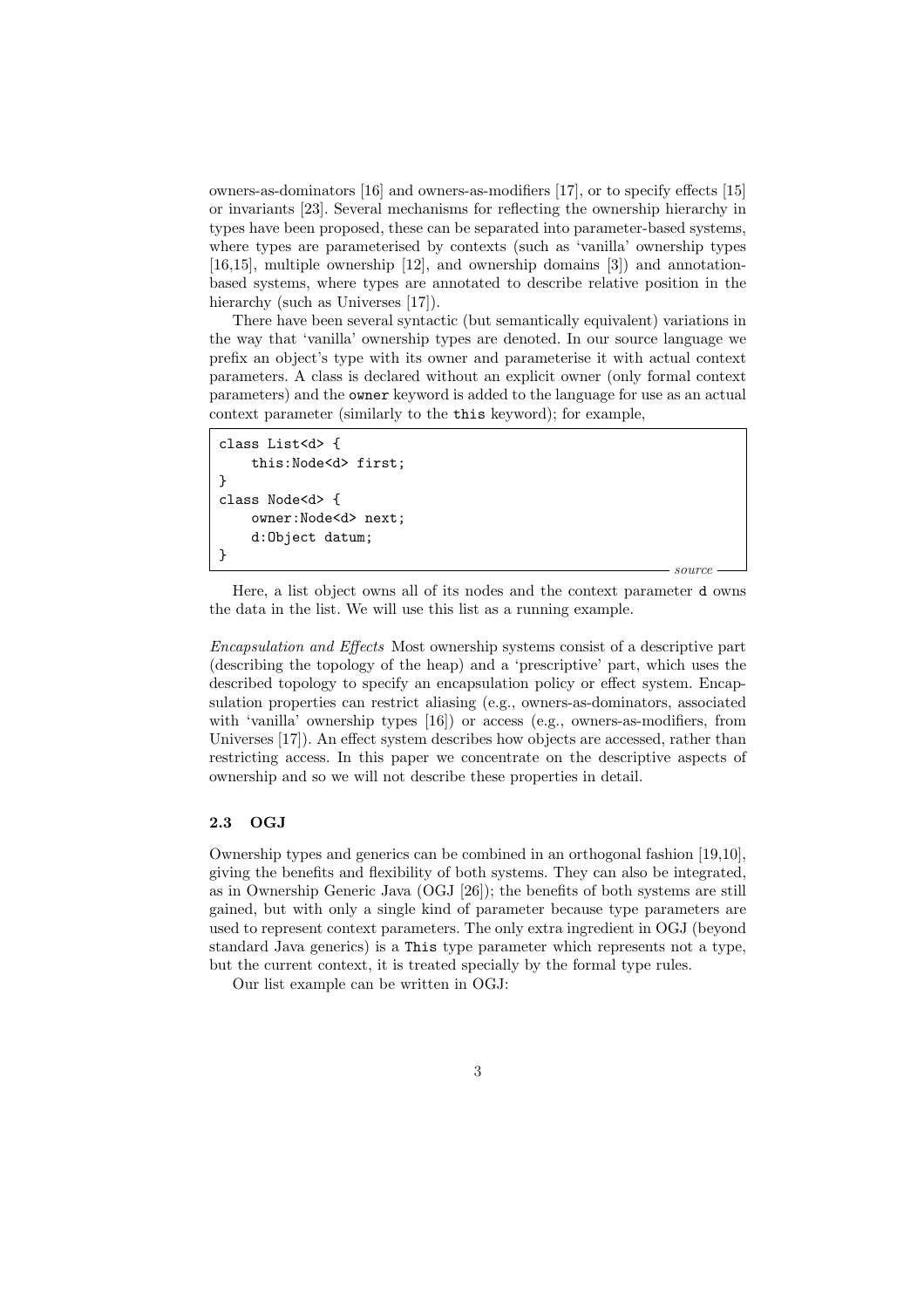```
class List<D, Owner> {
    Node<D, This> first;
}
class Node<D, Owner> {
    Node<D, Owner> next;
    Object<D> datum;
}
```
 $OGJ$ 

Java

The syntax is almost identical to the standard ownership types version, other than that the owner of a type is specified as the last type parameter. The semantics, however, are different: all parameters are treated as type parameters by the type system, the usual rules for type checking Java are applied, rather than special ownership types rules. The exception is in dealing with the This, which is treated as a keyword, rather than a variable, and is thus a valid owner for first even though it is not declared.

Featherweight Generic Confinement (FGC [25]) uses the same representation of contexts as type parameters, but without any support for the This context. The result is a 'shallow ownership' system which supports encapsulation by package, but not on a per-object basis.

# 3 Encoding Ownership Types into Java

In this section we describe how we encode source ownership types programs into Java. As in FGC [25] and OGJ [26], we represent the owner of a class and its context parameters with type parameters. We create a formal type parameter (This) to represent the this context [13], bounded above by Owner. The inside relation (context ordering) is encoded by subtyping (as in OGJ). Since this cannot be named outside its class declaration, we must hide the corresponding This type parameter where it appears in types, using Java wildcards; conveniently, the wildcard will inherit the bound declared on This. Our basic list example (Sect. 2.2) is encoded as:

```
class List<D, Owner extends World, This extends Owner> {
   Node<D, This, ?> first;
}
class Node<D, Owner extends World, This extends Owner> {
   Node<D, Owner, ?> next;
    Object<D, ?> datum;
}
```
Actual context parameters are either World (a class or interface which represents the root context) or formal context variables (either quantified or with class scope). The inherited or explicit bounds on these type variables produce a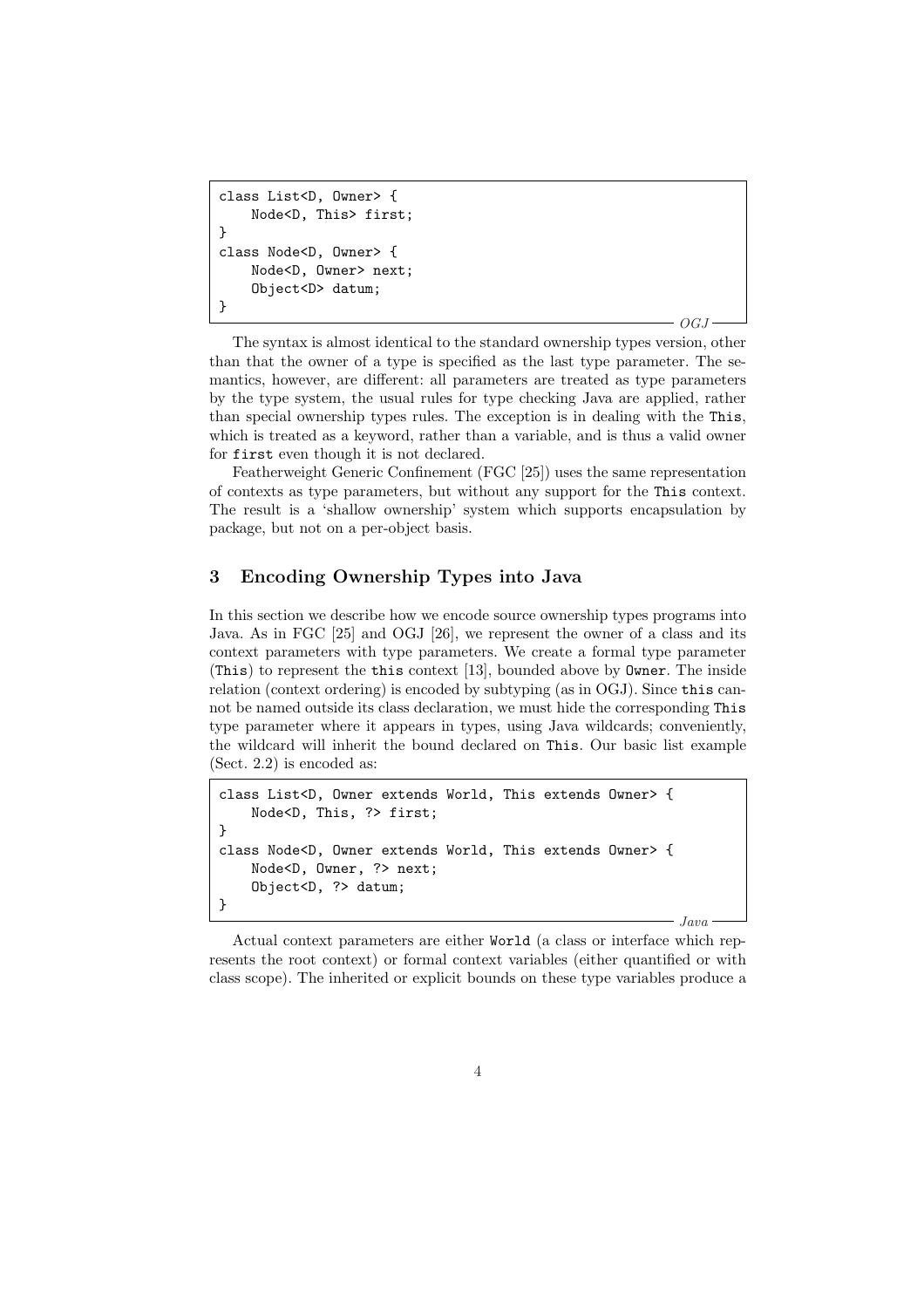partial ordering on type parameters corresponding to the ownership hierarchy<sup>2</sup>. Because there are no concrete types representing contexts (other than World), the hierarchy is an illusion: an omniscient type checker would know that all type variables ultimately hold World. The 'opaqueness' of existential types ensures that the illusory hierarchy is respected during type checking.

Type systems must treat existentially quantified variables as hiding unique types; this gives the correct behaviour for ownership types in our encoding by treating each This context as unique. If we did not always hide the This parameter, ownership typing would not be effective<sup>3</sup>:

```
List<World, World, X > 11 = new List<World, World, X > 1;
List<World, World, X> 12 = new List<World, World, X>();
l1.first = l2.first; //OK, but should be an error
                                                       Java
```
Universes Universes [17] are an annotation-based ownership system. Types may be annotated with rep (denoting that objects of this type are owned by this), peer (objects are in the same context as this), or any (objects are in an unknown context). Generic Universe Types [19] integrate type parametricity and universe modifiers; the programmer can write types such as rep List<peer Book>, which represents a list (owned by the current object) of books in the current context. Universe types and ownership types describe the same hierarchies [9].

Generic Universe Types can be encoded into ownership types [9], and then into Java using the above scheme. The only obstacle is that the universe modifier any corresponds to an existentially quantified owner (see below); any can be encoded as an unbounded wildcard.

Ownership Domains Ownership domains [3] support more flexible topologies and a more flexible encapsulation property than 'vanilla' ownership types. Topologically, ownership domains allow for multiple contexts (called domains) per object; all contexts are nested within the object's owner and other objects can belong to any of these contexts.

To support multiple contexts per object in our encoding we allow multiple parameters in place of the single This parameter. All these parameters are given the upper bound of Owner and all must be hidden with wildcards to create the phantom ownership hierarchy. Types are encoded in the same way as for 'vanilla' ownership types.

For example, the following class has two domains and a single domain parameter:

|  | class C <domp> { domain dom1, dom2; }</domp> |  |
|--|----------------------------------------------|--|
|  |                                              |  |
|  |                                              |  |

 $2$  There are effectively two subtype hierarchies: one of real objects with  $\texttt{Object}$  at its root, and one of ownership contexts with World at its root.

<sup>&</sup>lt;sup>3</sup> In this section we will use wildcards in new expressions, this is not allowed in Java and we describe how to avoid this in Sect. 5.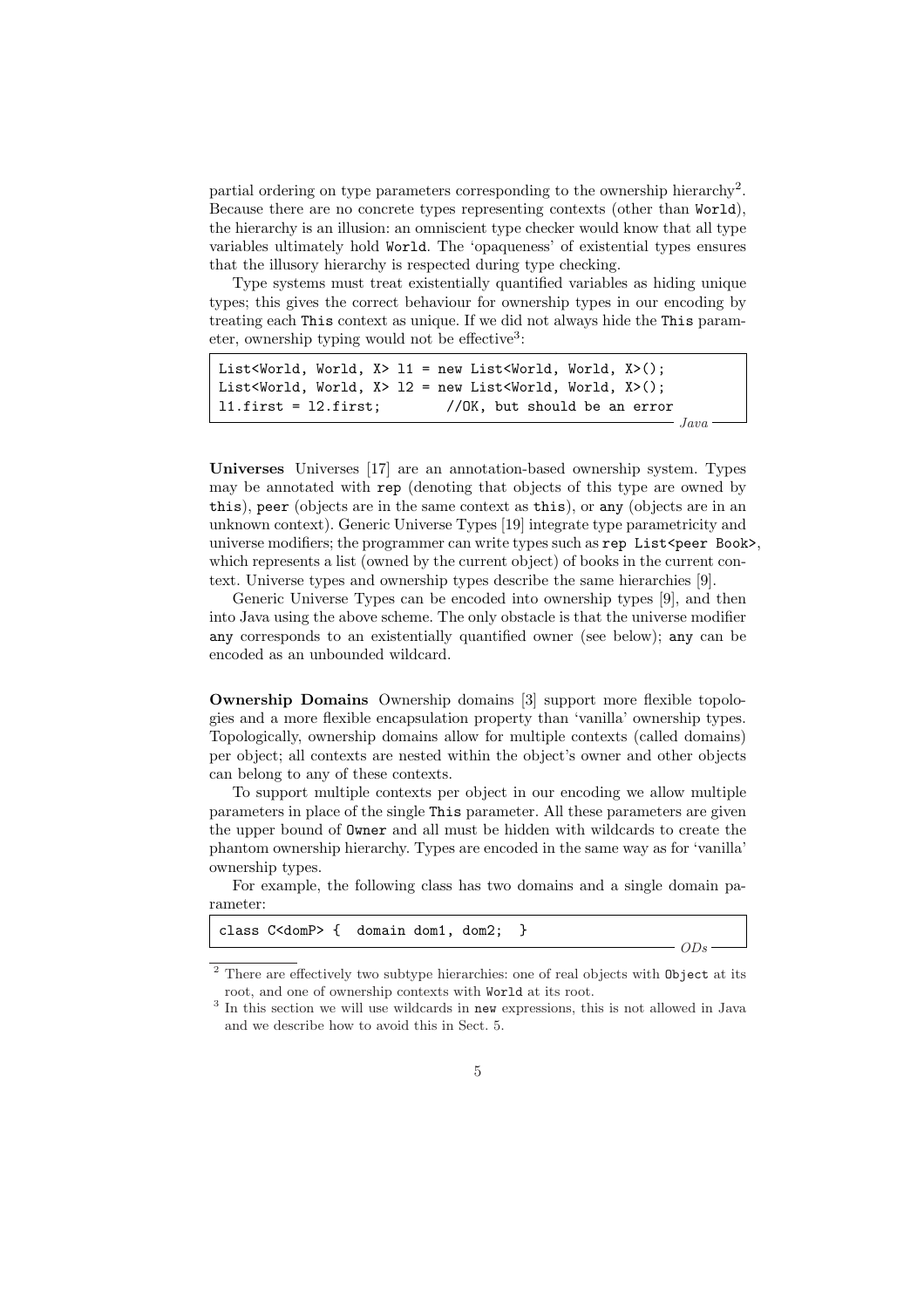It is encoded as the Java class,

class C<DomP, Owner, Dom1 extends Owner, Dom2 extends Owner> {}  $-$  Java  $-$ 

#### 3.1 Extensions to Ownership Types

There has been much work on making ownership type systems more descriptive and more flexible. Generally, the underlying ownership hierarchy is unchanged, but the language's types can describe it more precisely, usually combined with a relaxation of encapsulation properties in certain circumstances. In this section, we describe several extensions to ownership types and how they can be encoded in Java.

Bounds Context parameters may be given upper and lower bounds with respect to the ownership hierarchy [15,10]. These are usually denoted inside and outside, respectively. For example, class C<a outside owner, b inside a>.

Upper bounds on context parameters can easily be replicated using upper bounds on the corresponding type parameters (e.g. B extends A). The encoded bounds are with respect to the subtype hierarchy, within which the ownership hierarchy is encoded. Lower bounds cannot be encoded in Java without changing the type system to support lower bounds on type parameters.

Context Parametric Methods Methods may be parameterised by contexts [14,29] in the same way as they can be parameterised by types in Java. This allows for better code reuse. For example:

```
<a.b> a:Node<b> next(a:Node<b> n) {
    return n.next;
}
```
The next method will work for all possible nodes; without context parametric methods, such a method could not be written.

Context parametric methods are easily encoded as type parametric Java methods, upper bounds on context parameters can be handled as above:

```
\langle A,B\rangle Node\langle B, A, ?\rangle next(Node\langle B, A, ?\ranglen) {
      return n.next;
}
```
Java

source

Inner Classes Ownership type systems can be made more flexible by giving inner classes access to the this and owner parameters of the surrounding class [6]. This increases the descriptiveness of the type system because more contexts can be named inside an inner class. Owners-as-dominators can be sensibly relaxed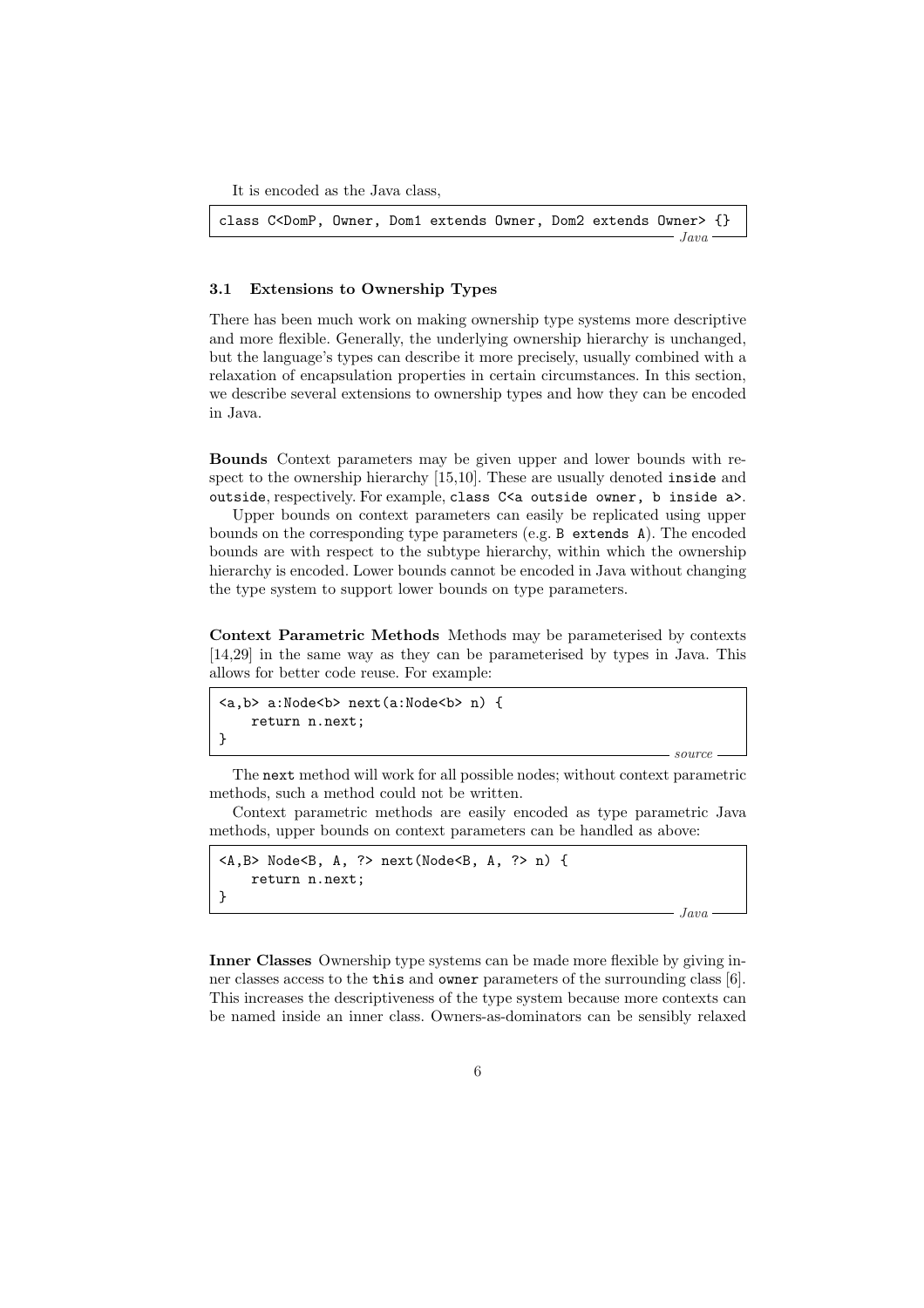to allow instantiations of inner classes to hold references to their surrounding objects (e.g., the curNode field in the following example). This allows iterators to be implemented in an 'owners-as-dominators' system, an early obstacle to acceptance of ownership type systems. We extend our list example:

```
class List<d> {
    ...
    class Iterator {
        List.this:Node<d> curNode;
        d:Object next() { return curNode = curNode.next() }
    }
}
class Client {
    void m(this:List<world> l) {
        this: Iterator i = 1. new this: Iterator()
        world:Object first = i.next();
    }
}
                                                          source.
```
In the encoding, inner classes must be able to name the contexts of their surrounding class; this happens naturally in Java: an inner class can name type parameters of its surrounding class. However, we must be careful not to hide the generated type parameter by adding This parameters for both inner and outer classes. We accomplish this by appending the name of the class to the names of the Owner and This parameters (we elide some bounds in the example):

```
class List<D, Owner, This extends Owner> {
    ...
    class Iterator<It_Owner, It_This extends It_Owner> {
        Node<D, This, ?> curNode;
        Object<D, ?> next() { return curNode = curNode.next() }
    }
}
class Client<Owner, This extends Owner> {
    void m(List<World, This, ?> l) {
        Iterator<This, ?> i = 1.new Iterator<This, ?>();
        Object<World, ?> first = i.next();
    }
}
                                                         Java
```
Dynamic Aliases An alternative solution to the iterators under owners-asdominators problem is to allow dynamic aliases [15]; that is, allow variables on the stack to reference objects which break owners-as-dominators, and only en-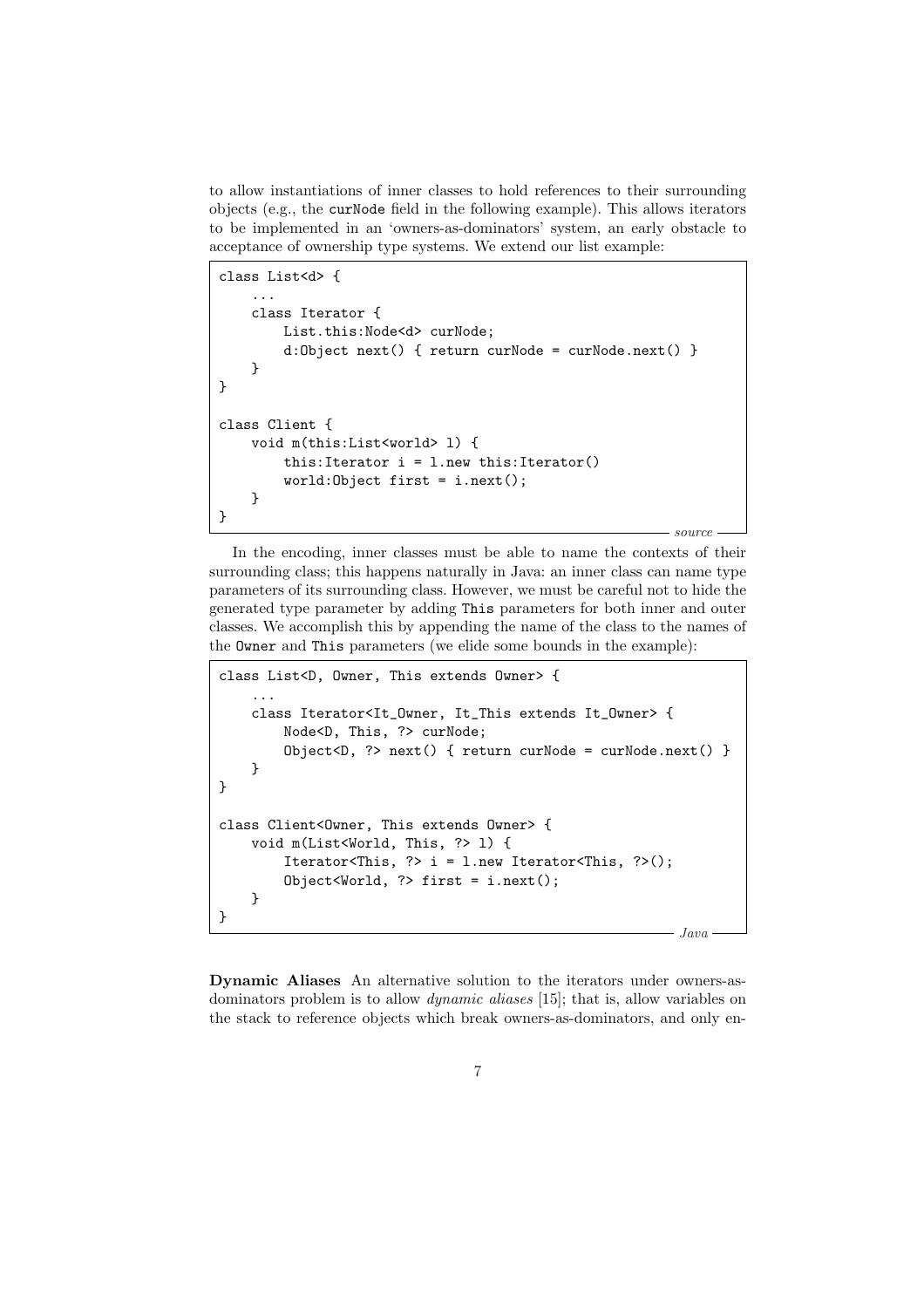force owners-as-dominators on the heap. Dynamic aliases achieve this by allowing local variables to be used as contexts. Extending the original list example:

```
class Iterator<d> {
   owner:Node<d> curNode;
   d:Object next() { return curNode = curNode.next() }
}
class Client {
   void m(final this:List<world> l) {
        l:Iterator<world> i = new l:Iterator<world>();
        world:Object first = i.next();
   }
}
                                                         source
```
The variable 1 cannot be named outside of  $m$ , and so the dynamic alias to i (owned by l) cannot be stored in the heap. It is only sound to use final variables to name contexts.

An object's context is represented by its hidden This argument; therefore, encoding dynamic aliases in Java requires naming that argument using a fresh, temporary type variable which is introduced as an extra type parameter to a method. Unpacking the hidden This argument to the fresh variable is achieved by wildcard capture:

```
class Iterator<D, Owner extends World, This extends Owner> {
   Node<D, Owner, ?> curNode;
    Object<D, ?> next() { return curNode = curNode.next() }
}
class Client<Owner extends World, This extends Owner> {
    void m(List<World, This, ?> l) {
        this.mAux(l)
   }
    <L> void mAux(List<World, This, L> l) {
        Iterator<World, L, ?> i = new Iterator<World, L, ?>;
        Object<World, ?> first = i.next();
   }
}
                                                         Java
```
The wildcard which hides l's This argument is capture converted to the fresh type variable L when mAux is called. Using l as an owner in the source program is encoded to using L (l's This argument) as an owner. L can only be named within the scope of  $mAux$ , and this corresponds to the scope of 1.

Our example is simple because it does not require other state to be passed to mAux. In a more realistic example, we would need to pass any data accessed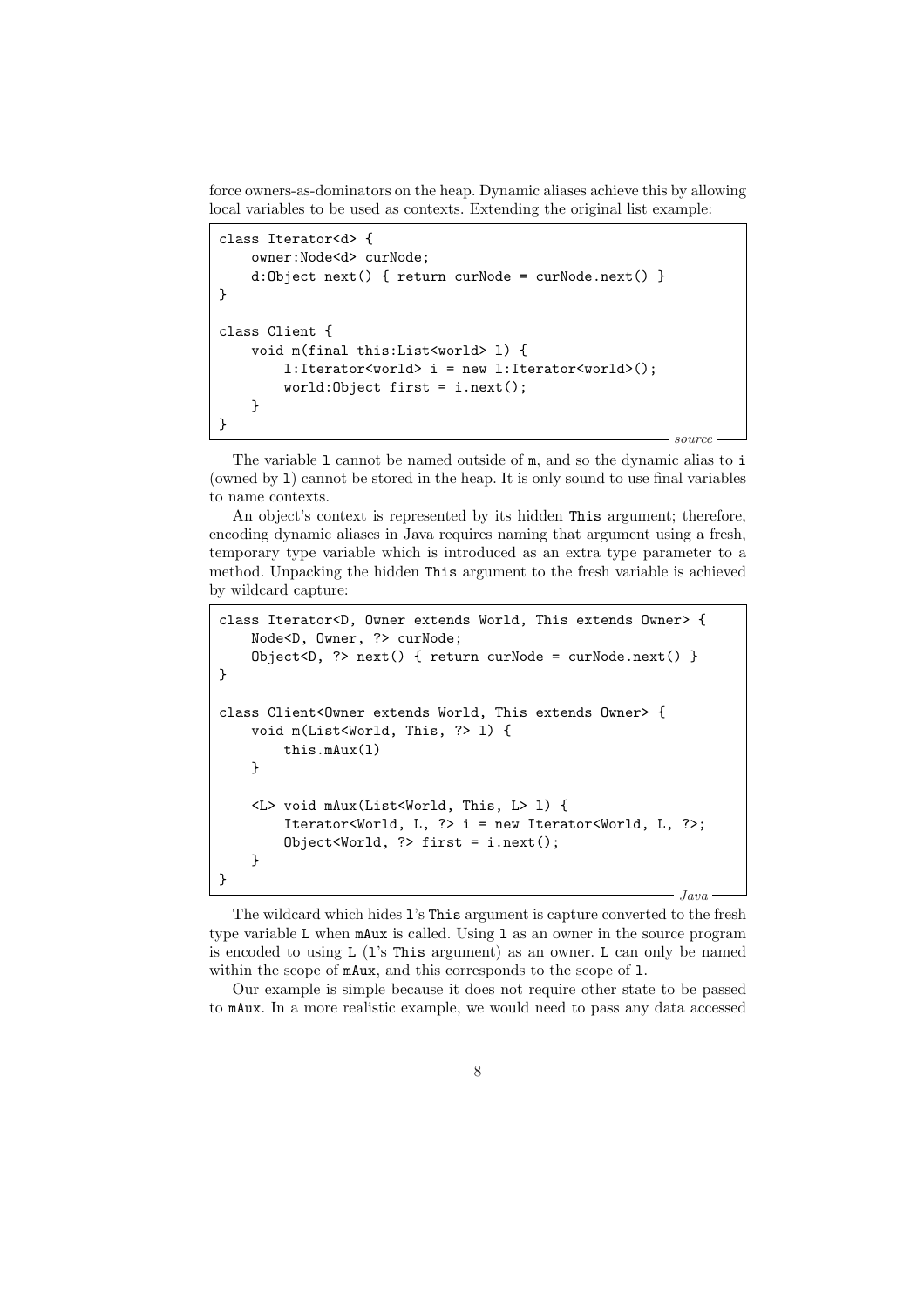in m to mAux, and back again if it is not passed by reference. A simpler encoding is to modify the original method so that the This argument of l is captured by calling m (rather than when calling mAux). The simpler encoding only works if the variable being used as a context is an argument rather than a local variable. Note that the call-sites of m do not have to be modified, despite the extra type parameter, due to Java's type parameter inference. The simpler encoding of our encoding is

```
class Client<Owner, This> {
    <L> void m(List<World, This, L> l) { ... } //body as mAux
}
                                                         Java
```
Fields as Contexts Similarly to local variables, final fields can be used to name contexts [12], this again improves flexibility. We can extend the list example:

```
class List<d> {
   this:Node<d> first;
   first:Object f2; //owned by a field
}
```
Paths of final fields may also be used as contexts [12], e.g., one could allow the type f3.first:Object, where f3 is a final field of type List.

source

We encode fields used as contexts by adding their hidden This parameters to the class's parameter list:

```
class List<D, Owner extends World, This extends Owner, First> {
    Node<D, This, ? extends First> first;
    Object<First, ?> f2;
}
                                                          Java
```
Instantiating this class requires that the value of first is passed into the constructor, wildcard capture is used to name First and then both this and First are hidden by wildcards.

Existential Quantification Just as type variables may be quantified existentially, so may context variables [10]. This allows for existential ownership types such as ∃o.o:Object or ∃o.this:List<o>. Such quantification has two benefits: context variance, that is subtyping which is variant with respect to the ownership hierarchy, and expressing partial knowledge about contexts (i.e., an unknown context or some unknown context within another known context). Existential quantification is the mechanism which underlies a number of proposals involving some kind of variance annotations on contexts [22,8].

Existentially quantified contexts can be encoded as wildcards. Since wildcards are syntactic sugar for existential types, this is not surprising. Both upper and lower bounds can be straightforwardly encoded. The only difficulty is if quantified contexts have both upper and lower bounds, which is not supported by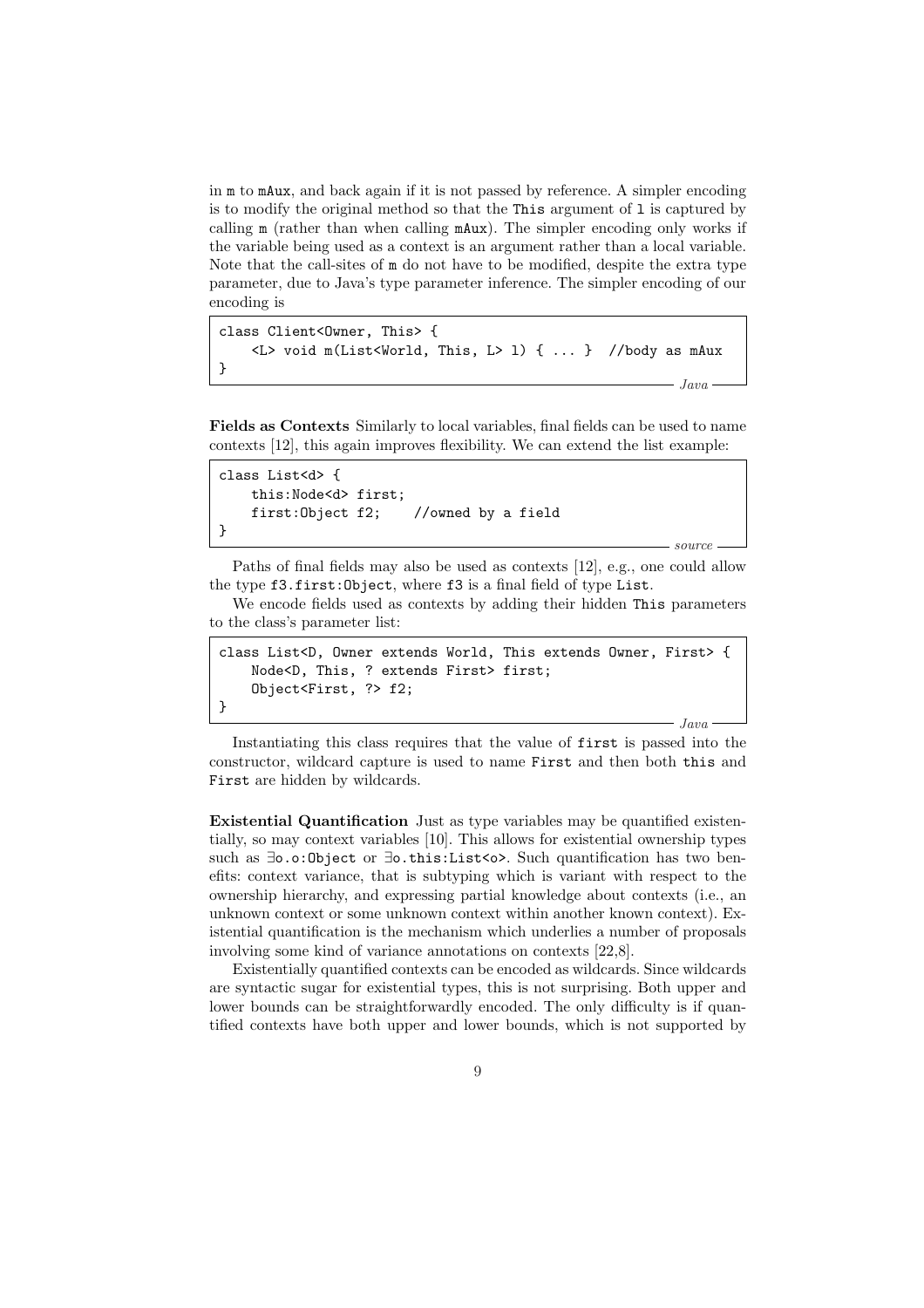Java wildcards. However, because quantification is usually provided by variance annotations or wildcard-like syntax, this should not be a problem.

Existential Downcasting Downcasting is a common feature in programs, especially those that do not use generics. When downcasting from type A to type B, if B has context parameters which A does not, these must be synthesised. Wrigstad and Clarke propose the use of "existential owners" to handle these introduced context parameters [30]. For example:

```
void m(this:Object x) {
    this:List<d> l = (this:List < d) x;d:Object first = l.first.datum;
    l.first.datum = new d:Object();
}
```
Here x is cast from type this: Object to this: List <d>>>>>>, the d context parameter is a fresh context (an "existential owner") that can be named in the scope of the method, and allows operations on l to take place. Objects owned by d cannot be stored in the heap, outside of the original data structure, because d can only be named locally. Note that there is no explicit quantification, "existential owners" correspond to unpacked context existential types [8].

We can cast x to a type where  $D$  (the encoding of d) is hidden by a wildcard. We cannot cast directly to a type containing D because D is not in scope. We must split the method in order to name D using capture conversion:

```
void m(Object<This, ?> x) {
    this.mAux((List<?, This, ?>) x);
}
<D> void mAux(List<D, This, ?> l) {
    Object<D, ?> first = l.first.datum;
    l.first.datum = new Object < D, ?>();}
```
Java

source

Owners-as-Dominators The owners-as-dominators property specifies that all reference paths from the root of the ownership hierarchy to any object pass through that object's owner: owners dominate reference paths. The property is enforced by restricting which contexts can be named: if only contexts outside the current context can be named, then no references can exist into contexts other than for the current this object.

We have previously sketched how owners-as-dominators can be supported in an encoding of ownership into Java [13]. This approach can be duplicated here with the same drawback: owners-as-dominators can only be guaranteed if the Java compiler is modified, it cannot be supported as a pre-processor step like the rest of the encodings discussed. The modifications are not major: a small change to the well-formedness rules for classes and types to ensure that context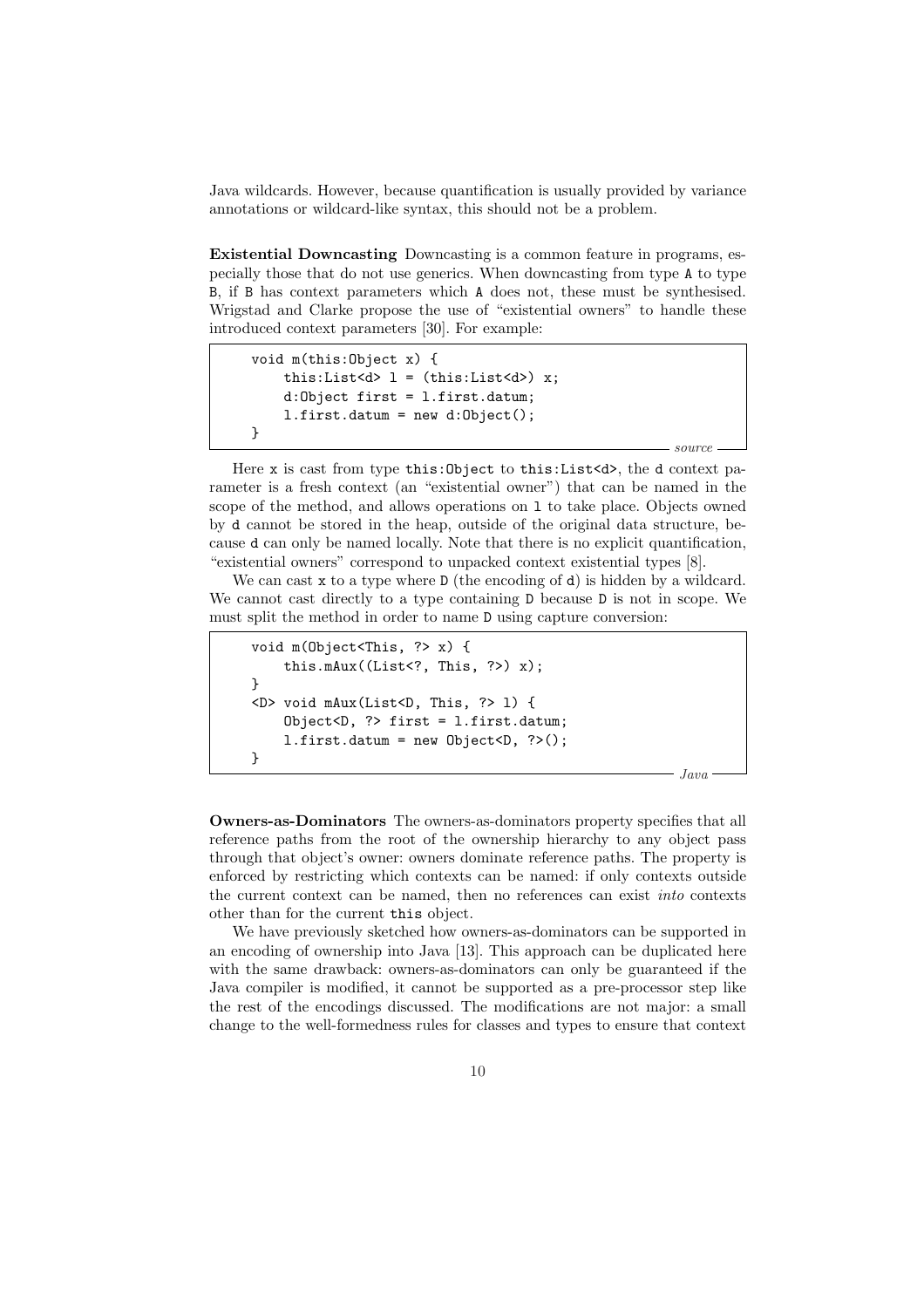parameters are outside the declared owner (the usual requirement for ownership types to support owners-as-dominators). The issue is that at intermediate steps of computation the compiler might allow the This parameter to be named in types: this is not a problem for descriptive ownership because is is only temporary, but can allow owners-as-dominators to be violated.

### 4 Formalisation

To show that our encoding does in fact demonstrate the behaviour of an ownership types system, we extend a model for the Java type system with elements of our encoding and runtime ownership information. Our formalisation (Tame  $FJ_{Own}$ ) follows the approach of OGJ [26], in representing context parameters as type parameters, but, by supporting existential types, we do not need any special machinery to deal with ownership issues.

The bulk of the formal system is relatively standard or follows Tame FJ [11]. Differences from Tame FJ to model ownership are highlighted in grey . We also add field assignment, null, a heap, and casting (to model dynamic downcasts), and make some small improvements elsewhere, these changes are not highlighted. For the sake of brevity, we do not describe the parts unchanged from Tame FJ. Parts of the operational semantics, well-formed environments and heaps, auxiliary functions, and rules for using the heap as an environment are relegated to the appendix.

Syntax The syntax of Tame  $FJ_{Own}$  is given in Fig. 1. For convenience, and following OGJ [26], we syntactically separate types and type parameters used to represent contexts from regular types: we use  $\tau$  to denote types which represent contexts,  $T$  to denote regular types, and  $T$  to denote either type; likewise for parameters, we use O to denote type parameters which represent context parameters, X for regular type parameters, and  $\mathcal X$  for either kind. Importantly, the two kinds of type are treated almost identically by the type system. We can do without this convenience by examining the type's top supertype: contexts will be bounded by World, other types by Object.

We allow values  $(v,$  which are addresses and null; the latter corresponds to World) to be context (and thus type) parameters at runtime so that we can prove enforcement of the ownership hierarchy (see Sect. 4.1); values are not allowed as parameters in source code.

We use a few shorthands for types: C for C<>, and R for  $\exists \emptyset$ . R.

Well-formed Types Well-formed types are defined in Fig. 2. In F-CLASS and F-Object, we do not check that the type parameter in the This position is well-formed. Instead we check that it is in the environment and is bounded below by bottom. This ensures that it is always an in-scope variable (in fact it is usually a quantified variable, although this does not need to be enforced) and that no other type can be derived to be a subtype of it (as would be the case if it had a lower bound). This ensures that the This context cannot be named by using subsumption.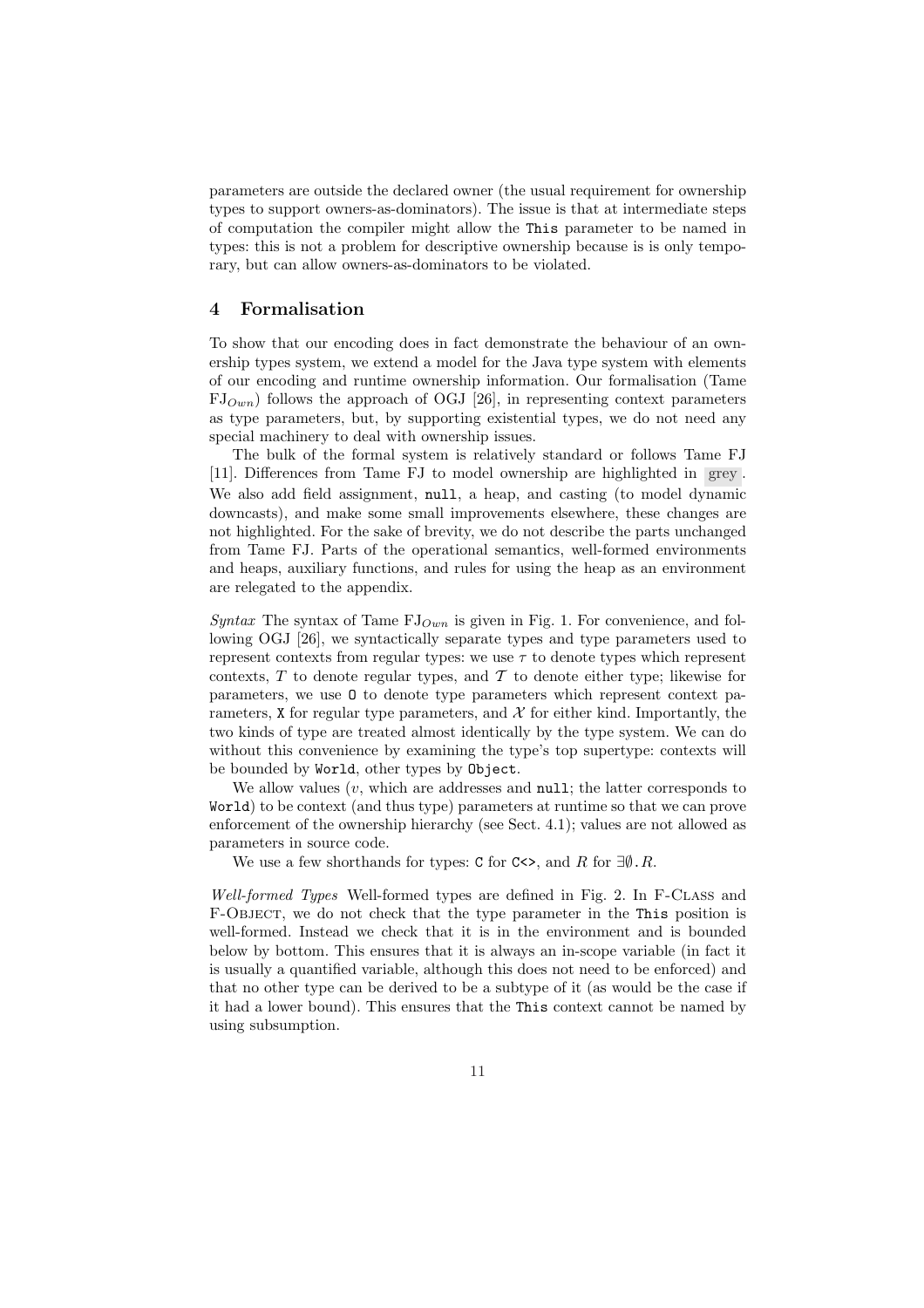| $\epsilon$       | $\mathbf{a} =$ | $\gamma$   null   e.f   e.f = e   e. $\overline{P}$ , $\overline{P}$ >m( $\overline{e}$ )<br>expressions<br>  new $C < \overline{T}, \star >   (T) e$                                                                                           |
|------------------|----------------|-------------------------------------------------------------------------------------------------------------------------------------------------------------------------------------------------------------------------------------------------|
| $\boldsymbol{v}$ | $\mathbf{m}$   | $\iota$   null<br>values                                                                                                                                                                                                                        |
| Q                |                | ::= class C< $\overline{X}$ $\triangleleft$ $\overline{T}$ , $\overline{0}$ $\triangleleft$ $\overline{\tau}$ , Owner $\triangleleft$ $T$ , This $\triangleleft$ $T$ $>$ $\triangleleft$ $N$ $\{\overline{T}$ $\overline{f}$ ; $\overline{M}\}$ |
| $\boldsymbol{M}$ | $\mathbf{r} =$ | $\langle \overline{X} \triangleleft T, \overline{0} \triangleleft T \rangle T \mathbb{m}(\overline{T} \overline{X})$ {return e; } method declarations                                                                                           |
| N                |                | $\overline{\text{C}} := \text{C} \times \overline{T}, \overline{T} >   \text{Object} \times \overline{T}, \overline{T} >   \text{World} \leq \overline{T}$<br>class types                                                                       |
| $R_{\cdot}$      |                | $\mathbb{R}^n = N \mid X$<br>non-existential types                                                                                                                                                                                              |
|                  |                | $T := T   \tau$ types and contexts<br>$T, U \ ::= \exists \Delta . N \mid \exists \emptyset . X \qquad \qquad types$                                                                                                                            |
| $\boldsymbol{P}$ |                | $\therefore$ T   $\star$ method type parameters $\mathcal{P}$ $\therefore$ T   $\star$ method parameters                                                                                                                                        |
|                  |                | $\mathcal{X,Y} ::= \mathbf{X}   \mathbf{0}   v$ type parameters $\tau ::=$ World $\mathbf{0}   v$ contexts                                                                                                                                      |
| $\Delta$         |                | $\overline{X \rightarrow [B_l \ B_u]}$ type environments<br>variables<br>x, this                                                                                                                                                                |
| $\overline{B}$   |                | $\equiv T \perp$<br>type variables<br>bounds<br>X, Y                                                                                                                                                                                            |
| $\varGamma$      |                | $\therefore = \gamma : T$ variable environments<br>0, Owner, This<br><i>context variables</i>                                                                                                                                                   |
| $\gamma$         |                | $\therefore = \iota \mid x \quad locations \text{ or variables}$<br>locations<br>$\mathcal{L}$                                                                                                                                                  |
| $\mathcal{H}$    |                | $\mathrel{::=}\iota \rightarrow \{N;\ \overline{\mathbf{f}\rightarrow v}\}\$ heaps<br>$class\ names$<br>C,Object, World                                                                                                                         |
|                  |                | field names<br>f, g                                                                                                                                                                                                                             |
|                  |                | method names                                                                                                                                                                                                                                    |
|                  |                | m                                                                                                                                                                                                                                               |

Fig. 1. Syntax of Tame  $FJ_{Own}$ .

|                                                                         | <b>Well-formed types:</b> $\Delta \vdash B$ ok, $\Delta \vdash \mathcal{P}$ ok, $\Delta \vdash R$ ok                                                                                                                                                                                                                                                                                                                             |                                        |                                     |                                                                                                                               |
|-------------------------------------------------------------------------|----------------------------------------------------------------------------------------------------------------------------------------------------------------------------------------------------------------------------------------------------------------------------------------------------------------------------------------------------------------------------------------------------------------------------------|----------------------------------------|-------------------------------------|-------------------------------------------------------------------------------------------------------------------------------|
| $\mathcal{X} \in \Delta$<br>$\Delta \vdash \mathcal{X}$ OK<br>$(F-VAR)$ | $\Delta$ $\vdash$ World $\Leftrightarrow$ OK<br>$(F-WORLD)$                                                                                                                                                                                                                                                                                                                                                                      | $\Delta \vdash \perp$ OK<br>(F-BOTTOM) | $\Delta$ + $\star$ OK<br>$(F-STAR)$ | $\Delta \vdash \Delta'$ ok<br>$\Delta, \Delta' \vdash N$ OK<br>$\Delta \vdash \exists \Delta' . N$ OK<br>$(F-EXISTS)$         |
|                                                                         | $\Delta \vdash \overline{T}, \overline{\tau}, \tau_o$ OK<br>$\overline{T} = \overline{T}, \overline{\tau}, \tau_o, \tau_t \qquad \Delta(\tau_t) = \llbracket \perp \tau \rrbracket$<br>class $C < \mathcal{X} \triangleleft \overline{\mathcal{T}_u} > \triangleleft N \{ \dots \}$<br>$\Delta \vdash \mathcal{T} \lt: [\overline{\mathcal{T}/\mathcal{X}}] \mathcal{T}_u$<br>$\Delta$ + C <t> OK<br/><math>(F-CLASS)</math></t> |                                        |                                     | $\Delta \vdash \tau_o$ OK<br>$\Delta(\tau_t) = [\perp T]$<br>$\Delta \vdash$ Object< $\tau_o$ , $\tau_t$ > OK<br>$(F-OBIECT)$ |

Fig. 2. Tame  $FJ_{Own}$  well-formed types, type environments, and heaps.

Type Checking Selected type rules are given in Fig. 3. Object creation (T-New) does not take any (value) parameters (i.e., we don't have constructors, at run-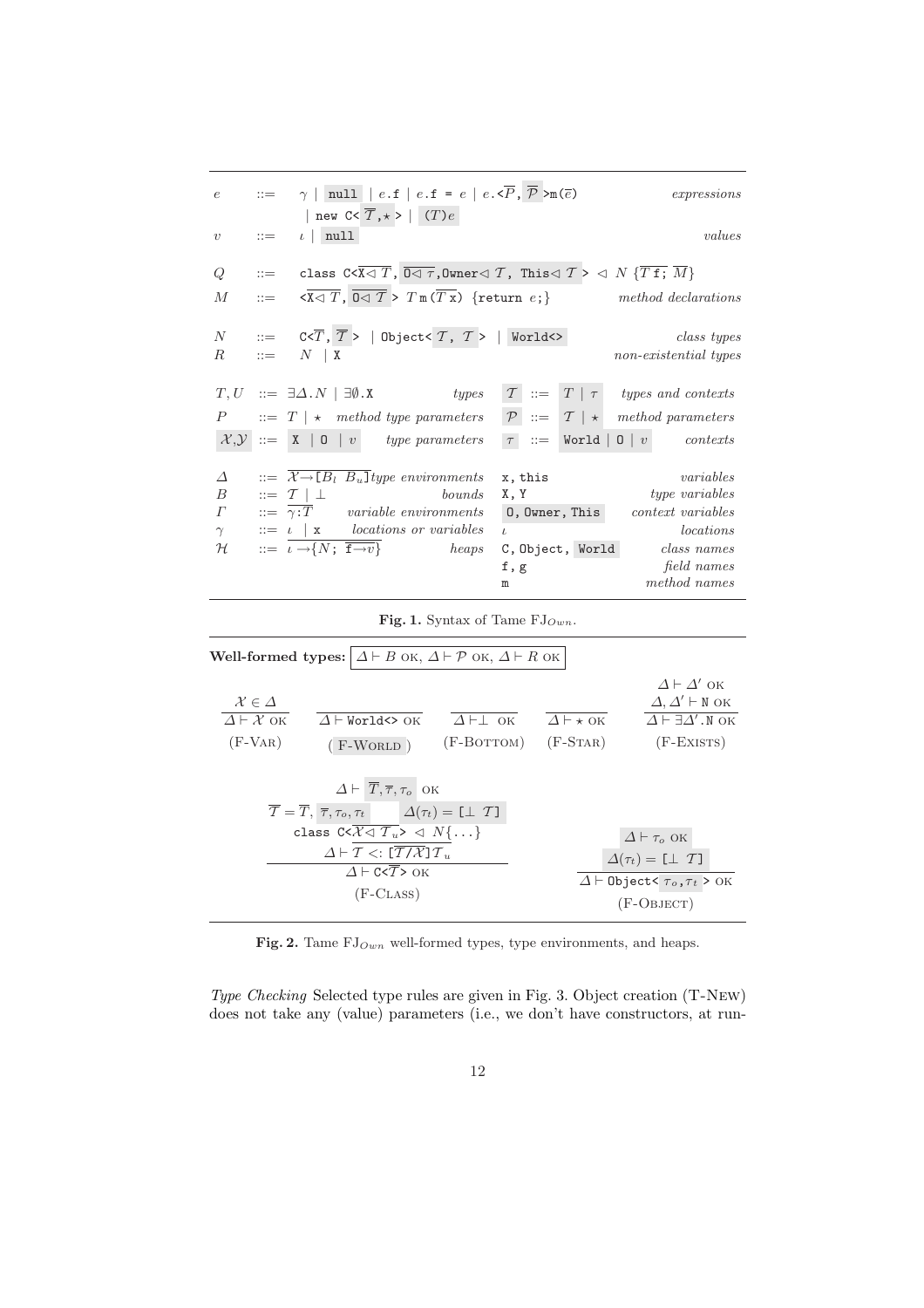| Expression typing: $\Delta; \Gamma \vdash e : T$                                                                                                                                                                                                                                                                                   |                                                       |                                                                                                     |  |  |
|------------------------------------------------------------------------------------------------------------------------------------------------------------------------------------------------------------------------------------------------------------------------------------------------------------------------------------|-------------------------------------------------------|-----------------------------------------------------------------------------------------------------|--|--|
|                                                                                                                                                                                                                                                                                                                                    |                                                       | $\Delta; \Gamma \vdash e : \exists \Delta' . N$ $fType(\mathbf{f}, N) = T'$                         |  |  |
| $\Delta$ + T ok                                                                                                                                                                                                                                                                                                                    |                                                       | $\varDelta; \varGamma \vdash e': \varUpsilon \qquad \varDelta, \varDelta' \vdash T <: \varUpsilon'$ |  |  |
| $\Delta; \Gamma \vdash \texttt{null}: T$                                                                                                                                                                                                                                                                                           |                                                       | $\Delta; \Gamma \vdash e \cdot f = e' : T$                                                          |  |  |
| $(T-NULL)$                                                                                                                                                                                                                                                                                                                         |                                                       | $(T-ASSIGN)$                                                                                        |  |  |
| $\Delta \vdash \overline{T}, T$ OK                                                                                                                                                                                                                                                                                                 |                                                       |                                                                                                     |  |  |
| $\Delta \vdash \exists 0 \rightarrow [\bot \ T] . C < \overline{T}, T, 0 > 0 K$                                                                                                                                                                                                                                                    |                                                       |                                                                                                     |  |  |
| $\Delta; \Gamma \vdash$ new $C < \overline{T}$ , $\mathcal{T}$ , $\star$ >: $\exists 0 \rightarrow \boxed{\bot \ T}$ . $C < \overline{T}$ , $\overline{T}$ , $\overline{0}$ >                                                                                                                                                      |                                                       |                                                                                                     |  |  |
| $(T-NEW)$                                                                                                                                                                                                                                                                                                                          |                                                       |                                                                                                     |  |  |
| <b>Class typing:</b> $\vdash Q$ ok                                                                                                                                                                                                                                                                                                 |                                                       |                                                                                                     |  |  |
| $\Delta = \overline{X \rightarrow [\perp T_u]}$ , Owner $\rightarrow [\perp T_o]$ , This $\rightarrow [\perp \text{ Owen}], \overline{0 \rightarrow [\perp T_u]}$                                                                                                                                                                  |                                                       |                                                                                                     |  |  |
| $\emptyset \vdash \Delta$ ok $\Delta \vdash N$ , T ok                                                                                                                                                                                                                                                                              |                                                       |                                                                                                     |  |  |
| $\mathcal{X} = \overline{\mathbf{X}}, \overline{\mathbf{0}}, \overline{\mathbf{0}}$ wher, This $\Delta$ ; this: C< $\mathcal{X}$ > $\vdash M$ OK in C                                                                                                                                                                              |                                                       |                                                                                                     |  |  |
| $N = D \leq \overline{T}$ , Owner, This>                                                                                                                                                                                                                                                                                           | $\Delta \vdash N <:$ Object <owner, this=""></owner,> |                                                                                                     |  |  |
| $\vdash$ class C< $\overline{\mathtt{x}\mathtt{x}\mathtt{x}}$ , $\overline{\mathtt{0}\mathtt{\triangleleft}\ \tau_u}$ , $\overline{\mathtt{0}$ wner $\mathtt{\triangleleft}\ \tau_o$ , This $\mathtt{\triangleleft}\ \mathtt{0}$ wner $\mathtt{>}\ \mathtt{\triangleleft}\ N\{\overline{\mathtt{T}}\mathtt{f};\ \overline{M}\}$ OK |                                                       |                                                                                                     |  |  |
| $(T-CLASS)$                                                                                                                                                                                                                                                                                                                        |                                                       |                                                                                                     |  |  |
|                                                                                                                                                                                                                                                                                                                                    |                                                       |                                                                                                     |  |  |

Fig. 3. Selected Tame  $FJ_{Own}$  expression and class typing rules.

time all fields are initialised to null). This requires null and the T-NULL rule. Initialising objects in this way is necessary so that fields owned by This can be initialised. The actual type parameter in the This position of new expressions must always be  $\star$ , so no actual parameter is named at initialisation. New objects are given existential types, with the This parameter existentially quantified (bounded above by the Owner parameter), which ensures that the actual This parameter can never be named directly. The extra well-formedness premise in T-New is stricter than the usual well-formedness premise and ensures that the type parameters are well-formed without the extra, quantified parameter in the environment.

We add a rule for casting (T-CAST), which is standard. Unlike in Featherweight Java, we do not distinguish between up-, down-, and stupid casts.

In T-CLASS we enforce that the declared upper bound of This is  $\mathtt{Owner}^4$ . The last two premises ensure that declared classes fall under the Object hierarchy and are not subtypes of World, which means they cannot be used as context parameters, and that the Owner and This parameters are invariant with respect to inheritance. The latter is an important sanity condition of our encoding of ownership and corresponds to the well-known condition on inheritance and own-

<sup>4</sup> The re-ordering of type parameters is a hangover from supporting owners-asdominators, where the lower bound of each O is Owner.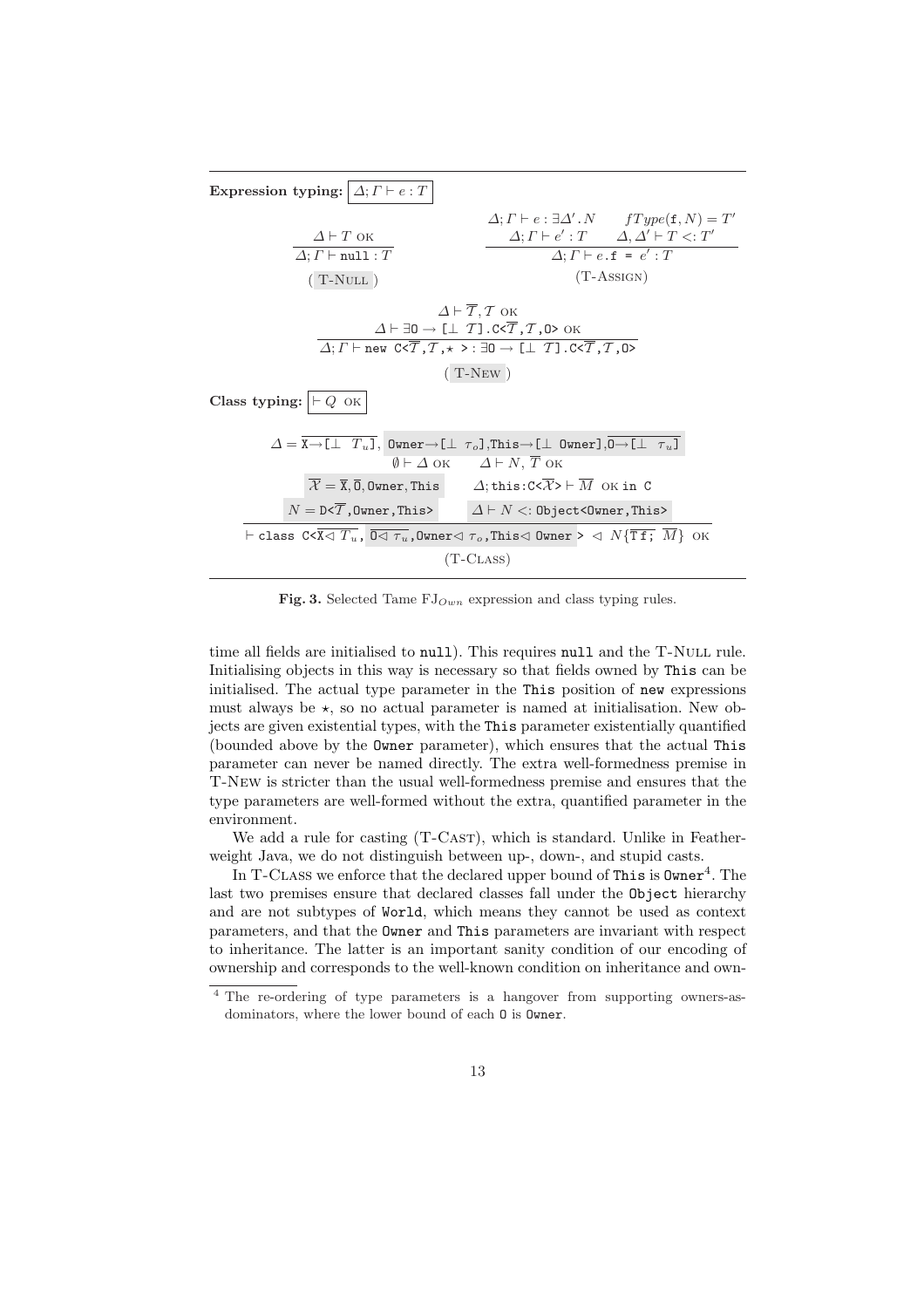ership [15]. We assume that Object is declared with parameters Owner and This with the usual bounds.

Operational Semantics Operational semantics are mostly defined in the appendix; the most interesting change from Tame FJ is in object creation:

$$
\iota \notin dom(\mathcal{H}) \quad fields(C) = \overline{f}
$$
  
\n
$$
\mathcal{H}' = \mathcal{H}, \iota \to \{C < \overline{T}, \mathcal{T}, \iota >; \overline{f \to null} \}
$$
  
\nnew  $C < \overline{T}, \mathcal{T}, \star \gt;; \mathcal{H} \sim \iota; \mathcal{H}'$   
\n(R-NEW)

A new object's runtime type (stored in the heap) is formed by replacing the  $\star$ used in the program source by the new object's address. Together with the usual rules of substitution (in method invocation), occurrences of both this and This in class declarations are replaced by the instantiation's address  $(\iota)$ , unifying the two representations of the object. Together with the quantification in T-New, objects are, in effect, packed into existential types, with the object's address as witness 'type'.

#### 4.1 Discussion

Ownership types are intrinsically dependent because they reflect objects' positions in the heap. We have shown that ownership types can be encoded as parametric types in a Java-like type system, reminiscent of phantom types [21]. Phantom types are parametric types where type parameters are never used as types<sup>5</sup>. Phantom types are used in Haskell to simulate values in types, without the complexity and decidability issues of full dependent types [21]. This is exactly what our system is doing with respect to ownership information. We conclude then, that ownership type systems are, in some sense, no more complex than standard parametric type systems such as Java's. Despite their dependent character, the full power of dependent types is not required to support ownership type systems. However, we should not overstep the mark and assume that type parametricity is the only, or even the best, foundational model for ownership types.

Most of the ownership features described in Sect. 3 can be accommodated in Tame  $FJ_{Qwn}$ . Inner classes require encoding and are discussed below. Paths of final fields cannot easily by encoded in our formal system. Generic Universe Types [19] can be accommodated after encoding. Ownership domains would require a small extension to the formal system, which we have avoided for the sake of simplicity: each class has a list of This type parameters rather than a single parameter. Each parameter represents a domain. Since this change merely changes This to  $\overline{\text{This}}$ , we expect very few changes to be necessary to accommodate it.

The extensions to support ownership domains and inner classes (below) are fairly superficial changes, modifying only the restrictions on type parameters and which type parameters are hidden in T-New.

<sup>5</sup> More precisely, phantom type parameters are not used on the right hand side of the definition of a type constructor.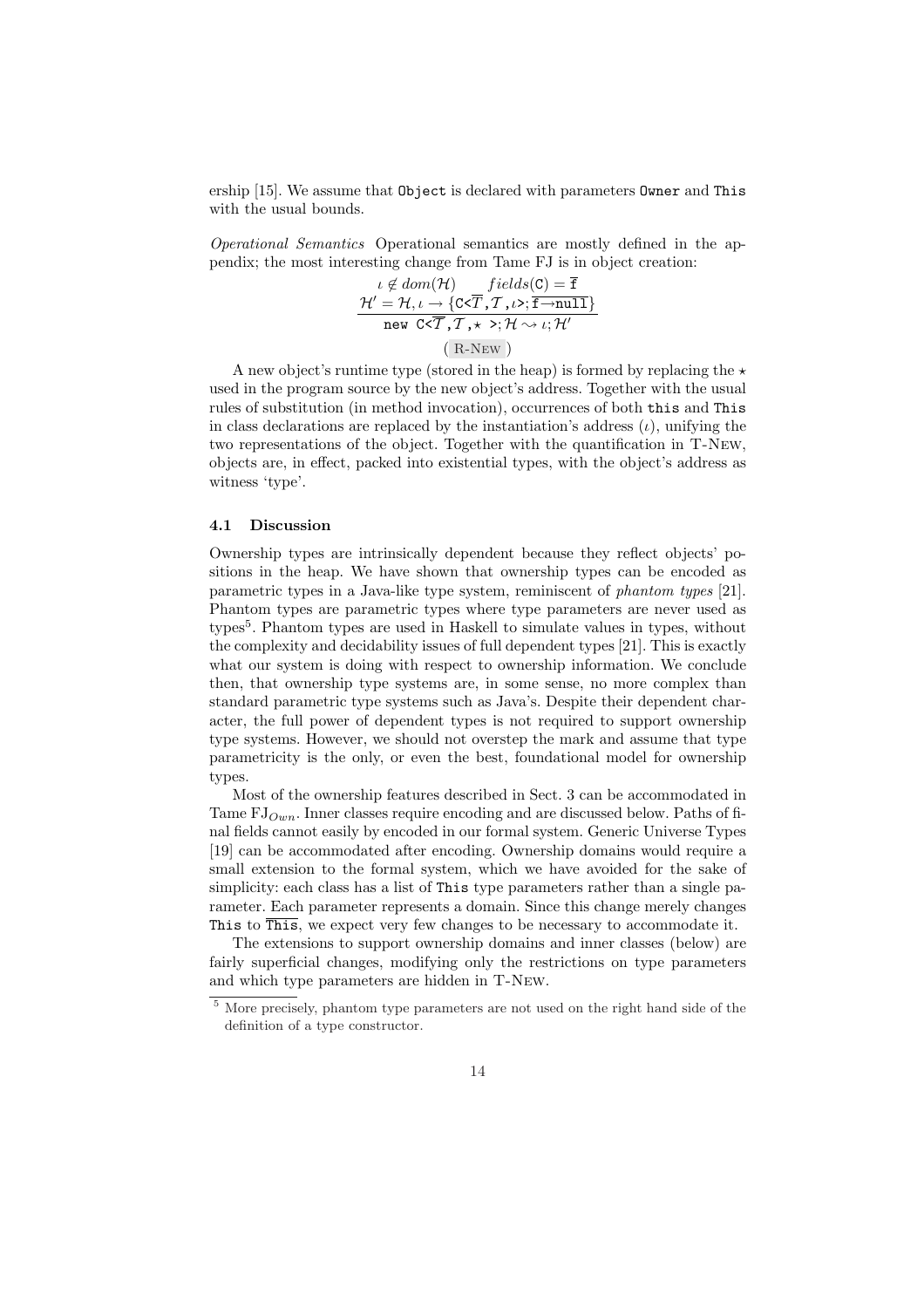**Inner Classes** Encoding inner classes in Tame  $FJ_{Own}$  would require a small extension to our formalisation. References to the surrounding object and the type parameters of the surrounding object must be made available to objects of the inner class. Extending Tame  $FJ_{Own}$  could be done by adopting a nesting of classes and objects in the class table and heap or by adding a field to each class pointing to the surrounding object, and type parameters for the surrounding classes' type parameters; object creation becomes more complex, but otherwise the calculus is not changed too much. The iterator as inner class example from Sect. 3.1 is encoded as (we elide bounds):

```
class Iterator<D, L_Owner, L_This, It_Owner, It_This> {
    List<D, L_Owner, L_This> out;
    Node<D, L_This, ?> curNode;
    Object<It_This, ?> privField;
    Object<D, ? next() \{ \ldots \}}
class Client<Owner, This> {
    <LT> void m(List<World, This, LT> l) {
        Iterator<World, This, LT, This, ?> i
            = new Iterator<World, This, LT, This, ?>();
        i.out = 1;
        Object<World, ?> first = i.next();
    }
}
                                                           Java
```
We must use (a presumably capture converted) type variable (LT) for the This parameter of l, provide l's type parameters to i, and must instantiate the out field of i.

**Type Soundness** We have proved type soundness for Tame  $FJ_{Own}$  in the usual way [28] by proving progress and preservation theorems. For the most part, our proofs follow those of Tame FJ [11]; they can be downloaded from [1].

In standard existential type systems, witness types are known at runtime, and type soundness guarantees that no type errors involving witness types occur, even though the type system has only partial knowledge of these types during type checking. Taking this approach with Tame  $FJ_{Qwn}$  would not be very informative, since all witness types (according to  $T\text{-}New$ ) will be  $\star$ . Our static types hold more information (the ownership hierarchy) than is represented by the 'witness types'. Our soundness result proves that Tame  $FJ_{Own}$  does enforce the ownership hierarchy, i.e., Tame  $FJ_{Our}$  enforces not only strict type soundness (well-typed programs won't access non-existent fields or methods), but also that objects reside in the context described by their type. Ownership information is represented at runtime by storing the object's address into it's This position (in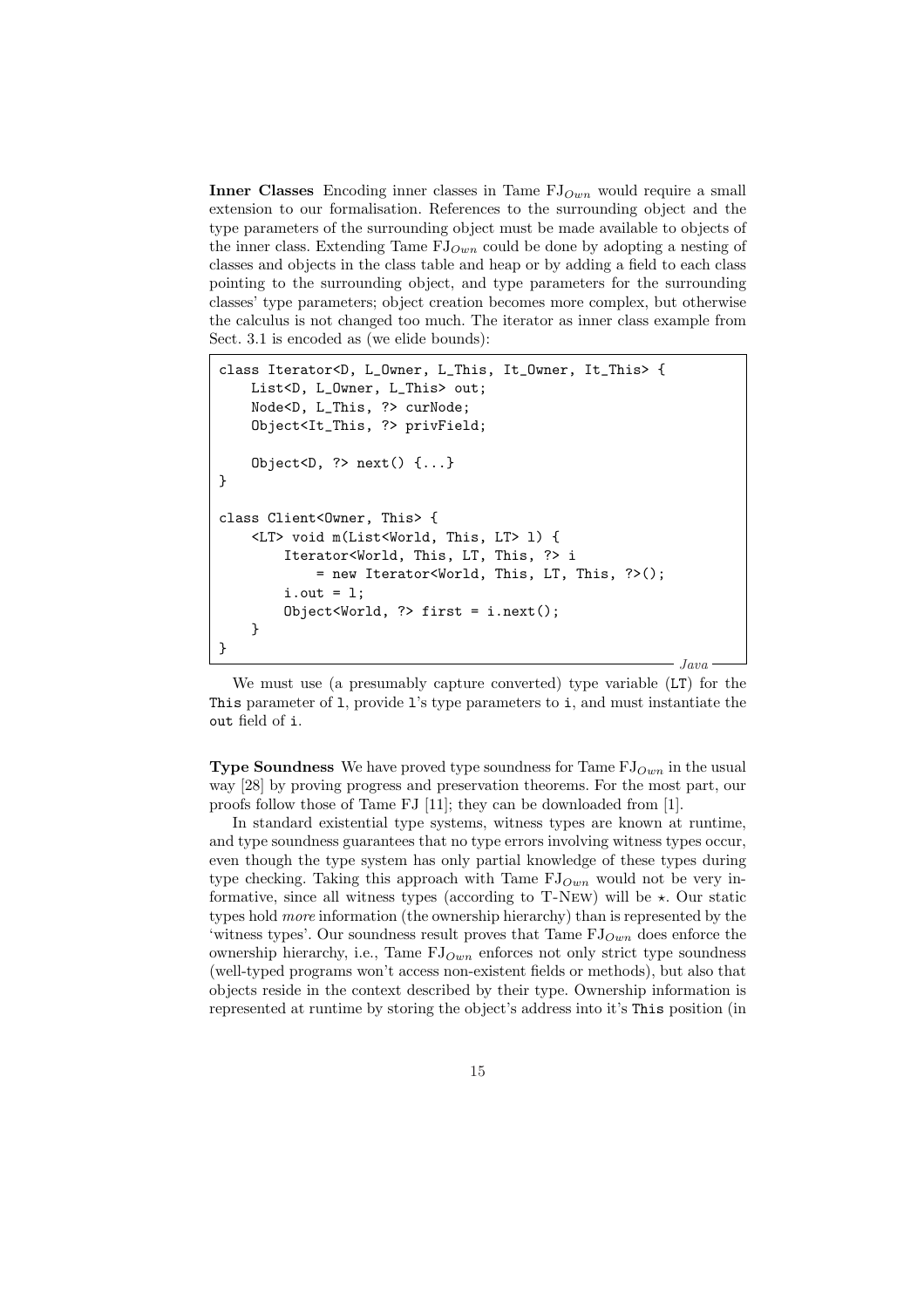R-New), the address propagates into other ownership positions by substitution  $(in R-INVK).$ 

In proving type soundness for Tame  $FJ_{Our}$ , we have proved that a onestage type checker (corresponding to an integration of our pre-processor and the Java type checker) is sound, rather than proving that a two-stage type checker (corresponding to pre-processing and then Java type checking, as in our implementation) is sound. Our approach is theoretically more direct and reflects what we envision to be the long term use of our techniques.

#### 5 Implementation

We have implemented compilers for Java with ownership types and Generic Universe Types by using the techniques described in this paper. Our implementations are simple source to source translators which pre-process source code to plain Java; the Java compiler is then used to type check and compile the code. Most type errors are caught by the Java compiler, only a few are handled by our translators. Our translators are extensions to the parser and AST elements of the JKit Java compiler [24]. We encode one class at a time and do not need to be aware of the whole program. Generated classes will behave well together, but are incompatible with plain Java classes<sup>6</sup>.

Our approach supports ownership and universe types on top of nearly the entire Java Language, including generics, arrays (including the various kinds of array initialisers), interfaces, inner classes (but not anonymous classes), statics, and wildcards.

Our implementations are very much prototypes, an industrial strength compiler would integrate the encoding with Java type checking, as opposed to our two-stage process. Integration would allow for meaningful error messages and support for effects and encapsulation properties. Furthermore, to be usable, a language requires more than a compiler, libraries must be supported, either by support for non-ownership aware classes (currently, all classes must be written with ownership types) or by producing a set of ownership annotated libraries (or a combination of the two approaches).

Our compilers can be downloaded from [1].

#### 5.1 Ownership Types

Our source syntax is mostly similar to that used throughout this paper. We support ownership, context parameters, orthogonal generics, context- and typeparametric methods, final method parameters as contexts (for dynamic aliases), existential quantification in the form of context wildcards, and inner classes with access to the contexts and context parameters of the surrounding object. We do not support local variables (other than method parameters) or fields as contexts.

 $^6$  Strictly, since we generate plain Java, one could write classes which behave well with the generated classes, but not in a way which behaves nicely with the source classes.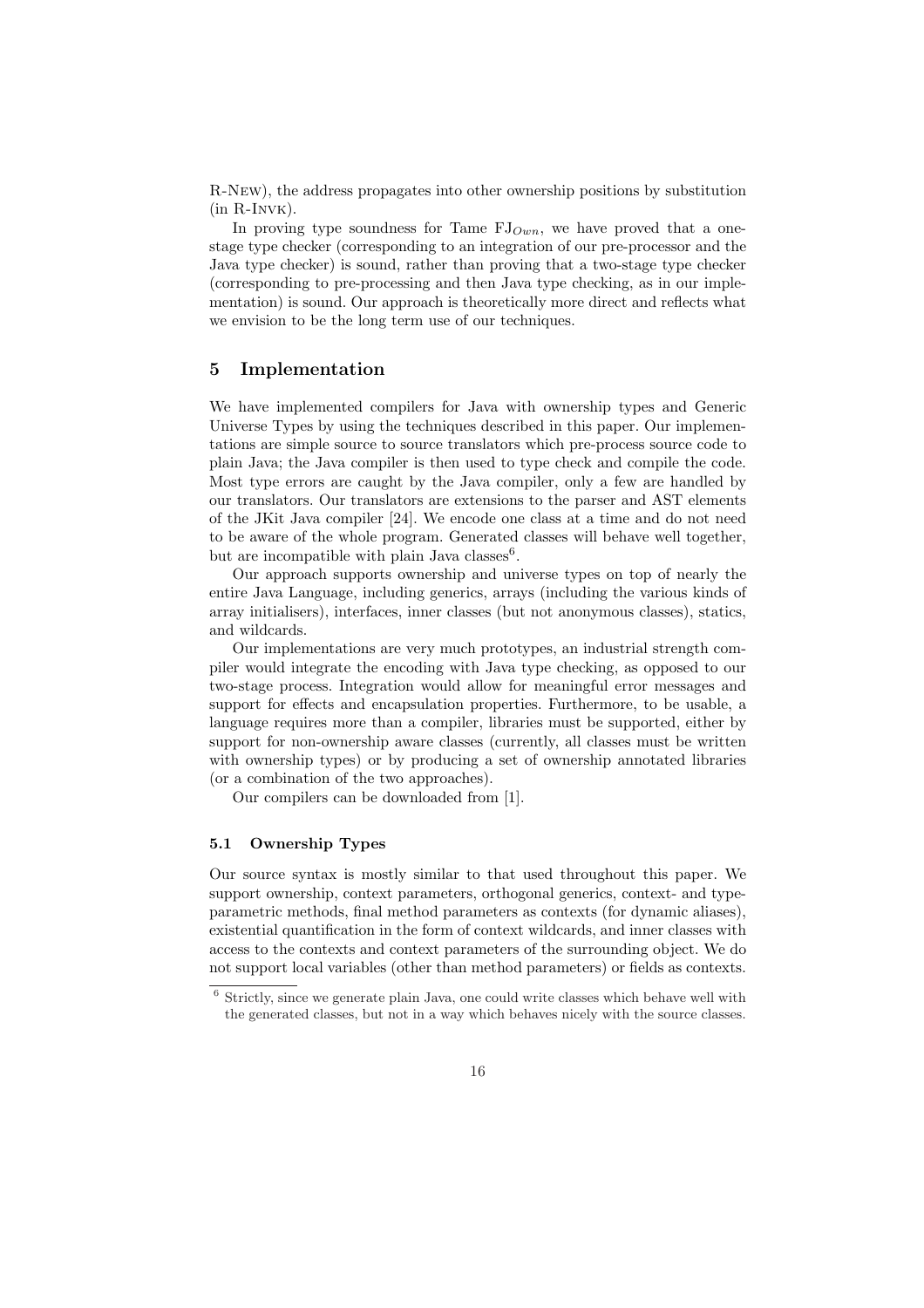We support standard casting, including to wildcard owners, but do not directly support "existential owners".

Our compiler strips owners and context parameters and replaces them with type parameters, in both class declarations and in types; in the latter case, using wildcards in the This position.

The Java compiler does not permit wildcard parameters when objects are instantiated. To get around this, we use the Owner type parameter in the This position (because it is the only type parameter which satisfies the declared bound) and immediately cast to the required wildcard type (which inherits the upper bound):

| new world:Object()                                                                      | //source syntax |               |
|-----------------------------------------------------------------------------------------|-----------------|---------------|
| new Object <world, ?="">()</world,>                                                     |                 | //pseudo-Java |
| (OwnedObject <world, ?="">) new OwnedObject<world, world="">() //Java</world,></world,> |                 |               |

Note also that, as in OGJ, we have to add an OwnedObject which extends Object at the root of our class hierarchy to take the encoded ownership parameters. All classes must extend OwnedObject (rather than Object, which may happen implicitly) and all uses of Object changed to OwnedObject. In the source syntax, the object's owner is implicit in the extends clause, and so translation of the superclass type must be treated differently from other types. Because we add OwnedObject and World to our runtime, we must import these classes into each encoded class file.

#### 5.2 Generic Universe Types

The source syntax is pretty standard for generic universes, e.g., rep List $\langle$ any Object $\rangle$ . The translation is much simpler than for ownership types since we do not have to translate context parameters, only types. Most of the issues faced are similar, and simpler, than in the ownership types case: we must check for universe modifiers on all types (but not in extends clauses), Object is translated to OwnedObject, and care must be taken with array types.

# 6 Conclusion and Future Work

In this paper we have shown how ownership types, Generic Universe Types, Ownership Domains, and a range of extensions to ownership type systems can be encoded using Java Generics and wildcards. The key concepts are the representation of context parameters as type parameters, the reification of this as a type parameter, the hiding of that type parameter using wildcards, and the phantom ownership hierarchy thus created. Our developments shed light on the type-theoretic foundations of ownership types and offer a route for practical compilers constructed upon existing technology.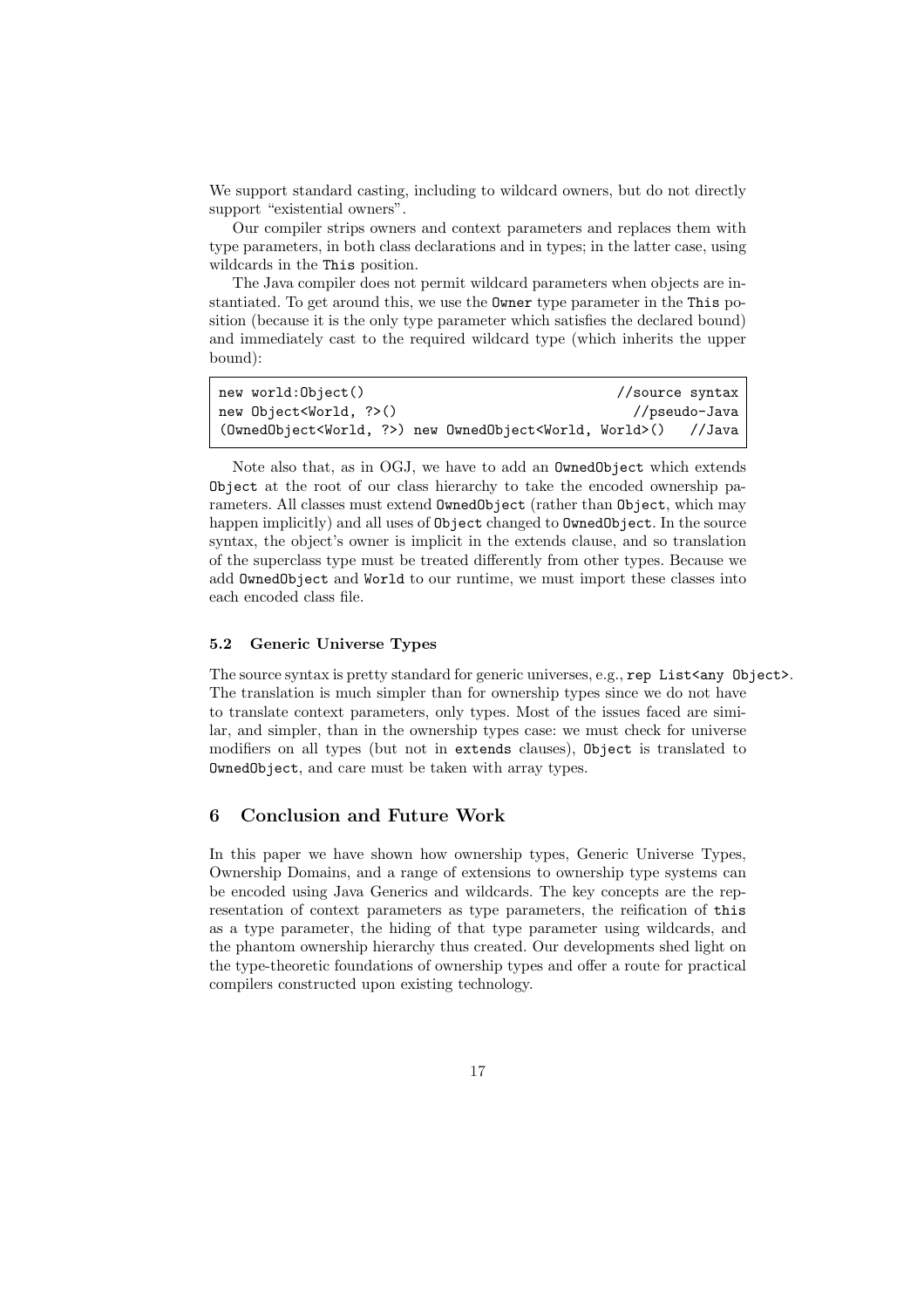Future Work The main thrust of future work will be in supporting ownersas-dominators, and other encapsulation polices and effects, in our formal work and compilers. This will require integrating our translating compiler with an existing Java compiler, which will also allow for better error messages and more efficient type checking. We would also like to encode libraries with ownership type information for use with our compilers.

## References

- 1. Accompanying webpage. https://ecs.victoria.ac.nz/Main/Encoding.
- 2. Marwan Abi-Antoun and Jonathan Aldrich. Ownership Domains in the Real World. In International Workshop on Aliasing, Confinement and Ownership in object-oriented programming (IWACO), 2008.
- 3. Jonathan Aldrich and Craig Chambers. Ownership Domains: Separating Aliasing Policy from Mechanism. In European Conference on Object Oriented Programming (ECOOP), 2004.
- 4. Austin Armbruster, Jason Baker, Antonio Cunei, Chapman Flack, David Holmes, Filip Pizlo, Edward Pla, Marek Prochazka, and Jan Vitek. A Real-Time Java Virtual Machine with Applications in Avionics. Transactions on Embedded Computing Systems, 7(1):1–49, 2007.
- 5. Robert L. Bocchino, Jr., Vikram S. Adve, Danny Dig, Sarita V. Adve, Stephen Heumann, Rakesh Komuravelli, Jeffrey Overbey, Patrick Simmons, Hyojin Sung, and Mohsen Vakilian. A type and effect system for deterministic parallel java. In Object-Oriented Programming, Systems, Languages, and Applications (OOPSLA), 2009.
- 6. Boyapati, Liskov, and Shrira. Ownership Types for Object Encapsulation. In Principles of Programming Languages (POPL), 2003.
- 7. Chandrasekhar Boyapati, Robert Lee, and Martin C. Rinard. Ownership Types for Safe Programming: Preventing Data Races and Deadlocks. In Object-Oriented Programming, Systems, Languages, and Applications (OOPSLA), 2002.
- 8. Nicholas Cameron. Existential Types for Variance Java Wildcards and Ownership Types. PhD thesis, Imperial College London, 2009.
- 9. Nicholas Cameron and Werner Dietl. Comparing Universes and Existential Ownership Types. In International Workshop on Aliasing, Confinement and Ownership in object-oriented programming (IWACO), 2009.
- 10. Nicholas Cameron and Sophia Drossopoulou. Existential Quantification for Variant Ownership. In European Symposium on Programming Languages and Systems (ESOP), 2009.
- 11. Nicholas Cameron, Sophia Drossopoulou, and Erik Ernst. A Model for Java with Wildcards. In European Conference on Object Oriented Programming (ECOOP), 2008.
- 12. Nicholas Cameron, Sophia Drossopoulou, James Noble, and Matthew Smith. Multiple Ownership. In Object-Oriented Programming, Systems, Languages, and Applications (OOPSLA), 2007.
- 13. Nicholas Cameron and James Noble. OGJ Gone Wild. In International Workshop on Aliasing, Confinement and Ownership in object-oriented programming (IWACO), 2009.
- 14. David G. Clarke. Object Ownership and Containment. PhD thesis, School of Computer Science and Engineering, The University of New South Wales, Sydney, Australia, 2001.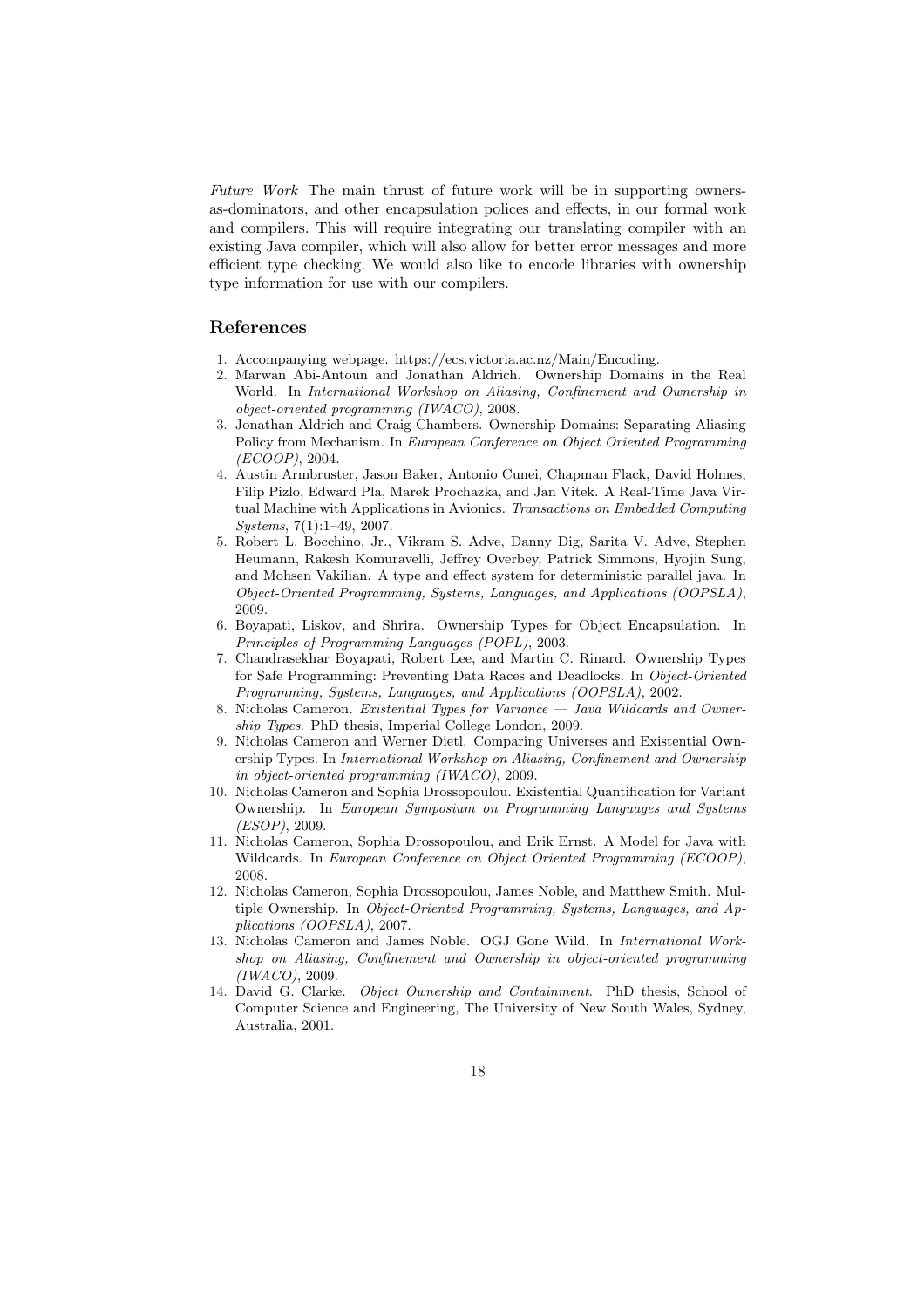- 15. David G. Clarke and Sophia Drossopoulou. Ownership, Encapsulation and the Disjointness of Type and Effect. In Object-Oriented Programming, Systems, Languages, and Applications (OOPSLA), 2002.
- 16. David G. Clarke, John M. Potter, and James Noble. Ownership Types for Flexible Alias Protection. In Object-Oriented Programming, Systems, Languages, and Applications (OOPSLA), 1998.
- 17. David Cunningham, Werner Dietl, Sophia Drossopoulou, Adrian Francalanza, Peter Müller, and Alexander J. Summers. Universe Types for Topology and Encapsulation. In Formal Methods for Components and Objects (FMCO), 2008.
- 18. David Cunningham, Sophia Drossopoulou, and Susan Eisenbach. Universe Types for Race Safety. In Verification and Analysis of Multi-threaded Java-like Programs (VAMP), 2007.
- 19. Werner Dietl, Sophia Drossopoulou, and Peter M¨uller. Generic Universe Types. In European Conference on Object Oriented Programming (ECOOP), 2007.
- 20. James Gosling, Bill Joy, Guy Steele, and Gilad Bracha. The Java Language Specification Third Edition. Addison-Wesley, Boston, Mass., 2005.
- 21. Ralf Hinze. The Fun of Programming, pages 245–262. Palgrave Macmillan, 2003. Fun with phantom types.
- 22. Yi Lu and John Potter. On Ownership and Accessibility. In European Conference on Object Oriented Programming (ECOOP), 2006.
- 23. Peter M¨uller, Arnd Poetzsch-Heffter, and Gary T. Leavens. Modular Invariants for Layered Object Structures. Science of Computer Programming, 62(3):253–286, October 2006.
- 24. David Pearce. Jkit compiler. http://www.ecs.vuw.ac.nz/˜djp/jkit.
- 25. Alex Potanin, James Noble, Dave Clarke, and Robert Biddle. Featherweight generic confinement. J. Funct. Program., 16(6):793–811, 2006.
- 26. Alex Potanin, James Noble, Dave Clarke, and Robert Biddle. Generic Ownership for Generic Java. In Object-Oriented Programming, Systems, Languages, and Applications (OOPSLA), 2006.
- 27. Mads Torgersen, Christian Plesner Hansen, Erik Ernst, Peter von der Ah´e, Gilad Bracha, and Neal Gafter. Adding Wildcards to the Java Programming Language. Journal of Object Technology, 3(11):97–116, 2004. Special issue: OOPS track at SAC 2004, Nicosia/Cyprus.
- 28. Andrew K. Wright and Matthias Felleisen. A Syntactic Approach to Type Soundness. Information and Computation, 115(1):38–94, 1994.
- 29. Tobias Wrigstad. Ownership-Based Alias Managemant. PhD thesis, KTH, Sweden, 2006.
- 30. Tobias Wrigstad and David G. Clarke. Existential Owners for Ownership Types. Journal of Object Technology, 6(4), 2007.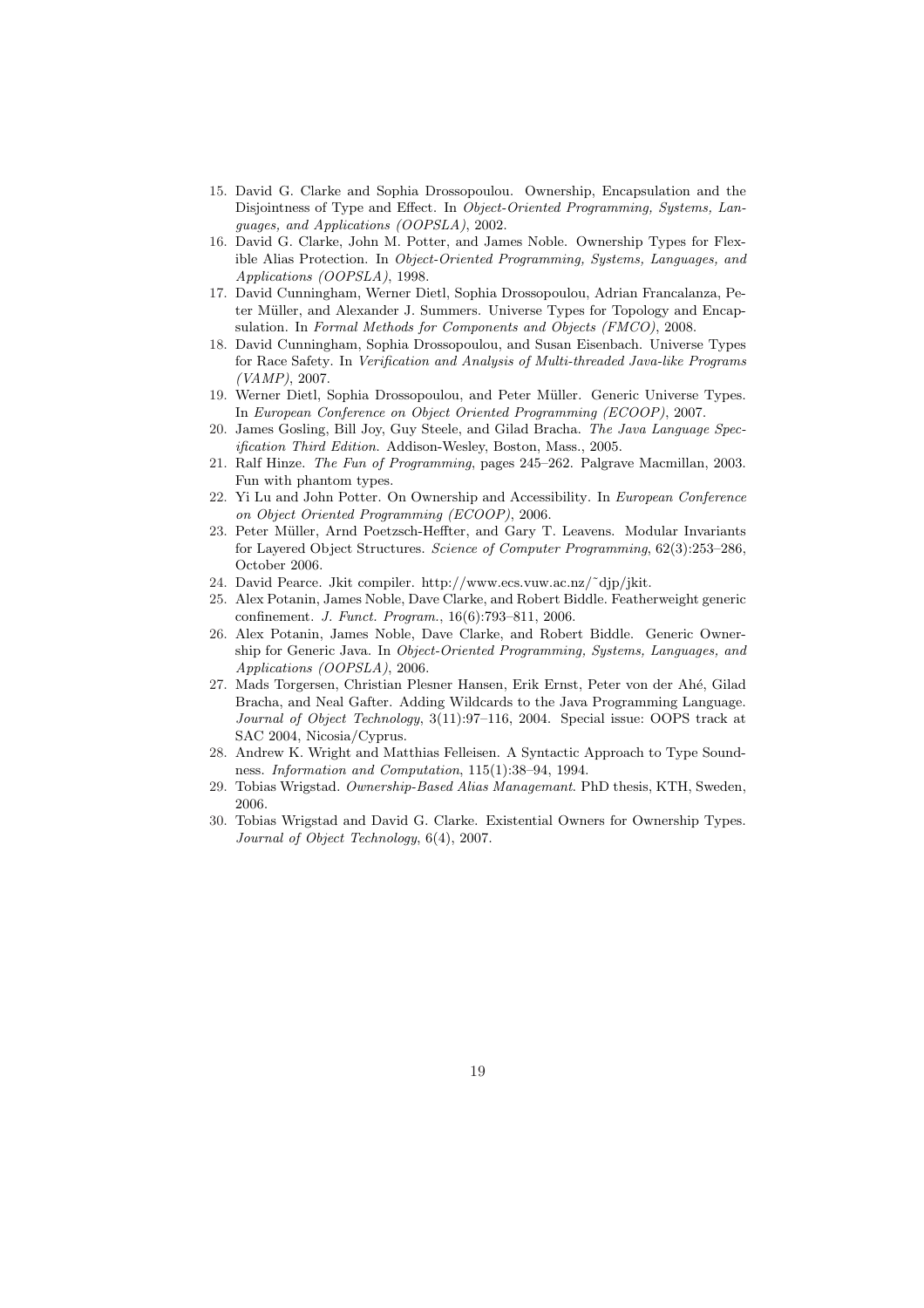# A Elided Figures

These sections will be provided in an accompanying technical report if the paper is accepted.

| Lookup Functions                                                                                                                                                                                                                                                               | class $C < \overline{\mathcal{X} \triangleleft T_u} > \triangleleft D < \dots > \{ \overline{U \text{ f}}; \overline{M} \}$                                                                            |
|--------------------------------------------------------------------------------------------------------------------------------------------------------------------------------------------------------------------------------------------------------------------------------|--------------------------------------------------------------------------------------------------------------------------------------------------------------------------------------------------------|
| $fields(\texttt{Object}) = \emptyset$                                                                                                                                                                                                                                          | $fields(C) = fields(D), \overline{f}$                                                                                                                                                                  |
| class $C < \overline{\mathcal{X} \triangleleft \mathcal{X}_u} > \overline{\triangleleft N}$ $\{ \overline{U} \mathbf{f}; \overline{M} \}$<br>$f \not\in \overline{f}$<br>$fType(\mathbf{f}, \mathbf{C} \leq \overline{T}) = fType(\mathbf{f}, \overline{T / \mathcal{X}}   N)$ | class $C < \overline{\mathcal{X} \lhd \mathcal{T}_u} > \lhd N \{\overline{U \, \mathbf{f}}; \ \overline{M}\}$<br>$fType(\mathbf{f}_i, \mathbf{C} \leq \overline{T}) = [\overline{T / \mathcal{X}}]U_i$ |
| class $C < \overline{\mathcal{X}} \lhd \overline{\mathcal{T}_u} > \lhd N \{\overline{\mathtt{Uf}};\ \overline{M}\}$                                                                                                                                                            | class $C < \overline{\mathcal{X} \triangleleft \mathcal{T}_u} > \overline{\triangleleft} N \{U' \text{ f}; \overline{M}\}\$                                                                            |
| $m \notin M$                                                                                                                                                                                                                                                                   |                                                                                                                                                                                                        |
| $mBody(\mathfrak{m}, \mathbb{C} \leq \overline{T}) = mBody(\mathfrak{m}, \overline{T/X} \leq N)$                                                                                                                                                                               | $mBody(m, C \le T) = (\overline{x}, [\overline{T/X}]e_0)$                                                                                                                                              |
| class $C < \overline{\mathcal{X} \triangleleft \mathcal{T}_u} > \triangleleft N \{ \overline{U \mathbf{f}}; \overline{M} \}$                                                                                                                                                   | class $C < \overline{\mathcal{X}} \triangleleft \overline{\mathcal{T}_u} > \overline{\triangleleft} N \{U' \text{ f}; \overline{M}\}\$                                                                 |
| $m \notin M$                                                                                                                                                                                                                                                                   | $\sqrt{3\sqrt{1-x}}$ $U \text{ m}(\overline{U \text{ x}})$ {return $e_0$ ;} $\in \overline{M}$                                                                                                         |
| $mType(\mathfrak{m}, \mathbb{C} \leq \overline{T}) = mType(\mathfrak{m}, \overline{T/X} \leq N)$                                                                                                                                                                               | $mType(\mathfrak{m}, \mathbb{C} \leq \overline{T}) = [\overline{T/X}](\leq \mathcal{Y} \leq T'_u \geq \overline{U} \rightarrow U)$                                                                     |

Fig. 4. Method and field lookup functions for Tame  $\mathrm{FJ}_{Own}$ .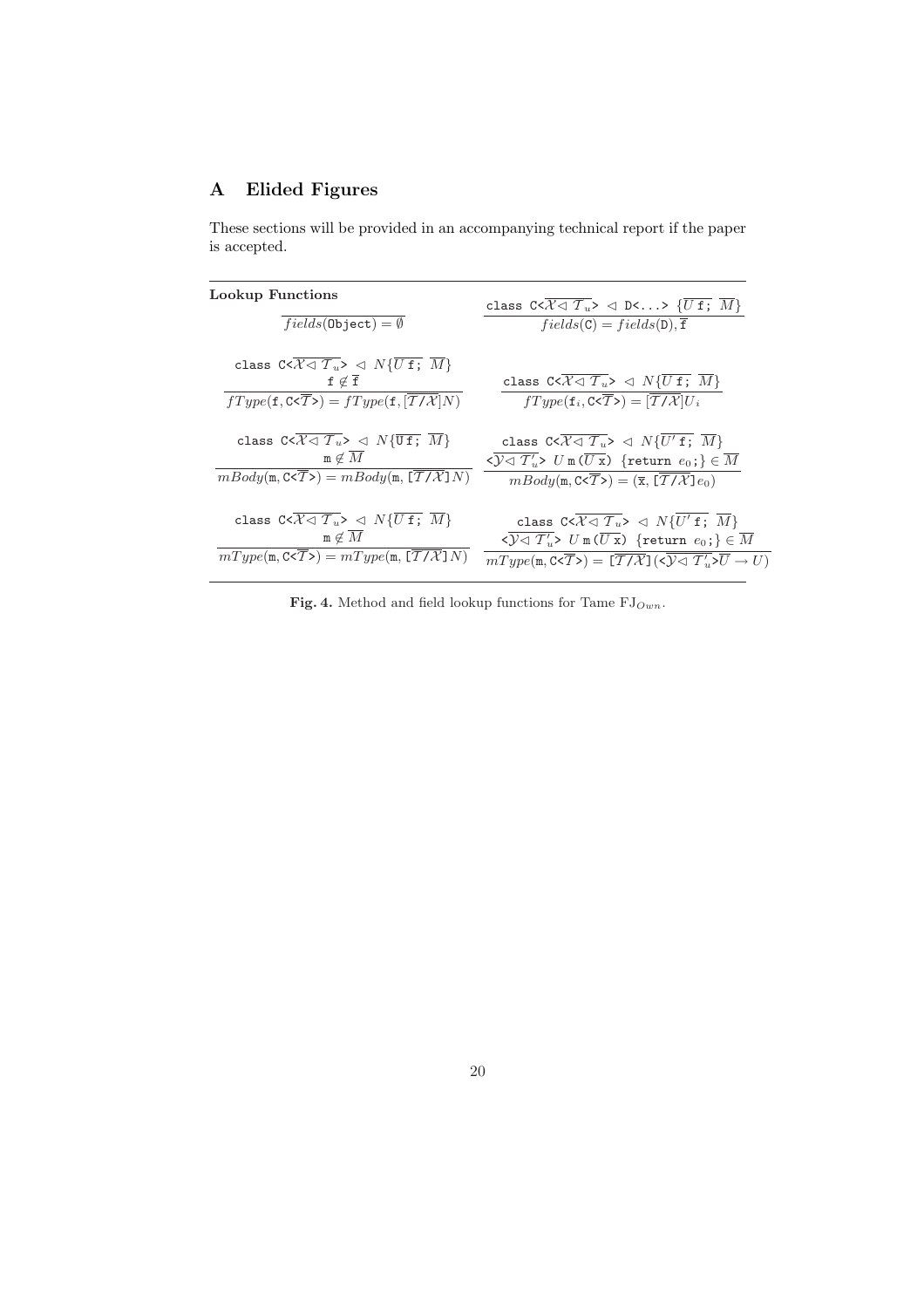| $\textbf{Auxiliary\ Functions:}\big \,uBound_\Delta(B)\,\big\ \,match(\langle\overline{R},\overline{U}\rangle,\overline{P},\overline{\mathcal{Y}},\overline{T})\,\big\ \,sift(\overline{R},\overline{T},\overline{\mathcal{X}})\,\big\ $<br>$\downarrow$ $\Delta$ T                                                                                                                                                                                                                                                                                                                  |  |  |  |  |
|--------------------------------------------------------------------------------------------------------------------------------------------------------------------------------------------------------------------------------------------------------------------------------------------------------------------------------------------------------------------------------------------------------------------------------------------------------------------------------------------------------------------------------------------------------------------------------------|--|--|--|--|
| $uBound_{\Delta}(B) = \begin{cases} uBound_{\Delta}(B_u), & \text{if } B = \mathcal{X} \text{ and } \Delta(\mathcal{X}) = [B_l \ B_u] \\ B, & \text{if } B \neq \mathcal{X} \end{cases}$                                                                                                                                                                                                                                                                                                                                                                                             |  |  |  |  |
| $\forall j$ where $\mathcal{P}_j = \star : \mathcal{Y}_j \in fv(R')$ $\forall i$ where $\mathcal{P}_i \neq \star : \mathcal{T}_i = \mathcal{P}_i$<br>$\vdash R \sqsubset : [\overline{T}/\overline{\mathcal{Y}}, \mathcal{T}'/\mathcal{X}]\overline{R}'$<br>$dom(\overline{\Delta}) = \overline{\mathcal{X}}$ $fv(\overline{\mathcal{T}}, \overline{\mathcal{T}'}) \cap \overline{\mathcal{Y}}, \overline{\mathcal{X}} = \emptyset$<br>$match(\langle \overline{R}, \overline{\exists \Delta . R'} \rangle, \overline{\mathcal{P}}, \overline{\mathcal{Y}}, \overline{\mathcal{T}})$ |  |  |  |  |
| $\mathcal{X} \in \overline{\mathcal{V}}$<br>$sift((R,\overline{R}), (\mathcal{X},\overline{U}), \overline{\mathcal{Y}}) = sift(\overline{R}, \overline{U}, \overline{\mathcal{Y}})$                                                                                                                                                                                                                                                                                                                                                                                                  |  |  |  |  |
| $\mathcal{X} \notin \overline{\mathcal{Y}}$ sift( $\overline{R}$ , $\overline{U}$ , $\overline{\mathcal{Y}}$ ) = ( $\overline{R'}$ , $\overline{U'}$ )<br>$sift((R,\overline{R}), (\mathcal{X},\overline{U}), \overline{\mathcal{Y}}) = \langle (R,\overline{R}'), (\mathcal{X},\overline{U}') \rangle$                                                                                                                                                                                                                                                                              |  |  |  |  |
| $sift(\overline{R}, \ \overline{U}, \ \overline{\mathcal{Y}}) = (\overline{R'}, \ \overline{U'})$<br>$sift(\emptyset, \emptyset, \overline{\mathcal{Y}}) = \langle \emptyset, \emptyset \rangle$<br>$\overline{\textit{sift}((R,\overline{R}), \ (\exists \Delta.N, \overline{U}), \ \overline{Y})} = \langle (R, \overline{R}'), \ (\exists \Delta.N, \overline{U}') \rangle$                                                                                                                                                                                                       |  |  |  |  |
| $\frac{\mathcal{X} \not\in dom(\Delta)}{\downarrow\downarrow_{\Lambda} \mathcal{X} = \mathcal{X}}$<br>$\frac{\Delta(\mathcal{X}) = [B_l \ B_u]}{\Downarrow_{\Delta} \mathcal{X}} = \Downarrow_{\Delta} B_u$<br>$\downarrow_A \exists \Delta' . N = \exists \Delta, \Delta' . N$                                                                                                                                                                                                                                                                                                      |  |  |  |  |

Fig. 5. Auxiliary functions for Tame  $\mathrm{FJ}_{Own}.$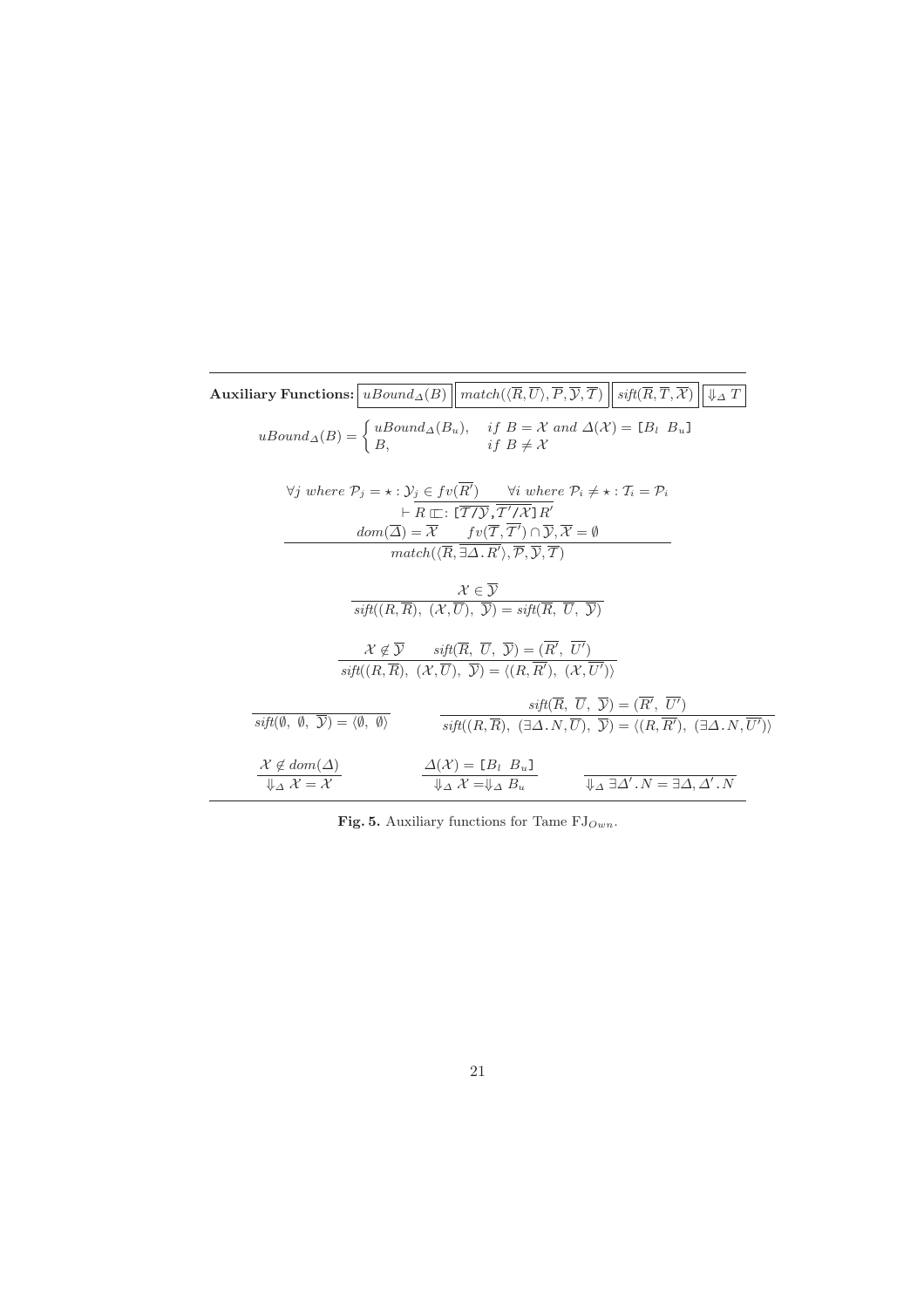| Subclasses: $\mid \vdash R \sqsubset R$                                                                                                                                                                                 |                                                                                                    |                                                                                                                                                                                                                                                                                                                                                                                                                                                                         |                                                |                                                                                                                                      |
|-------------------------------------------------------------------------------------------------------------------------------------------------------------------------------------------------------------------------|----------------------------------------------------------------------------------------------------|-------------------------------------------------------------------------------------------------------------------------------------------------------------------------------------------------------------------------------------------------------------------------------------------------------------------------------------------------------------------------------------------------------------------------------------------------------------------------|------------------------------------------------|--------------------------------------------------------------------------------------------------------------------------------------|
| class $C < \overline{\mathcal{X} \triangleleft \mathcal{T}_u} > \overline{\triangleleft} N \}$ }<br>$\vdash$ C< $\overline{T}$ > $\sqsubset$ : $\lceil \overline{T/X} \rceil N$<br>$(SC-SUB-CLASS)$                     | $\vdash R \sqsubseteq: R$<br>$(SC-REFLEX)$                                                         |                                                                                                                                                                                                                                                                                                                                                                                                                                                                         | $\vdash R \sqsubset \vdots R'$<br>$(SC-Trans)$ | $\vdash R \sqsubseteq : R'' \qquad \vdash R'' \sqsubseteq : R'$                                                                      |
| Extended subclasses: $\Delta \vdash B \sqsubset B$                                                                                                                                                                      |                                                                                                    |                                                                                                                                                                                                                                                                                                                                                                                                                                                                         |                                                |                                                                                                                                      |
| class $C < \overline{\mathcal{X}} \triangleleft \mathcal{T}_u > \overline{\triangleleft} N \{ \dots \}$<br>$\Delta \vdash \exists \Delta'.$ C< $\overline{T}$ > $\square$ : $\exists \Delta'.$ [ $\overline{T/X}$ ] $N$ | $\Delta \vdash \perp \sqcap : B$                                                                   |                                                                                                                                                                                                                                                                                                                                                                                                                                                                         |                                                | $\Delta \vdash B \sqsubset : B$                                                                                                      |
| $(XS-SUB-CLASS)$                                                                                                                                                                                                        | $(XS-BOTTOM)$                                                                                      |                                                                                                                                                                                                                                                                                                                                                                                                                                                                         |                                                | $(XS-REFLEX)$                                                                                                                        |
| $\Delta \vdash B \sqsubset : B''$<br>$\Delta \vdash B'' \sqsubset B'$<br>$\overline{\Delta \vdash B \sqsubset : B'}$<br>$(XS-Trans)$                                                                                    |                                                                                                    | $dom(\Delta') \cap fv(\exists \overline{\mathcal{X}} \rightarrow [B_l \ B_u], N) = \emptyset$ $fv(\overline{\mathcal{T}}) \subseteq dom(\Delta, \Delta')$<br>$\Delta, \Delta' \vdash [\overline{\mathcal{T}/\mathcal{X}}] B_l <: \mathcal{T} \qquad \Delta, \Delta' \vdash \mathcal{T} <: [\overline{\mathcal{T}/\mathcal{X}}] B_u$<br>$\Delta \vdash \exists \Delta'$ . $[\overline{T/X}]N \sqsubset : \exists \overline{X \rightarrow [B_l \ B_u]}$ . N<br>$(XS-env)$ |                                                |                                                                                                                                      |
| Subtypes: $\Delta \vdash B \lt: B$<br>$\Delta \vdash B \sqsubset : B'$                                                                                                                                                  |                                                                                                    |                                                                                                                                                                                                                                                                                                                                                                                                                                                                         |                                                |                                                                                                                                      |
| $\overline{\Delta \vdash B \lt: B'}$<br>$(S-SC)$                                                                                                                                                                        | $\Delta \vdash B \lt: B''$ $\Delta \vdash B'' \lt: B'$<br>$\Delta \vdash B \lt: B'$<br>$(S-Trans)$ |                                                                                                                                                                                                                                                                                                                                                                                                                                                                         |                                                | $\Delta(\mathcal{X}) = [B_l \ B_u]$<br>$\Delta \vdash \mathcal{X} \lt: B_u$<br>$\Delta \vdash B_l \lt: : \mathcal{X}$<br>$(S-BOUND)$ |
|                                                                                                                                                                                                                         |                                                                                                    |                                                                                                                                                                                                                                                                                                                                                                                                                                                                         |                                                |                                                                                                                                      |

Fig. 6. Tame  $\mathrm{FJ}_{Own}$  subclasses, extended subclasses, and subtypes.

| Well-formed type environments: $\Delta \vdash \Delta$ OK                                  |                                                                                                                                                                                                                                                                                                                 |  |  |  |  |
|-------------------------------------------------------------------------------------------|-----------------------------------------------------------------------------------------------------------------------------------------------------------------------------------------------------------------------------------------------------------------------------------------------------------------|--|--|--|--|
|                                                                                           | $\Delta, \mathcal{X} \rightarrow [B_1 B_u], \Delta' \vdash B_1$ ok $\Delta, \mathcal{X} \rightarrow [B_1 B_u], \Delta' \vdash B_u$ ok<br>$\Delta \vdash uBound_{\Delta}(B_l) \sqsubset: uBound_{\Delta}(B_u)$<br>$\Delta \vdash B_l \lt: B_u \quad \Delta, \mathcal{X} \rightarrow [B_l B_u] \vdash \Delta'$ OK |  |  |  |  |
|                                                                                           | $\Delta \vdash \mathcal{X} \rightarrow [B_1 B_u]$ , $\Delta'$ OK                                                                                                                                                                                                                                                |  |  |  |  |
| $\Delta \vdash \emptyset$ OK                                                              | $(F-ENV)$                                                                                                                                                                                                                                                                                                       |  |  |  |  |
| $(F$ -ENV-EMPTY $)$                                                                       |                                                                                                                                                                                                                                                                                                                 |  |  |  |  |
| Well-formed heaps: $\Delta \vdash \mathcal{H}$ OK                                         |                                                                                                                                                                                                                                                                                                                 |  |  |  |  |
| $\forall \iota \rightarrow \{N; \overline{\mathbf{f} \rightarrow v} \} \in \mathcal{H}$ : |                                                                                                                                                                                                                                                                                                                 |  |  |  |  |
| $\emptyset \vdash N$ OK                                                                   |                                                                                                                                                                                                                                                                                                                 |  |  |  |  |
| $fType(f, N) = T$ $\emptyset, H \vdash \overline{v : T}$<br>$\vdash$ H OK                 |                                                                                                                                                                                                                                                                                                                 |  |  |  |  |
| $(F-HEAP)$                                                                                |                                                                                                                                                                                                                                                                                                                 |  |  |  |  |
|                                                                                           |                                                                                                                                                                                                                                                                                                                 |  |  |  |  |

Fig. 7. Tame  $\mathrm{FJ}_{Own}$  well-formed type environments and heaps.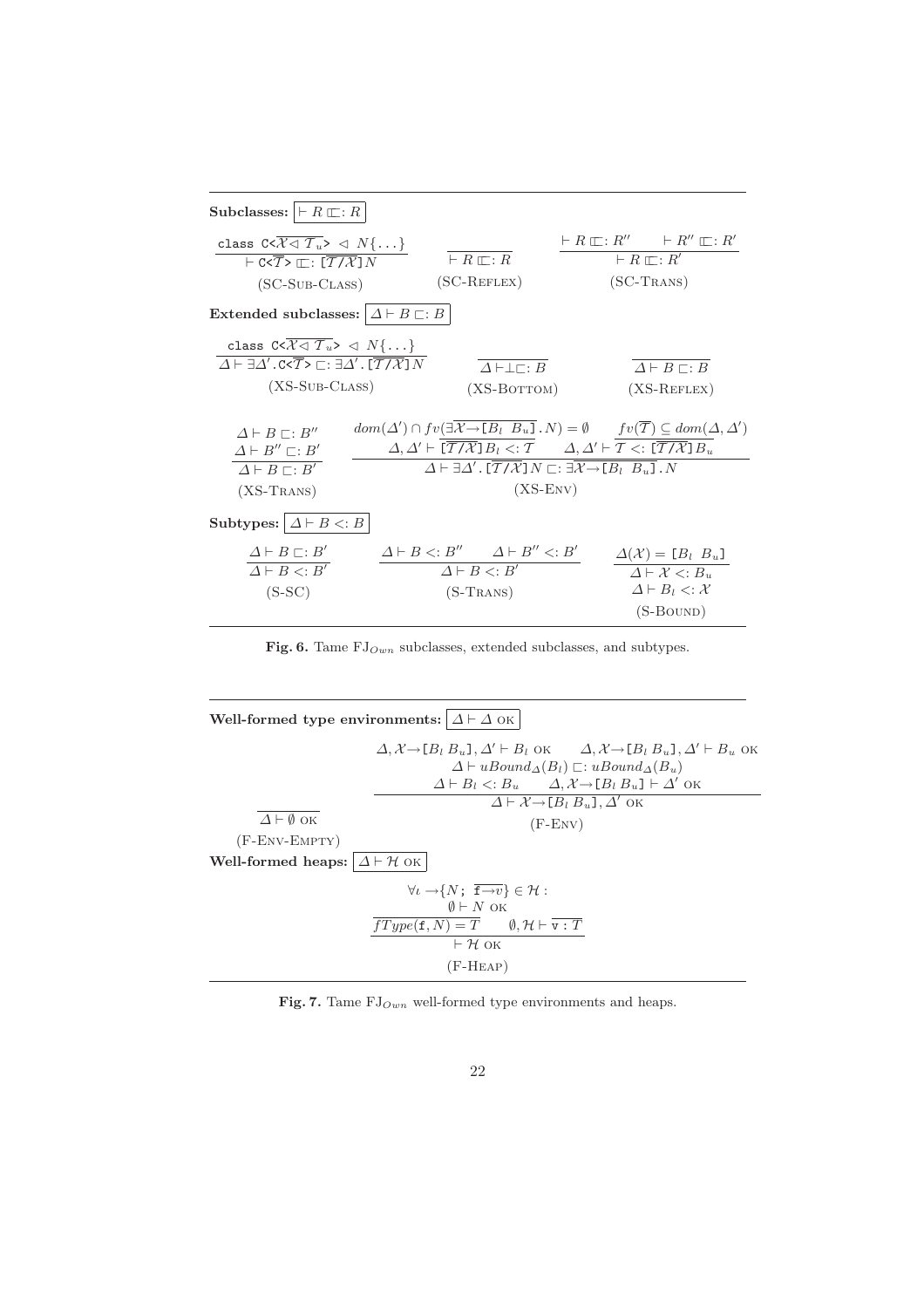| Expression typing: $\Delta; \Gamma \vdash e : T$                                                                                                                                                                                                                                                                                                                                                                                                                                                                                                                                                                                                                                                                                                                                                                                         |                                                                                                                                                                                                                                  |  |  |
|------------------------------------------------------------------------------------------------------------------------------------------------------------------------------------------------------------------------------------------------------------------------------------------------------------------------------------------------------------------------------------------------------------------------------------------------------------------------------------------------------------------------------------------------------------------------------------------------------------------------------------------------------------------------------------------------------------------------------------------------------------------------------------------------------------------------------------------|----------------------------------------------------------------------------------------------------------------------------------------------------------------------------------------------------------------------------------|--|--|
| $\Delta; \Gamma \vdash \gamma : \Gamma(\gamma)$<br>$(T-VAR)$                                                                                                                                                                                                                                                                                                                                                                                                                                                                                                                                                                                                                                                                                                                                                                             | $\Delta \vdash T$ ok<br>$\overline{\Delta; \Gamma \vdash \texttt{null} : T}$<br>$(T-NULL)$                                                                                                                                       |  |  |
| $\Delta: \Gamma \vdash e : \exists \Delta' . N$<br>$fType(f, N) = T$<br>$\overline{\Delta: \Gamma \vdash e.f : \Downarrow_{\Lambda'} T}$<br>$(T$ -FIELD)                                                                                                                                                                                                                                                                                                                                                                                                                                                                                                                                                                                                                                                                                 | $\Delta; \Gamma \vdash e : \exists \Delta' . N$ $fType(\mathbf{f}, N) = T'$<br>$\Delta; \Gamma \vdash e': T \qquad \Delta, \Delta' \vdash T <: T'$<br>$\overline{\Delta; \Gamma \vdash e . \mathbf{f} = e' : T}$<br>$(T-ASSIGN)$ |  |  |
| $\Delta: \Gamma \vdash e: U$<br>$\varDelta \vdash T <: U \qquad \varDelta \vdash T$ ok<br>$\Delta: \Gamma \vdash (T) e : T$<br>$(T-CAST)$                                                                                                                                                                                                                                                                                                                                                                                                                                                                                                                                                                                                                                                                                                | $\Delta; \Gamma \vdash e : U$<br>$\frac{\varDelta\vdash U\mathrel{<:}\mathrel{T}\qquad\varDelta\vdash\mathrel{T}\mathrel{\mathrel{\mathsf{OK}}}}{\varDelta; \mathrel{\mathrel{T}\vdash e}:\mathrel{T}}$<br>$(T-SUBS)$            |  |  |
| $\Delta \vdash \overline{\mathcal{T}}, \mathcal{T}$ OK<br>$\Delta \vdash \exists 0 \rightarrow [\bot \ T]$ . C< $\overline{T}, \overline{T}, 0$ > OK<br>$\Delta; \Gamma \vdash \text{new } C \triangleleft \overline{T}, T, \star \gt : \exists 0 \rightarrow [\bot \ T] . C \triangleleft \overline{T}, T, 0 \gt$<br>$(T-NEW)$                                                                                                                                                                                                                                                                                                                                                                                                                                                                                                          |                                                                                                                                                                                                                                  |  |  |
| $\Delta; \Gamma \vdash e : \exists \Delta' . N$ $mType(\mathfrak{m}, N) = \langle \overline{X \triangleleft B} \rangle \overline{U} \rightarrow U$<br>$\Delta \vdash \overline{\mathcal{P}}$ OK $\Delta; \Gamma \vdash \overline{e : \exists \Delta . R}$<br>$match(sift(\overline{R},\overline{U},\overline{\mathcal{X}}), \overline{\mathcal{P}}, \overline{\mathcal{X}}, \overline{\mathcal{T}})$<br>$\Delta, \Delta', \overline{\Delta} \vdash \mathcal{T} \lt \colon [\overline{\mathcal{T}/\mathcal{X}}] B$ $\Delta, \Delta', \overline{\Delta} \vdash \overline{R} \lt \colon [\overline{\mathcal{T}/\mathcal{X}}] U$<br>$\Delta; \Gamma \vdash e \cdot \langle \overline{\mathcal{P}} \rangle \mathbb{m}(\overline{e}) : \Downarrow_{\Delta', \overline{\Delta}} \overline{[\overline{\mathcal{T}}/\mathcal{X}}]U$<br>$(T-INVK)$ |                                                                                                                                                                                                                                  |  |  |

|  |  |  | Fig. 8. Tame $\mathrm{FJ}_{Own}$ expression typing rules. |  |  |
|--|--|--|-----------------------------------------------------------|--|--|
|--|--|--|-----------------------------------------------------------|--|--|

| Method typing: $\Delta \vdash M$ OK in C                                                                                                                                                                                                                                                                                                                                                                                                                                                                      |                                                                                                                                                       |  |  |  |
|---------------------------------------------------------------------------------------------------------------------------------------------------------------------------------------------------------------------------------------------------------------------------------------------------------------------------------------------------------------------------------------------------------------------------------------------------------------------------------------------------------------|-------------------------------------------------------------------------------------------------------------------------------------------------------|--|--|--|
| $\Delta' = \overline{\mathcal{X} \rightarrow \llbracket \perp \top \top_u \rrbracket}$ $\Delta \vdash \Delta'$ OK $\Delta, \Delta' \vdash T, \overline{T}$ OK<br>class $C<\ldots>\langle N\{\ldots\}$<br>$\Delta, \Delta'; \Gamma, \overline{x:T} \vdash e : T$<br>override(m, N, $\langle \overline{\mathcal{X}} \triangleleft \mathcal{T}_u \rangle \overline{T} \to T \rangle$<br>$\Delta; \Gamma \vdash \langle \overline{X} \triangleleft \overline{T_u} \rangle T_m(\overline{T_x})$ {return e} OK in C |                                                                                                                                                       |  |  |  |
| $(T-METHOD)$                                                                                                                                                                                                                                                                                                                                                                                                                                                                                                  |                                                                                                                                                       |  |  |  |
| $mType(m, N) = \langle \overline{X} \langle \overline{T} \rangle \overline{T} \to T$<br>override $(m, N, \langle \overline{\mathcal{X}} \triangleleft \overline{\mathcal{T}} \rangle \overline{T} \to T)$                                                                                                                                                                                                                                                                                                     | $mType(m, N)$ undefined<br><i>override</i> ( $\mathfrak{m}, N, \langle \overline{\mathcal{X} \triangleleft \mathcal{T}} \rangle \overline{T} \to T$ ) |  |  |  |
| (T-OVERRIDE)                                                                                                                                                                                                                                                                                                                                                                                                                                                                                                  | (T-OVERRIDEUNDEF)                                                                                                                                     |  |  |  |

Fig. 9. Tame  $\mathrm{FJ}_{Own}$  method typing rules.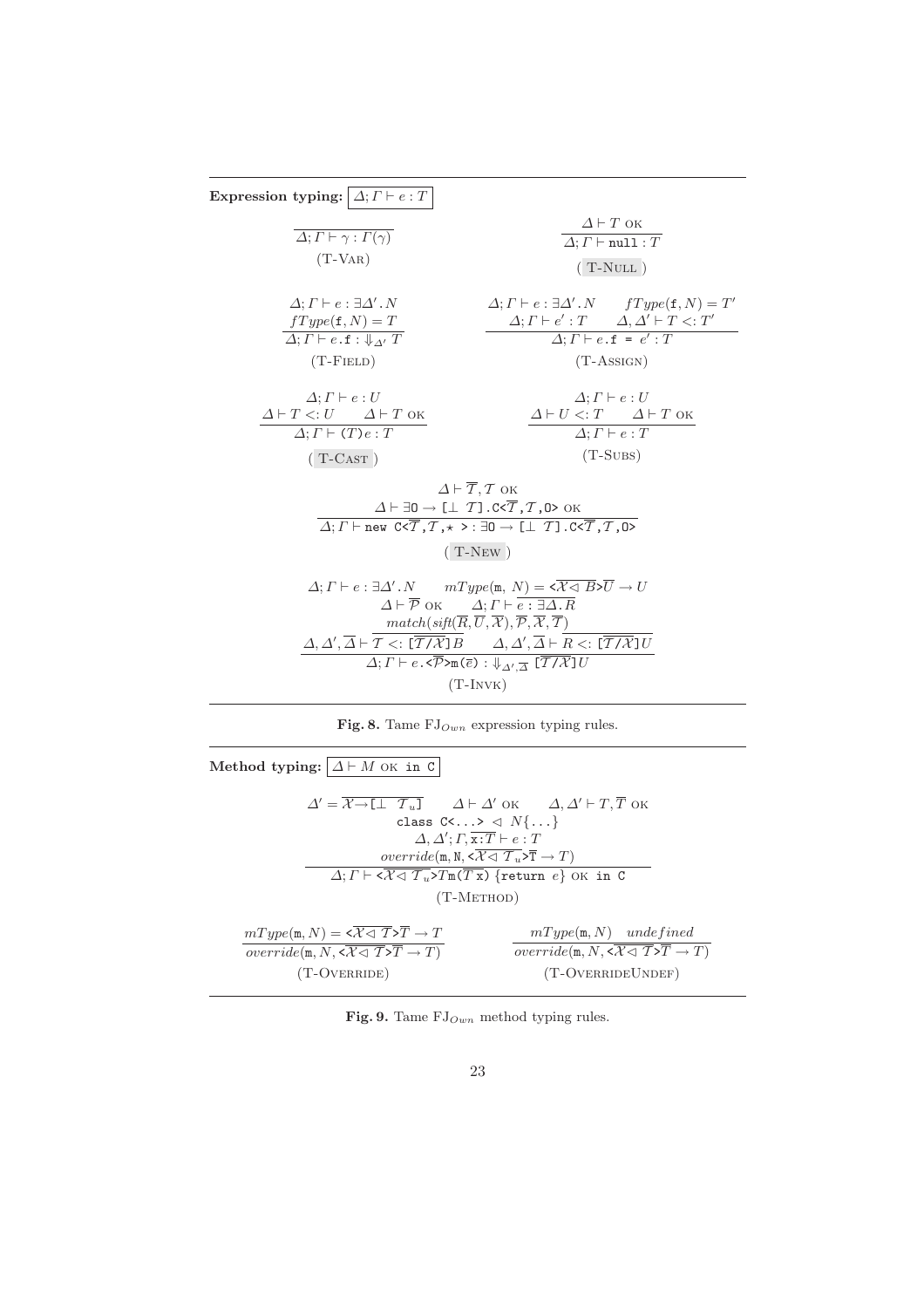





Fig. 11. Tame  $FJ_{Own}$  reduction rules.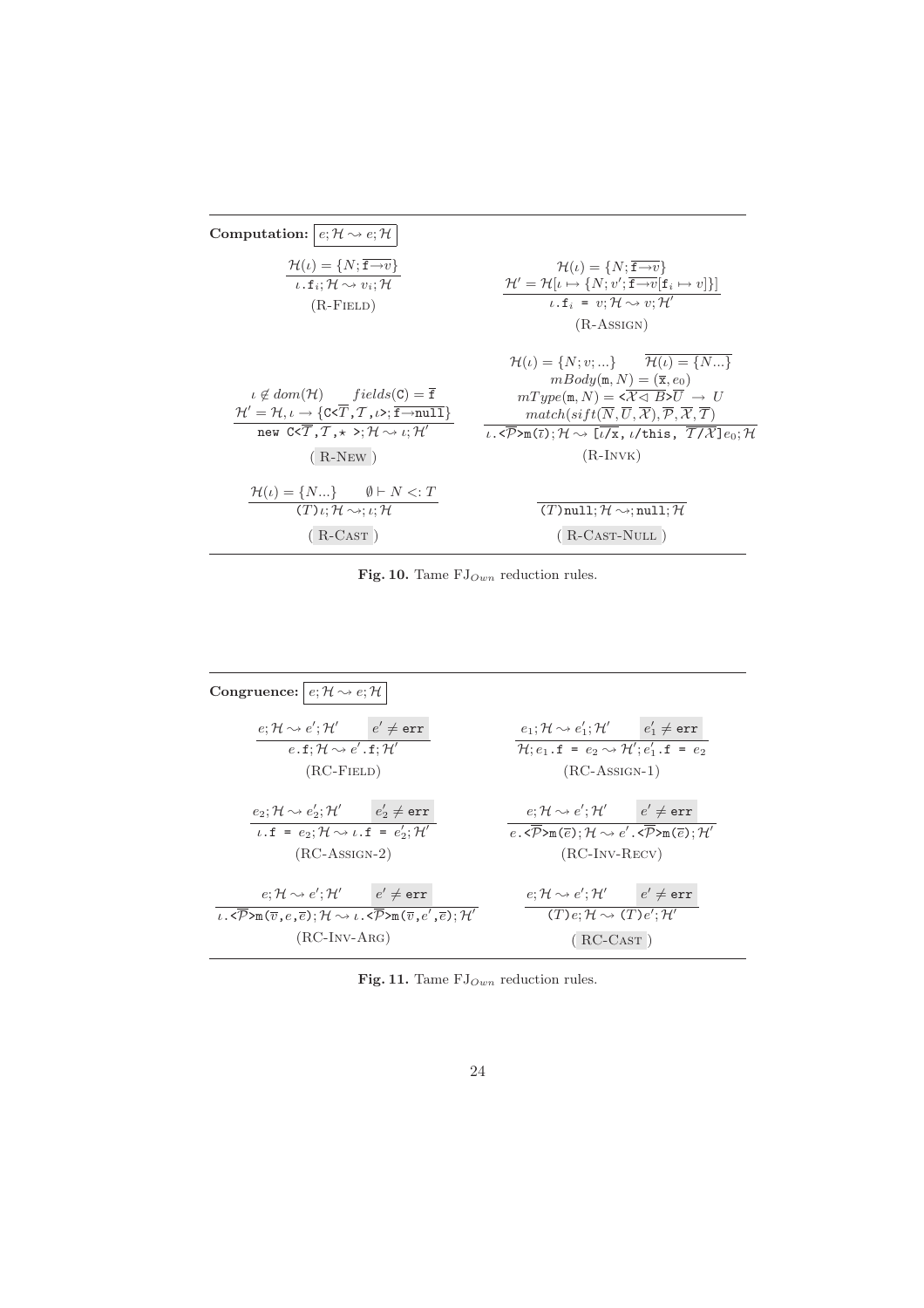Exceptional Computation and Error Propogation:  $|e; \mathcal{H} \sim e; \mathcal{H}|$ null.f;  $\mathcal{H} \rightsquigarrow$ err;  $\mathcal{H}$ ( R-Field-Null ) null.f =  $e$ ;  $\mathcal{H} \rightsquigarrow$  err;  $\mathcal{H}$ ( R-Assign-Null ) null. $\langle \overline{\mathcal{P}} \rangle$ m $(\overline{e}); \mathcal{H} \sim \text{err}; \mathcal{H}$ ( R-Invk-Null )  $\mathcal{H}(\iota) = \{N...\}$   $\emptyset \neq N \lt: T$  $(T)$ *ι*;  $H \rightsquigarrow$ ; err;  $H$ ( R-Bad-Cast )  $e; \mathcal{H} \rightsquigarrow \texttt{err}; \mathcal{H}^\prime$  $\overline{e.\texttt{f}; \mathcal{H} \!\rightsquigarrow \texttt{err}; \mathcal{H}'}$ ( RC-Field-Err )  $e_1; {\cal H} \leadsto$  err;  ${\cal H}^\prime$  $\overline{e_1}.\texttt{f = } e_2;\mathcal{H} \rightsquigarrow \texttt{err};\mathcal{H}^\prime$ ( RC-Assign-1-Err )  $e_2; {\cal H} \leadsto$  err;  ${\cal H}'$  $\overline{e_1}.\texttt{f = } e_2;\mathcal{H} \rightsquigarrow \texttt{err};\mathcal{H}^\prime$ ( RC-Assign-2-Err )  $e; \mathcal{H} \leadsto \texttt{err}; \mathcal{H}'$  $\overline{e\, {\boldsymbol{\cdot}}\, \overline{\mathcal{P}}\mathsf{>m}(\overline{e}\,);\mathcal{H}\sim\mathsf{err};\mathcal{H}'}$ ( RC-Invk-Recv-Err )  $e; \mathcal{H} \leadsto \texttt{err}; \mathcal{H}'$  $\overline{\iota}$ .< $\overline{\mathcal{P}}$ >m( $\overline{\overline{v}}$ , $e$ , $\overline{e}$ );  $\mathcal{H} \rightsquigarrow$  err;  $\mathcal{H}'$ ( RC-Invk-Arg-Err )  $e; \mathcal{H} \rightsquigarrow \texttt{err}; \mathcal{H}'$  $(\overline{T})e; \mathcal{H} \rightsquigarrow \texttt{err}; \mathcal{H}'$ ( RC-Cast-Err )

Fig. 12. Tame  $FJ_{Own}$  reduction rules.

| $\mathcal{H} = \iota \rightarrow \{C < \overline{T}, T, \iota' >; \ldots\}$                                                                                         | $\mathcal{H} = \iota \rightarrow \{C < \overline{T}, T, \iota' >; \ldots\}$    |
|---------------------------------------------------------------------------------------------------------------------------------------------------------------------|--------------------------------------------------------------------------------|
| $\overline{\iota \to \llbracket \perp T \rrbracket}$ , $\Delta; \overline{\iota : N \cdot \text{c} \times T}, T, \iota' \succ \vdash e : T$                         | $\overline{\iota \to \llbracket \perp T \rrbracket}, \Delta \vdash T \lt;: T'$ |
| $\Delta; \mathcal{H} \vdash e : T$                                                                                                                                  | $\mathcal{H}, \Delta \vdash T \lt: T'$                                         |
| $(H-T)$                                                                                                                                                             | $(H-S)$                                                                        |
| $\mathcal{H} = \iota \rightarrow \{ C \leq \overline{T}, T, \iota' >; \dots \}$<br>$\iota \to [\bot \ T], \Delta \vdash T$ ok<br>$H, \Delta \vdash T$ OK<br>$(H-F)$ |                                                                                |

Fig. 13. Using the heap as an environment in Tame  $FJ_{Own}$ .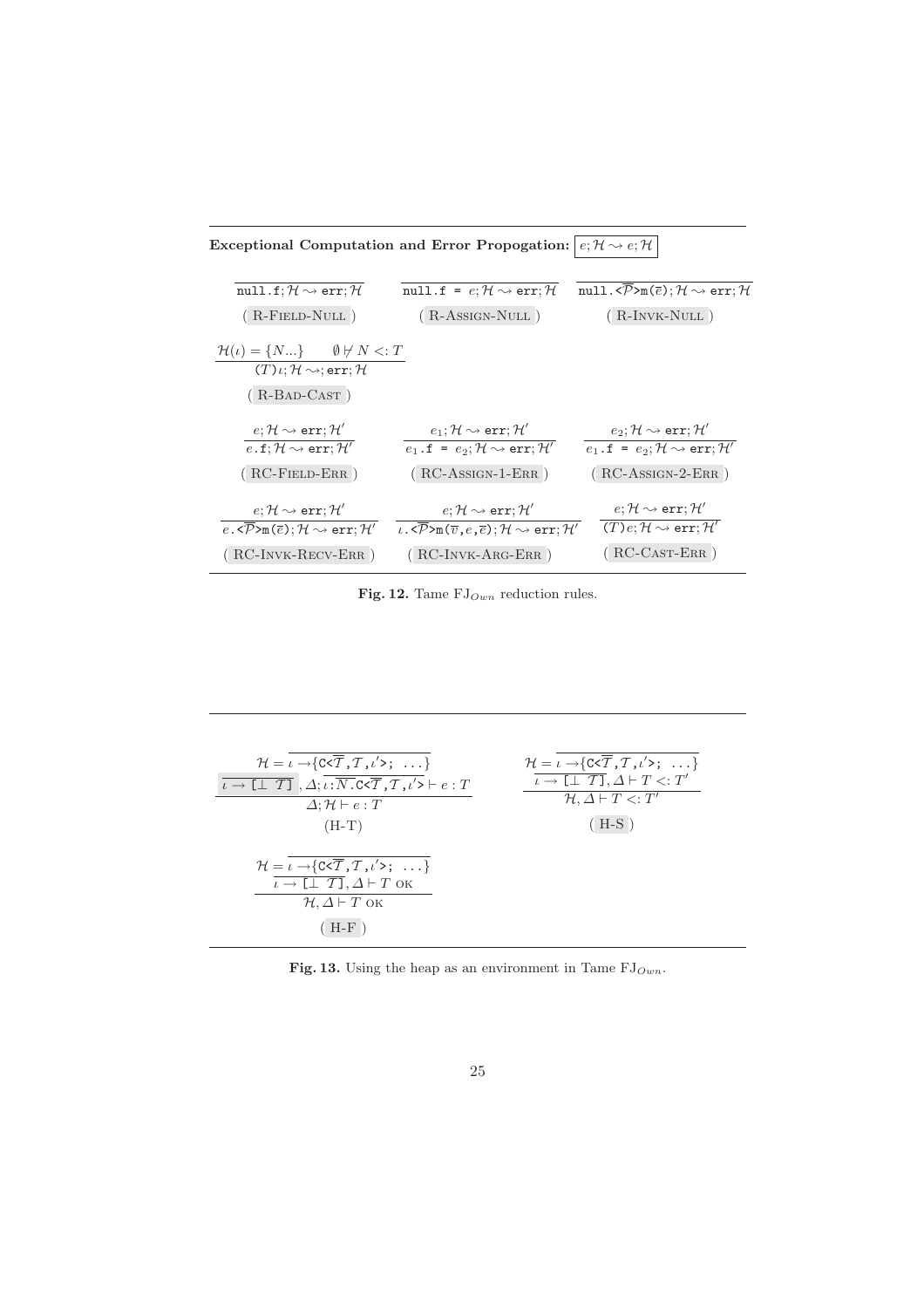# B Proofs in Detail

For all lemmas and theorems we require the additional premise that the program is well-formed, i.e., for all class declarations,  $Q$ , in the program,  $\vdash Q$  OK. Throughout, we assume the Barendregt convention, i.e., bound and free variables are distinct.

To use the premises of a judgement in a proof where we have the conclusion an inversion lemma is required. However, where a judgement is syntax directed we reduce trivial overhead by using the inversion of the judgment directly in the proof.

### Lemma 1 (Substitution preserves subclassing).

If:  $a. \qquad \vdash R \sqsubseteq : R'$ then:  $\vdash [\overline{T/X}]R \sqsubset : [\overline{T/X}]R^{'}$ 

**Proof** by structural induction on the derivation of  $\vdash R \sqsubseteq: R'$  with a case analysis on the last step:

#### Case 1 (SC-TRANS)

| 1.      | $\vdash R \sqsubseteq : R''$<br>2. $\vdash R'' \sqcap : R'$                                                                                           |                    |
|---------|-------------------------------------------------------------------------------------------------------------------------------------------------------|--------------------|
|         | 3. $\vdash [\overline{T/X}]R \sqsubset : [\overline{T/X}]R''$<br>4. $\vdash [\overline{T/X}] \, \text{R}'' \sqsubset : [\overline{T/X}] \, \text{R}'$ | $by$ in<br>$by$ is |
|         | 5. $\vdash [\overline{T/X}]R \sqsubset : [\overline{T/X}]R'$                                                                                          | by 3               |
|         | Case $2$ (SC-REFLEX)                                                                                                                                  |                    |
| trivial |                                                                                                                                                       |                    |
|         | Case $\beta$ (SC-SUB-CLASS)                                                                                                                           |                    |
|         | 1. $R = C < \overline{U} >$                                                                                                                           |                    |
|         | 2. $R' = [U/Y]N$                                                                                                                                      |                    |
|         | 3. class $C \times Y$ > $\triangleleft N$                                                                                                             | $by\ p$            |
| 4.      | $[T/X]R = C < [T/X]U$                                                                                                                                 | by 1               |
|         | 5. $\vdash C < [\overline{T/X}] \cup \sqsubset : [[\overline{T/X}] \cup Y] \cup Y$                                                                    | by 3               |
| 6.      | $\vdash$ class $C<Y\ldots>\lhd N\ldots$ OK                                                                                                            | by 3               |
|         | 7. $\overline{Y}$ . $\overline{Y}$ . $\vdash N$ OK                                                                                                    | $by\ 6$            |
|         | 8. $[\overline{T/X}]\overline{[U/Y]}N = [[\overline{T/X}]U/Y]N$                                                                                       | by 7               |
| 9.      | $\vdash [\overline{T/X}]R \sqsubseteq : [\overline{T/X}]R'$                                                                                           | by 5               |
|         |                                                                                                                                                       |                    |

by premises of SC-TRANS

 $ind hyp, 1$ ind hyp,  $2$  $3, 4, SC-Trans$ 

by def SC-SUB-CLASS

premise SC-Sub-CLASS  $1, def$  subst 3, SC-SUB-CLASS  $3, wf$ -prog  $6.$  def T-CLASS by 5, 8, 2, 4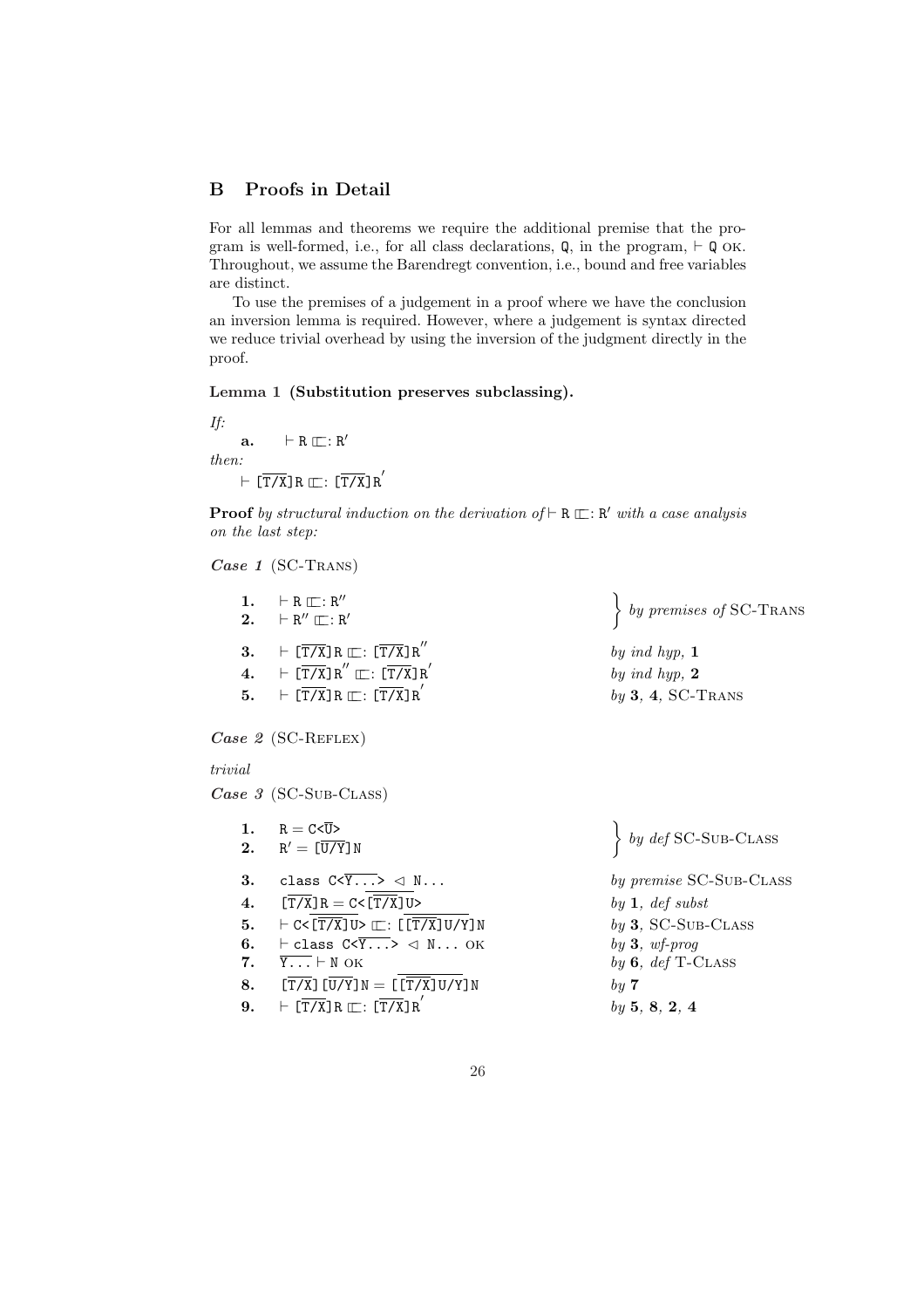Lemma 2 (Subsititution preserves matching).

If: a.  $match(\langle \overline{\mathsf{R}}, \overline{\exists \Delta . \mathsf{R}' } \rangle, \overline{\mathsf{P}}, \overline{\mathsf{Y}}, \overline{\mathsf{U}})$ **b.**  $(\overline{X} \cup fv(\overline{T})) \cap \overline{Y}) = \emptyset$ then:  $match(\langle [T/X]R, [\overline{T/X}] \exists \Delta.R' \rangle, [\overline{T/X}]P, \overline{Y}, [\overline{T/X}]U)$ 

Proof

1. 
$$
\forall i \text{ where } P_i \neq \star : U_i = P_i
$$
  
\n2.  $\forall j \text{ where } P_j = \star : Y_j \in fv(\overline{R'})$   
\n3.  $\vdash R \sqsubseteq : [\overline{U/Y}, \overline{U'/Z}]R'$   
\n4.  $dom(\overline{\Delta}) = \overline{Z}$   
\n5.  $fv(\overline{U}, \overline{U'}) \cap \overline{Y}, \overline{Z} = \emptyset$   
\n6.  $\overline{Z}$  are fresh  
\n7.  $\vdash [\overline{T/X}]R \sqsubseteq : [\overline{T/X}]\overline{U/Y}, \overline{U'/Z}]\overline{R'}$   
\n8.  $\vdash [\overline{T/X}]R \sqsubseteq : [\overline{T/X}]\overline{U/Y}, \overline{U'/Z}]\overline{R'}$   
\n9.  $\forall i \text{ where } [\overline{T/X}]P_i \neq \star : [\overline{T/X}]U_i = [\overline{T/X}]P_i$   
\n10.  $\forall j \text{ where } [\overline{T/X}]P_j = \star : Y_j \in fv(\overline{T/X}]R')$   
\n11.  $fv(\overline{[T/X}]U, [\overline{T/X}]U') \cap \overline{Y}, \overline{Z} = \emptyset$   
\n12. match( $(\overline{[T/X}]R, [\overline{T/X}] \exists \Delta, R'), [\overline{T/X}]D, \overline{Y}, [\overline{T/X}]U) \emptyset$   
\n9. 9, 10, 8, 4, 11

 $\Box$ 

# Lemma 3 (Substitution on  $\overline{U}$  preserves sift).

If: **a.**  $sift(\overline{\mathbf{R}}, \overline{\mathbf{U}}, \overline{\mathbf{Y}}) = \langle \overline{\mathbf{R}_r}, \overline{\mathbf{T}_r} \rangle$ **b.**  $(fv(\overline{T}) \cup \overline{X}) \cap \overline{Y} = \emptyset$ then: sif t(R, [T/X]U, Y) = hRr, [T/X]Tri

**Proof** by structural induction on the derivation of  $sift(\overline{R}, \overline{U}, \overline{Y}) = \langle \overline{R_r}, \overline{T_r} \rangle$  with a case analysis on the last step:

Case 1  $\overline{U} = \emptyset$ 

trivial

*Case*  $2 \bar{U} = \exists \Delta . N, \overline{U'}$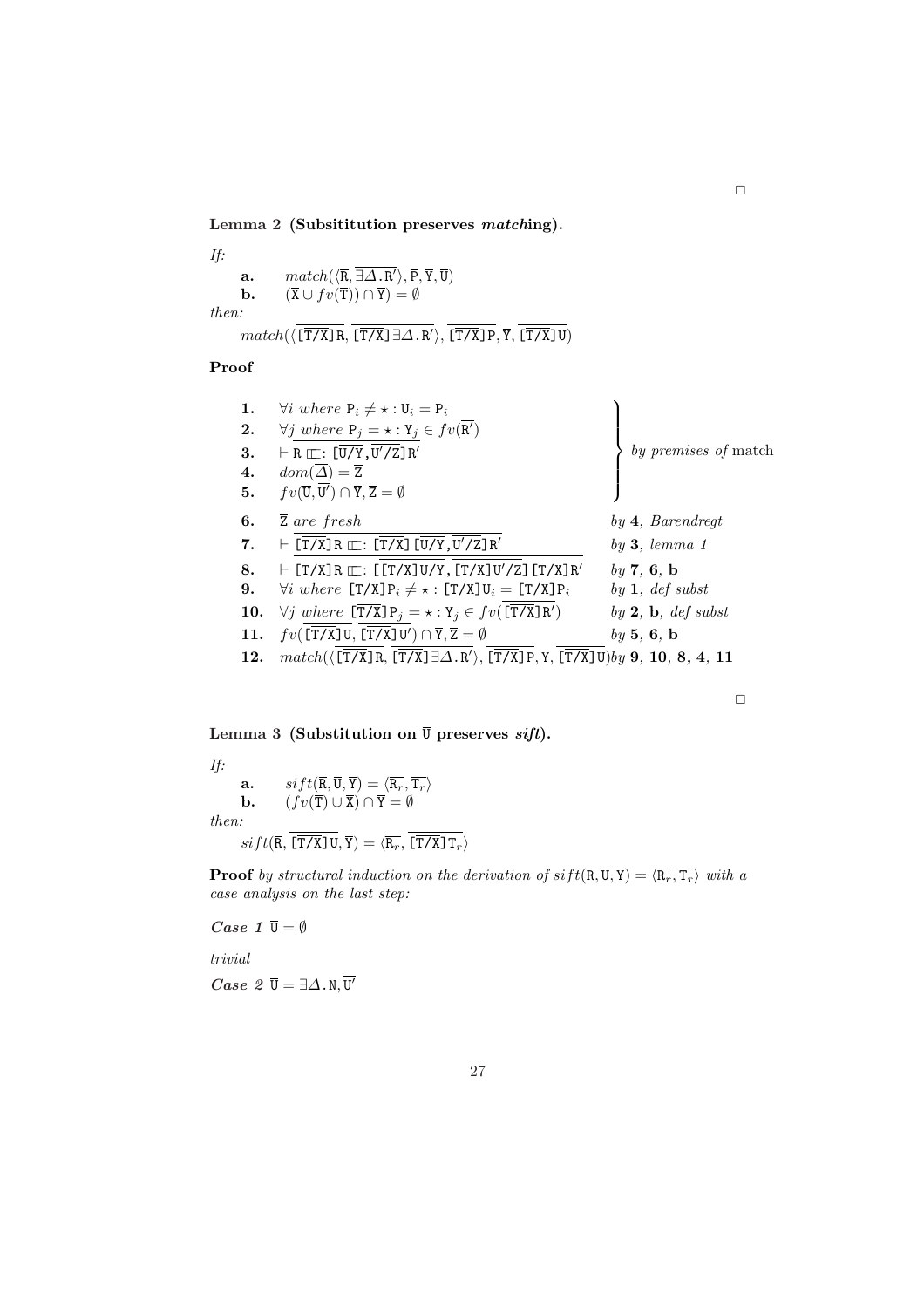| 1. | $\overline{\texttt{R}} = \texttt{R}, \overline{\texttt{R}'}$                                                                                                                       | $\Big\}$ by def sift |
|----|------------------------------------------------------------------------------------------------------------------------------------------------------------------------------------|----------------------|
| 2. | $\langle \overline{\mathsf{R}_r}, \overline{\mathsf{T}_r} \rangle = \langle \mathsf{R}, \overline{\mathsf{R}''}, \exists \Delta \cdot \mathsf{N}, \overline{\mathsf{U}''} \rangle$ |                      |
| 3. | $sift(\overline{R'}, \ \overline{U'}, \ \overline{Y}) = \langle \overline{R''}, \ \overline{U''}\rangle$                                                                           | by premise sift      |
| 4. | $\boxed{\overline{\text{T/X}}\text{U}} = \exists \boxed{\overline{\text{T/X}}} \Delta$ . $\boxed{\overline{\text{T/X}}}\text{N}, \boxed{\overline{\text{T/X}}\text{U'}}$           | by def subst         |
| 5. | $sift(\overline{R'}, \ \ [\overline{T/X}]U', \ \overline{Y}) = \langle \overline{R''}, \ \ [\overline{T/X}]U'' \rangle$                                                            | by 3, b, ind hyp     |
| 6. | $sift(\overline{R}, [\overline{T/X}]U, \overline{Y}) =$                                                                                                                            | by 5, 4, 1, sift     |
|    | $\langle R, \overline{R''}, \exists [\overline{T/X}] \, \Delta. [\overline{T/X}] N, [\overline{T/X}] U'' \rangle$                                                                  |                      |
| 7. | $sift(\overline{R}, \lfloor \overline{T/X} \rfloor U, \overline{Y}) = \langle \overline{R_r}, \lfloor \overline{T/X} \rfloor T_r \rangle$                                          | by $6, 2$            |

 $Case 3 \overline{U} = \exists \emptyset \ldotp Z, \overline{U'} \wedge Z \not\in \overline{Y}$ 

| 1. $\overline{R} = R, \overline{R'}$                                                                                                                                                                                   | $\left\{\begin{array}{c} by\ def\ sift\end{array}\right.$ |
|------------------------------------------------------------------------------------------------------------------------------------------------------------------------------------------------------------------------|-----------------------------------------------------------|
| <b>2.</b> $\langle \overline{\mathsf{R}_r}, \overline{\mathsf{T}_r} \rangle = \langle \overline{\mathsf{R}}, \overline{\mathsf{R}''}, \exists \emptyset \ldotp \overline{\mathsf{Z}}, \overline{\mathsf{U}''} \rangle$ |                                                           |
| <b>3.</b> $sift(\overline{R'}, \overline{U'}, \overline{Y}) = \langle \overline{R''}, \overline{U''}\rangle$                                                                                                           | by premise sift                                           |
| 4. $[\overline{T/X}]U = [\overline{T/X}] \exists \emptyset. Z, \overline{[\overline{T/X}]U'}$                                                                                                                          | by def subst                                              |
| 5. $sift(\overline{R'}, \ \overline{[T/X]}U', \ \overline{Y}) = \langle \overline{R''}, \ \overline{[T/X]}U'' \rangle$                                                                                                 | $by 3$ , b, ind hyp                                       |
| Case analysis on Z:                                                                                                                                                                                                    |                                                           |
| <i>Case</i> $1 \text{ } Z \notin \overline{X}$                                                                                                                                                                         |                                                           |

| 1.1. $[\overline{T/X}]U = \exists \emptyset . Z, [\overline{T/X}]U'$                                                                                  | $\boldsymbol{b} \boldsymbol{u}$ 4 |
|-------------------------------------------------------------------------------------------------------------------------------------------------------|-----------------------------------|
| 1.2. $sift(\overline{R}, \overline{[T/X]} \cup, \overline{Y}) =$                                                                                      | by 5, 1.1, 1, sift                |
| $\langle R, \overline{R''}, \exists \emptyset. Z, [\overline{T/X}] U'' \rangle$                                                                       |                                   |
| <b>1.3.</b> $sift(\overline{R}, \lfloor \overline{T/X} \rfloor U, \overline{Y}) = \langle \overline{R_r}, \lfloor \overline{T/X} \rfloor T_r \rangle$ | $\frac{b \cdot y}{1 \cdot 2}$ , 2 |

# $\textit{Case 2 } Z \in \overline{X}$

| 2.1. $Z = X_i$                                                                                                          |                            |
|-------------------------------------------------------------------------------------------------------------------------|----------------------------|
| 2.2. $[\overline{T/X}] \exists \emptyset . Z = T_i$                                                                     | $by 2.1, def$ subst        |
| <b>2.3.</b> $T_i = \exists \emptyset$ . $Z' \wedge Z' \notin \overline{Y} \vee T_i = \exists \Delta \cdot N$            | $\mathbf{b}\mathbf{u}$ b   |
| <b>2.4.</b> $sift(\overline{R}, [\overline{T/X}]U, \overline{Y}) =$                                                     | by 5, 2.3, 2.2, 4, 1, sift |
| $\langle R, \overline{R''}, T_i, [\overline{T/X}] \overline{U''} \rangle$                                               |                            |
| <b>2.5.</b> $sift(\overline{R}, [\overline{T/X}]U, \overline{Y}) = \langle \overline{R_r}, [\overline{T/X}]T_r \rangle$ | by 2.3, 2.2, 2             |
|                                                                                                                         |                            |

 $Case~4$   $\overline{U} = \exists \emptyset$ .  $Z, \overline{U'} \wedge Z \in \overline{Y}$ 

1. 
$$
\overline{R} = R, \overline{R'}
$$
  
2.  $\langle \overline{R_r}, \overline{T_r} \rangle = \langle \overline{R''}, \overline{U''} \rangle$    
  $\left\}$  by def sift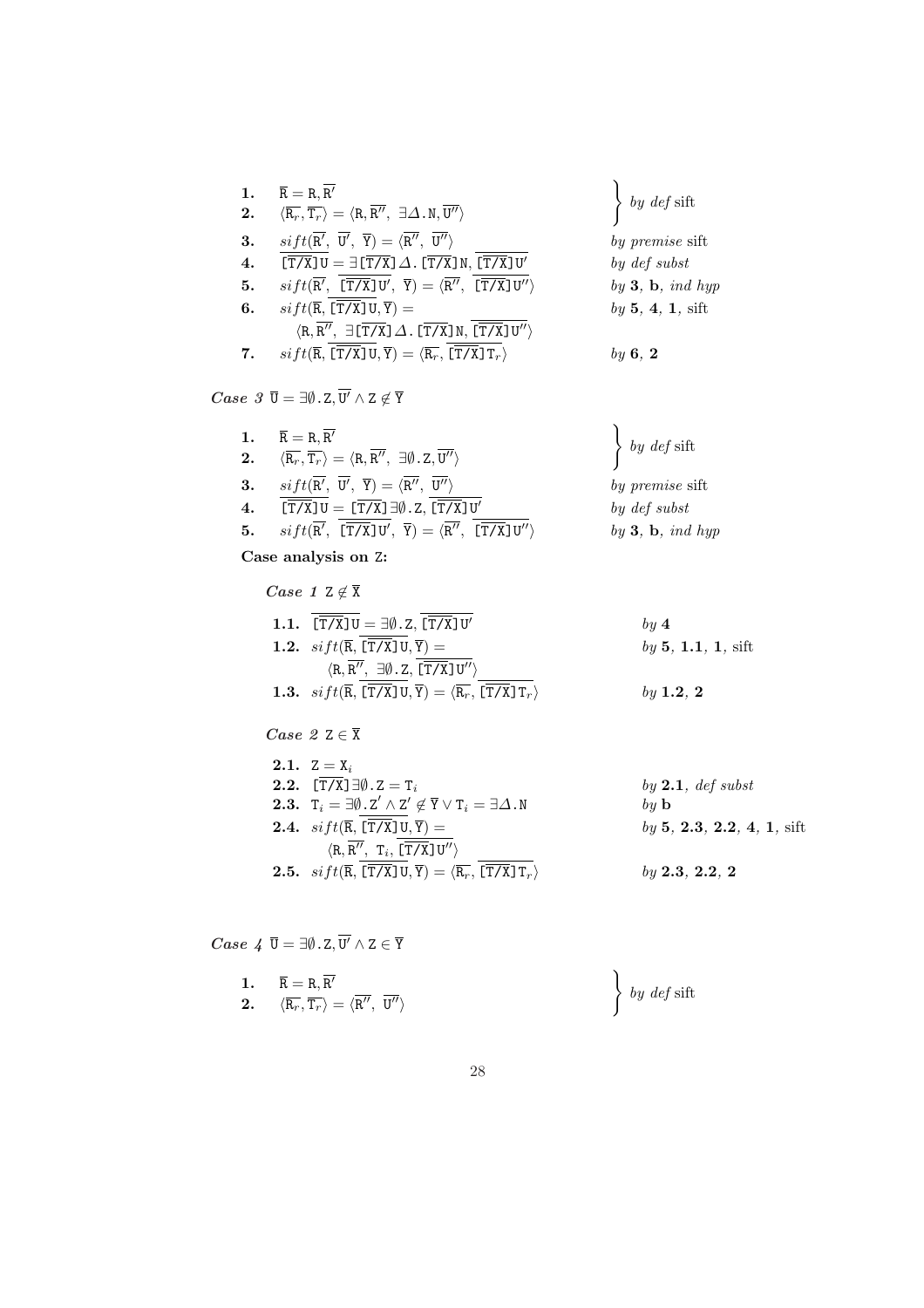| 3. | $\overline{[T/X]}$ $U = \overline{[T/X]}$ $\exists \emptyset$ . Z, $\overline{[T/X]}$ $U'$                                     | by def subst                           |
|----|--------------------------------------------------------------------------------------------------------------------------------|----------------------------------------|
| 4. | $\left[\overline{T/X}\right]U = \exists \emptyset. Z, \left[\overline{T/X}\right]U'$                                           | $\mathbf{b}\mathbf{u}$ 3. $\mathbf{b}$ |
| 5. | $sift(\overline{R}, \lfloor \overline{T/X} \rfloor U, \overline{Y}) = \langle R'', \lfloor \overline{T/X} \rfloor U'' \rangle$ | $by \, 4, \, 1, \, \text{sift}$        |
| 6. | <i>done</i>                                                                                                                    | $\mathfrak{b}\mathfrak{u}$ 5. 2        |

 $\Box$ 

# Lemma 4 (Substitution on  $\overline{R}$  preserves sift).

If:

 $\mathbf{a.} \qquad sift(\overline{\mathtt{R}},\overline{\mathtt{U}},\overline{\mathtt{Y}}) = \langle \overline{\mathtt{R}_r}, \overline{\mathtt{T}_r} \rangle$ **b.**  $f$  is a mapping from and to types in the syntactic category  $R$ . then:

 $\label{eq:stft} \operatorname{sift}(\overline{f(\mathtt{R})},\overline{\mathtt{U}},\overline{\mathtt{Y}}) = \langle \overline{f(\mathtt{R}_r)},\overline{\mathtt{T}_r}\rangle$ 

**Proof** by structural induction on the derivation of  $sift(\overline{R}, \overline{U}, \overline{Y}) = \langle \overline{R_r}, \overline{T_r} \rangle$  with a case analysis on the last step:

Case 1  $\overline{U} = \emptyset$ 

trivial

*Case*  $2 \bar{U} = \exists \Delta . N, \overline{U'}$ 

| 1.<br>2. | $\overline{\texttt{R}} = \texttt{R}, \overline{\texttt{R}'}$<br>$(\overline{\mathsf{R}_r}, \overline{\mathsf{T}_r}) = (\mathsf{R}, \overline{\mathsf{R}''}, \exists \Delta \cdot \mathsf{N}, \overline{\mathsf{U}''})$ | $\left\{\begin{array}{c} by\,\,def\,\,sift\end{array}\right.$ |
|----------|------------------------------------------------------------------------------------------------------------------------------------------------------------------------------------------------------------------------|---------------------------------------------------------------|
| 3.       | $sift(\overline{R'}, \ \overline{U'}, \ \overline{Y}) = \langle \overline{R''}, \ \overline{U''}\rangle$                                                                                                               | by premise sift                                               |
| 4.       | $\overline{f(R)} = f(R), \overline{f(R')}$                                                                                                                                                                             | by 1, c                                                       |
| 5.       | $sift(\overline{f(R')}, \ \overline{U'}, \ \overline{Y}) = \langle \overline{f(R'')}, \ \overline{U''}\rangle$                                                                                                         | by $3$ , ind hyp                                              |
| 6.       | $sift(f(\mathbf{R}),\overline{\mathbf{U}},\overline{\mathbf{Y}}) =$                                                                                                                                                    | by 5, 4, sift                                                 |
|          | $\langle f(R), f(R''), \exists \Delta . N, U'' \rangle$                                                                                                                                                                |                                                               |
| 7.       | $sift(f(\mathbf{R}), \overline{\mathbf{U}}, \overline{\mathbf{Y}}) = \langle f(\mathbf{R}_r), \overline{\mathbf{T}_r} \rangle$                                                                                         | by $6, 2$                                                     |

 $Case 3 \overline{U} = \exists \emptyset \ldotp Z, \overline{U'} \wedge Z \not\in \overline{Y}$ 

| 1. | $\overline{\texttt{R}} = \texttt{R}, \texttt{R}'$                                                                                                                                 | $\left\{\begin{array}{c} by\ def\ sift\end{array}\right.$ |
|----|-----------------------------------------------------------------------------------------------------------------------------------------------------------------------------------|-----------------------------------------------------------|
|    | <b>2.</b> $\langle \overline{\mathsf{R}_r}, \overline{\mathsf{T}_r} \rangle = \langle \mathsf{R}, \overline{\mathsf{R}''}, \exists \emptyset. Z, \overline{\mathsf{U}''} \rangle$ |                                                           |
| 3. | $sift(\overline{\mathrm{R}'}, \; \overline{\mathrm{U}'}, \; \overline{\mathrm{Y}}) = \langle \overline{\mathrm{R}''}, \; \overline{\mathrm{U}''} \rangle$                         | by premise sift                                           |
| 4. | $\overline{f(R)} = f(R), \overline{f(R')}$                                                                                                                                        | by 1, c                                                   |
| 5. | $sift(f(\mathbb{R}'), \overline{\mathbf{U}'}, \overline{\mathbf{Y}}) = \langle \overline{f(\mathbb{R}''), \overline{\mathbf{U}''}} \rangle$                                       | by 3, b, ind hyp                                          |
| 6. | $sift(f(\texttt{R}),\overline{\mathtt{U}},\overline{\mathtt{Y}}) =$                                                                                                               | by 5, 4, sift                                             |
|    | $\langle f(R), f(R'') , \exists \emptyset \ldotp Z, \overline{U''}\rangle$                                                                                                        |                                                           |
| 7. | $sift(f(\text{R}), \overline{\text{U}}, \overline{\text{Y}}) = \langle \overline{f(\text{R}_r)}, \overline{\text{T}_r} \rangle$                                                   | $\boldsymbol{b}$ u 6.2                                    |
|    |                                                                                                                                                                                   |                                                           |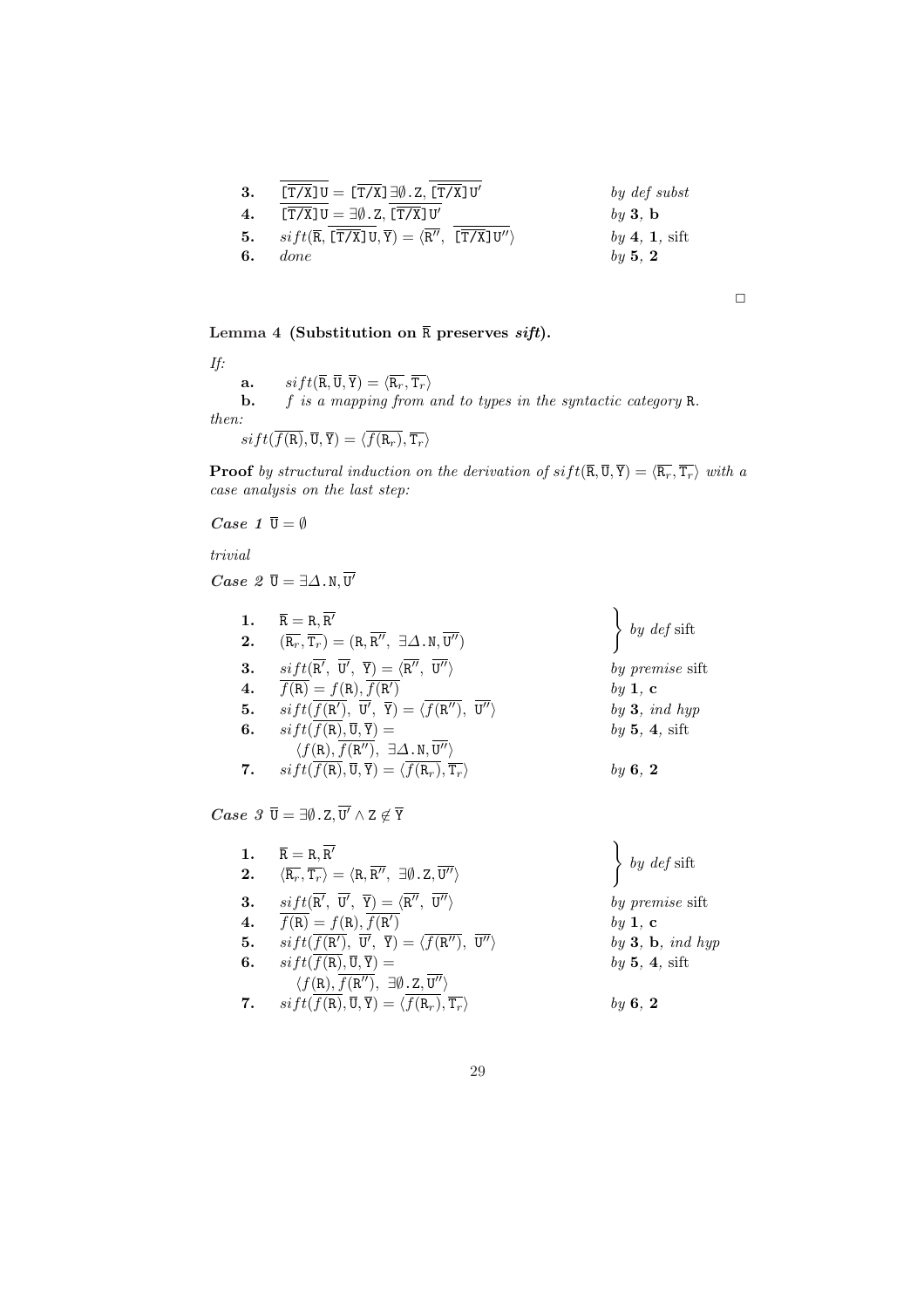$Case~4$   $\overline{U} = \exists \emptyset$ .  $Z, \overline{U'} \wedge Z \in \overline{Y}$ 

|    | 1. $\overline{R} = R, \overline{R'}$<br><b>2.</b> $\langle \overline{\mathsf{R}_r}, \overline{\mathsf{T}_r} \rangle = \langle \overline{\mathsf{R}''}, \overline{\mathsf{U}''} \rangle$ | $\Big\}$ by def sift |
|----|-----------------------------------------------------------------------------------------------------------------------------------------------------------------------------------------|----------------------|
|    | 3. $f(R) = f(R), f(R')$                                                                                                                                                                 | by 1, c              |
|    | 4. $sift(\overline{f(R)}, \overline{U}, \overline{Y}) = \langle \overline{f(R'')}, \overline{U''}\rangle$                                                                               | $by 3$ , sift        |
| 5. | done                                                                                                                                                                                    | $by \, 4, \, 2$      |

 $\Box$ 

Lemma 5 (Substitution preserves field type).

If: a.  $fType(\textbf{f}, \textbf{C} < \overline{U}) = U$ 

then:

$$
fType(\texttt{f}, \texttt{[T/X]} C < \overline{U} \texttt{)} = \texttt{[T/X]} U
$$

**Proof** by induction on the derivation of  $fType(f, C \le \overline{U}>) = U$  with a case analysis on the last step:

 $\ddot{\phantom{0}}$ 

 $by 5$ 

by  $def$   $fType$ 

by premise of  $fType$ 

 $by$  3,  $wf$  prog, T-CLASS

by  $3, def fType$ 

 $by$  4, 6, def subst

 $by 7, 1, 2$ 

Case 1 base case

| 1. | $f = f_i$                                                                                                                                                                                          |
|----|----------------------------------------------------------------------------------------------------------------------------------------------------------------------------------------------------|
|    | 2. $U = [\overline{U/Y}]U'_i$                                                                                                                                                                      |
| 3. | class $C < \overline{Y \lhd B_u} > \lhd N \{U' \text{ f}; \overline{M}\}\$                                                                                                                         |
| 4. | $fType(\texttt{f}_i, \texttt{C} \leq \boxed{\texttt{T} / \texttt{X}} \ \overline{\texttt{U}}) = \texttt{L} \left[ \overline{\texttt{T} / \texttt{X}} \texttt{U} / \texttt{Y} \right] \texttt{U}_i$ |
|    | 5. $\overline{Y \triangleleft B_u} \vdash U'_i$ OK                                                                                                                                                 |
| 6. | $\overline{\Gamma(X)}$ $U'_i = U'_i$                                                                                                                                                               |
| 7. | $fType(\mathbf{f}_i, C\leq \overline{T/X} \overline{U} \geq) = \overline{T/X} \cup (\overline{U/Y} \overline{U'_i})$                                                                               |
| 8. | $fType(f, C \leq [\overline{T/X}]\overline{U}) = [\overline{T/X}]U$                                                                                                                                |

Case 2 inductive case

| 1. | $U = fType(f, [\overline{U/Y}]\N)$                                                                                | by def fType              |
|----|-------------------------------------------------------------------------------------------------------------------|---------------------------|
| 3. | 2. class $C < \overline{Y} \lhd B_u > \lhd N$ {U' f; $\overline{M}$ }<br>$\mathtt{f}\not\in\overline{\mathtt{f}}$ | by premises of $fType$    |
|    |                                                                                                                   |                           |
| 4. | $[T/X]U = fType(f, [T/X] [U/Y]N)$                                                                                 | by 1, ind hyp             |
|    | 5. $fType(f, C < \sqrt{TX} \overline{U} >)$ =                                                                     | by $2, 3, def fType$      |
|    | $fType(f, [\lfloor T/X \rfloor U/Y]N)$                                                                            |                           |
|    | 6. $\overline{Y \triangleleft B_u}$ $\vdash N$ OK                                                                 | by 2, wf prog, $T$ -CLASS |
|    | 7. $[T/X]$ $N = N$                                                                                                | $by\ 6$                   |
| 8. | $fType(f, C\leq [T/X]\overline{U}) =$                                                                             | by 5, 7                   |
|    | fType(f, [T/X] [U/Y] N)                                                                                           |                           |
| 9. | $fType(\texttt{f}, \texttt{C} \leq [\overline{T/X}]\overline{U}) = [\overline{T/X}]\overline{U}$                  | by 8, 4                   |
|    |                                                                                                                   |                           |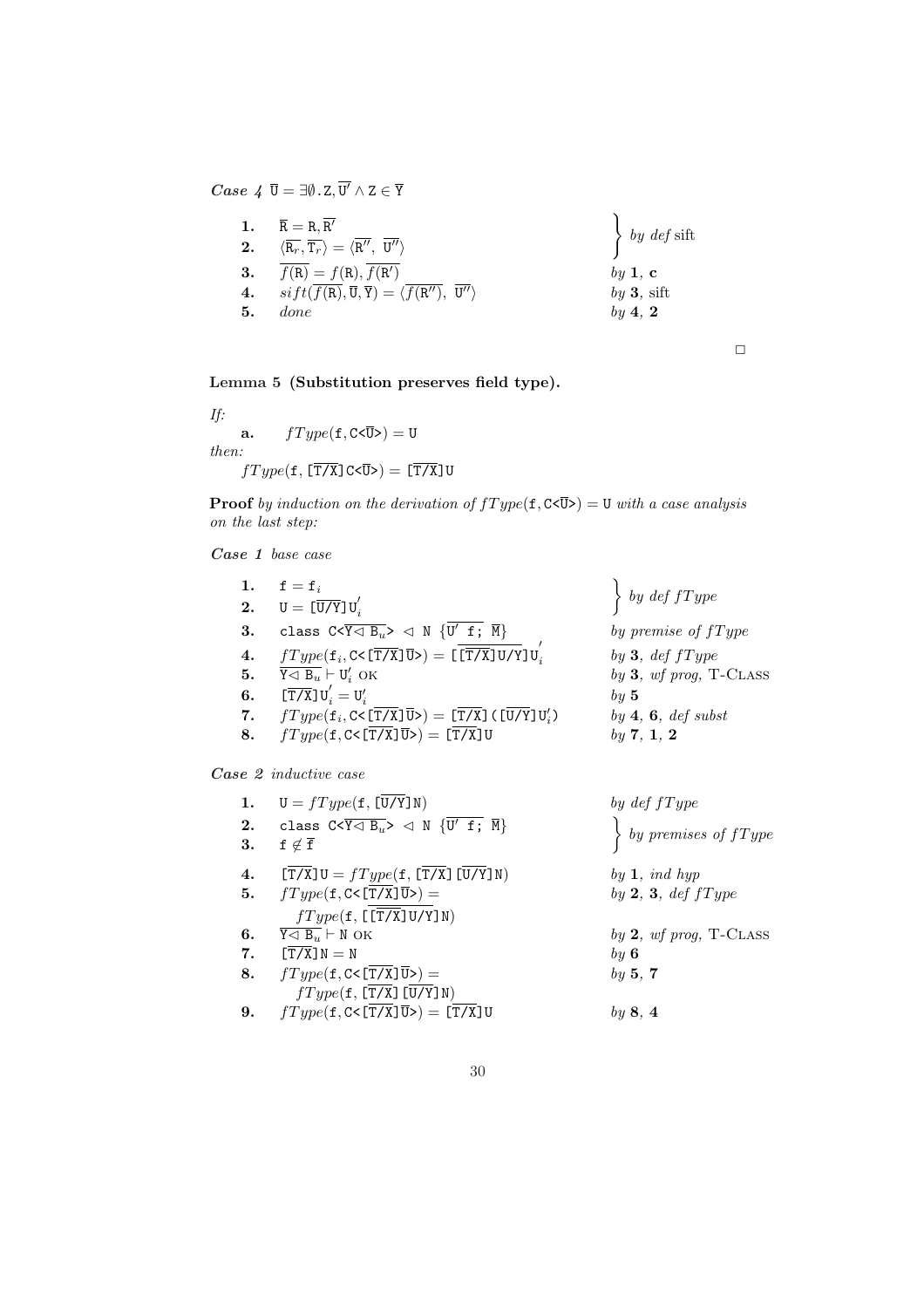Lemma 6 (Substitution preserves method type).

If:  $\textbf{a.} \qquad mType(\texttt{m}, \texttt{C}<\!\!\overline{\texttt{U}}\!\!>) = \texttt{<}\overline{\texttt{X}'\!\triangleleft\texttt{T}'\texttt{>} \overline{\texttt{U}'}} \rightarrow \texttt{U}$ then:  $mType(\text{m}, \text{C} < [\overline{T/X}]\overline{U} \geqslant) = [\overline{T/X}] \left( \langle \overline{X' \lhd T'} \rangle \overline{U'} \rightarrow U \right)$ 

**Proof** by induction on the derivation of  $mType(\mathbf{m}, \mathbf{C}\leq\overline{\mathbf{U}}) = \langle \overline{\mathbf{X}}' \prec \overline{\mathbf{T}}' \rangle \overline{\mathbf{U}}' \to \mathbf{U}$  with a case analysis on the last step:

Case 1 base case

| 1.       | $\overline{<\!\overline{X}'\!\triangleleft\,T'\!\!>\!\overline{U}'\to U} = \hbox{\small$\overline{[U/Y]}$} (\overline{<\!\overline{X}''\!\!>\!\overline{1}'\!\!>\!\overline{U}''\to U')$}$ | by $def mType$                                    |
|----------|--------------------------------------------------------------------------------------------------------------------------------------------------------------------------------------------|---------------------------------------------------|
| 2.<br>3. | class $C < \overline{Y \lhd B_u} > \lhd N$ {U' f; $\overline{M}$ }<br>$\langle x'' \langle T' \rangle U'$ m( $\overline{U'' \times}$ ) {return e; } $\in \overline{M}$                     | $\Big\}$ by premises of mType                     |
| 4.       | <i>let</i> $S = \langle X'' \langle T' \rangle \overline{U''} \rightarrow U'$                                                                                                              |                                                   |
| 5.       | $mType(\text{m}, \text{C} \leq [\overline{T/X}]\overline{U}) = [[\overline{T/X}]U/Y]S$                                                                                                     | by 2, 3 def mType                                 |
| 6.<br>7. | $\overline{Y\lhd B_u}$ $\vdash$ S OK<br>$[T/X]$ $S = S$                                                                                                                                    | by $2$ , wf prog, T-CLASS<br>$\boldsymbol{b}$ u 6 |
| 8.       | $mType(\text{m}, \text{C} < [\overline{T/X}]\overline{U}) = [\overline{T/X}] (\overline{U/Y}]S)$                                                                                           | by $5, 7, def$ subst                              |
| 9.       | $mType(m, C < [\overline{T/X}] \overline{U}$ ) =<br>$\left[\overline{T/X}\right](\langle\overline{X'\triangleleft T'}\rangle\overline{U'}\to U))$                                          | by 8, 1, 4                                        |
|          |                                                                                                                                                                                            |                                                   |

Case 2 inductive case

| 1. | $\langle X' \langle T' \rangle U' \to U = mType(\mathfrak{m}, \overline{[U/Y]} N)$                                                             | by $def mType$            |
|----|------------------------------------------------------------------------------------------------------------------------------------------------|---------------------------|
| 2. | class $C<\overline{Y\lhd B_u} > \lhd N$ $\{U' \text{ f}; \overline{M}\}$                                                                       | by premises of $mType$    |
| 3. | $m \not\in \overline{M}$                                                                                                                       |                           |
| 4. | $\left[\overline{\mathrm{T/X}}\right](\overline{\mathrm{x}'}\triangleleft \overline{\mathrm{T'}}\overline{\mathrm{y}'}\rightarrow\mathrm{U})=$ | by 1, ind hyp             |
|    | $mType(m, [\overline{T/X}] [\overline{U}/Y] N)$                                                                                                |                           |
| 5. | $mType(m, C\leq [T/X]\overline{U}) =$                                                                                                          | by 2, 3, def $mType$      |
|    | mType(m, [T/X]U/Y]N)                                                                                                                           |                           |
| 6. | $\overline{Y} \triangleleft B_n \vdash N$ OK                                                                                                   | by $2$ , wf prog, T-CLASS |
| 7. | $[T/X]$ $N = N$                                                                                                                                | $\boldsymbol{b}$ u 6      |
| 8. | $mType(m, C < [T/X]\overline{U}$ ) =                                                                                                           | by 5, 7                   |
|    | mType(m, [T/X] [U/Y] N)                                                                                                                        |                           |
| 9. | $mType(m, C\leq [T/X]\overline{U}) =$                                                                                                          | by $8, 4$                 |
|    | $\left[\overline{T/X}\right](\langle\overline{X'\triangleleft T'}\rangle\overline{U'}\to U)$                                                   |                           |
|    |                                                                                                                                                |                           |

Lemma 7 (Weakening of uBound).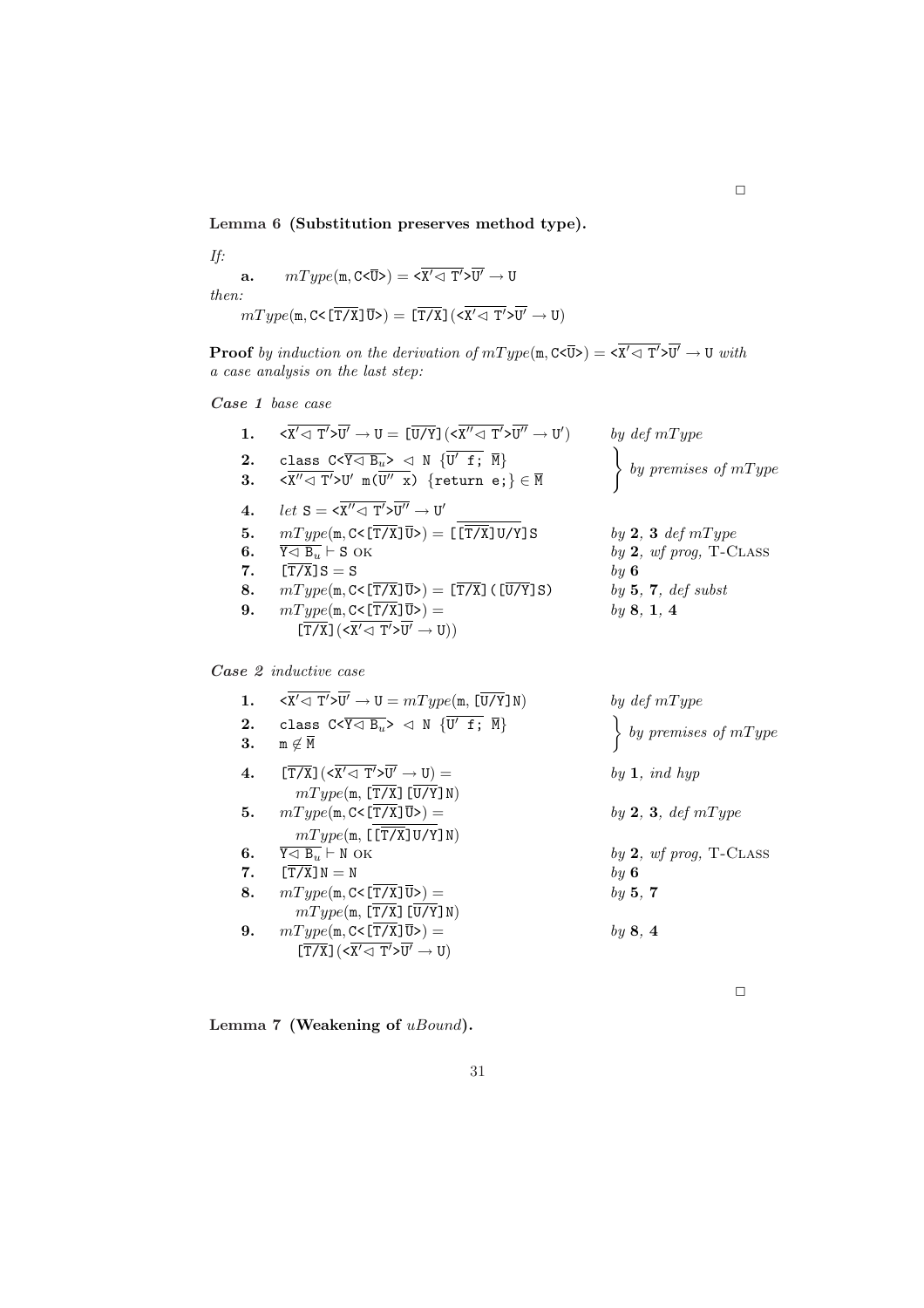If: a.  $uBound_{\Delta, \Delta'}(\mathsf{B}) = \mathsf{B}'$ **b.**  $dom(\Delta, \Delta') \cap dom(\Delta'') = \emptyset$ then:  $uBound_{\Delta,\Delta'',\Delta'}(\mathsf{B}) = \mathsf{B}'$ 

**Proof** by structural induction on the derivation of uBound<sub> $\Delta, \Delta'$ </sub> $(B) = B'$  with a case analysis on the last step:

Case 1 B = 
$$
\exists \emptyset
$$
. X

| $uBound_{\Delta,\Delta'}(\mathsf{B}) = uBound_{\Delta,\Delta'}(\mathsf{B})_u$<br>2. $\Delta, \Delta'(\mathbf{X}) = [\mathbf{B}_l \ \mathbf{B}_u]$<br><b>3.</b> $\Delta, \Delta'', \Delta'(\mathbf{X}) = [\mathbf{B}_l \; \mathbf{B}_u]$<br>$uBound_{\Delta,\Delta'}(\mathsf{B})_u = uBound_{\Delta,\Delta'',\Delta'}(\mathsf{B})_u$<br>4.<br>$uBound_{\Delta,\Delta'',\Delta'}(\mathsf{B})=\mathsf{B}'$<br>5. | $\Big\}$ by def uBound<br>$\mathbf{b}\mathbf{u}$ 2. $\mathbf{b}$<br>by 1, b, ind hyp<br>by 3, 4 |
|---------------------------------------------------------------------------------------------------------------------------------------------------------------------------------------------------------------------------------------------------------------------------------------------------------------------------------------------------------------------------------------------------------------|-------------------------------------------------------------------------------------------------|
|---------------------------------------------------------------------------------------------------------------------------------------------------------------------------------------------------------------------------------------------------------------------------------------------------------------------------------------------------------------------------------------------------------------|-------------------------------------------------------------------------------------------------|

Case 2 otherwise

1. 
$$
B' = B
$$
 by *def* uBound

 $\Box$ 

### Lemma 8 (Weakening of subtyping).

If:  
\n**a.** 
$$
dom(\Delta, \Delta') \cap dom(\Delta'') = \emptyset
$$
  
\nand if:  
\n**b.**  $\Delta, \Delta' \vdash B \sqsubset : B'$   
\nthen:  
\n**c.**  $\Delta, \Delta'', \Delta' \vdash B \sqsubset : B'$   
\nand if:  
\n**d.**  $\Delta, \Delta' \vdash B \lt : B'$   
\nthen:  
\n $\Delta, \Delta'', \Delta' \vdash B \lt : B'$ 

**Proof** by structural induction on  $\Delta, \Delta' \vdash B \ll B'$  where  $\Delta \vdash B \ll B'$  is defined to hold if either  $\Delta \vdash B \sqsubset : B'$  or  $\Delta \vdash B \prec : B'$  holds. There is a case analysis on the last step:

Case 1 (XS-Reflex, XS-Sub-Class, XS-Bottom, XS-Empty)

trivial

Case 2 (XS-Trans, S-SC, S-Trans)

easy, by ind hyp Case 3 (XS-Env)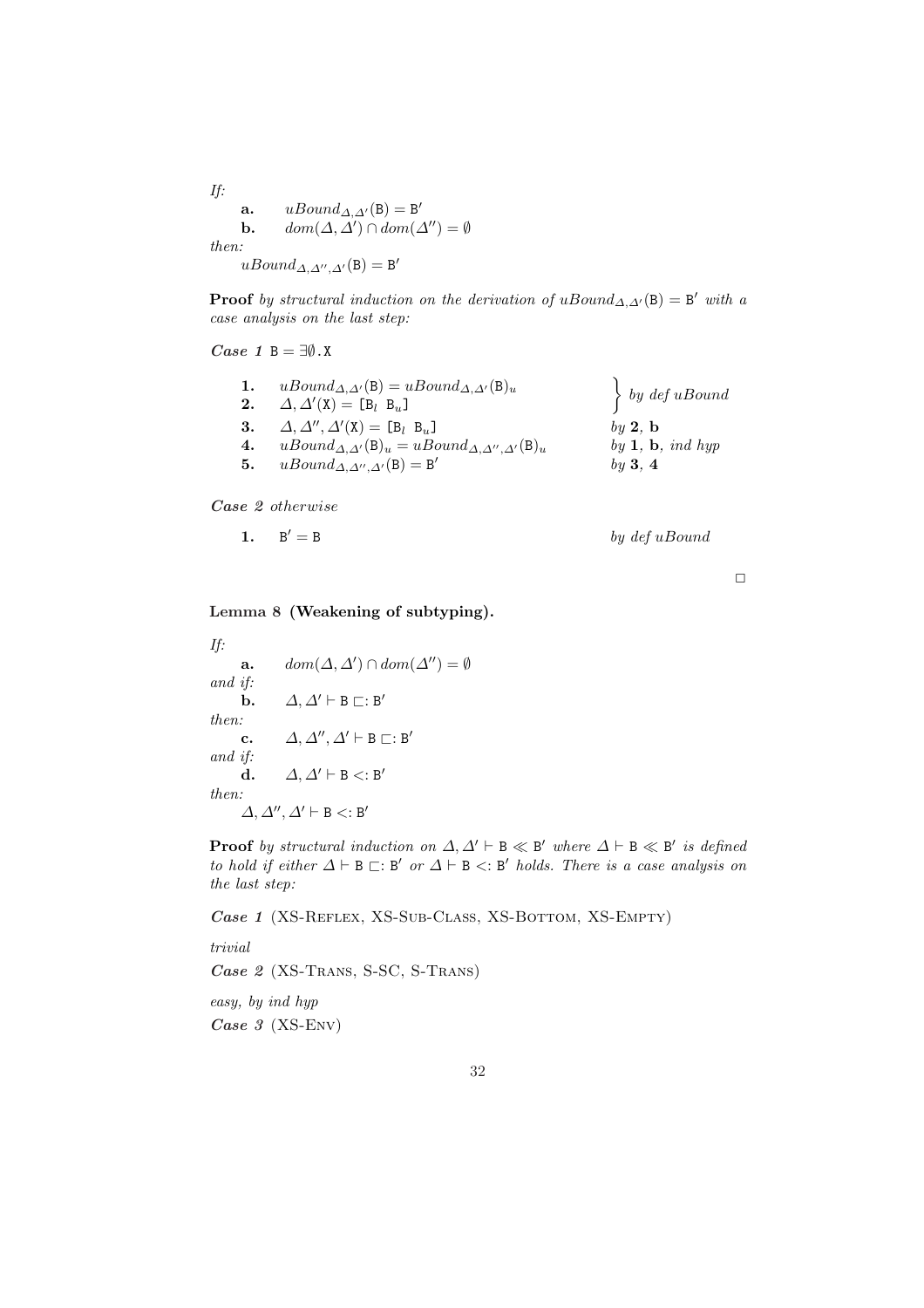1. 
$$
B = \exists \Delta''' \cdot [\overline{T/X}]N
$$
  
\n2.  $B' = \exists \overline{X \rightarrow [B_l B_u]}.N$   
\n3.  $\Delta, \Delta', \Delta''' \vdash \overline{T/X}]B_l \leq :T$   
\n4.  $\Delta, \Delta', \Delta''' \vdash T \leq : [\overline{T/X}]B_u$   
\n5.  $dom(\Delta''') \cap fv(\exists \overline{X \rightarrow [B_l B_u]}.N) = \emptyset$   
\n6.  $fv(\overline{T}) \subseteq dom(\Delta, \Delta', \Delta''')$   
\n7.  $dom(\Delta, \Delta') \cap dom(\Delta''') = \emptyset$   
\n8.  $dom(\Delta''') \cap dom(\Delta'') = \emptyset$   
\n9.  $dom(\Delta, \Delta', \Delta''') \cap dom(\Delta'') = \emptyset$   
\n10.  $\Delta, \Delta'', \Delta', \Delta''' \vdash [\overline{T/X}]B_l \leq :T$   
\n11.  $\Delta, \Delta'', \Delta', \Delta''' \vdash [\overline{T/X}]B_u$   
\n12.  $fv(\overline{T}) \subseteq dom(\Delta, \Delta'', \Delta', \Delta''')$   
\n13.  $\Delta, \Delta'', \Delta' \vdash B \leq :B'$   
\n14.  $\Delta, \Delta'', \Delta, \Delta'' \vdash T \leq : [\overline{T/X}]B_u$   
\n15.  $\Delta, \Delta'', \Delta' \vdash B \leq :B'$   
\n16.  $\Delta, \Delta'', \Delta' \vdash B \leq :B'$   
\n17.  $\Delta, \Delta'', \Delta' \vdash B \leq :T$   
\n18.  $\Delta, \Delta'', \Delta' \vdash B \leq :B'$   
\n19.  $\Delta, \Delta, \Delta'', \Delta' \vdash B \leq :B'$   
\n10.  $\Delta, \Delta'', \Delta' \vdash B \leq :B'$   
\n11.  $\Delta, \Delta'', \Delta' \vdash B \leq :B'$   
\n12.  $fv(\overline{T}) \subseteq dom(\Delta, \Delta'', \Delta'', \Delta''')$   
\n13.  $\Delta, \Delta, \Delta'', \Delta' \vdash B \leq :B'$   
\n14.  $\Delta, \Delta, \Delta'' \vdash B \leq :B'$   
\n15. 

Case 4 (S-BOUND)

| 1. $(\Delta, \Delta')(\mathbf{X}) = [\mathbf{B}_l \ \mathbf{B}_u]$                  | by premise of S- |
|-------------------------------------------------------------------------------------|------------------|
| <b>2.</b> $(\Delta, \Delta'', \Delta')(\mathbf{X}) = [\mathbf{B}_l \ \mathbf{B}_u]$ | $bv$ 1. a        |
| $3.$ done                                                                           | $by 2$ , S-BOUND |

by premise of  $S$ -Bound  $by$  1, a

 $\Box$ 

# Lemma 9 (Weakening of well-formedness).

If: a.  $dom(\Delta, \Delta') \cap dom(\Delta'') = \emptyset$ **b.**  $\Delta, \Delta' \vdash \psi$  ok where: c.  $\psi = \Delta^{\prime\prime\prime}$  or B or R or  $\star$ and if: **d.**  $\psi = \Delta^{\prime\prime\prime}$  then  $dom(\Delta, \Delta', \Delta^{\prime\prime\prime}) \cap dom(\Delta^{\prime\prime}) = \emptyset$ then:  $\Delta, \Delta'', \Delta' \vdash \psi$  ok

Proof. structural induction on the derivation of  $\Delta$ ,  $\Delta' \vdash \psi$  OK with a case analysis on the last step:

Case 1 (F-BOTTOM, F-ENV-EMPTY, F-WORLD)

Trivial  $Case 2$  (F-VAR, F-VAR-O) easy by a Case 3 (F-EXIST)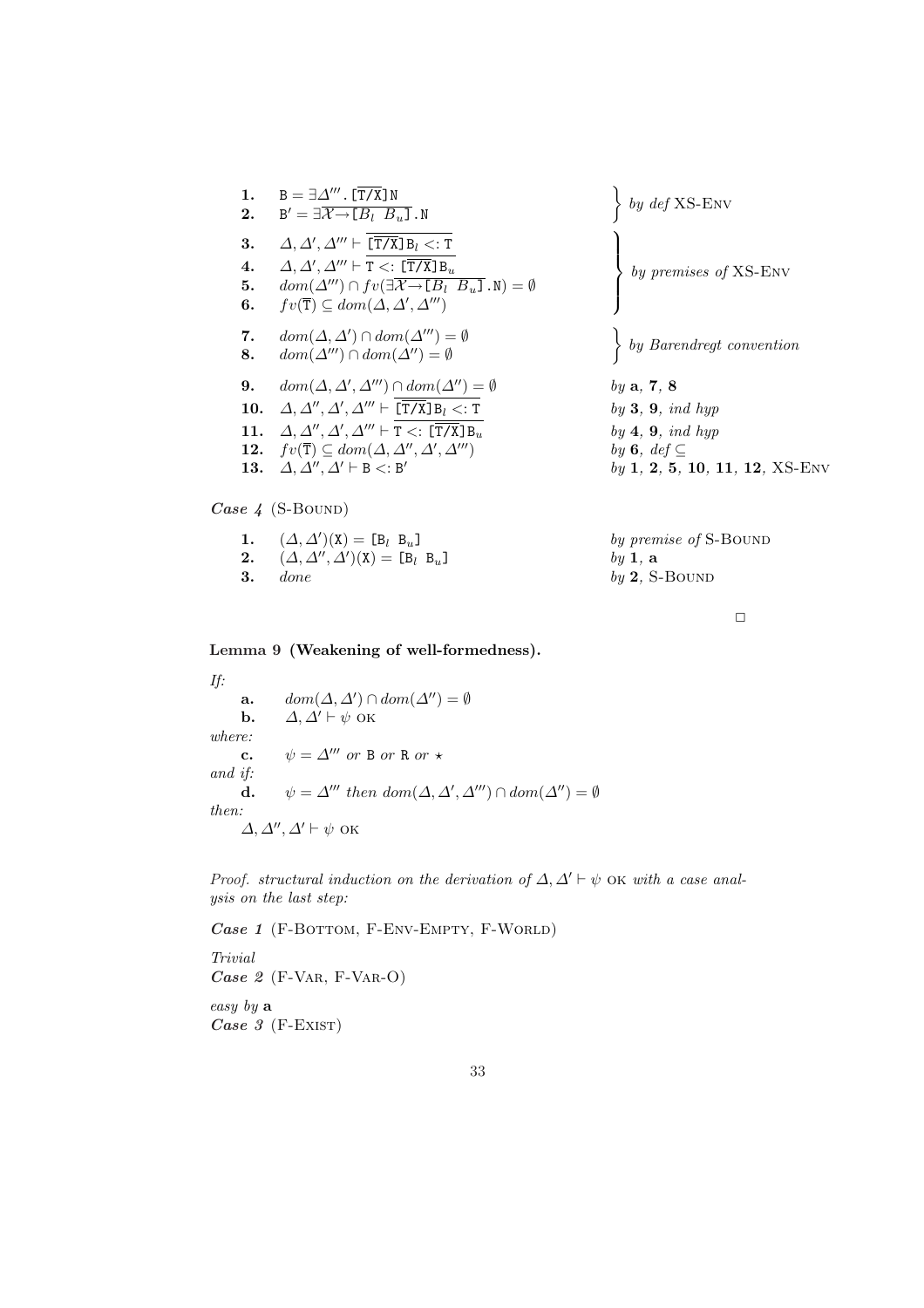| 1.<br>2.<br>3.                             | $\psi = \exists \varDelta'''.$ N<br>$\varDelta,\varDelta'\vdash\varDelta''''$ ok<br>$\Delta, \Delta', \Delta''' \vdash N$ OK                                                                                                                                                                                                                                                                                                                                                                                                                                                                                                                                                                                                                                                                                                                                            | by $def$ F-EXIST<br>by premises of $F$ -EXIST                                                                                                                                                     |
|--------------------------------------------|-------------------------------------------------------------------------------------------------------------------------------------------------------------------------------------------------------------------------------------------------------------------------------------------------------------------------------------------------------------------------------------------------------------------------------------------------------------------------------------------------------------------------------------------------------------------------------------------------------------------------------------------------------------------------------------------------------------------------------------------------------------------------------------------------------------------------------------------------------------------------|---------------------------------------------------------------------------------------------------------------------------------------------------------------------------------------------------|
| $\boldsymbol{4}$ .<br>5.<br>6.<br>7.       | $dom(\Delta, \Delta', \Delta''') \cap dom(\Delta'') = \emptyset$<br>$\Delta, \Delta'', \Delta' \vdash \Delta'''$ OK<br>$\varDelta,\varDelta'',\varDelta',\varDelta''' \vdash \texttt{N}$ ok<br>$\Delta, \Delta'', \Delta' \vdash \exists \Delta'''$ . N OK                                                                                                                                                                                                                                                                                                                                                                                                                                                                                                                                                                                                              | by $a$ , Barendregt<br>by 2, 4, ind hyp<br>by $3, 4, ind \; hyp$<br>$by 5, 6, F-EXIST$                                                                                                            |
|                                            | Case $4$ (F-CLASS)                                                                                                                                                                                                                                                                                                                                                                                                                                                                                                                                                                                                                                                                                                                                                                                                                                                      |                                                                                                                                                                                                   |
| 5.<br>6.<br>8.<br>12.                      | 1. $\psi = C \langle \overline{T} \rangle$<br>2. $\overline{T} = \overline{T}, \overline{\tau}, \tau_o, \tau_t$<br>3. $\Delta, \Delta(\tau_t) = [\bot \ T]$<br>4. class $C < \overline{X} \lhd \tau_u$ ,<br>$\Delta, \Delta' \vdash \overline{T}, \overline{\tau}, \tau_o$ OK<br>$\Delta, \Delta' \vdash \mathcal{T} <: [\overline{\mathcal{T} / X}] \mathcal{T}_u$<br>7. $\forall \tau \in \overline{\tau}$ . $\Delta, \Delta' \vdash \tau_o \lt: \tau$<br>$\Delta, \Delta'', \Delta(\tau_t) = [\bot \ T]$<br>9. $\Delta, \Delta'', \Delta' \vdash \overline{T}, \overline{\tau}, \tau_o$ OK<br>10. $\Delta, \Delta'', \Delta' \vdash \mathcal{T} \lt: \lfloor \overline{\mathcal{T}/X} \rfloor \overline{\mathrm{T}_{w}}$<br>11. $\forall \tau \in \overline{\tau}$ . $\Delta, \Delta'', \Delta' \vdash \tau_o <: \tau$<br>$\Delta, \Delta'', \Delta' \vdash \psi$ OK | by $def$ $F$ -CLASS<br>by premises of $F$ -CLASS<br>by 3, a<br>by 5, $a$ , ind hyp<br>by $6, a, lemma 8$<br>by $7$ , $a$ , ind hyp<br>$by 2, 1, 8, 4, 9, 10, 11, F-CLASS$                         |
|                                            | Case 5 (F-OBJECT)                                                                                                                                                                                                                                                                                                                                                                                                                                                                                                                                                                                                                                                                                                                                                                                                                                                       |                                                                                                                                                                                                   |
|                                            | 1. $\psi = 0$ bject $\langle \tau_o, \tau_t \rangle$<br>2. $\Delta, \Delta' \vdash \tau_o$ OK<br>3. $\Delta, \Delta(\tau_t) = [\bot \ T]$<br>4. $\Delta, \Delta'', \Delta(\tau_t) = [\bot \ T]$<br>5. $\Delta, \Delta'', \Delta' \vdash \tau_o$ OK<br>6. $\Delta, \Delta'', \Delta' \vdash \psi$ OK                                                                                                                                                                                                                                                                                                                                                                                                                                                                                                                                                                     | by def F-OBJECT<br>$\left\{ \begin{array}{c} by \text{ }premises \text{ } of \text{ } F\text{-}\text{OBIECT} \end{array} \right.$<br>by 3, a<br>by $2$ , $a$ , ind hyp<br>by $1, 4, 5, F$ -OBJECT |
| Case 6 (F-ENV)                             |                                                                                                                                                                                                                                                                                                                                                                                                                                                                                                                                                                                                                                                                                                                                                                                                                                                                         |                                                                                                                                                                                                   |
| 1.<br>3.<br>$\boldsymbol{4}$ .<br>5.<br>6. | $\psi = \mathcal{X} \rightarrow [B_l \ B_u], \Delta^{\prime\prime\prime}$<br>2. $\Delta, \Delta', \mathcal{X} \rightarrow [B_l \ B_u], \Delta''' \vdash B_l, B_u \text{ OK}$<br>$\Delta, \Delta' \vdash uBound_{\Delta, \Delta'}(\mathsf{B}_l) \sqsubset: uBound_{\Delta, \Delta'}(\mathsf{B}_u)$<br>$\Delta, \Delta' \vdash B_l < B_u$<br>$\Delta, \Delta', \mathcal{X} \rightarrow [B_l \ B_u] \vdash \Delta'''$ OK<br>$\Delta, \Delta' \vdash_{\mathcal{X}} B_u$ sc                                                                                                                                                                                                                                                                                                                                                                                                  | by $def$ F-ENV<br>by premises of F-ENV                                                                                                                                                            |
| 7.<br>8.                                   | $\Delta, \Delta'', \Delta', \mathcal{X} \rightarrow [B_l \ B_u], \Delta''' \vdash B_l, B_u \text{ OK}$<br>$\Delta, \Delta'', \Delta' \vdash uBound_{\Delta, \Delta'}(B_l) \sqsubset$ :                                                                                                                                                                                                                                                                                                                                                                                                                                                                                                                                                                                                                                                                                  | by $2, d, ind hyp$<br>by $3, a, lemma 8$                                                                                                                                                          |

- 7.  $\Delta, \Delta'', \Delta', \mathcal{X} \rightarrow [B_l \ B_u], \Delta''' \vdash B_l$
- **8.**  $\Delta, \Delta'', \Delta' \vdash uBound_{\Delta, \Delta'}(B_l) \sqsubset:$  by 3, a, lemma 8  $uBound_{\Delta,\Delta'}(\mathsf{B}_u)$
- **9.**  $\Delta, \Delta'', \Delta' \vdash uBound_{\Delta, \Delta'', \Delta'}(B_l) \sqsubset:$  by 8, a, lemma 7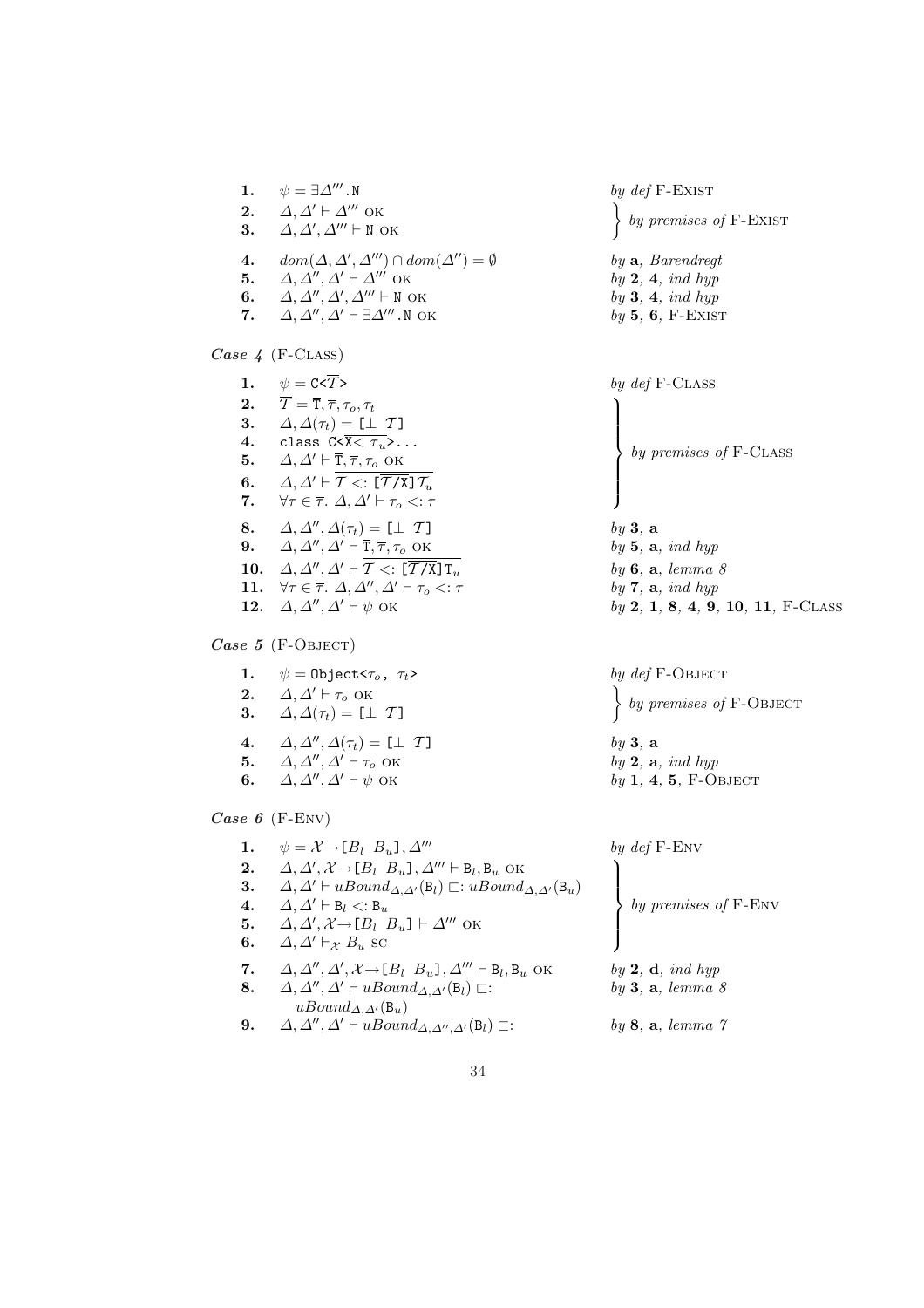| $uBound_{\Delta,\Delta'',\Delta'}(\mathsf{B}_u)$                                            |                                |
|---------------------------------------------------------------------------------------------|--------------------------------|
| 10. $\Delta, \Delta'', \Delta' \vdash B_l \lt: B_u$                                         | $by \, 4, \, a, \, lemma \, 8$ |
| 11. $\Delta, \Delta'', \Delta', \mathcal{X} \rightarrow [B_l \ B_u] \vdash \Delta'''$ OK    | by 5, $d$ , ind hyp            |
| 12. $\Delta, \Delta'', \Delta' \vdash_{\mathcal{X}} B_u$ sc                                 | by $6, a, lemma 8$             |
| 13. $\Delta, \Delta'', \Delta' \vdash \mathcal{X} \rightarrow [B_l \ B_u]$ , $\Delta'''$ OK | $by 7, 9, 10, 11, F-ENV$       |
|                                                                                             |                                |



# Lemma 10 (Weakening of Typing).

If: a.  $dom(\Delta, \Delta') \cap dom(\Delta'') = \emptyset$ **b.**  $dom(\Gamma, \Gamma'') \cap dom(\Gamma') = \emptyset$ c.  $\Delta, \Delta'; \Gamma, \Gamma'' \vdash e : T$ then:  $\varDelta,\varDelta'',\varDelta';\varGamma,\varGamma',\varGamma'' \vdash {\tt e} : {\tt T}$ 

**Proof** by structural induction on the derivation of  $\Delta, \Delta'; \Gamma, \Gamma'' \vdash e : T$  with a case analysis on the last step:

Case  $1$  (T-NULL)

trivial

Case 2 (T-CAST)

|    | $e = (T)e'$                                                             | by $def$ T-CAST                      |
|----|-------------------------------------------------------------------------|--------------------------------------|
|    | 2. $\Delta, \Delta'; \Gamma, \Gamma'' \vdash e' : U$                    |                                      |
|    | 3. $\Delta, \Delta' \vdash T \lt: U$                                    | by premises of $T$ -CAST             |
| 4. | $\Delta, \Delta' \vdash T$ OK                                           |                                      |
|    | 5. $\Delta, \Delta'', \Delta'; \Gamma, \Gamma', \Gamma'' \vdash e' : U$ | $by 2$ , a, b, ind hyp               |
| 6. | $\Delta, \Delta'', \Delta' \vdash T \lt: U$                             | by $3, a, b, ind hyp$                |
| 7. | $\Delta, \Delta'', \Delta' \vdash T$ ok                                 | $by \, 4, \, a, \, b, \, ind \, hyp$ |
| 8. | <i>done</i>                                                             | $by 1, 5, 6, 7, T-CAST$              |
|    |                                                                         |                                      |
|    | $- - 0$ (T U <sub>r</sub> )                                             |                                      |

Case 3 (T-VAR)

| 1. $e = x$<br><b>2.</b> $T = (\Gamma, \Gamma'')({\bf x})$              | $\left\{\begin{array}{c} by\ def\ T\text{-}{\rm{VAR}}\end{array}\right.$ |
|------------------------------------------------------------------------|--------------------------------------------------------------------------|
| 3. $(\Gamma, \Gamma', \Gamma'')(\mathbf{x}) = \mathbf{T}$              | by 2, b                                                                  |
| 4. $\Delta, \Delta'', \Delta'; \Gamma, \Gamma', \Gamma'' \vdash x : T$ | $by 3, T-VAR$                                                            |

4 Case 4 (T-New)

| 1. $e = new C < \overline{T}, T, \star >$                             |                                              |
|-----------------------------------------------------------------------|----------------------------------------------|
| 2. $T = \exists 0 \rightarrow [\bot T]$ .C< $\overline{T}$ , $T$ , O> | $\begin{cases} by \ def \ T-NEW \end{cases}$ |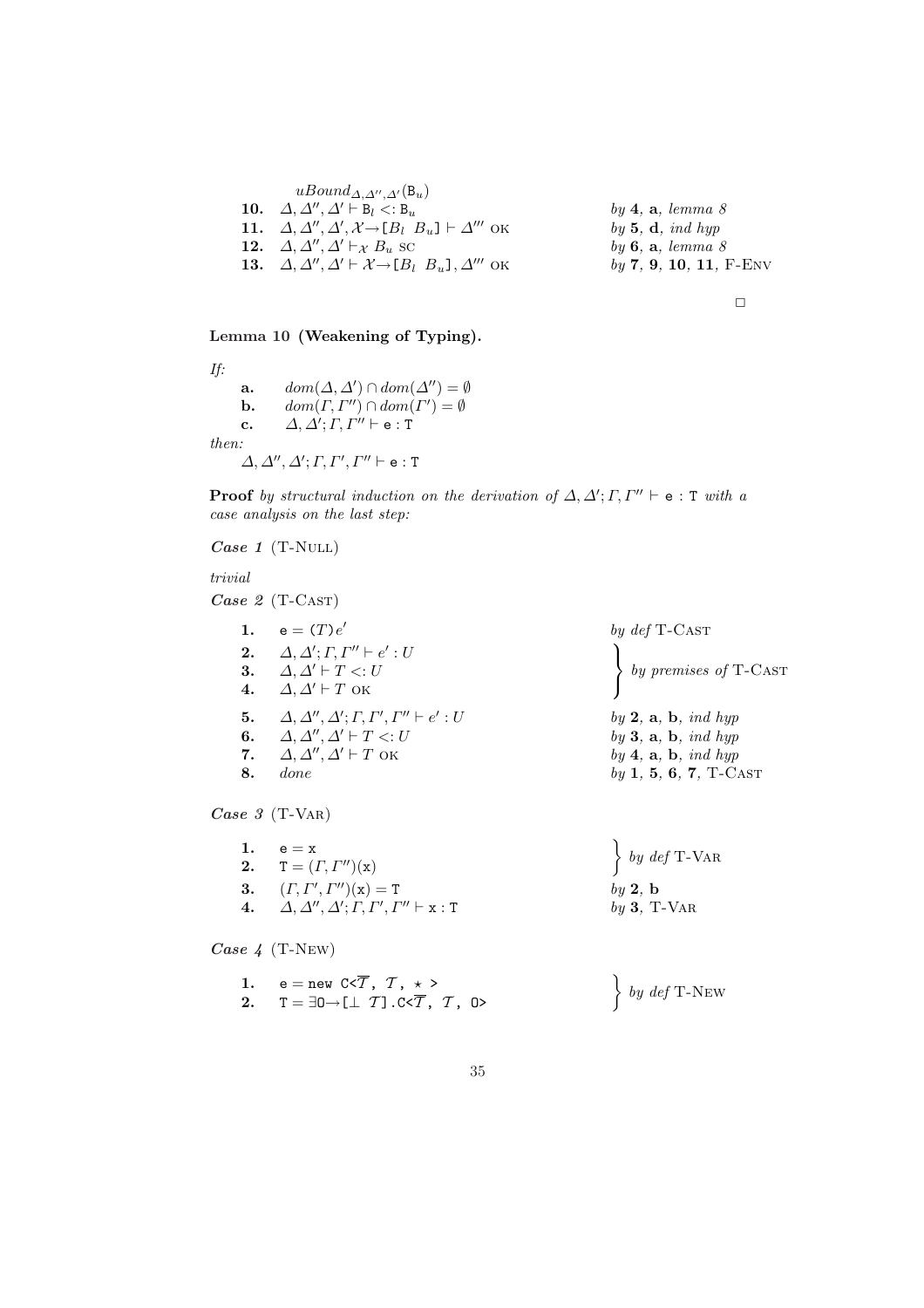| 3. $\Delta, \Delta' \vdash \overline{T}, T$ OK<br>4. $\Delta, \Delta' \vdash \exists 0 \rightarrow [\bot \ T]$ . C< $\overline{T}$ , $T$ , 0> OK                                                                                                       | $\left\{ \begin{array}{c} by \text{ } premises \text{ } of \text{ } T\text{-}New \end{array} \right\}$ |
|--------------------------------------------------------------------------------------------------------------------------------------------------------------------------------------------------------------------------------------------------------|--------------------------------------------------------------------------------------------------------|
| 5. $\Delta, \Delta'', \Delta' \vdash \overline{T}, T$ OK<br>6. $\Delta, \Delta'', \Delta' \vdash \exists 0 \rightarrow [\bot \ T]$ . C< $\overline{T}$ , $T$ , $\star > 0$ K<br>7. $\Delta, \Delta'', \Delta'; \Gamma, \Gamma', \Gamma'' \vdash e : T$ | by 3, lemma 9<br>$by \, 4, \, lemma \, 9$<br>$by 5, 6, 1, 2, T-NEW$                                    |
| Case 5 $(T$ -FIELD)                                                                                                                                                                                                                                    |                                                                                                        |

| 1. $e = e'.f$<br><b>2.</b> $T = \oint_{\Delta'''} U$                                                                                                                           | $\left\{ \begin{array}{c} by\ def \textrm{T-FIELD} \end{array} \right.$                                                         |
|--------------------------------------------------------------------------------------------------------------------------------------------------------------------------------|---------------------------------------------------------------------------------------------------------------------------------|
| 3. $\Delta, \Delta'; \Gamma, \Gamma'' \vdash e' : \exists \Delta''' . \mathbb{N}$<br>4. $fType(\textbf{f}, \text{N}) = \text{U}$                                               | $\left\{ \begin{array}{c} by \text{ } premises \text{ } of \text{ } T\text{-F}\text{ }I\text{ }E\text{-}D \end{array} \right\}$ |
| 5. $\Delta, \Delta'', \Delta'; \Gamma, \Gamma', \Gamma'' \vdash e' : \exists \Delta''' . \mathbb{N}$<br>6. $\Delta, \Delta'', \Delta'; \Gamma, \Gamma', \Gamma'' \vdash$ e : T | $by 3$ , a, b, ind hyp<br>$by 5, 4, 2, T-FIED$                                                                                  |

Case 6 (T-Assign)

|    | 1. $e = e'.f = e''$                                                                     | by $def$ T-ASSIGN                                                                                        |
|----|-----------------------------------------------------------------------------------------|----------------------------------------------------------------------------------------------------------|
| 2. | $\Delta, \Delta'; \Gamma, \Gamma'' \vdash e': \exists \Delta''' . \mathbb{N}$           |                                                                                                          |
|    | 3. $fType(f, N) = U$                                                                    |                                                                                                          |
| 4. | $\Delta, \Delta'; \varGamma, \varGamma'' \vdash \mathsf{e}'' : \mathtt{T}$              | $\left\{ \begin{array}{c} by \text{ } premises \text{ } of \text{ } T\text{-}ASSIGN \end{array} \right.$ |
|    | 5. $\Delta, \Delta', \Delta''' \vdash T \lt: U$                                         |                                                                                                          |
| 6. | $\Delta, \Delta'', \Delta'; \Gamma, \Gamma', \Gamma'' \vdash e': \exists \Delta'''$ . N | $by 2$ , a, b, ind hyp                                                                                   |
|    | 7. $\Delta, \Delta'', \Delta'; \Gamma, \Gamma', \Gamma'' \vdash e'' : T$                | $by \, 4, \, a, \, b, \, ind \, hyp$                                                                     |
| 8. | $\Delta, \Delta'', \Delta', \Delta''' \vdash T <: U$                                    | by 5, a, lemma 8                                                                                         |
| 9. | $\Delta, \Delta'', \Delta'; \Gamma, \Gamma', \Gamma'' \vdash$ e : T                     | $by 6, 3, 7, 8, 1, T\text{-Field}$                                                                       |

Case 7 (T-Subs)

 $3. \hspace{1.5em} \mathsf{T=}\Downarrow_{\varDelta'''',\overline{\varDelta}}\overline{\mathsf{[T/Y]}}$ U

|    | 1. $\Delta, \Delta'; \Gamma, \Gamma'' \vdash e : U$<br>2. $\Delta, \Delta' \vdash U \lt: T$<br>3. $\Delta, \Delta' \vdash T$ OK                                                                                                                            | by premises of T-SUBS                                                                 |
|----|------------------------------------------------------------------------------------------------------------------------------------------------------------------------------------------------------------------------------------------------------------|---------------------------------------------------------------------------------------|
| 4. | $\varDelta,\varDelta'',\varDelta';\varGamma,\varGamma',\varGamma'' \vdash$ e : U<br>5. $\Delta, \Delta'', \Delta' \vdash U \lt: T$<br>6. $\Delta, \Delta'', \Delta' \vdash T$ OK<br>7. $\Delta, \Delta'', \Delta'; \Gamma, \Gamma', \Gamma'' \vdash e : T$ | by $1, a, b, ind hyp$<br>by 2, a, lemma 8<br>by 3, a, lemma 9<br>$by 4, 5, 6, T-SUBS$ |
|    | Case 8 $(T-INVK)$                                                                                                                                                                                                                                          |                                                                                       |
|    | 1. $e = e'.\overline{P} > m(\overline{e})$<br>2. $\Delta''' = \Delta''''$ , $\overline{\Delta}$                                                                                                                                                            | $\frac{1}{2}$ by def T-INVK                                                           |

 $\left\{ \begin{array}{c} by\ def \text{T-INVK} \end{array} \right.$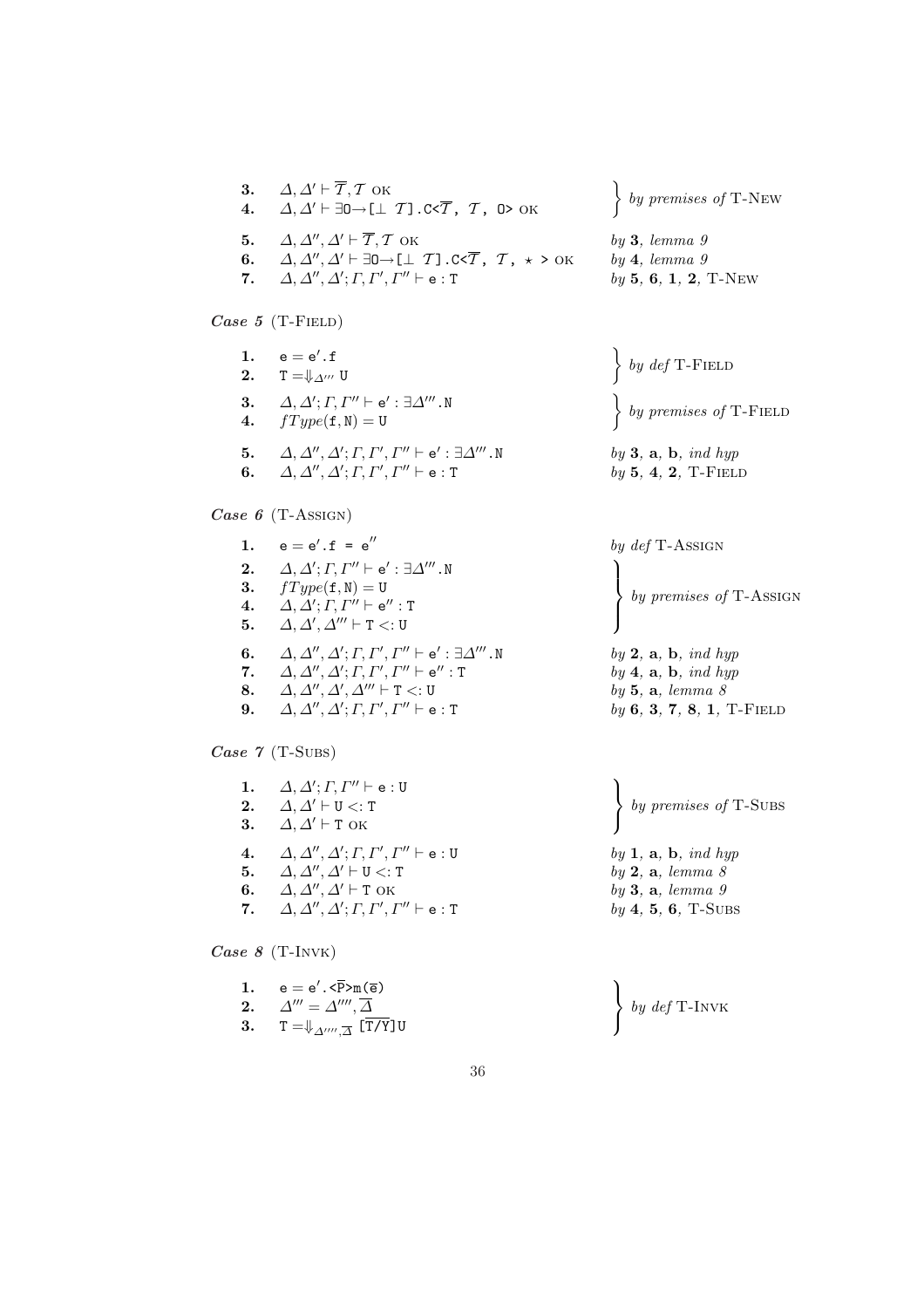| 4.  | $\Delta, \Delta'; \Gamma, \Gamma'' \vdash e' : \exists \Delta'''''. N$                                                     |                                                |
|-----|----------------------------------------------------------------------------------------------------------------------------|------------------------------------------------|
| 5.  | $mType(m, N) = \langle \overline{Y} \triangleleft \overline{B} \rangle \overline{U} \rightarrow U$                         |                                                |
| 6.  | $\Delta, \Delta'; \Gamma, \Gamma'' \vdash \overline{e : \exists \Delta . R}$                                               |                                                |
| 7.  | $match(sift(\overline{R},\overline{U},\overline{Y}),\overline{P},\overline{Y},\overline{T})$                               | by premises of T-INVK                          |
| 8.  | $\Delta, \Delta' \vdash \overline{P}$ OK                                                                                   |                                                |
| 9.  | $\Delta, \Delta', \Delta''''$ , $\overline{\Delta} \vdash T \lt: \Xi$ [T/Y] B                                              |                                                |
| 10. | $\Delta, \Delta', \Delta'''' , \overline{\Delta} \vdash R < : [\overline{T/Y}]$ U                                          |                                                |
| 11. | $\Delta, \Delta'', \Delta'; \Gamma, \Gamma', \Gamma'' \vdash e' : \exists \Delta'''''. N$                                  | by 4, $\mathbf{a}, \mathbf{b}, \text{ind hyp}$ |
| 12. | $\Delta, \Delta'', \Delta'; \Gamma, \Gamma', \Gamma'' \vdash \overline{\mathsf{e} : \exists \Delta . \mathsf{R}}$          | by $6, a, b, ind hyp$                          |
| 13. | $\Delta, \Delta'', \Delta' \vdash \overline{P}$ ok                                                                         | by 8, a, lemma 9                               |
|     | 14. $\Delta, \Delta'', \Delta', \Delta''''', \overline{\Delta} \vdash T \lt: \Xi$ [T/Y] B                                  | by 9, a, lemma 8                               |
|     | 15. $\Delta, \Delta'', \Delta', \Delta''''', \overline{\Delta} \vdash R <: [\overline{T/Y}]$ U                             | by 10, $a,$ lemma $8$                          |
|     | 16. $\Delta, \Delta'', \Delta'; \Gamma, \Gamma', \Gamma'' \vdash$ e : $\Downarrow_{\Delta''''', \overline{\Delta}}$ [T/Y]U | by 11, 5, 12, 7,                               |
|     |                                                                                                                            | 13, 14, 15, T-INVK                             |
|     |                                                                                                                            |                                                |

Lemma 11 (Well-formed type environments are disjoint).

If: a.  $\Delta \vdash \Delta'$  ok then:  $dom(\Delta) \cap dom(\Delta') = \emptyset$ 

**Proof** by structural induction on the derivation of  $\Delta \vdash \Delta'$  OK with a case analysis on the last step:

Case 1 (F-Env-Empty)

trivial

Case 2 (F-Env)

|    | 1. $\Delta' = \mathcal{X} \rightarrow [B_l \ B_u], \Delta'''$                      | by $def$ F-ENV                    |
|----|------------------------------------------------------------------------------------|-----------------------------------|
| 2. | $\Delta, \mathcal{X} \rightarrow [B_1 \ B_u] \vdash \Delta'''$ OK                  | by premises of F-ENV              |
| 3. | $X \notin dom(\Delta)$                                                             | by 2, def concatenation           |
| 4. | $dom(\Delta, \mathcal{X} \rightarrow [B_l \ B_u]) \cap dom(\Delta''') = \emptyset$ | by $2$ , ind hyp                  |
| 5. | $dom(\Delta) \cap dom(\Delta^{\prime\prime\prime}) = \emptyset$                    | $\boldsymbol{b} \boldsymbol{u}$ 4 |
| 6. | $dom(\Delta) \cap dom(\mathcal{X} \rightarrow [B_l \ B_u], \Delta''') = \emptyset$ | by 5.3                            |
| 7. | $dom(\Delta) \cap dom(\Delta') = \emptyset$                                        | by $6,1$                          |
|    |                                                                                    |                                   |

 $\Box$ 

Lemma 12 (Extension of type environments preserves well-formedness).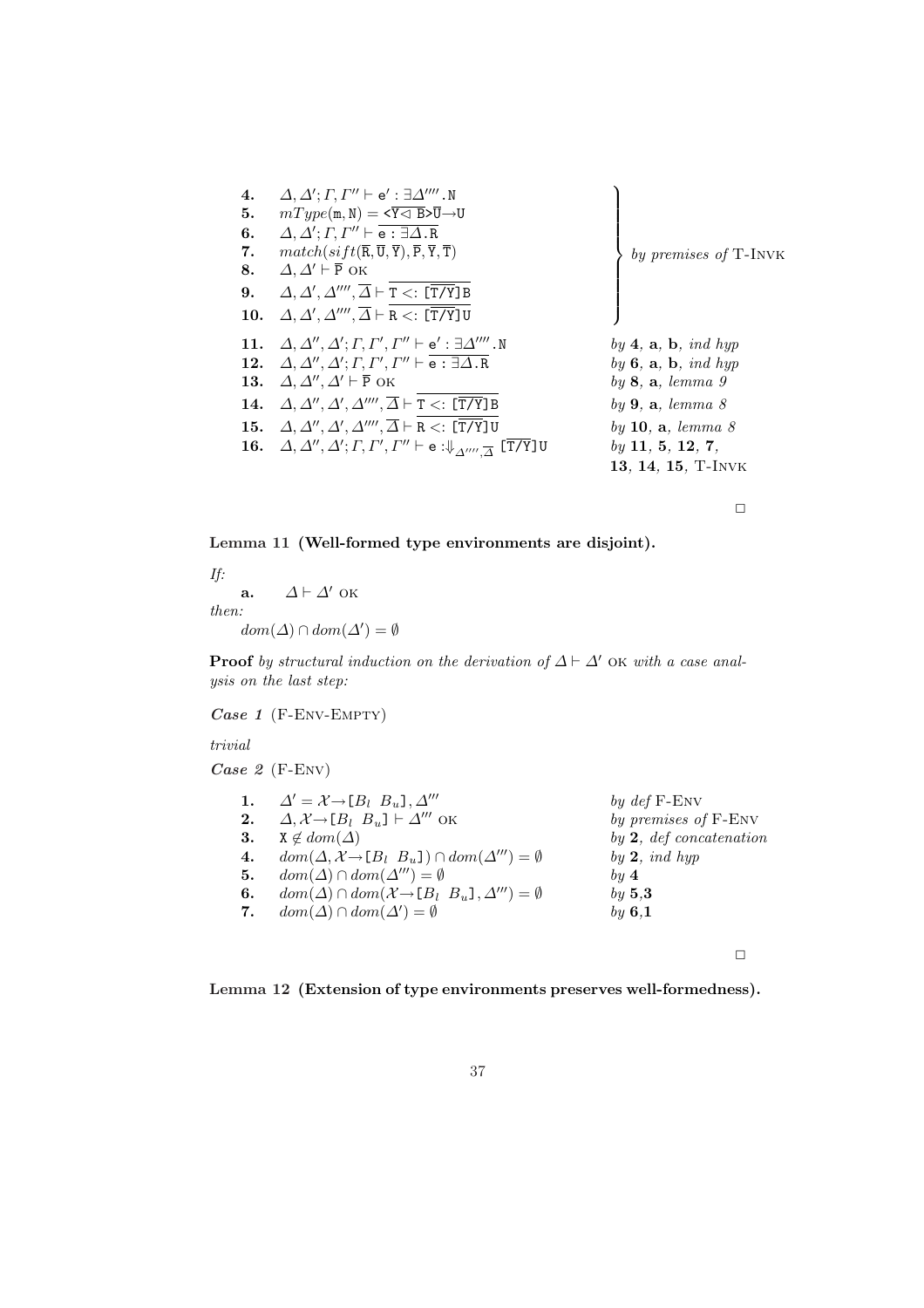If: a.  $\Delta \vdash \Delta'$  ok **b.**  $\Delta, \Delta' \vdash \Delta''$  ok then:  $\Delta \vdash \Delta', \Delta''$  ok

**Proof** by structural induction on the derivation of  $\Delta \vdash \Delta'$  OK with a case analysis on the last step:

Case 1 (F-Env-Empty)

| 1. $\Delta' = \emptyset$                | by $def$ F-ENV-EMPTY |
|-----------------------------------------|----------------------|
| 2. $\Delta \vdash \Delta''$ OK          | $bv$ 1, b            |
| 3. $\Delta \vdash \Delta', \Delta''$ OK | by $1, 2$            |

Case 2 (F-ENV)

|    | 1. $\Delta' = \mathcal{X} \rightarrow [B_l \ B_u], \Delta'''$                                 | by $def$ F-ENV-EMPTY            |
|----|-----------------------------------------------------------------------------------------------|---------------------------------|
| 2. | $\Delta, \mathcal{X} \rightarrow [B_l \ B_u], \Delta''' \vdash B_l, B_u \text{ OK}$           |                                 |
| 3. | $\Delta \vdash uBound_{\Delta}(\mathbf{B}_l) \sqsubset: uBound_{\Delta}(\mathbf{B}_u)$        | by premises of F-ENV            |
| 4. | $\Delta \vdash B_l \lt: B_u$                                                                  |                                 |
|    | 5. $\Delta, \mathcal{X} \rightarrow [B_l \ B_u] \vdash \Delta'''$ OK                          |                                 |
| 6. | $dom(\Delta, \Delta') \cap dom(\Delta'') = \emptyset$                                         | $by \mathbf{b}, \; lemma \; 11$ |
| 7. | $\Delta, \mathcal{X} \rightarrow [B_l \ B_u], \Delta''', \Delta'' \vdash B_l, B_u \text{ OK}$ | by 2, 6, lemma 9                |
| 8. | $\Delta, \mathcal{X} \rightarrow [B_l \ B_u] \vdash \Delta''', \Delta''$ OK                   | by $5, b, 1, ind hyp$           |
| 9. | $\Delta \vdash \Delta', \Delta''$ ok                                                          | by $7, 3, 4, 8, def F-env$      |
|    |                                                                                               |                                 |

 $\Box$ 

### Lemma 13 (Concatenation of type environments preserves well-formedness).

If: a.  $\Delta \vdash \Delta'$  ok **b.**  $\Delta \vdash \Delta''$  ok c.  $dom(\Delta') \cap dom(\Delta'') = \emptyset$ then:  $\Delta \vdash \Delta', \Delta''$  ok

**Proof** by induction on the size of  $\Delta'$ 

Case 1  $\Delta' = \emptyset$ trivial Case  $2 \Delta' \neq \emptyset$ 1. let  $\Delta' = \mathcal{X} \rightarrow [B_l \ B_u], \Delta'''$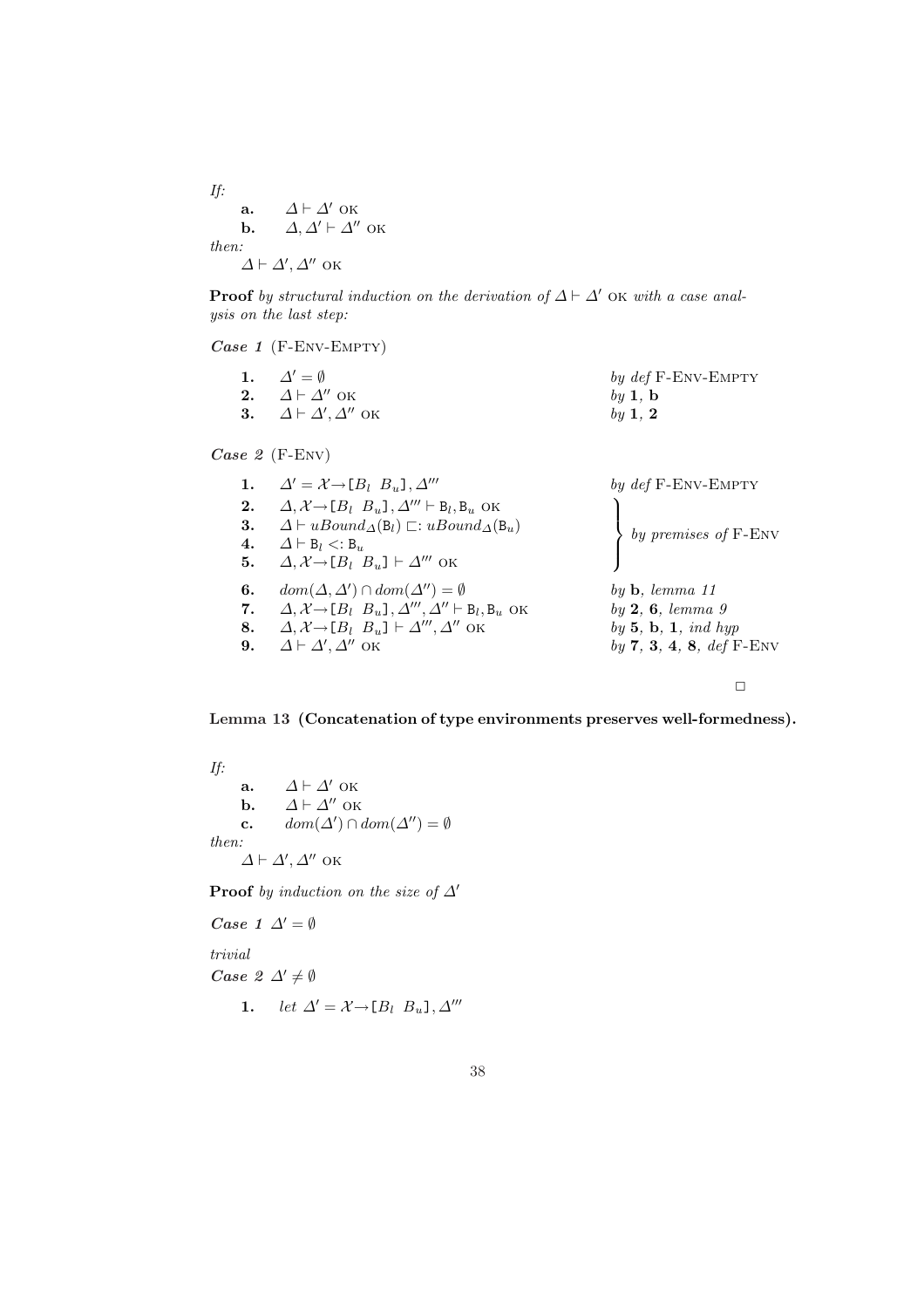| 2.  | $\Delta$ , $X \rightarrow [B_l B_u]$ , $\Delta''' \vdash B_l$ OK                                            |                            |
|-----|-------------------------------------------------------------------------------------------------------------|----------------------------|
| 3.  | $\Delta$ , $X \rightarrow [B_l B_u]$ , $\Delta''' \vdash B_u$ OK                                            |                            |
| 4.  | $\Delta \vdash uBound_{\Delta}(\mathsf{B}_{l}) \sqsubset: uBound_{\Delta}(\mathsf{B}_{u})$                  | by 1, a, premises $F$ -ENV |
| 5.  | $\Delta \vdash B_l \lt: B_u$                                                                                |                            |
| 6.  | $\Delta$ , $X \rightarrow [B_l B_u] \vdash \Delta'''$ OK                                                    |                            |
| 7.  | $\Delta$ , $X \rightarrow [B_l B_u]$ , $\Delta''', \Delta'' \vdash B_l$ OK                                  | by 2, c, lemma 9           |
| 8.  | $\Delta$ , X $\rightarrow$ [B <sub>l</sub> B <sub>u</sub> ], $\Delta''', \Delta'' \vdash$ B <sub>u</sub> OK | by 3, c, lemma 9           |
| 9.  | $dom(\Delta^{\prime\prime\prime}) \cap dom(\Delta^{\prime\prime}) = \emptyset$                              | $by$ c, 1                  |
| 10. | $\Delta$ , $X \rightarrow [B_l B_u] \vdash \Delta''', \Delta''$ OK                                          | by $6, b, 9, ind hyp$      |
| 11. | $\Delta \vdash \mathcal{X} \rightarrow [B_1 \ B_u], \Delta''' , \Delta''$ OK                                | $by 7, 8, 4, 5, 10, F-env$ |
|     | 12. $\Delta \vdash \Delta', \Delta''$ OK                                                                    | $by$ 11, 1                 |
|     |                                                                                                             |                            |

#### Lemma 14 (Limited commutativity of substitution).

If: a.  $\left[\overline{U/X}\right]\left[\overline{U'/X'}\right]T=T'$ **b.**  $\overline{X} \cap fv(\overline{U'}) = \emptyset$  $c.$  $\overline{Q} \cap fv(\overline{U}) = \emptyset$  $\mathbf{d.} \qquad \overline{\mathbf{X}} \cap \overline{\mathbf{X}'} = \emptyset$ then:  $\overline{U'/X'}$ ]  $\overline{U/X}$ ]  $T = T'$ 

Proof by structural induction on the form of T:

 $Case~1~\texttt{T} = \exists \Delta \ldotp \texttt{R}$ 1.  $\mathcal{O}' = \exists \, [ \overline{\text{U/X}} \,] \, [ \overline{\text{U/X'}} \,] \, \varDelta$  . [ $\overline{\text{U/X}} \,]$  [ $\overline{\text{U}}$ by  $def$  subst  $2.$  $\theta' = \exists \, \overline{[ {\tt U}' / {\tt X}' ]} \, \overline{[ {\tt U} / {\tt X} }] \, \varDelta$  .  $\overline{[ {\tt U} ]}$  $by$  1, b, c, d, ind hyp Case 2  $T = C \leq T$  $3.$  $T' = [\overline{U'/X'}] [\overline{U/X}]T$ by  $2, def$  subst 1. T

| 1. $T' = C < \overline{U/X}$ $\overline{U'/X'/X'/T}$  | by def subst           |
|-------------------------------------------------------|------------------------|
| 2. $T' = C < [U'/X'] [\overline{U/X}] \overline{T} >$ | by 1, b, c, d, ind hyp |
| 3. $T' = [U'/X'] [U/X]T$                              | by 2, def subst        |

 $Case 3 T = Y$ 

Case analysis on Y:

Case 1  $Y \in \overline{X}$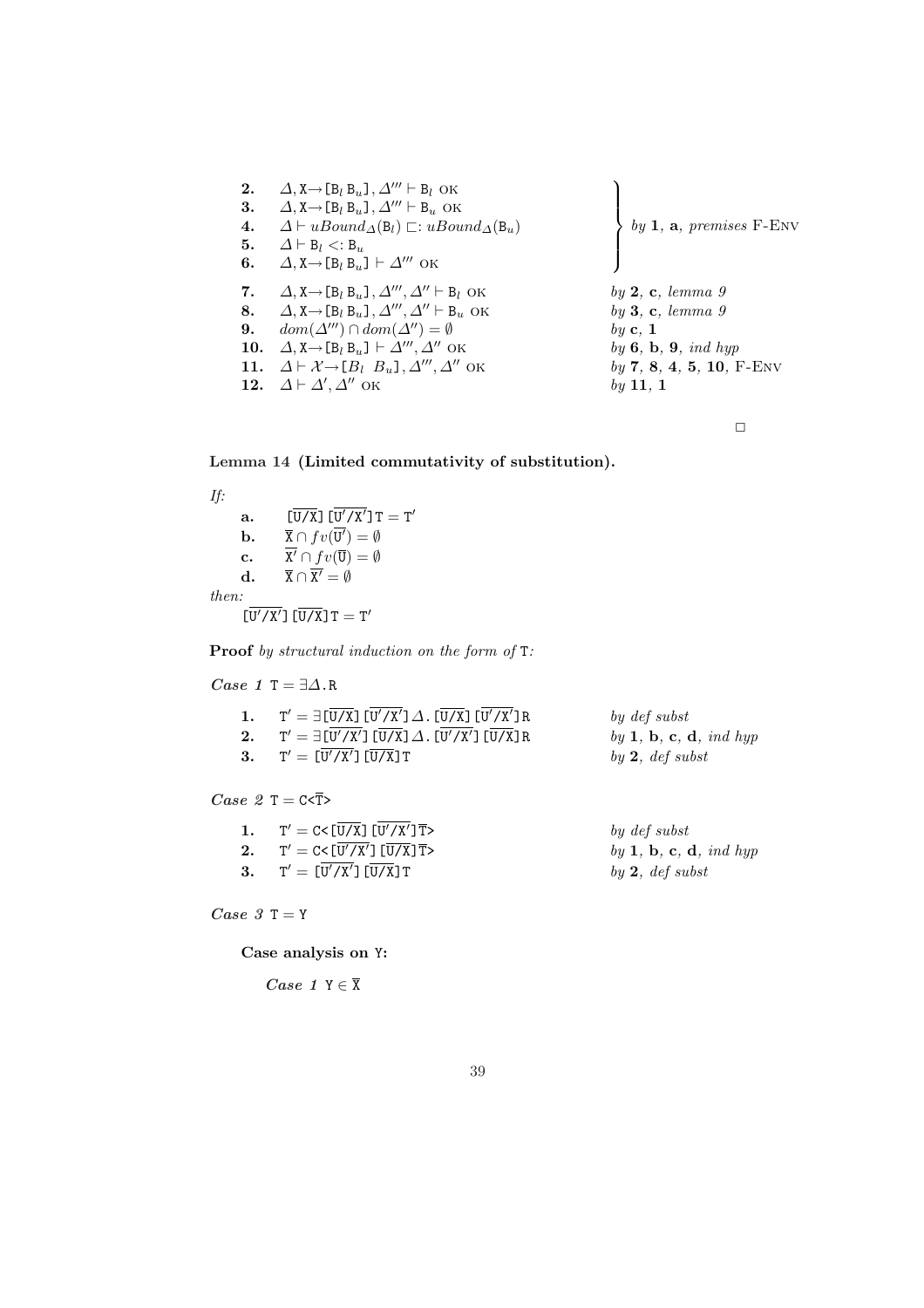| 1.1. $[U'/X']Y = Y$<br>1.2. $[\overline{U/X}] [\overline{U'/X'}]Y = U_i$<br>1.3. $[U/X]Y = U_i$<br>1.4. $[U'/X'] [\overline{U/X}]Y = U_i$<br><b>1.5.</b> done with $T' = U_i$                  | by def subst<br>by $1.1, def$ subst<br>by def subst<br>by 1.3, c<br>by $1.2, 1.4$ |
|------------------------------------------------------------------------------------------------------------------------------------------------------------------------------------------------|-----------------------------------------------------------------------------------|
| <i>Case</i> $2 Y \in \overline{X'}$<br><b>2.1.</b> $[\overline{U'/X'}]Y = U'_i$<br><b>2.2.</b> $[\overline{U/X}] [\overline{U'/X'}]Y = U'_i$<br><b>2.3.</b> $[\overline{U/X}]Y = Y$            | by def subst<br>by 2.1, b<br>by def subst                                         |
| <b>2.4.</b> $[\overline{U'/X'}] [\overline{U/X}]Y = U'_i$<br><b>2.5.</b> done with $T' = U_i$<br><i>Case</i> $3 \text{ Y} \notin (\overline{\text{X}}, \overline{\text{X'}})$<br>3.1. $T' = Y$ | by 2.3<br>by 2.2, 2.4<br>by def subst                                             |
| <b>3.2.</b> $[U'/X']$ $[U/X]$ $T = Y$                                                                                                                                                          | $by \mathbf{b}, \mathbf{c}, \mathbf{d}$                                           |

Lemma 15 (Subclassing preserves class type).

If: a.  $\vdash R \sqsubseteq : N$ then:  $\mathtt{R}=\mathtt{N}'$ 

**Proof** by structural induction on the derivation of  $\vdash R \sqsubseteq : N$  with a case analysis on the last step:

Case 1 (SC-SUB-CLASS, SC-REFLEX)

trivial

Case 2 (SC-TRANS)

| 1. $\vdash R \sqsubseteq : R'$<br>2. $\vdash R' \sqsubset : N$ | $\left\{ \begin{array}{c} by \text{ } premises \text{ } of \text{ } \text{SC-Trans} \end{array} \right\}$ |
|----------------------------------------------------------------|-----------------------------------------------------------------------------------------------------------|
| 3. $R' = N''$<br>4. $R = N'$                                   | by $2$ , ind hyp<br>by $1, 3, ind$ hyp                                                                    |

 $\Box$ 

Lemma 16 (*uBound* refines subtyping).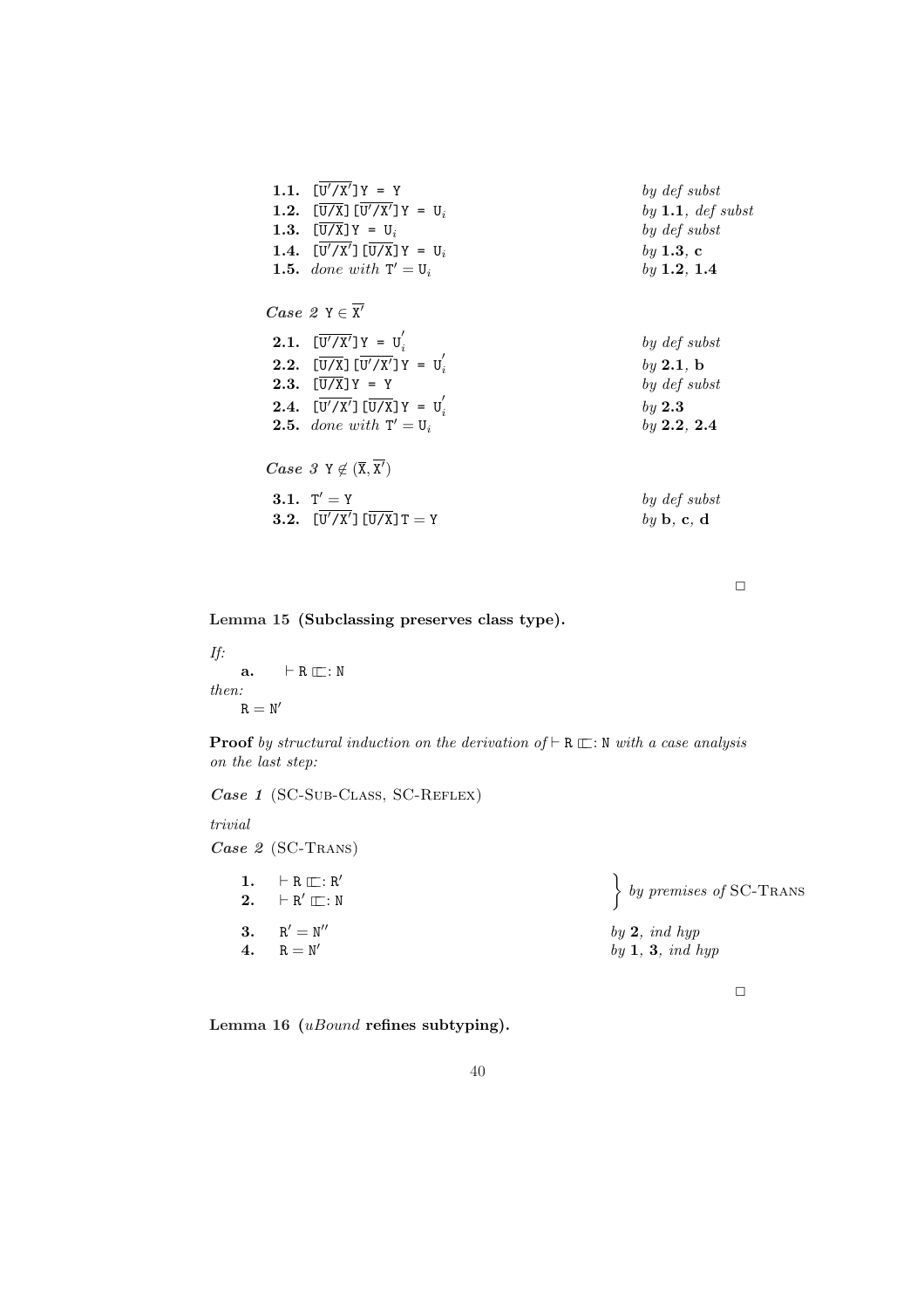If: a.  $\vdash \Delta$  OK and if: **b.**  $\Delta \vdash T \sqsubset : T'$ or: c.  $\Delta \vdash T \lt: T'$ then:  $\Delta \vdash uBound_{\Delta}(\mathbf{T}) \sqsubset : uBound_{\Delta}(\mathbf{T}')$ 

**Proof** by structural induction on  $\Delta \vdash T \ll T'$  where  $\Delta \vdash T \ll T'$  is defined to hold if either  $\Delta \vdash T \sqsubset : T'$  or  $\Delta \vdash T \prec : T'$  holds. There is a case analysis on the last step:

Case 1 
$$
(XS\text{-}REFLEX)
$$

trivial

Case 2 (XS-SUB-CLASS, XS-ENV)

easy since  $T = \exists \Delta'$ . N and  $T' = \exists \Delta''$ . N' and  $\forall \exists \Delta'$ . N:  $uBound_{\Delta}(\exists \Delta'$ . N) =  $\exists \Delta'$ . N Case  $3$  (XS-BOTTOM)

N/A

Case 4 (S-SC)

easy, by ind hyp.

Case 5 S-Bound upper bound

|    | 1. $T = \exists \emptyset$ .X                                    | $\left\{\begin{array}{c} by\ def S-BOUND\end{array}\right\}$ |
|----|------------------------------------------------------------------|--------------------------------------------------------------|
|    | <b>2.</b> $T' = B_u$                                             |                                                              |
|    | 3. $\Delta(\mathbf{X}) = \mathcal{X} \rightarrow [B_l \ B_u]$    | by premise of S-BOUND                                        |
|    | 4. $uBound_{\Delta}(\mathbf{X}) = uBound_{\Delta}(\mathbf{B}_u)$ | by $def uBound, 3$                                           |
| 5. | done                                                             | $by 4$ , XS-REFLEX                                           |
|    |                                                                  |                                                              |

Case 6 S-BOUND lower bound

1.  $\Delta \vdash T \sqsubset : T''$ 2.  $\Delta \vdash T'' \sqsubset : T'$ 

| 1.                  | $T = B_l$<br>2. $T' = \exists \emptyset$ .X                                                                                                                                                                                      | $\left\{ \begin{array}{c} by\ def S-{\rm BOUND}\end{array}\right.$                                        |
|---------------------|----------------------------------------------------------------------------------------------------------------------------------------------------------------------------------------------------------------------------------|-----------------------------------------------------------------------------------------------------------|
| 4.<br>5.<br>6.      | 3. $\Delta(\mathbf{X}) = \mathcal{X} \rightarrow [B_l \ B_u]$<br>$uBound_{\Delta}(\mathbf{X}) = uBound_{\Delta}(\mathbf{B}_u)$<br>$\Delta \vdash uBound_{\Delta}(\mathsf{B}_l) \sqsubset: uBound_{\Delta}(\mathsf{B}_u)$<br>done | by premise of S-BOUND<br>by $def uBound, 3$<br>by $3$ , $a, def$ $F$ - $Env$<br>$by 5, 4, 2, 1 SC-REFLEX$ |
| Case $7$ (XS-TRANS) |                                                                                                                                                                                                                                  |                                                                                                           |

 $\ddot{\phantom{0}}$  $\left\{ \begin{array}{c} by \text{ premises of } \text{XS-Trans/S-Trans} \end{array} \right\}$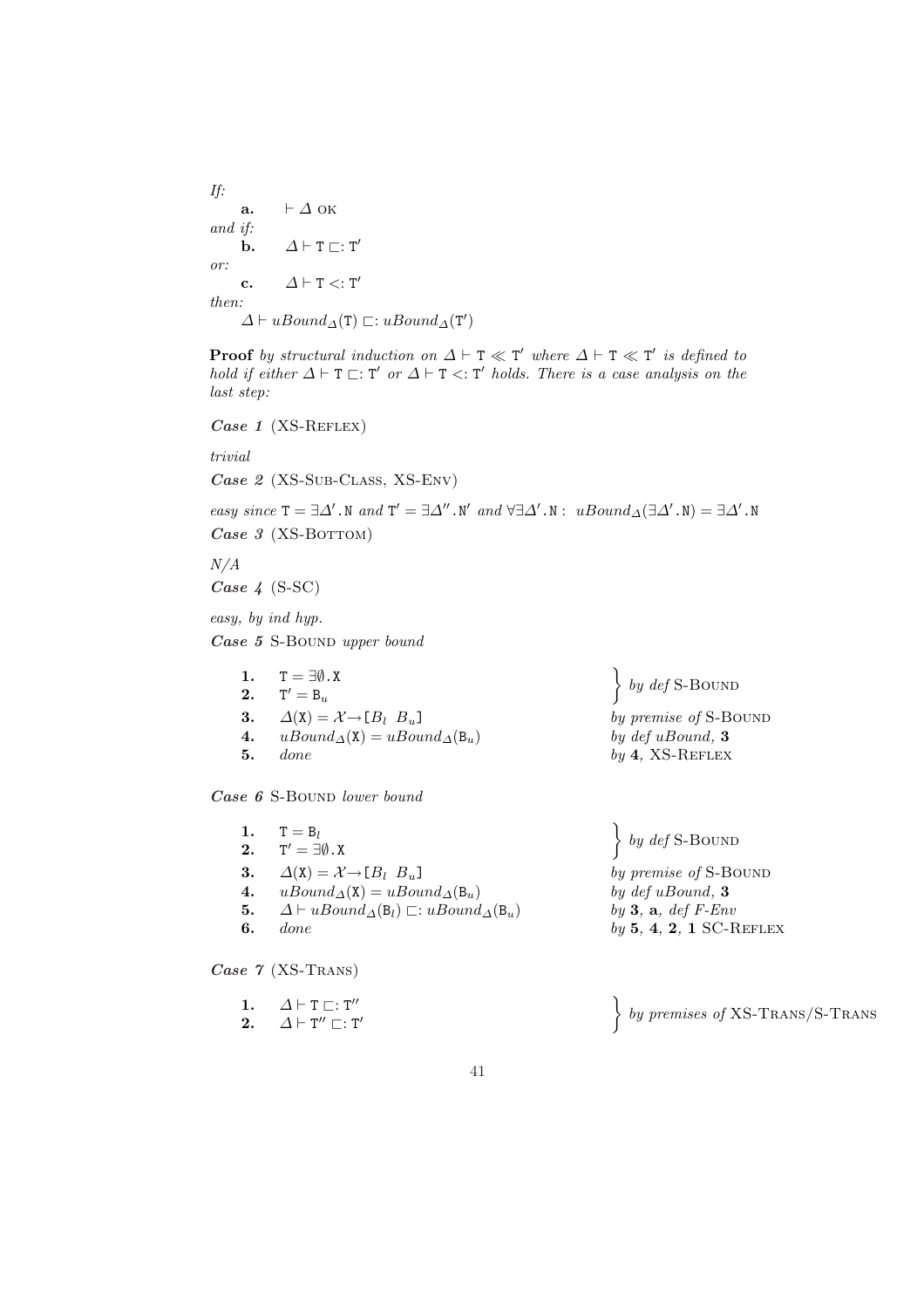| $\Delta \vdash uBound_{\Delta}(\mathbf{T}) \sqsubset: uBound_{\Delta}(\mathbf{T}'')$   | by $1$ , $a$ , ind hyp |
|----------------------------------------------------------------------------------------|------------------------|
| 4. $\Delta \vdash uBound_{\Delta}(T'') \sqsubset: uBound_{\Delta}(T')$                 | by $2$ , $a$ , ind hyp |
| 5. $\Delta \vdash uBound_{\Delta}(\mathbf{T}) \sqsubset: uBound_{\Delta}(\mathbf{T}')$ | $by 3, 4, XS-Trans$    |

Case 8 (S-TRANS)

similar to case XS-TRANS Corollary If  $\Delta \vdash \exists \Delta'$ .N <:  $\exists \Delta''$ .N' and  $\vdash \Delta$  ok then  $\Delta \vdash \exists \Delta'$ .N  $\sqsubset : \exists \Delta''$ .N'.

 $\Box$ 

Lemma 17 (Subsititution preserves subtyping).

If: a.  $\Delta_1 \vdash \mathtt{T} <: [\overline{\mathtt{T/X}}] \mathtt{B}_u$ **b.**  $\Delta_1 \vdash [\overline{T/X}] B_l < T$ c.  $\Delta = \Delta_1, \overline{X \rightarrow [B_l \ B_u]}, \Delta_2$ d.  $\Delta' = \Delta_1$ ,  $[\overline{T/X}] \Delta_2$ e.  $\overline{\mathbf{X}} \cap f v(\Delta_1) = \emptyset$ f.  $fv(\overline{T}) \subseteq dom(\Delta')$ and if: g.  $\Delta \vdash B \lt: B'$ then:  $\Delta$ '  $\vdash$  [T/X]B <: [T/X]B' and if: h.  $\Delta \vdash B \sqsubset : B'$ then:  $\Delta$ '  $\vdash$  [T/X]B  $\sqsubset$ : [T/X]B'

**Proof** by structural induction on  $\Delta \vdash B \ll B'$  where  $\Delta \vdash B \ll B'$  is defined to hold if either  $\Delta \vdash B \sqsubset : B'$  or  $\Delta \vdash B \prec : B'$  holds. There is a case analysis on the last step:

Case 1 (XS-REFLEX, XS-BOTTOM)

## trivial

Case 2 (XS-Sub-CLASS)

1. B =  $\exists \Delta''$ .C< $\overline{U}$ >  $2.$  $B' = \exists \Delta''$ . [ $\overline{U/Y}$ ] N  $\left\{ \begin{array}{c} by\ def$  XS-Sub-CLASS 3. class  $C \times \overline{Y \triangleleft T_u} > \triangleleft N \{ \dots \}$  by premise of XS-Sub-CLASS 4.  $[\overline{T/X}]B = \exists [\overline{T/X}] \Delta''$ . C< $[\overline{T/X}] \overline{U}$ > by 1, def subst **5.**  $[\overline{T/X}]B' = \exists [\overline{T/X}]\Delta''$ .  $[\overline{T/X}]\overline{[U/Y]}N$  by 2, def subst 6.  $\overline{Y \rightarrow \Box \bot T_u J} \vdash N$  OK by 3, wf prog, T-CLASS 7.  $[T/X][\overline{U/Y}]N = [\overline{[T/X]}U/Y]N$  by 6 **8.**  $[\overline{T/X}]B' = \exists [\overline{T/X}]\Delta''$ .  $[\overline{[\overline{T/X}]\mathsf{U/Y}}]N$  by 5, 7 9.  $\Delta' \vdash [\overline{T/X}] \, B \sqsubset : [\overline{T/X}] \, B'$  $by 3, 4, 8, XS-SUB-CLASS$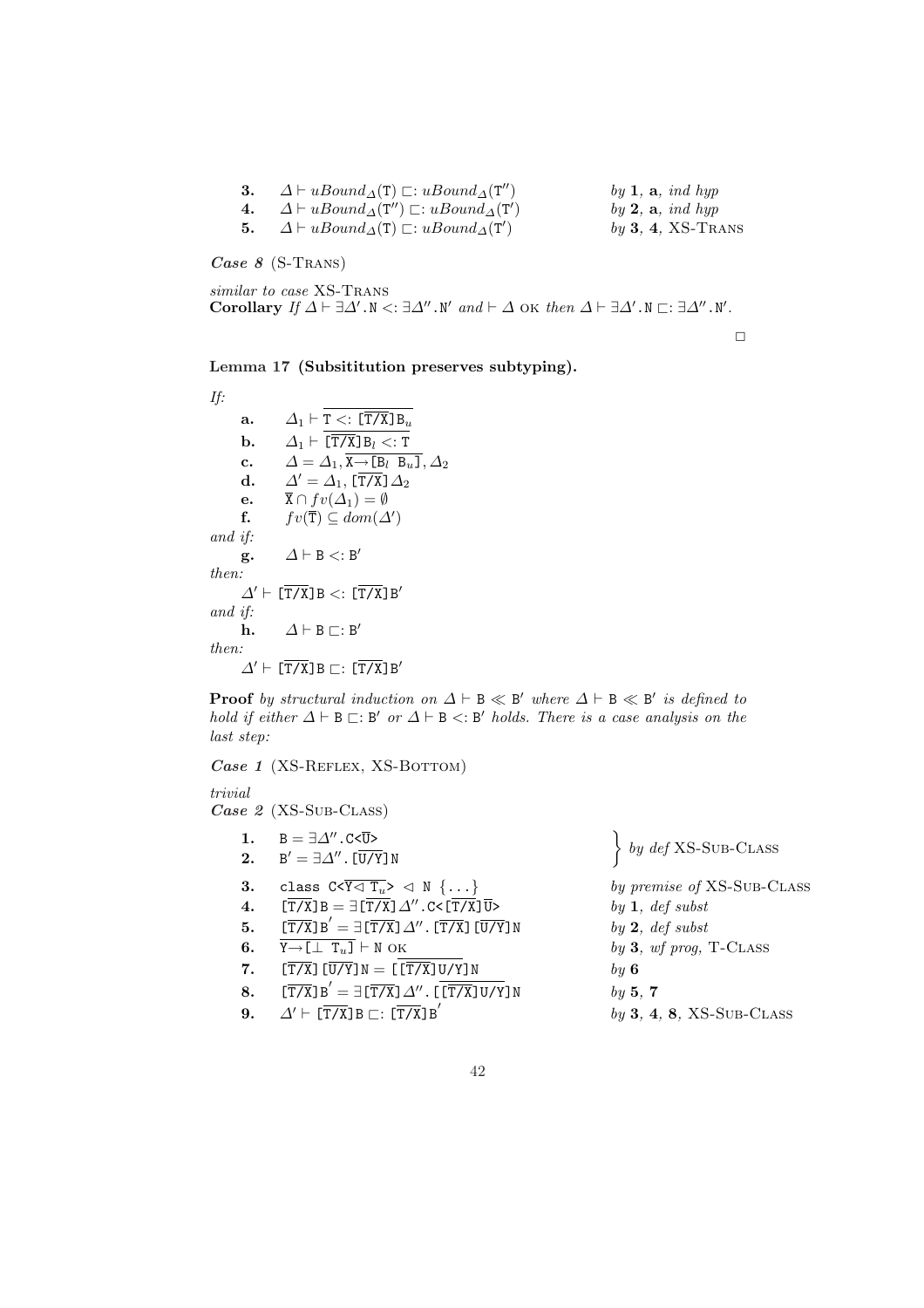Case 3 (XS-Trans, S-SC, S-Trans)

easy, by ind hyp Case 4 (XS-Env) 1.  $B = \exists \Delta'' . [ \overline{U/Y} ] N$  $2.$  $\boldsymbol{\beta}' = \exists \overline{\boldsymbol{\mathrm{Y}}{\rightarrow}\boldsymbol{\mathrm{[B'_l\; B'_u}}}$  $\left\{\frac{N}{u}\right\}$ . N by def XS-Env 3.  $\Delta, \Delta'' \vdash \overline{[U/Y]} B_i' <: U$  $4. \hspace{0.5cm} \Delta, \Delta'' \vdash \overline{\mathtt{U} <: [\overline{\mathtt{U} / \mathtt{Y}} ] \mathtt{B}_u'}$ 5.  $dom(\Delta'') \cap fv(\exists Y \rightarrow [B'_l \ B'_u]$ .N) = Ø 6.  $fv(\overline{\mathbf{U}}) \subseteq dom(\Delta, \Delta'')$  $\tilde{\mathcal{L}}$  $\vert$  $\left\lceil \right\rceil$ by premises of XS-Env 7.  $\Delta'$ ,  $[\overline{T/X}] \Delta'' \vdash \overline{[\overline{T/X}]\,[\overline{U/Y}]\,B'_l}$ by 3,  $\mathbf{b}-\mathbf{g}$ , ind hyp  $8. \qquad \Delta',\, [\overline{ \texttt{T} / \texttt{X} }]\, \varDelta'' \vdash \, \overline{ [ \overline{ \texttt{T} / \texttt{X} } ] \, \texttt{U} <: \, [\overline{ \texttt{T} / \texttt{X} } ] \, [\overline{ \texttt{U} / \texttt{Y} } ] \, \texttt{B}_u' }$ by  $4, b-g$ , ind hyp 9.  $\overline{Y} \cap fv(\overline{T}) = \emptyset$ 10.  $\overline{Y} \cap \overline{X} = \emptyset$ by 2, Barendregt's convention 11.  $\overline{X} \cap dom(\Delta'') = \emptyset$  by 1, Barendregt's convention 12.  $\Delta'$ ,  $[\overline{T/X}] \Delta'' \vdash \overline{[\overline{[\overline{T/X}]\overline{U/Y}]} \, [\overline{T/X}] \, B'_l \lt: : \overline{[\overline{T/X}]\overline{U}} \quad by \, 7, 9$ 13.  $\Delta'$ ,  $[\overline{T/X}] \Delta'' \vdash \overline{[\overline{T/X}]\cup <: [\overline{[\overline{T/X}]\cup Y}]\ [\overline{T/X}] \, B_s'}$ u by 7, 9 **14.**  $fv([\overline{T/X}] \cup \subseteq dom(\Delta', [\overline{T/X}] \Delta'')$  by 6, f 15.  $\Delta' \vdash \exists [\overline{T/X}] \Delta''$ . [[ $\overline{T/X}$ ]U/Y][ $\overline{T/X}$ ]N  $\sqsubset$ : by 12, 13, 5, 14, XS-ENV  $\exists Y \rightarrow \left[\right. [\overline{T/X}] B'_{l} \left.\right. [\overline{T/X}] B'_{u} \right]. [\overline{T/X}] N$ **16.**  $\Delta'$   $\vdash$   $[\overline{T/X}]$   $\exists \Delta''$ .  $[\overline{U/Y}]$  N  $\sqsubset$ : *by* **15**, **9**, **10**, **11**, *def subst*  $\overline{\Gamma/X}$ ]  $\exists \overline{Y} \rightarrow \overline{[B'_l \ B'_u]}$ . N 17.  $\Delta' \vdash [\overline{T/X}] B \sqsubset : [\overline{T/X}] B'$ by 16, 1, 2

Case 5 S-BOUND lower bound

| 1. | $B = B_i$                    |
|----|------------------------------|
| 2. | $B' = Y$                     |
|    | 3. $\Delta(Y) = [B_l \ B_u]$ |
|    | Case analysis on Y:          |

Case 1 Y ∈  $dom(\Delta_1)$ 1.1.  $\Delta'(\Upsilon) = [B_l \ B_u]$ 1.2.  $\Delta' \vdash B_l <: Y$  by 1.1, S-BOUND 1.3.  $[\overline{T/X}]B = B_l$  by 1, 3, e, Y ∈ dom( $\Delta_1$ ) 1.4.  $[T/X]B' = Y$ 1.5.  $\Delta' \vdash [\overline{T/X}]B <: [\overline{T/X}]B'$ 

Case 2 Y ∈ dom $(\Delta_2)$ 

 $\ddot{\phantom{0}}$  $\{ by \ def S-BOUND \}$ by premise of S-BOUND

> by 3, e, Y  $\in dom(\Delta_1)$ by 2, e, Y  $\in dom(\Delta_1)$ by 1.2, 1.4, 1.3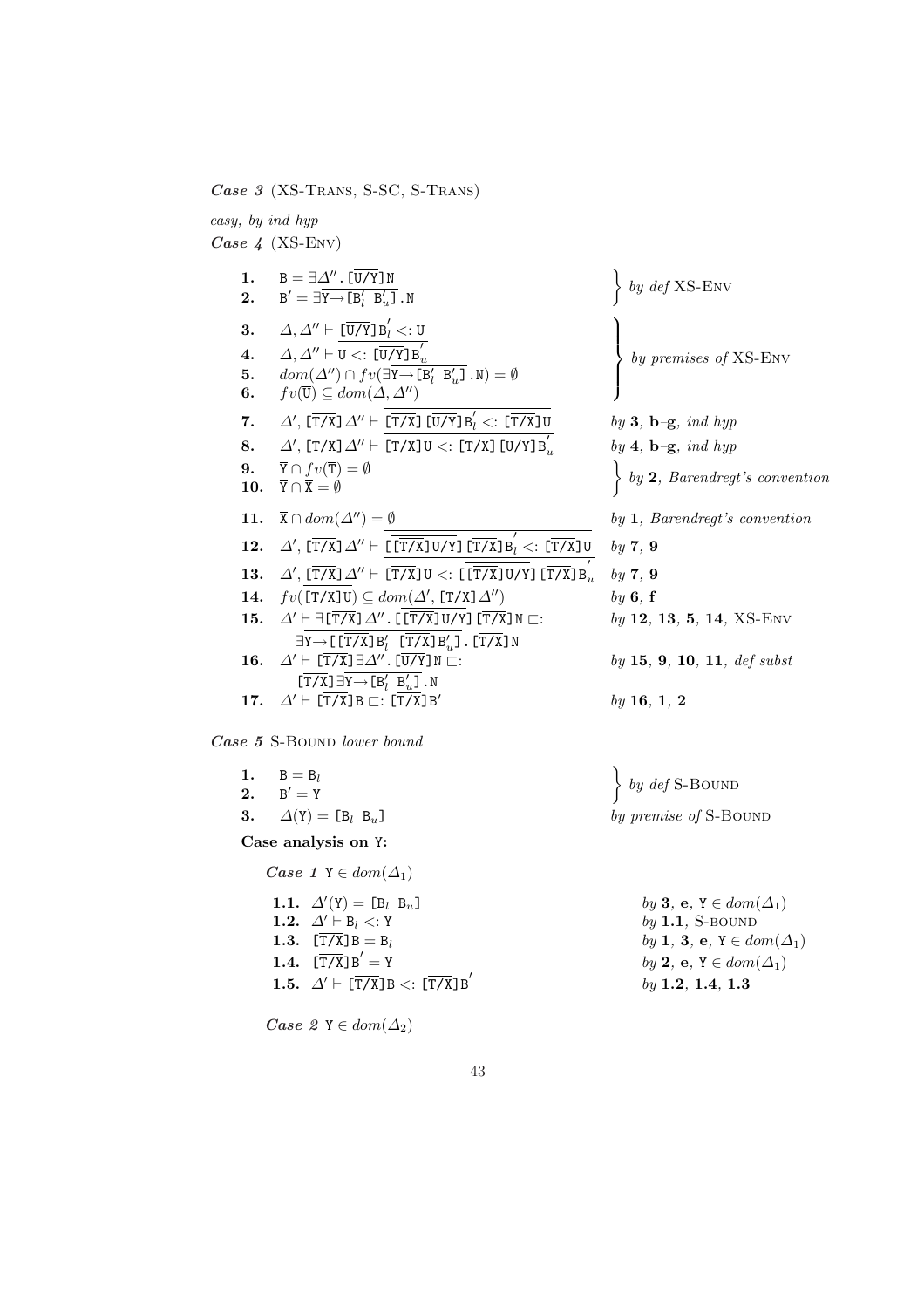**2.1.**  $\Delta'(\mathbf{Y}) = [\mathbf{[T/X]}B_l \quad [\mathbf{[T/X]}B_u]$  by 3, e,  $\mathbf{Y} \in dom(\Delta_2)$ **2.2.**  $\Delta' \vdash [\overline{T/X}]B_l <: Y$ <br> **2.3.**  $[\overline{T/X}]B = [\overline{T/X}]B_l$ <br> *by* **2.1**, S-BOUND<br> *by* **1**, **3**,  $Y \in dom(\Delta_2)$ 2.3.  $[\overline{T/X}]B = [\overline{T/X}]B_l$ 2.4.  $\left[\overline{T/X}\right]B' = Y$ **2.5.**  $\Delta' \vdash [\overline{T/X}]B < : [\overline{T/X}]B'$ 

Case 3 Y  $\in \overline{X}$ 

3.1. let  $Y = X_i$ 3.2.  $[\overline{T/X}]B = T_i$ **3.3.**  $\Delta_1 \vdash [\overline{T/X}] B_l <: T_i$ 3.4.  $\Delta' \vdash [\overline{T/X}] B_l <: T_i$ **3.5.**  $\Delta' \vdash [\overline{T/X}]B \leq : [\overline{T/X}]B'$ 

Case 6 S-Bound upper bound

| 1. $B = Y$                                                                | $\left\{ \begin{array}{c} by\ def S-{\rm BOUND}\end{array}\right.$ |
|---------------------------------------------------------------------------|--------------------------------------------------------------------|
| <b>2.</b> $B' = B_u$                                                      |                                                                    |
| 3. $\Delta(Y) = [B_l \ B_u]$                                              | by premise of S-BOUND                                              |
| Case analysis on Y:                                                       |                                                                    |
| <i>Case 1</i> $Y \in dom(\Delta_1)$                                       |                                                                    |
| 1.1. $\Delta'(\Upsilon) = [B_l \ B_u]$                                    | by 3, e, $Y \in dom(\Delta_1)$                                     |
| 1.2. $\Delta' \vdash \Upsilon \lt: \mathsf{B}_u$                          | $by 1.1, S-BOUND$                                                  |
| 1.3. $[T/X]B = Y$                                                         | by 1, e, $Y \in dom(\Delta_1)$                                     |
| 1.4. $[\overline{T/X}]B' = B_u$                                           | by 2, 3, e, $Y \in dom(\angle$                                     |
| 1.5. $\Delta' \vdash [\overline{T/X}]B <: [\overline{T/X}]B'$             | $by$ 1.2, 1.3, 1.4                                                 |
| Case 2 $Y \in dom(\Delta_2)$                                              |                                                                    |
| <b>2.1.</b> $\Delta'(\text{Y}) = [[T/\text{X}]B_l \quad [T/\text{X}]B_u]$ | by 3, e, $Y \in dom(\Delta_2)$                                     |
| 2.2. $\Delta' \vdash Y \leq : [\overline{T/X}] B_u$                       | $by 2.1, S-BOUND$                                                  |
| 2.3. $[\overline{T/X}]B = Y$                                              | by 1, e, $Y \in dom(\Delta_2)$                                     |
| $9.4 \frac{1}{2}$ $\sqrt{\pi / v}$ $\frac{1}{2}$ $\sqrt{\pi / v}$         | $l_{\cdot}$ . O $\Omega$ $V =$ $l_{\cdot}$ $\ldots$ $($ $A$ $)$    |

**2.5.**  $\Delta' \vdash [\overline{T/X}]B < :[\overline{T/X}]B'$ 

 $Case 3 Y \in \overline{X}$ 

3.1. let  $Y = X_i$ **3.2.**  $[\overline{T/X}]B = T_i$  by 1, 3.1 **3.3.**  $\Delta_1 \vdash T_i \leq : [\overline{T/X}] B_u$  by a, 3, 3.1 **3.4.**  $\Delta' \vdash T_i \leq: [\overline{T/X}]B_u$  by 3.3, d, lemma 8 **3.5.**  $\Delta' \vdash [\overline{T/X}]B < :[\overline{T/X}]B'$ 

by 2, e, Y  $\in dom(\Delta_2)$ by 2.2, 2.4, 2.3

$$
\begin{array}{l} by \textbf{ 1, 3.1} \\ by \textbf{ b, 3, 3.1} \\ by \textbf{ 3.3, d, lemma } \textit{8} \\ by \textbf{ 3.4, 3.2, 2} \end{array}
$$

$$
\begin{cases} by \text{ def S-Bound} \\ by \text{ premise of S-Bound} \end{cases}
$$

by 3, e, Y  $\in dom(\Delta_1)$  $by$  1.1, S-BOUND by 1, e,  $Y \in dom(\Delta_1)$ by 2, 3, e,  $Y \in dom(\Delta_1)$ by 1.2, 1.3, 1.4

| $\Delta'(Y) = \begin{bmatrix} [T/X]B_l & [T/X]B_u \end{bmatrix}$                    | by 3, e, $Y \in dom(\Delta_2)$ |
|-------------------------------------------------------------------------------------|--------------------------------|
| $2.2. \Delta' \vdash Y <: [T/X]B_u$                                                 | by 2.1, S-BOUND                |
| $2.3. \begin{bmatrix} T/X \end{bmatrix} B = Y$                                      | by 1, e, $Y \in dom(\Delta_2)$ |
| $2.4. \begin{bmatrix} T/X \end{bmatrix} B' = \begin{bmatrix} T/X \end{bmatrix} B_u$ | by 2, 3, $Y \in dom(\Delta_2)$ |
| $2.5. \Delta' \vdash [\overline{T/X}] B <: [\overline{T/X}] B'$                     | by 2.2, 2.3, 2.4               |

by 3.4, 3.2, 2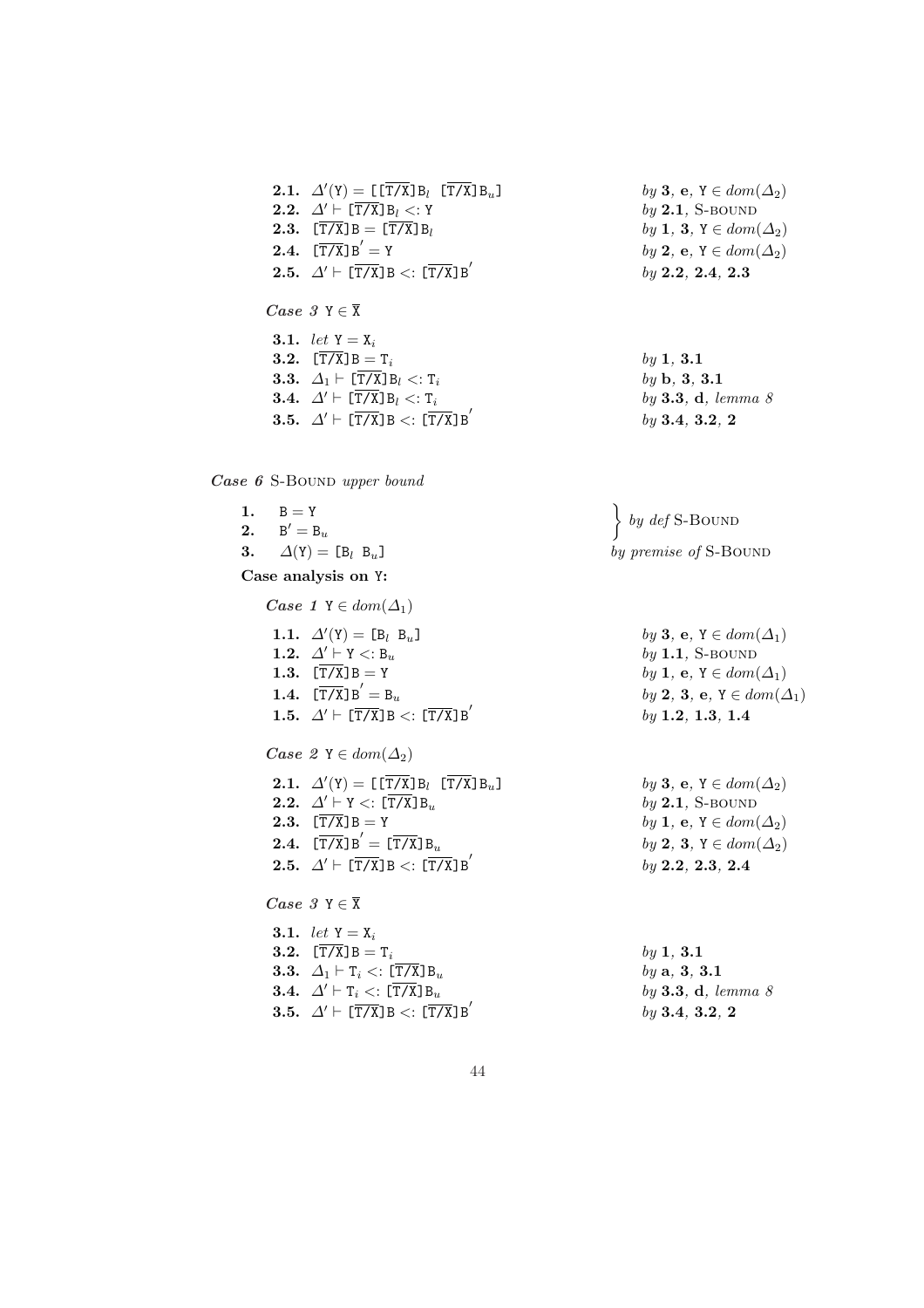Lemma 18 (Subsititution preserves well-formedness).

If: a.  $\Delta \vdash \psi$  ok **b.**  $\Delta_1 \vdash \overline{\mathtt{T} \ltimes: [\overline{\mathtt{T} / \mathtt{X}}] \mathtt{B}_u}$ c.  $\Delta_1 \vdash \overline{\overline{\text{T/X}}} \text{B}_l \lt: \text{T}$ d.  $\Delta = \Delta_1, \overline{X \rightarrow [B_l \ B_u]}, \Delta_2$ e.  $\Delta' = \Delta_1$ ,  $[\overline{T/X}] \Delta_2$ <br>f.  $\overline{X} \cap fv(\Delta_1) = \emptyset$  $\overline{\mathbf{X}} \cap f v(\overline{\Delta}_1) = \emptyset$ g.  $\Delta_1 \vdash \overline{T}$  ok h.  $\emptyset \vdash \Delta'$  ok where: i.  $\psi ::= \Delta_p | B | R | \star$ then:  $\varDelta' \vdash \bar{[\texttt{T/X}]} \, \psi$ ок

**Proof** by structural induction on the derivation of  $\Delta \vdash \psi$  ok with a case analysis on the last step:

Case 1 (F-BOTTOM, F-ENV-EMPTY, F-STAR, F-WORLD)

#### trivial

Case 2 (F-VAR, F-VAR-O)

| 1. $\psi = Y$<br>2. $Y \in dom(\Delta)$                                                           | by def F-VAR<br>by premise of F-VAR                               |
|---------------------------------------------------------------------------------------------------|-------------------------------------------------------------------|
| Case analysis on Y:                                                                               |                                                                   |
| <i>Case 1</i> $Y \in \overline{X}$                                                                |                                                                   |
| 1.1. <i>let</i> $Y = X_i$<br>1.2. $[T/X] \psi = T_i$<br>1.3. $\Delta' \vdash T_i$ OK<br>1.4. done | $by$ 1.1<br>by $\mathbf{g}, \mathbf{d},$ lemma $9$<br>by 1.2, 1.3 |
| Case 2 $Y \in dom(\Delta_1, \Delta_2)$                                                            |                                                                   |
| 2.1. $Y \in dom \Delta'$<br>2.2. $\Delta' \vdash [\overline{T/X}] \psi$ OK                        | by 2, $Y \notin \overline{X}$<br>by 2.1, 1                        |

Case  $3$  (F-EXIST)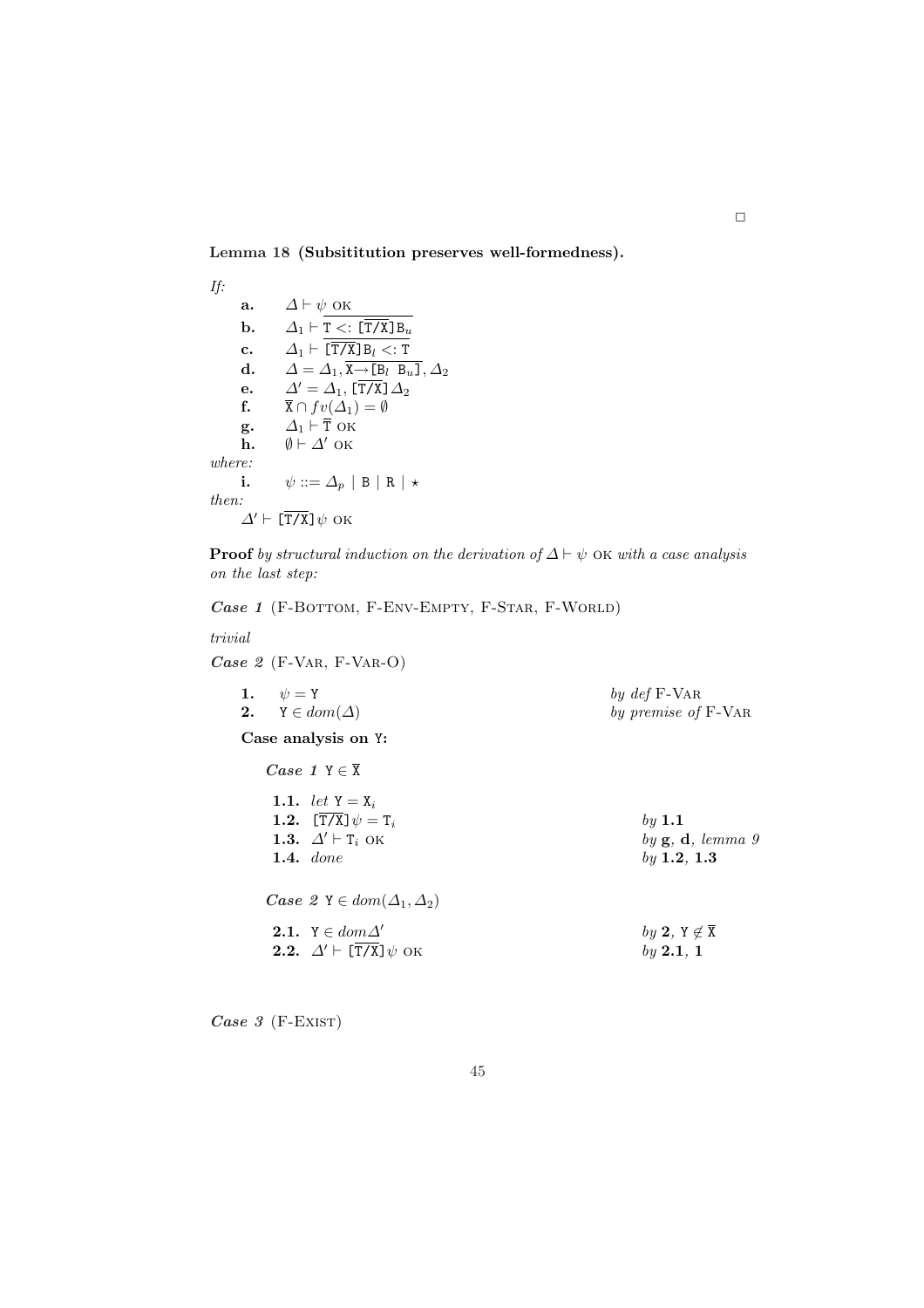1.  $\psi = \exists \Delta''$ .N by def F-Exist 2.  $\Delta \vdash \Delta''$  ok 3.  $\Delta, \Delta'' \vdash N$  OK 4.  $\Delta' \vdash [\overline{T/X}] \Delta''$  OK by 2, b–g, ind hyp 5.  $\Delta'[\overline{T/X}]\Delta'' \vdash [\overline{T/X}]N$  OK by 3, b–h, ind hyp 6.  $dom(\Delta'') \cap \overline{T} = \emptyset$  by h, Barendregt  $\overline{a}$ 7.  $\Delta' \vdash [\overline{T/X}] \psi$  ok by 4, 5, 6, F-Exist, 1 Case  $4$  (F-CLASS) 1.  $\psi = C \langle \overline{T} \rangle$  by def F-CLASS 2.  $\overline{T} = \overline{T}, \overline{\tau}, \tau_o, \tau_t$ 3.  $\Delta(\tau_t) = [\perp T]$ 4. class  $C < \overline{Y \lhd T_u} > ...$ 5.  $\Delta \vdash \overline{T}, \overline{\tau}, \tau_o$  ok 6.  $\Delta \vdash \overline{T} \leq : [\overline{T / \text{X}}] \mathcal{T}_u$ 7.  $\forall \tau \in \overline{\tau}$ .  $\Delta \vdash \tau_o <: \tau$ **8.**  $\Delta'(\overline{[\text{T/X}]} \tau_t) = [\perp \overline{[\text{T/X}]} \mathcal{T}]$  by 3, 1 9.  $\Delta' \vdash [\overline{T/X}] \overline{T}, \overline{\tau}, \tau_o \text{ OK}$  by 5, b–h, ind hyp 10.  $\Delta' \vdash \overline{[\overline{T/X}]\mathcal{T}} \leq [[\overline{T/X}]\overline{\mathcal{T}}/\overline{X}]\overline{[\overline{T/X}]\mathcal{T}_u}$  by 6, b–g, lemma 17 11.  $\overline{Y \rightarrow [\dots]} \vdash \overline{\mathcal{T}_u}$  OK by 4, wf prog, T-CLASS 12.  $\Delta' \vdash \boxed{\overline{T/X} \mathcal{T}} \leq \boxed{\left[\overline{T/X}\right] \overline{\mathcal{T}} / \overline{X} \mathcal{T}_u}$  by 10, 11

13.  $\forall \tau' \in [\overline{T/X}] \overline{\tau}$ .  $\Delta' \vdash [\overline{T/X}] \tau_o <: \tau'$ 

14 Case  $5$  (F-Object)

- 1.  $\psi = 0$ bject< $\tau_o$ ,  $\tau_t$ >
- 2.  $\Delta \vdash \tau_o$  OK
- 3.  $\Delta(\tau_t) = [\perp T]$
- 4.  $\Delta'(\overline{[\text{T/X}]} \tau_t) = [\perp \overline{[\text{T/X}]} \mathcal{T}]$  by 3, 1
- 
- 

Case 6 (F-ENV)

- 1.  $\psi = Y \rightarrow [B_l \ B_u], \Delta^{\prime\prime}$ **2.**  $\Delta, Y \rightarrow [B_l \ B_u], \Delta'' \vdash B_l, B_u \text{ OK}$ 3.  $\Delta \vdash uBound_{\Delta}(\mathsf{B}_l) \sqsubset: uBound_{\Delta}(\mathsf{B}_u)$ 4.  $\Delta \vdash B_l < B_u$ 5.  $\Delta$ , Y  $\rightarrow$  [B<sub>l</sub> B<sub>u</sub>]  $\vdash \Delta''$  OK
- 6.  $\Delta \vdash_{\mathcal{X}} B_u$  sc

by premises of F-EXIST

 $\begin{matrix} \phantom{-} \end{matrix}$  $\Bigg\}$ by premises of F-CLASS

by  $7, b-h, ind hyp$ **14.**  $\Delta' \vdash [\overline{T/X}] \psi$  ok by 8, 4, 9, 12, 13, F-CLASS, 1

$$
by\ \textit{def} \ \text{F-OBIECT} \ \textcolor{red}{}\Biggr\} \ by\ \textit{premises \ of} \ \text{F-OBIECT} \\
$$

5.  $\Delta' \vdash [\overline{T/X}] \, T, [\overline{T/X}] \, \tau_o$  ok by 2, b–h, ind hyp 6.  $\Delta' \vdash [\overline{T/X}] \psi$  ok by 4, 5, F-Object, 1

$$
by\ \textit{def} \ \text{F-env}
$$
\n
$$
by\ \textit{premises}\ \textit{of} \ \text{F-env}
$$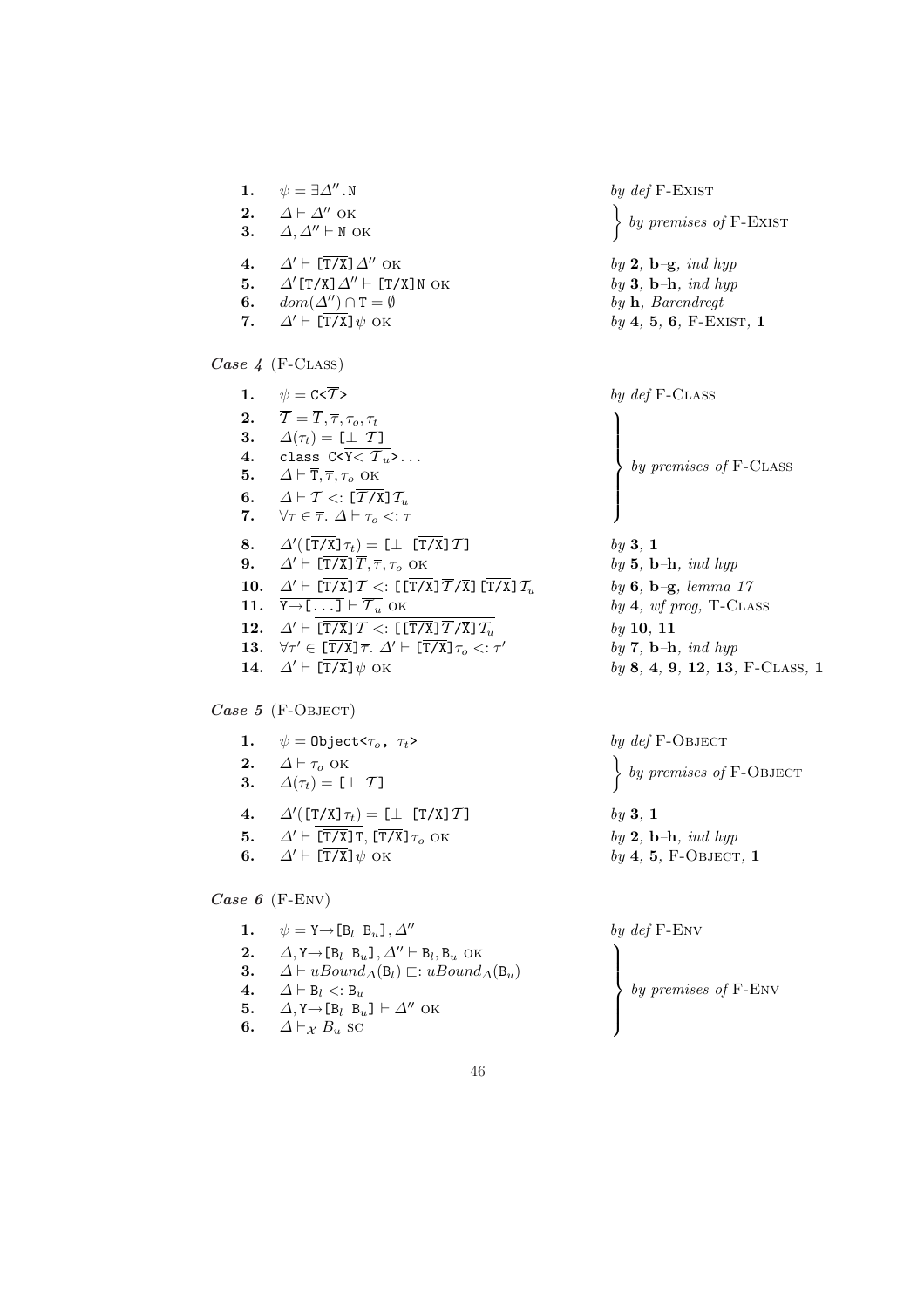| 7. $\Delta'$ , $Y \rightarrow \left[\left[\overline{T/X}\right]B_l \left[\overline{T/X}\right]B_u\right]$ , $\left[\overline{T/X}\right] \Delta''$ $\vdash$ | by 2, b-h, ind hyp                         |
|-------------------------------------------------------------------------------------------------------------------------------------------------------------|--------------------------------------------|
| $\left[\overline{T/X}\right]B_l$ , $\left[\overline{T/X}\right]B_u$ OK                                                                                      |                                            |
| 8. $\Delta' \vdash [\overline{T/X}] B_l <: [\overline{T/X}] B_u$                                                                                            | by 4, $\mathbf{b} - \mathbf{g}$ , lemma 17 |
| <b>9.</b> $\Delta' \vdash uBound_{\Delta'}(\overline{T/X}]B_l) \sqsubset: uBound_{\Delta'}(\overline{T/X}]B_u$ by 8, h, lemma 16                            |                                            |
| 10. $\Delta'$ , $Y \rightarrow [T/X] B_l$ $[T/X] B_u]$ + $[T/X] \Delta''$ OK                                                                                | by 5, b-h, ind hyp                         |
| 11. $\Delta \vdash_{\mathcal{X}} [\mathsf{T/X}] B_u$ sc                                                                                                     | by $6, b-g, lemma 17$                      |
| 12. $\Delta' \vdash [\overline{T/X}] \psi$ OK                                                                                                               | $by 7, 9, 8, 10, F-Env, 1$                 |
|                                                                                                                                                             |                                            |

Lemma 19 (Corrolorary to lemma 18).

If:

a.  $\Delta \vdash \psi$  ok **b.**  $\Delta_1 \vdash \overline{\mathtt{T} \ltimes: [\overline{\mathtt{T} / \mathtt{X}}] \mathtt{B}_u}$ c.  $\Delta_1 \vdash \overline{[\overline{T/X}]\,B_l} \lt;:\overline{T}$ d.  $\Delta = \Delta_1, \overline{\mathbf{x} \rightarrow \mathbf{[B_l \ B_u]}}, \Delta_2$ e.  $\Delta' = \Delta_1$ , [T/X]  $\Delta_2$ f.  $\overline{X} \cap fv(\Delta_1) = \emptyset$ g.  $\Delta_1 \vdash \overline{T}$  ok **h.**  $\emptyset \vdash \Delta_1$  ok i.  $\Delta_1$ ,  $\overline{X} \rightarrow [\overline{B_l} \ \overline{B_u}] \vdash \Delta_2$  ok where: j.  $\psi ::= \Delta_p | B | R | \star$ then:  $\Delta$ '  $\vdash$  [T/X] $\psi$  ok

#### Proof

| 1. $\Delta_1 \vdash [\overline{T/X}] \Delta_2$ OK    | by $\mathbf{b}$ -i, lemma 18               |
|------------------------------------------------------|--------------------------------------------|
| 2. $\emptyset \vdash \Delta_1$ , [T/X] $\Delta_2$ OK | by $\mathbf{h}, \mathbf{1}, \,$ lemma 12   |
| 3. $\Delta' \vdash [T/X] \psi$ OK                    | by $\mathbf{a} - \mathbf{g}$ , 2, lemma 18 |

 $\Box$ 

Lemma 20 (Substitution preserves close).

If:

a.  $\Downarrow_{\Delta} T = U$ **b.**  $fv(\overline{T}) \cap dom(\Delta) = \emptyset$ c.  $\overline{X} \cap dom(\Delta) = \emptyset$ then:  $\Downarrow$ <sub>[T/X]</sub> $\Delta$  [T/X]T = [T/X]U

**Proof** by structural induction on the derivation of  $\Downarrow_{\Delta}$  T with a case analysis on the last step: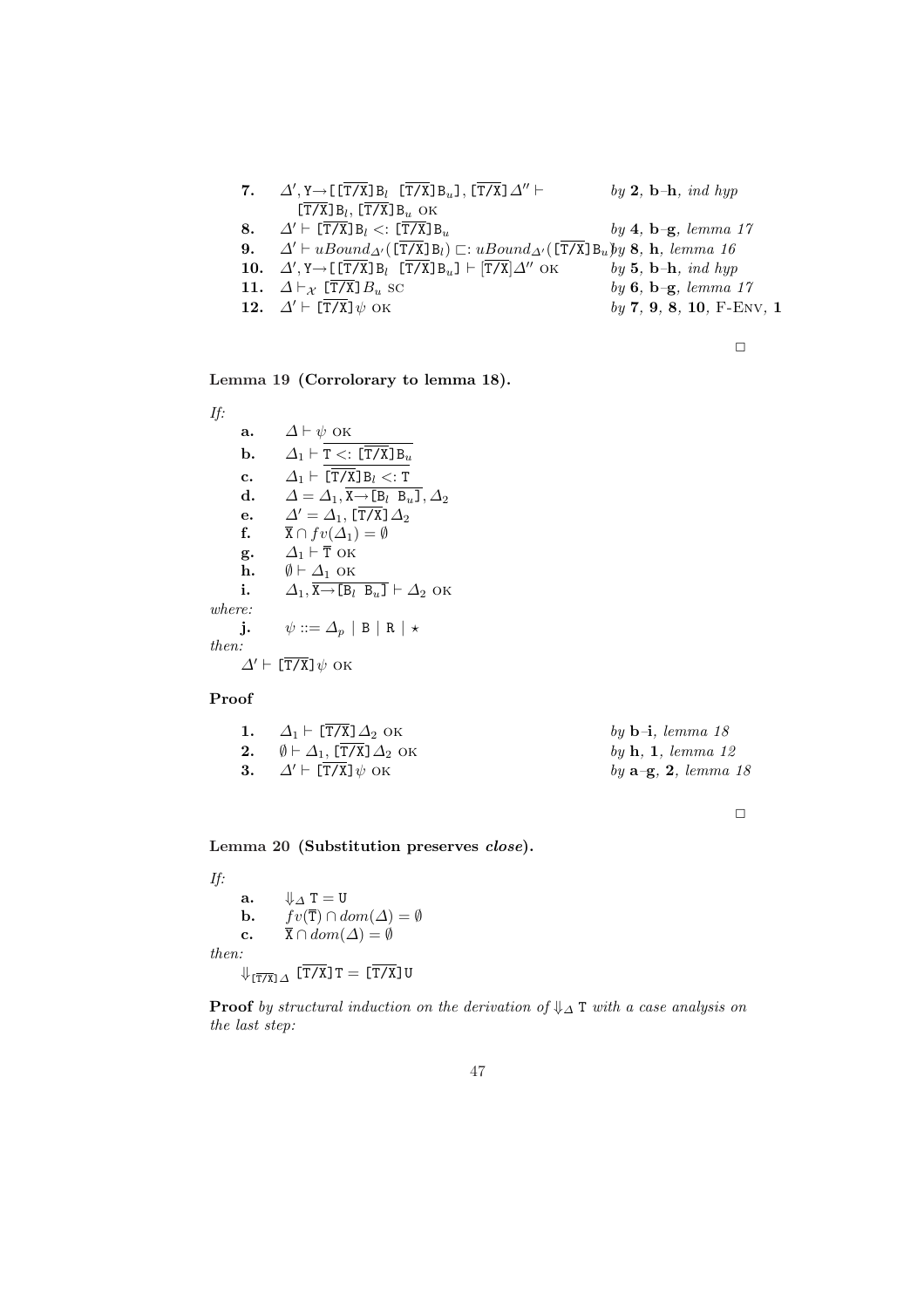Case 11. 
$$
T = \exists \emptyset
$$
. X  
\n3.  $X \notin dom(\Delta)$   
\nCase analysis on X:  
\nCase analysis on X:  
\nCase 1  $X \notin \overline{X}$   
\n1.1.  $[T\overline{X}]U = U$   
\n1.2.  $\Downarrow [T\overline{X}] \Delta T = \Downarrow [T\overline{X}] \Delta T$   
\n1.3.  $\Downarrow [T\overline{X}] \Delta T = \Downarrow \Delta T$   
\n1.4.  $dome$   
\nCase 2  $X = X_1$   
\n2.1.  $[T\overline{X}]U = T_i$   
\n2.2.  $[T\overline{X}]U = T_i$   
\n2.3.  $\Downarrow T = T_i$   
\n2.4.  $\Downarrow [T\overline{X}] \Delta T_i = T_i$   
\n2.5.  $dome$   
\n1.6.  $QA \times \overline{Z} = X_1$   
\n2.7.  $[\overline{Y} \overline{X}] \Delta T_i = T_i$   
\n2.8.  $\Downarrow T = T_i$   
\n2.9.  $\Downarrow T = T_i$   
\n2.1.  $\Downarrow \overline{X} \Box T = T_i$   
\n2.2.  $\Downarrow \overline{X} \Box T$   
\n2.3.  $dome$   
\n3.  $\triangle(X) = [B_i B_u]$   
\n4.  $X \notin \overline{X}$   
\n5.  $\Upsilon[T\overline{X}] \Box T = \bot \Box B_u$   
\n6.  $\Downarrow T \Box T = \Downarrow \overline{X} B_u$   
\n7.  $\Downarrow \Delta T \overline{TX} \Box T = \Downarrow \overline{X} B_u$   
\n8.  $\Downarrow \overline{T} \Box X \Box T \overline{X} \Box T = [T\overline{X}] \Box A_u$   
\n9.  $\bigdownarrow \neg B = \Box A \Box Y$   
\n10.  $dome$   
\n11.  $dome$   
\n12.  $U = \Box A \Box Y$   
\n13.  $\frac{1}{(T\overline{X} \Box Y \Box Y \Box \Box Y \Box Y \Box Y \Box$ 

Lemma 21 (Subsititution preserves typing).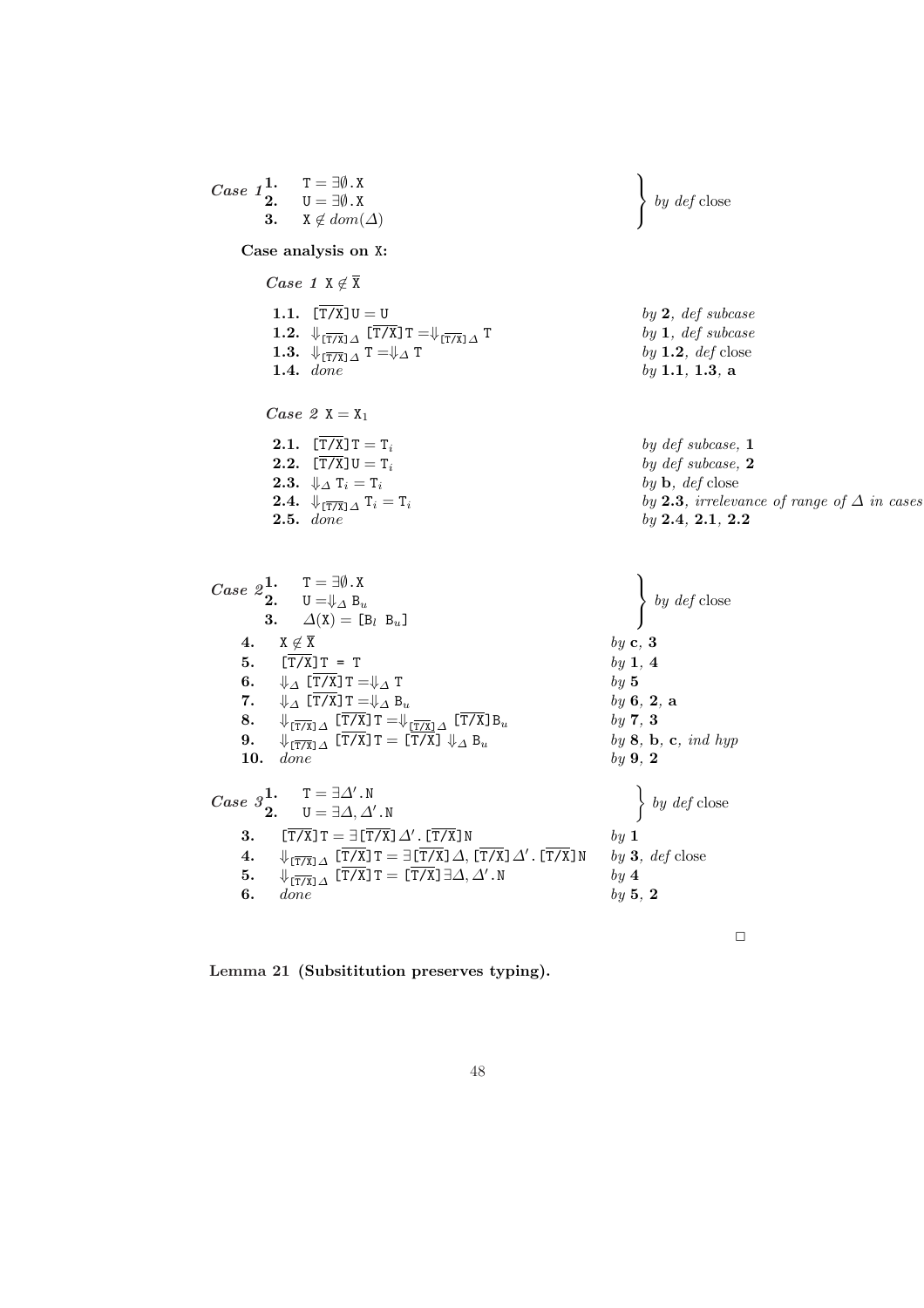If:  
\na. 
$$
\Delta; \Gamma \vdash e : T
$$
  
\nb.  $\Delta_1 \vdash \overline{T} \leq : [\overline{T/X}] B_u$   
\nc.  $\Delta_1 \vdash [\overline{T/X}] B_l \leq : T$   
\nd.  $\Delta = \Delta_1, \overline{X \rightarrow [B_l B_u]}, \Delta_2$   
\ne.  $\Delta' = \Delta_1, [\overline{T/X}] \Delta_2$   
\nf.  $\overline{X} \cap f v(\Delta_1) = \emptyset$   
\ng.  $\Delta_1 \vdash \overline{T} \text{ OK}$   
\nh.  $\emptyset \vdash \Delta_1 \text{ OK}$   
\ni.  $\Delta_1, \overline{X \rightarrow [B_l B_u]} \vdash \Delta_2 \text{ OK}$   
\nthen:  
\n $\Delta'; [\overline{T/X}] \Gamma \vdash [\overline{T/X}] e : [\overline{T/X}] T$ 

**Proof** by structural induction on the derivation of  $\Delta; \Gamma \vdash e : T$  with a case analysis on the last step:

Case 1 (T-VAR)

| 1. $e = \gamma$                                                                                     | $\left\{\begin{array}{c} by\ def\ T\text{-}{\rm{VAR}}\end{array}\right.$ |
|-----------------------------------------------------------------------------------------------------|--------------------------------------------------------------------------|
| 2. $T = \Gamma(\gamma)$                                                                             |                                                                          |
| 3. $[T/X]$ e = $\gamma$                                                                             | $\boldsymbol{b}$ $\boldsymbol{u}$ $\boldsymbol{1}$                       |
| 4. $(\overline{\text{T/X}}\text{ } \Gamma)(\gamma) = \overline{\text{T/X}}\text{ } \Gamma(\gamma))$ | by def subst                                                             |
| 5. $\Delta'$ ; $[\overline{T/X}]$ $\Gamma$ $\vdash$ $[\overline{T/X}]$ e : $[\overline{T/X}]$ $T$   | $by 3, 4, T-VAR, 1, 2$                                                   |

Case 2 (T-NULL)

by lemma 19

Case  $3$  (T-CAST)

|    | 1. $e = (T)e'$                                                                                                                                                                                     | by $def$ T-CAST                                                                                                  |
|----|----------------------------------------------------------------------------------------------------------------------------------------------------------------------------------------------------|------------------------------------------------------------------------------------------------------------------|
|    | 2. $\Delta; \Gamma \vdash e' : U$<br>3. $\Delta \vdash T \lt: U$<br>4. $\Delta$ + T OK                                                                                                             | $\begin{cases} by \textit{premises of T-CAST} \end{cases}$                                                       |
| 8. | 5. $\Delta'$ ; $[\overline{T/X}]T \vdash [\overline{T/X}]e' : [\overline{T/X}]U$<br>6. $\Delta \vdash [\overline{T/X}]T <: [\overline{T/X}]U$<br>7. $\Delta' \vdash [\overline{T/X}]$ T OK<br>done | by 2, $\mathbf{b}-\mathbf{i}$ , ind hyp<br>by 3, b-g, lemma $17$<br>by $4,b-i, lemma$ 19<br>$by 5, 6, 7, T-CAST$ |

Case 4 (T-New)

| 1. $e = new C < \overline{T}, T, * >$<br>2. $T = \exists 0 \rightarrow [\bot \ T]$ . C< $\overline{T}$ , $T$ , O>             | $\left\{\begin{array}{c} by\ def\ T\text{-}\N\text{-}\N\end{array}\right\}$                           |
|-------------------------------------------------------------------------------------------------------------------------------|-------------------------------------------------------------------------------------------------------|
| 3. $\Delta \vdash \overline{T}, T$ OK<br>4. $\Delta \vdash \exists 0 \rightarrow [\bot \ T]$ .C< $\overline{T}$ , $T$ , O> OK | $\left\{ \begin{array}{c} by \text{ } premise \text{ } of \text{ } T\text{-}New \end{array} \right\}$ |

49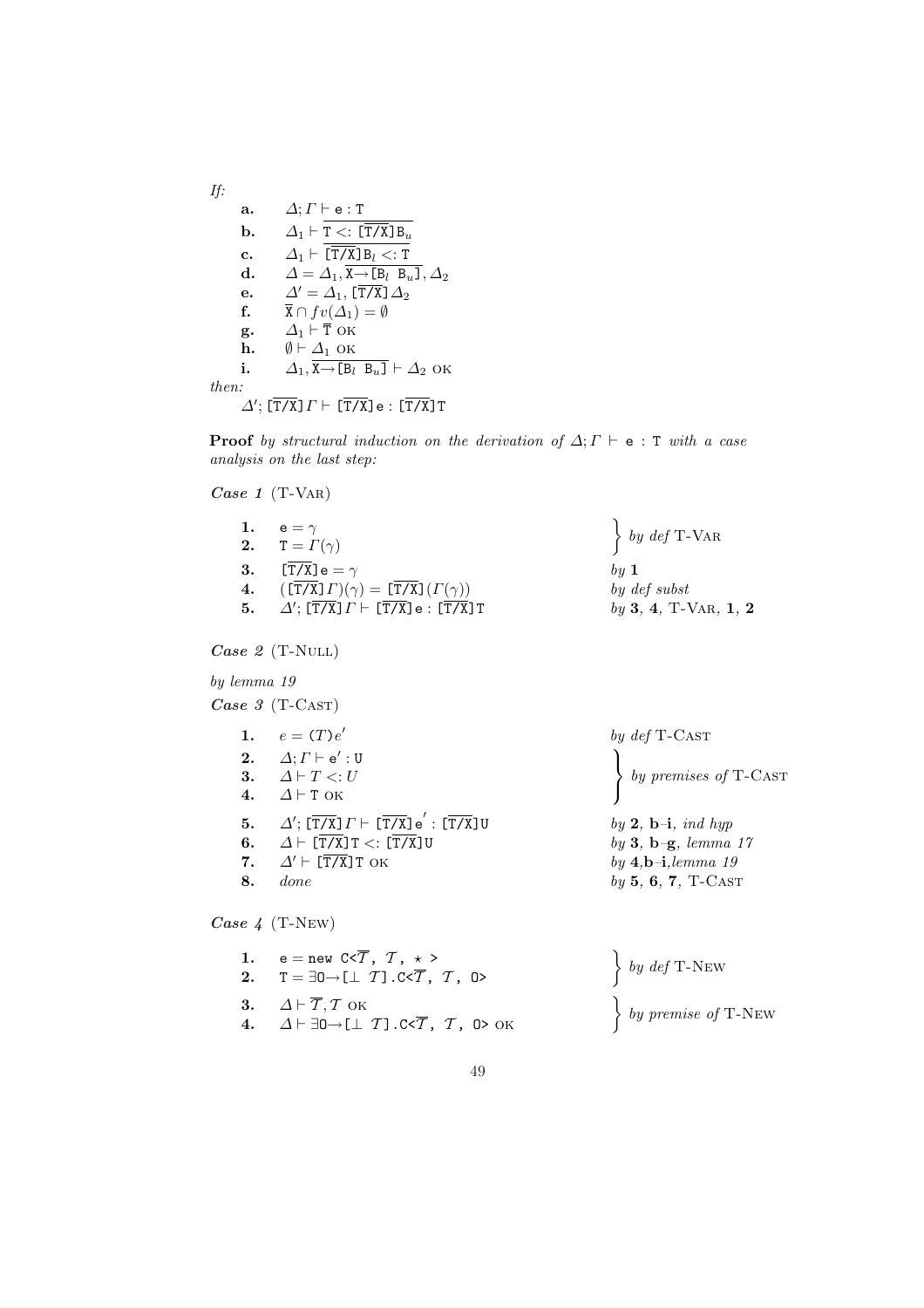| 5.       | $\Delta' \vdash [\overline{T/X}] \overline{T}, [\overline{T/X}] \overline{T}$ OK                                                                                     | $by 3, b-i, lemma 19$                                                                                                                                                                                                   |
|----------|----------------------------------------------------------------------------------------------------------------------------------------------------------------------|-------------------------------------------------------------------------------------------------------------------------------------------------------------------------------------------------------------------------|
| 6.       | $\Delta' \vdash [\overline{T/X}] \exists 0 \rightarrow [\perp T]$ . C< $\overline{T}$ , $T$ , 0> OK                                                                  | $by \, 4, \, b-i, \, lemma \, 19$                                                                                                                                                                                       |
| 7.       | done                                                                                                                                                                 | $by 5, 6, T-NEW$                                                                                                                                                                                                        |
|          | Case 5 (T-FIELD)                                                                                                                                                     |                                                                                                                                                                                                                         |
| 1.<br>4. | $\mathsf{e} = \mathsf{e}'$ . $\mathsf{f}$<br>2. $T = \oint_{\Lambda''} U$<br>3. $\Delta; \Gamma \vdash e' : \exists \Delta''. N$<br>$fType(f, N) = U$                | $\left\{\begin{array}{c} by\ def\ T\text{-F}\text{IELD}\end{array}\right\}$<br>$\left\{ \begin{array}{c} by \text{ } premises \text{ } of \text{ } T\text{-F}\text{ }I\text{ }E\text{ }L\text{ }D \end{array} \right\}$ |
| 5.       | $\varDelta';[\overline{\texttt{T/X}}] \varGamma \vdash [\overline{\texttt{T/X}}] \, \texttt{e}': [\overline{\texttt{T/X}}] \, \exists \varDelta''$ . N               | by 3, $\mathbf{b}-\mathbf{i}$ , ind hyp                                                                                                                                                                                 |
| 6.       | $\Delta';[\overline{\text{T/X}}] \varGamma \vdash [\overline{\text{T/X}}] \, \text{e}': \exists [\overline{\text{T/X}}] \, \Delta''$ . [ $\overline{\text{T/X}}$ ] N | $by 5$ , Barendregt                                                                                                                                                                                                     |
| 7.       | $fType(f, [T/X]N) = [T/X]U$                                                                                                                                          | by 4, lemma 5                                                                                                                                                                                                           |
| 8.       | $\Delta'; \overline{[T/X]} \Gamma \vdash \overline{[T/X]} \cdot : \Downarrow \overline{[T/X]} \Delta'' \overline{[T/X]} \cup$                                        | $by 1, 6, 7, T-$ FIELD                                                                                                                                                                                                  |
| 9.       | $\Delta'$ ; $\overline{[T/X]} \Gamma \vdash [\overline{T/X}]$ e : $\overline{[T/X]} \Downarrow_{\Delta''} U$                                                         | by 8, lemma 20, $\mathbf{g}$ , Barendregt                                                                                                                                                                               |
| 10.      | done                                                                                                                                                                 | by 9, 2                                                                                                                                                                                                                 |

Case 6 (T-Assign)

| 1.  | $\mathsf{e} = \mathsf{e}'$ . $\mathsf{f}$ = $\mathsf{e}''$                                                                                         | by def T-ASSIGN                         |
|-----|----------------------------------------------------------------------------------------------------------------------------------------------------|-----------------------------------------|
| 2.  | $\Delta; \Gamma \vdash e' : \exists \Delta'' . \mathbb{N}$                                                                                         |                                         |
| 3.  | $fType(f, N) = U$                                                                                                                                  |                                         |
| 4.  | $\Delta; \Gamma \vdash e'' : T$                                                                                                                    | $by \textit{ premises of T-ASSIGN}$     |
| 5.  | $\Delta, \Delta'' \vdash T <: U$                                                                                                                   |                                         |
| 6.  | $\Delta';[\overline{\text{T/X}}] \varGamma \vdash [\overline{\text{T/X}}] \, \text{e}': [\overline{\text{T/X}}] \, \exists \varDelta''.\,\text{N}$ | by 2, $\mathbf{b}-\mathbf{i}$ , ind hyp |
|     | 7. $\Delta'$ ; $\overline{T/X}$ ] $\Gamma$ $\vdash$ $\overline{(T/X)}$ $e'$ : $\exists [\overline{T/X}]$ $\Delta''$ . $\overline{(T/X)}$ N         | $by 6$ , Barendregt                     |
| 8.  | $fType(f, [\overline{T/X}]N) = [\overline{T/X}]U$                                                                                                  | by 3, lemma 5                           |
| 9.  | $\Delta'$ ; $\overline{T/X}$ $\Gamma$ $\vdash$ $\overline{(T/X)}$ $\overline{e}$ " : $\overline{(T/X)}$ $\overline{T}$                             | by 4, $\mathbf{b}-\mathbf{i}$ , ind hyp |
| 10. | $\Delta'$ , $[\overline{T/X}] \Delta''$ ; $[\overline{T/X}] \Gamma \vdash [\overline{T/X}] \top \lt: [\overline{T/X}] \mathbb{U}$                  | by 5, $\mathbf{b}-\mathbf{i}$ , ind hyp |
| 11. | $\Delta';[\overline{\texttt{T/X}}] \varGamma \vdash [\overline{\texttt{T/X}}] \, \texttt{e} : [\overline{\texttt{T/X}}] \, \texttt{T}$             | $by 1, 7, 8, 9, 10, T-ASSIGN$           |
|     |                                                                                                                                                    |                                         |

Case 7 (T-Subs)

1.  $\Delta; \Gamma \vdash e : U$ 2.  $\Delta \vdash U \lt: T$ 3.  $\Delta \vdash T$  OK  $\mathbf{r}$  $\mathcal{L}$  $\sqrt{ }$ by premises of T-Subs 4.  $\Delta'$ ;  $[\overline{T/X}] \Gamma \vdash [\overline{T/X}] \cdot \cdot [\overline{T/X}] \cup$  by 1, b-i, ind hyp 5.  $\Delta \vdash [\overline{T/X}] \cup \langle : [\overline{T/X}] \, \text{T}$  by 2, b–g, lemma 17 6.  $\Delta' \vdash [\overline{T/X}] \text{ T OK}$  by 3,b-i,lemma 19 **7.** done by  $4, 5, 6, T-SUBS$ 

 $\overline{a}$ Case  $8$  (T-INVK)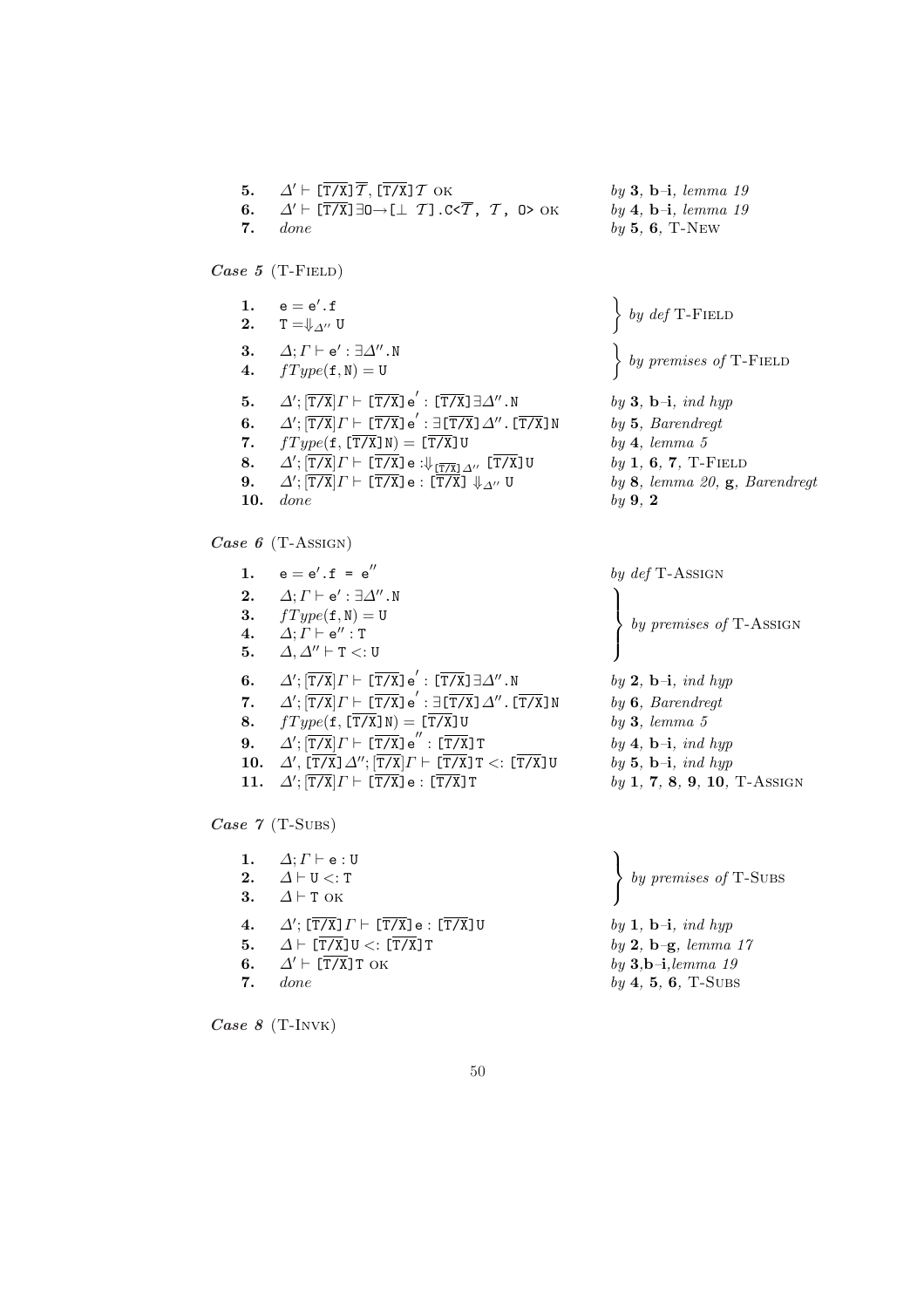| 1.                 | $e = e'.\langle \overline{P} \rangle m(\overline{e})$                                                                                                                                                                                                                                                                                                                                                                                  | by def T-INVK                                                |
|--------------------|----------------------------------------------------------------------------------------------------------------------------------------------------------------------------------------------------------------------------------------------------------------------------------------------------------------------------------------------------------------------------------------------------------------------------------------|--------------------------------------------------------------|
| 2.                 | $T=\oint_{\Delta'''\, \cdot \, \overline{\Delta}}$ [T'/Y]U                                                                                                                                                                                                                                                                                                                                                                             |                                                              |
| 3.                 | $\Delta; \Gamma \vdash e' : \exists \Delta''' . \mathbb{N}$                                                                                                                                                                                                                                                                                                                                                                            |                                                              |
| $\boldsymbol{4}$ . | $mType(\texttt{m},\texttt{N}) = \texttt{<}\overline{\texttt{Y} \texttt{~}\!\!\rightarrow \texttt{[B}_l \ \ \texttt{B}_u \texttt{~}]}} \texttt{~}\!\!\neg \texttt{U} \texttt{~}\!\!\!-\texttt{V}$                                                                                                                                                                                                                                       |                                                              |
| 5.                 | $\Delta; \Gamma \vdash \overline{e : \exists \Delta . R}$                                                                                                                                                                                                                                                                                                                                                                              |                                                              |
| 6.                 | $match(sift(\overline{R},\overline{U},\overline{Y}),\overline{P},\overline{Y},\overline{T'})$                                                                                                                                                                                                                                                                                                                                          | by premises of T-INVK                                        |
| 7.                 | $\Delta \vdash \overline{P}$ OK                                                                                                                                                                                                                                                                                                                                                                                                        |                                                              |
| 8.                 | $\Delta, \Delta''', \overline{\Delta} \vdash T' \lt: \Xi \top'/Y \exists B$                                                                                                                                                                                                                                                                                                                                                            |                                                              |
| 9.                 | $\Delta, \Delta''', \overline{\Delta} \vdash R <: [\overline{T'/Y}]$ U                                                                                                                                                                                                                                                                                                                                                                 |                                                              |
| 10.                | $\Delta'$ ; [ $\overline{T/X}$ ] $\Gamma \vdash [\overline{T/X}]$ e' : [ $\overline{T/X}$ ] $\exists \Delta'''.N$                                                                                                                                                                                                                                                                                                                      | by 3, $\mathbf{b}-\mathbf{i}$ , ind hyp                      |
| 11.                | $\Delta'$ ; $[\overline{T/X}]$ $\Gamma$ $\vdash$ $[\overline{T/X}]$ $e'$ : $\exists [\overline{T/X}]$ $\Delta'''$ . $[\overline{T/X}]$ N                                                                                                                                                                                                                                                                                               | by 10, def subst, Barendregt, $g$                            |
| 12.                | $mType(m, [T/X]N) =$                                                                                                                                                                                                                                                                                                                                                                                                                   | by 4, lemma 6                                                |
|                    | $\langle Y \rightarrow [\overline{T/X}] B_l \ \overline{T/X}] B_u] > [\overline{T/X}] U \rightarrow [\overline{T/X}] U$                                                                                                                                                                                                                                                                                                                |                                                              |
| 13.                | $\Delta$ ; [T/X] $\Gamma \vdash$ [T/X] e : [T/X] $\exists \Delta .$ R                                                                                                                                                                                                                                                                                                                                                                  | by 5, $\mathbf{b} - \mathbf{i}$ , ind hyp                    |
| 14.                | $\Delta$ ; [T/X] $\Gamma \vdash$ [T/X] e : $\exists$ [T/X] $\Delta$ . [T/X] R                                                                                                                                                                                                                                                                                                                                                          | by 13, def subst, Barendregt, $g$                            |
| 15.                | $(\overline{X} \cup fv(\overline{T})) \cap \overline{Y}) = \emptyset$                                                                                                                                                                                                                                                                                                                                                                  | by 4, disjointness of formal variables, $g$                  |
| 16.                | $match(sift([\overline{T/X}]R, [\overline{T/X}]U, \overline{Y}), [\overline{T/X}]P, \overline{Y}, [\overline{T/X}]T')$                                                                                                                                                                                                                                                                                                                 |                                                              |
|                    |                                                                                                                                                                                                                                                                                                                                                                                                                                        | by 6, 15, lemma 2, lemma 3, lemma 4                          |
|                    | 17. $\Delta'$ , $[\overline{T/X}] \Delta_i \vdash [\overline{T/X}] T_i$ OK                                                                                                                                                                                                                                                                                                                                                             | $by 7, b-i, lemma 19$                                        |
| 18.                | $\Delta'$ , $[\overline{T/X}] \Delta'''$ , $[\overline{T/X}] \overline{\Delta}$ $\vdash$ $[\overline{T/X}] T_i'$ $\lt:$ : $[\overline{T/X}] [\overline{T'/Y}] B_i$                                                                                                                                                                                                                                                                     |                                                              |
|                    |                                                                                                                                                                                                                                                                                                                                                                                                                                        | by $8, b-g, lemma 17$                                        |
|                    | 19. $\overline{Y \rightarrow [B_l \ B_u]} \vdash \overline{B_u}$ OK                                                                                                                                                                                                                                                                                                                                                                    | by $def mType$ , $wf prog$ , T-CLASS, T-METHOD               |
| 20.                | $\Delta'$ , $[\overline{T/X}] \Delta'''$ , $[\overline{T/X}] \overline{\Delta}$ $\vdash [\overline{T/X}] T_i' <: [[\overline{T/X}] T'/Y] B_i$                                                                                                                                                                                                                                                                                          |                                                              |
|                    |                                                                                                                                                                                                                                                                                                                                                                                                                                        | by 18, 19                                                    |
| 21.                | $\Delta'$ , $[\overline{T/X}]$ $\Delta'''$ , $[\overline{T/X}]$ $\overline{\Delta}$ $\vdash$ $[\overline{T/X}]$ $R$ $\lt:$ $[\overline{T/X}]$ $[\overline{T'/X}]$ $U$                                                                                                                                                                                                                                                                  | by 9, b-g, lemma $17$                                        |
|                    |                                                                                                                                                                                                                                                                                                                                                                                                                                        |                                                              |
| 22.                | $\varDelta';\ [\overline{\mathtt{T}/\mathtt{X}}]\varGamma\vdash [\overline{\mathtt{T}/\mathtt{X}}]\,\mathtt{e'}.<[\overline{\mathtt{T}/\mathtt{X}}]\,\overline{\mathtt{P}}\mathtt{>m}\,(\ [\overline{\mathtt{T}/\mathtt{X}}]\,\mathtt{e):\Downarrow}_{[\overline{\mathtt{T}/\mathtt{X}}](\varDelta''',\overline{\varDelta})}\,\ [\ [\overline{\mathtt{T}/\mathtt{X}}\]\,\mathtt{T'}/\mathtt{Y}]\, [\mathtt{T}/\mathtt{X}]\,\mathtt{U}$ | by 11, 12, 14, 16, 17, 20, 21, T-INVK                        |
|                    |                                                                                                                                                                                                                                                                                                                                                                                                                                        |                                                              |
| 23.                | $\left[\overline{T/X}\right]\left[\overline{T'/X}\right]U = \left[\left[\overline{T/X}\right]\overline{T'/Y}\right]\left[\overline{T/X}\right]U$                                                                                                                                                                                                                                                                                       | byg                                                          |
| 24.                | $\Delta'$ ; [T/X] $\Gamma$ $\vdash$ [T/X] $e'$ . < [T/X] $\bar{P}$ >m([T/X] $e$ ) : [T/X] $\Downarrow_{\Delta'''\sqsupseteq}$ [T'/Y] U                                                                                                                                                                                                                                                                                                 |                                                              |
| 25.                | done                                                                                                                                                                                                                                                                                                                                                                                                                                   | by $22$ , lemma $20$ , $g$ , Barendregt, $23$<br>by 24, 1, 2 |
|                    |                                                                                                                                                                                                                                                                                                                                                                                                                                        |                                                              |

# Lemma 22 (Superclasses are well-formed).

If:

- $a. \qquad \vdash R \sqsubseteq : R'$ **b.**  $\Delta \vdash R$  ok
- c.  $\overline{\emptyset} \vdash \Delta$  ok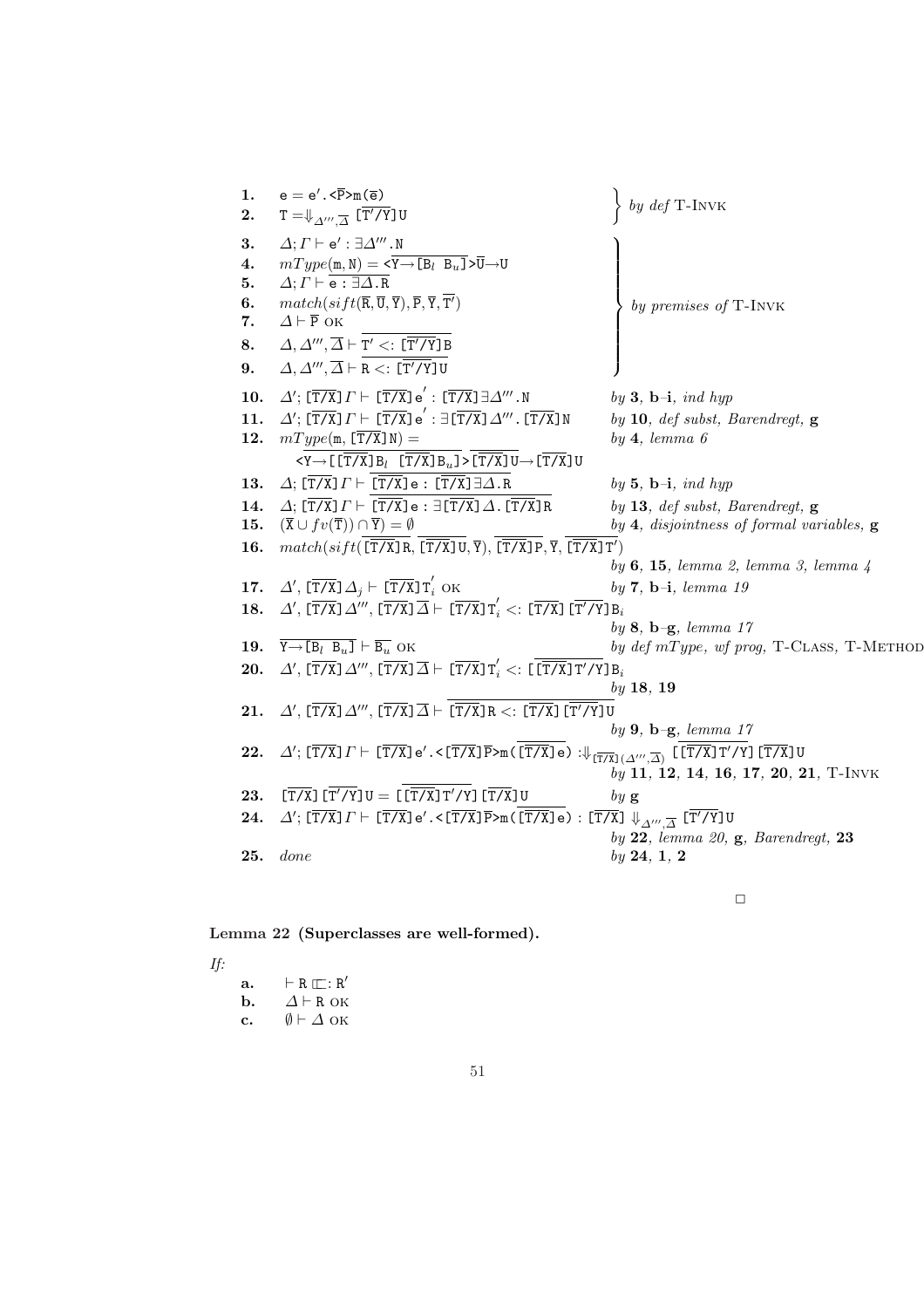then:  $\Delta \vdash R'$  ok

**Proof** by structural induction on the derivation of  $\vdash R \sqsubseteq R'$  with a case analysis on the last step:

Case 1 (SC-REFLEX) trivial Case  $2$  (SC-TRANS) 1.  $\vdash R \sqsubseteq : R''$ 2.  $\vdash R'' \sqsubseteq : R'$  $\ddot{\phantom{0}}$ by premises SC-TRANS 3.  $\Delta \vdash R''$  OK  $by 1, b, c, ind hyp$ Case 3 (SC-Sub-CLASS) 4.  $\Delta \vdash R'$  OK  $by 2, 3, c, ind hyp$ 1.  $R = C \langle \overline{T} \rangle$ 2.  $R' = [\overline{T/\mathcal{X}}]N$ =  $C < \overline{T} >$ <br>  $\left\{ \begin{array}{c} \overline{T} > \\ \overline{T} / \overline{X} \end{array} \right\}$  $\left\{\begin{array}{c} by\ def \text{SC-SUB-CLASS}\end{array}\right.$ **3.**  $let\overline{X} = \overline{Y}, \overline{0}, 0_o, 0_t$ **4.**  $let\overline{\mathcal{T}} = \overline{\mathbf{U}}, \overline{\tau}, \tau_o, \tau_t$ 5. class  $C < \overline{X} < T_u > \overline{X}$ ... by premise SC-Sub-CLASS 6.  $\vdash$  class  $C< \overline{\mathcal{X} \lhd T_u} > \lhd N \ldots$  OK by 5, wf-prog 7.  $Y \rightarrow \begin{bmatrix} \bot & T_u \end{bmatrix}$ ,  $0 \rightarrow \begin{bmatrix} 0 & T_u \end{bmatrix}$ ,  $0_o \rightarrow \begin{bmatrix} \bot & T_u \end{bmatrix}$ ,  $0_t \rightarrow \begin{bmatrix} \bot & T_u \end{bmatrix}$   $\vdash N$  ok  $8. \qquad \mathtt{N}=\mathtt{D}\!\!\times\!\! \overline{\mathcal{T}'}, \mathtt{0}_o, \mathtt{0}_t$ >  $\ddot{\phantom{a}}$ by  $6, def$  T-CLASS 9.  $\Delta \vdash \overline{\mathcal{T} \ltimes : [\overline{\mathcal{T} / \mathcal{X}}] \mathsf{T}_u}$ 10.  $\Delta \vdash \overline{\mathcal{T}}$  ok 11.  $\forall \tau \in \overline{\tau}$ .  $\Delta \vdash \tau_o <: \tau$  $\mathbf{r}$  $\mathcal{L}$  $\left\{ \begin{array}{c} by \textbf{1, b}, \text{ def } \text{F-CLASS, 5} \end{array} \right.$ **12.**  $[\overline{T/X}]0_o = \tau_o$  by 3, 4 **13.**  $\Delta \vdash \overline{[T/\mathcal{X}]} \mathbb{O}_o <: \tau$  by 11, 12<br> **14.**  $\overline{\mathcal{X}} \cap dom(\Delta) = \emptyset$  by 5, distri  $by 5$ , distinctness of formal variables 15.  $\Delta, \overline{Y \rightarrow [\perp \ T_u]}$ ,  $\overline{0 \rightarrow [0_o \ T_u]}$ ,  $0_o \rightarrow [\perp T_u]$ ,  $0_t \rightarrow [\perp \frac{b}{yT_u}]$  14N, lemma 9 **16.**  $\Delta \vdash [\overline{T/X}]N$  OK by 15, 10, 9, XS-BTTM, 13, c, 14, lemma 18 17.  $\Delta \vdash R'$  OK  $by$  16, 2

 $\Box$ 



If:  $a. \qquad \vdash N \sqsubseteq : N'$ **b.**  $fType(\textbf{f}, \text{N}') = \text{T}$ then:  $fType(f, N) = T$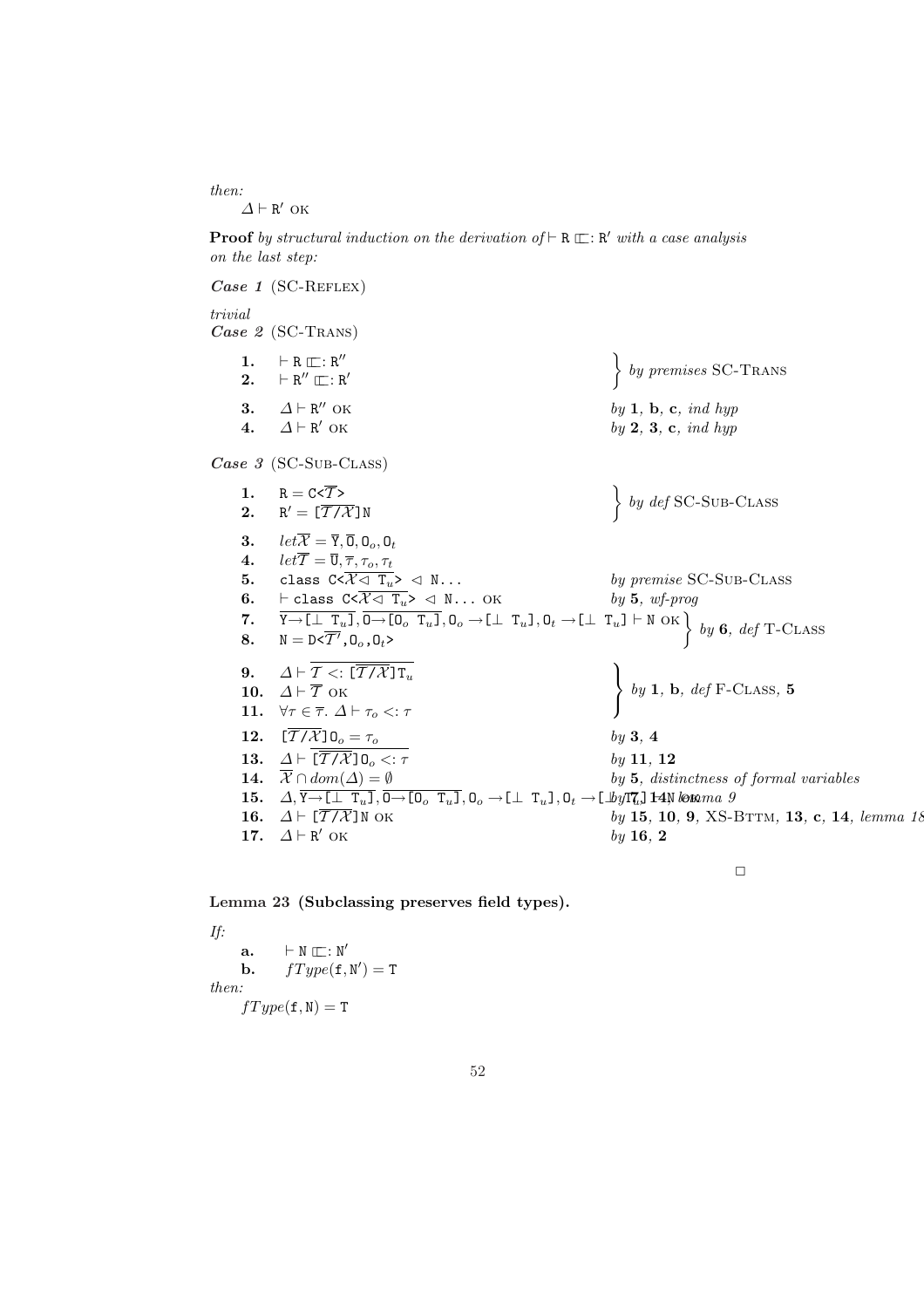on the last step: Case 1 (SC-REFLEX) trivial Case 2 (SC-SUB-CLASS) 1.  $N = C < \overline{U} >$  $2.$  $N' = \left[\overline{U/X}\right] N''$  $\Big\}$  by def SC-SUB-CLASS 3. class  $C \times \overline{X...} > \text{or} \sqrt{T f; M}$ by premise of SC-Sub-CLASS Case analysis on  $f \in \overline{f}$ : Case 1  $f = f_i$ 1.1.  $f \notin fields(N'')$ by distinctness of field names 1.2.  $fType(f, N')$ by 1.1, def  $fType$ , def fields 1.3. contradiction by 1.2, b  $Case 2 f \notin \overline{f}$ 2.1.  $f \in fields(N'')$ by distinctness of field names **2.2.**  $fType(f, N) = fType(f, \overline{U/X}N'')$  by **2.1**, def f ype, def fields **2.3.**  $fType(f, N) = T$  by 2.2, 2, b Case 3 (SC-TRANS) 1.  $\vdash N \sqsubset \vdots R$ 2.  $\vdash R \sqsubseteq : N'$  $\ddot{\phantom{0}}$  $\left\{ \begin{array}{c} by \text{ }premises \text{ } of \text{ } SC-Trans \end{array} \right\}$ 3.  $R = N''$  $by 2, lemma 15$ 

**Proof** by structural induction on the derivation of  $\vdash N \sqsubset \vdots N'$  with a case analysis

4.  $fType(m, N'') = T$ by  $\mathbf{b}, 2, 3m$  ind hyp **5.**  $fType(m, N) = T$  by 4, 1, ind hyp

 $\Box$ 

Lemma 24 (Subclassing preserves method return type).

If:  $\mathbf{a.} \qquad \vdash \mathbb{N}_1 \sqsubseteq : \mathbb{N}_2$ **b.**  $mType(\mathbf{m}, \mathbf{N}_2) = \langle \overline{\mathbf{Y}} \langle \overline{\mathbf{T}}_u \rangle \overline{\mathbf{T}} \rightarrow \mathbf{T}$ then:  $mType(\mathfrak{m}, \mathbb{N}_1) = \langle \overline{Y \triangleleft T_u} \rangle \overline{T} \rightarrow T$ 

**Proof** by structural induction on the derivation of  $\vdash N_1 \sqsubset \vdots N_2$  with a case analysis on the last step: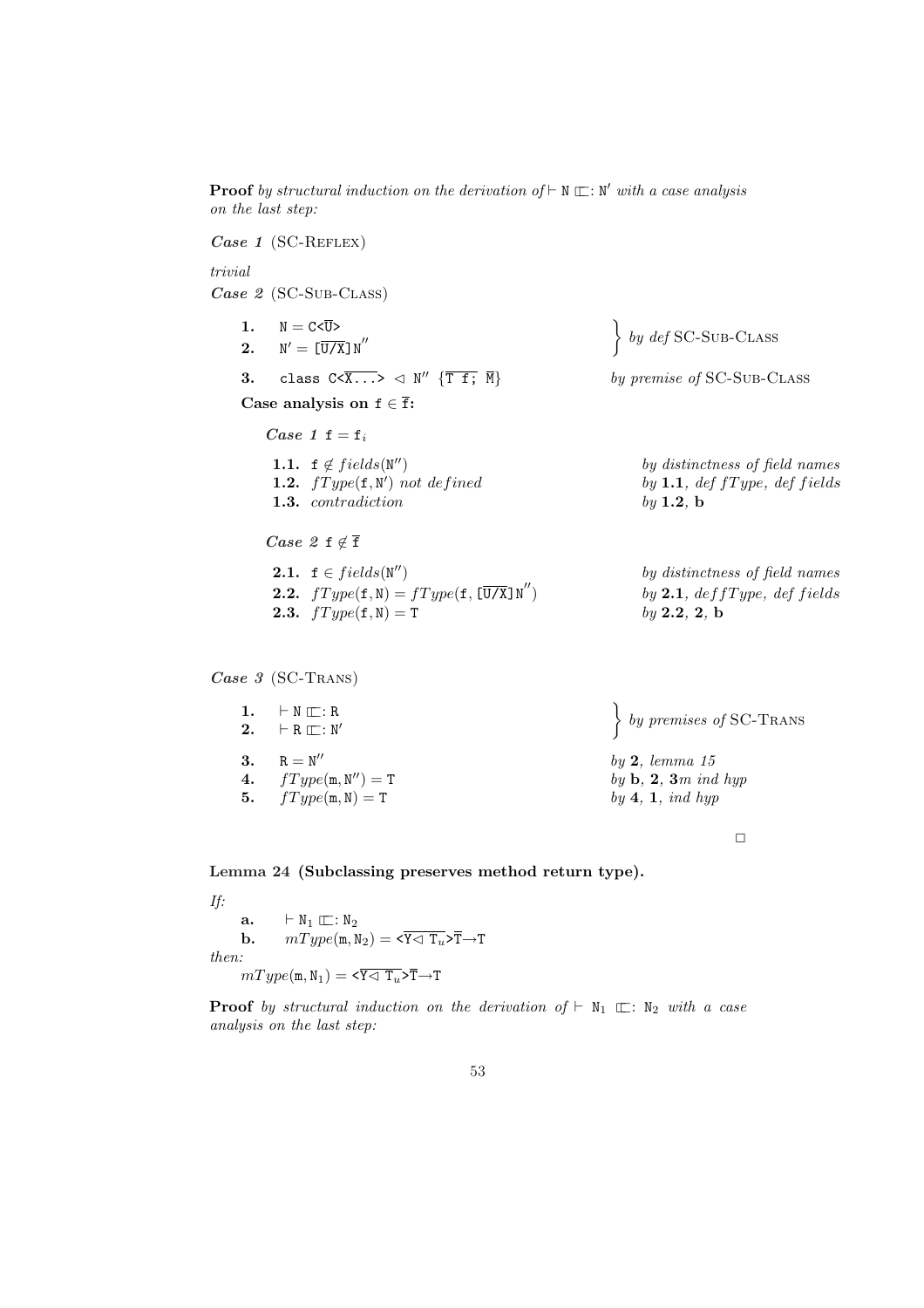Case 1 (SC-REFLEX)

# trivial Case 2 (SC-Sub-CLASS)

- 1.  $N_1 = C < \overline{U} >$ <br>2.  $N_2 = [\overline{U/X}] N$ 1.  $N_1 = C < \overline{U} >$ <br>2.  $N_2 = [\overline{U/X}]N$   $\left.\right\}$
- 3. class  $C \times \overline{X \ldots} > \text{and } \{ \overline{T' f}; \overline{M} \}$
- Case analysis on  $m \in \overline{M}$ :

 $Case 1 m \in M$ 

- **1.1.**  $mType(\mathbf{m}, \mathbf{N}_1) = [\overline{\mathbf{U}/\mathbf{X}}] \times \overline{\mathbf{Y}'} \triangleleft \overline{\mathbf{T}'_{u}} \times \overline{\mathbf{T}'} \rightarrow \overline{\mathbf{T}}'$ **1.2.**  $\langle \overline{Y'} \triangleleft T'_u \rangle \overline{T'} \mathbb{m}(\overline{T' \mathbb{m}}) \{ \ldots \} \in \overline{\mathbb{N}}$  by premise of  $mType$ 1.3.  $\overline{X \ldots} \vdash \langle \overline{Y'} \triangleleft T'_u \rangle T'$  m( $\overline{T}$ **1.4.** overrride $(m, N, \overline{\mathbf{x}' \leq T'_n} > \overline{T'} \rightarrow T')$ 1.5.  $\langle \overline{Y'} \langle \overline{T'_w} \rangle \overline{T'} \rightarrow T' = mType(m, N)$  by 1.4, b, 2 **1.6.**  $[\overline{U/X}] \times \overline{Y' \lhd T'_u} \times \overline{T'} \rightarrow T' = mType(m, [\overline{U/X}]N)$  by 1.5, lemma 6 **1.7.** done by 2, 1.6, 1.1
- $Case 2 m \notin \overline{M}$
- **2.1.**  $mType(\mathfrak{m}, \mathbb{N}_1) = mType(\mathfrak{m}, \overline{[U/X]} \mathbb{N})$  by def  $mType$ **2.2.** done by 2.1, 2

```
\left\{ by \text{ def SC-SUB-CLASS} \right\}
```
by premise of SC-Sub-CLASS

by  $def mType$ by  $wf$  prog,  $3$ , premises of T-CLASS by premise T-METHOD,  $1.3$ 

#### Case 3 (SC-TRANS)

| $\left\{ \begin{array}{c} by \text{ } premises \text{ } of \text{ } \text{SC-Trans} \end{array} \right.$ |
|----------------------------------------------------------------------------------------------------------|
| by 2, lemma 15<br>by $\mathbf{b}, \mathbf{2}, \text{ind hyp}$<br>by $4, 1, ind$ hyp                      |
|                                                                                                          |

 $\Box$ 

#### Lemma 25 (Expression substitution preserves typing).

If: a.  $\Delta; \Gamma, \gamma : \mathbf{U} \vdash \mathbf{e} : \mathbf{T}$ b.  $\Delta; \Gamma \vdash e' : U'$ c.  $\Delta \vdash U' <: U$ d.  $\Delta \vdash U$  OK then:  $\Delta; \Gamma \vdash [\mathrm{e}'/\gamma] \mathrm{e} : \mathrm{T}$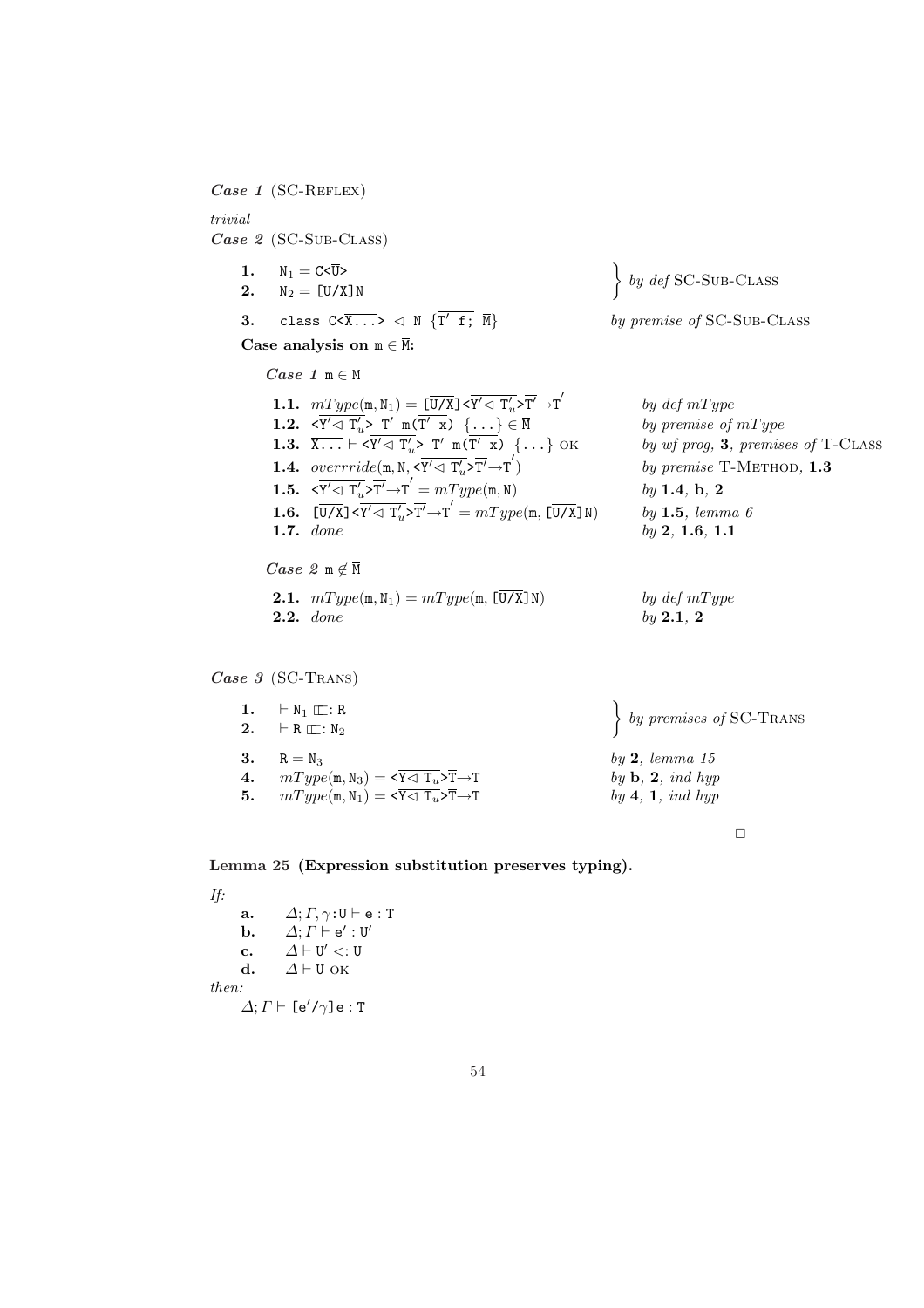**Proof** by structural induction on the derivation of  $\Delta; \Gamma, \gamma : U \vdash e : T$  with a case analysis on the last step:

Case 1 (T-VAR)

1.  $e = \gamma'$ 2.  $T = \Gamma(\gamma')$ 

Case analysis on  $\gamma'$ :

Case 1  $\gamma' = \gamma$ **1.1.**  $T = U$  by a, 2 1.2.  $[e'/\gamma]e = e'$ 1.3.  $\Delta; \Gamma \vdash \llbracket e'/\gamma \rrbracket e : \mathbb{U}'$ 1.5.  $\Delta; \Gamma \vdash [e'/\gamma]e : T$  by 1.4, 1.1 Case  $2 \gamma' \neq \gamma$ 2.1.  $[e'/\gamma]e = e$  by def subst

**2.2.**  $\Delta; \Gamma \vdash [\mathrm{e}'/\gamma] \mathrm{e} : \mathrm{T}$  by 2.1, 2, 1, a

 $Case 2 (T-NULL)$ 

#### trivial

Case 3 (T-CAST)

1.  $e = (T) e^{t}$ by def T-Cast 2.  $\Delta; \Gamma, \gamma : \mathsf{U} \vdash \mathsf{e}': \mathsf{T}'$ 3.  $\Delta \vdash T \lt: T'$ 4.  $\Delta \vdash T$  OK  $\mathcal{L}$ by premises T-CAST  $5. \qquad \varDelta; \varGamma \vdash \mathsf{[e'/\gamma]e'} : \mathtt{T'}$  $by 2, b, c, d, ind hyp$ 6.  $\Delta; \Gamma \vdash e : T$  by 1, 5, 3, 4, T-CAST

Case 4 (T-New)

# trivial

Case  $5$  (T-FIELD)

| 1. $e = e.'f$<br>2. $T = \oint_{\Delta'} T'$                                                                        | $\left\{\begin{array}{c} by\ def\ T\text{-FieLD}\end{array}\right.$                                                    |
|---------------------------------------------------------------------------------------------------------------------|------------------------------------------------------------------------------------------------------------------------|
| 3. $\Delta; \Gamma, \gamma : \mathtt{U} \vdash \mathtt{e}'': \exists \Delta' . \mathtt{N}$<br>4. $fType(f, N) = T'$ | $\left\{ \begin{array}{c} by \text{ } premises \text{ } T\text{-F}\text{ }I\!\!\in\!\!\!\!\perp D \end{array} \right.$ |

 $\ddot{\phantom{0}}$ by  $def$  T-VAR

by def subst  $by$  1.2, b **1.4.**  $\Delta; \Gamma \vdash [\mathrm{e}'/\gamma] \mathrm{e} : \mathbb{U}$  by 1.3, c, d, F-ENV-EMPTY, T-SUBS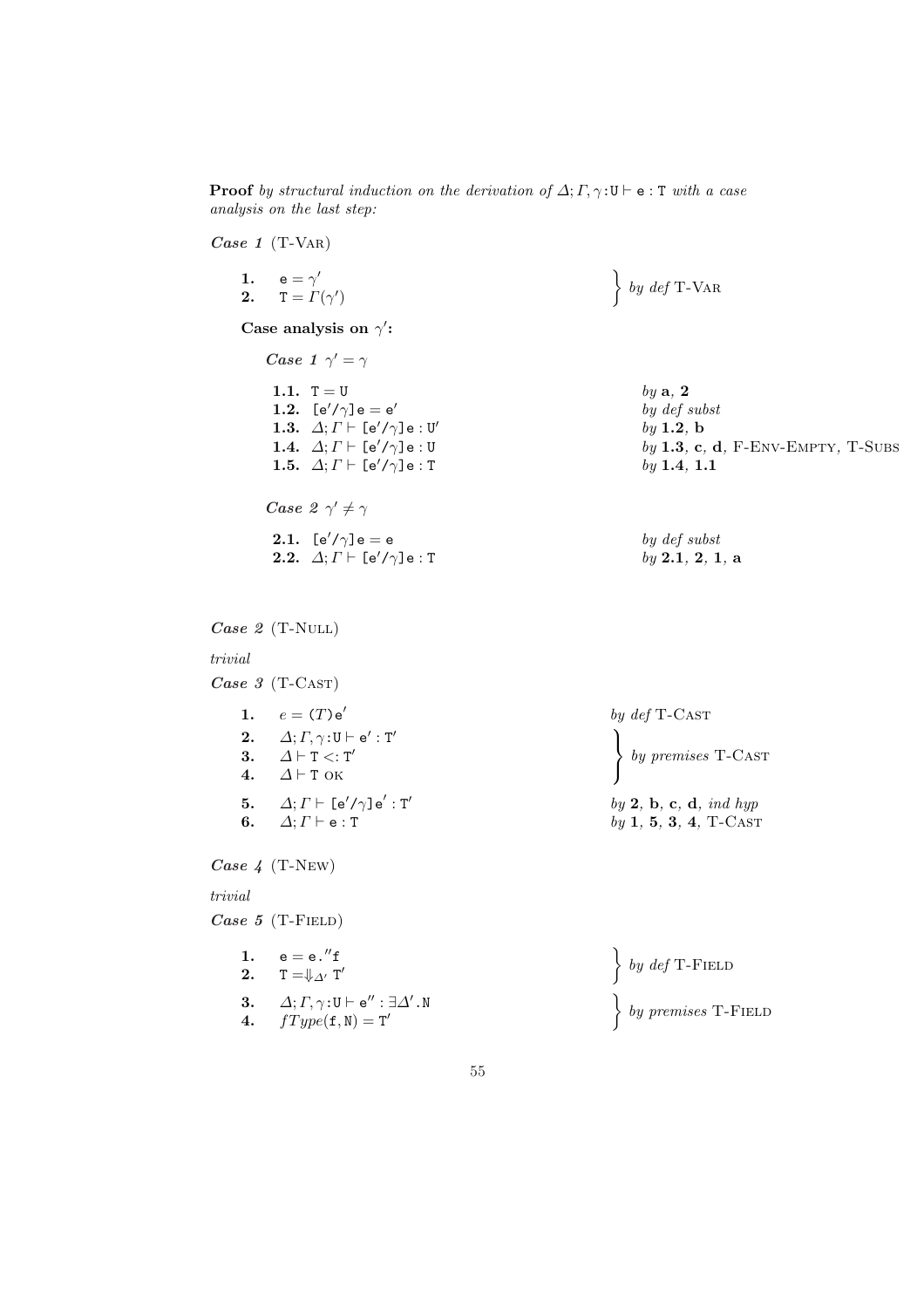5.  $\Delta; \Gamma \vdash [e'/\gamma]e'': \exists \Delta'.N$  $by 3, b, c, d, ind hyp$ 6.  $\Delta; \Gamma \vdash$  [e'/ $\gamma$ ]e" .f : $\Downarrow_{\Delta'}$  T'  $by 5, 4, T-$ FIELD 7.  $[e'/\gamma]e = [e'/\gamma]e''$ . f by def subst, 1 Case 6 (T-Assign) 8.  $\Delta; \Gamma \vdash [e'/\gamma]e : T$  by 6, 7, 2 1.  $e = e''f = e_3$  by def T-Assign 2.  $\Delta; \Gamma, \gamma : U \vdash e'' : \exists \Delta' . N$ 3.  $fType(f, N) = T'$ 4.  $\Delta; \Gamma, \gamma : \mathbf{U} \vdash \mathbf{e}_3 : \mathbf{T}$ 5.  $\Delta, \Delta' \vdash T \lt: T'$  $\vert$  $\left($ by premises T-Assign 6.  $\Delta; \Gamma \vdash$  [e'/ $\gamma$ ]e" :  $\exists \Delta' .$  N  $by 2$ , b, c, d, ind hyp 7.  $\Delta; \Gamma \vdash [\mathsf{e}'/\gamma] \mathsf{e}_3 : \mathsf{T}$ <br>8.  $\Delta; \Gamma \vdash [\mathsf{e}'/\gamma] \mathsf{e}''$ .f  $by \, 4, \, b, \, c, \, d, \, ind \, hyp$ **8.**  $\Delta; \Gamma \vdash [e'/\gamma]e'', f = [e'/\gamma]e_3 : T$ <br>**9.**  $[e'/\gamma]e = [e'/\gamma]e'', f = [e'/\gamma]e_3$  $by 6, 3, 7, 5, T-ASSIGN$  $[e'/\gamma]e = [e'/\gamma]e''.f = [e'/\gamma]e_3$ by def subst, 1 10.  $\Delta; \Gamma \vdash [e'/\gamma]e : T$  by 8, 9

Case 7 (T-INVK)

1.  $e = e'' \cdot \langle \overline{P} \rangle m(\overline{e})$  ${\mathbf 2}. \quad \quad {\mathbb T} = \Downarrow_{\varDelta'',\overline{\varDelta}} \ [{\mathbb T}/{\mathbb Y}] \, {\mathbb U}_m$  $\ddot{\phantom{0}}$ by def T-Invk 3.  $\Delta; \Gamma, \gamma : U \vdash e'' : \exists \Delta'' . N$ 4.  $mType(m, N) = \langle \overline{Y \triangleleft B_m} \rangle \overline{U_m} \rightarrow U_m$ 5.  $\Delta; \Gamma, \gamma : U \vdash \overline{e : \exists \Delta . R}$ 6.  $match(sift(\overline{\mathbf{R}}, \overline{\mathbf{U}_m}, \overline{\mathbf{Y}}), \overline{\mathbf{P}}, \overline{\mathbf{Y}}, \overline{\mathbf{T}})$ 7.  $\Delta, \overline{\Delta} \vdash \overline{\text{T}}$  OK 8.  $\Delta, \Delta'', \overline{\Delta} \vdash \texttt{T} <: [\overline{\texttt{T} / \texttt{Y}}]\texttt{B}_{m}$  ${\bf 9.} \qquad \varDelta,\varDelta'',\overline{\varDelta}\vdash \exists\emptyset.$  R  $<:\,$  [T/Y]  ${\tt U}_m$  $\frac{1}{2}$  $\begin{matrix} \phantom{-} \end{matrix}$  $\begin{bmatrix} \phantom{-} \end{bmatrix}$ by premises T-INVK 10.  $\Delta; \Gamma \vdash [\mathsf{e}'/\gamma] \mathsf{e}'' : \exists \Delta''. N$  $by 3, b, c, d, ind hyp$ 11.  $\Delta; \Gamma \vdash \overline{[e'/\gamma]e : \exists \Delta \cdot R}$  by 5, b, c, d, ind hyp  ${\bf 12.} \quad \varDelta; \varGamma \vdash \mathsf{[e'/\gamma]}\,\mathsf{e''}$  . < $\overline{\mathsf{P}}\mathsf{>m}(\, \overline{\mathsf{[e'/\gamma]}\,\mathsf{e}}) : \Downarrow_{\varDelta'', \, \overline{\varDelta}} \, \mathsf{[T/Y]} \, \mathtt{U}_m$ by 10, 4, 11, 6, 7, 8, 9, T-INVK 13.  $[e'/\gamma]e = [e'/\gamma]e'', \langle \overline{P} \rangle_{m}(\overline{[e'/\gamma]e})$  by def subst, 1 Case 8 (T-Subs) 14.  $\Delta; \Gamma \vdash e : T$  by 12, 13, 2 1.  $\Delta; \Gamma, \gamma : \mathsf{U} \vdash \mathsf{e} : \mathsf{T}'$ 2.  $\Delta \vdash T' \lt: T$ 3.  $\Delta \vdash T$  OK  $\mathbf{r}$  $\mathcal{L}$  $\sqrt{ }$ by premises T-SUBS 4.  $\Delta; \Gamma \vdash [\mathrm{e}'/\gamma] \mathrm{e} : \mathrm{T}'$  $by \, 1, \, b, \, c, \, d, \, ind \, hyp$ 5.  $\Delta; \Gamma \vdash e : T$  by 4, 2, 3, T-SUBS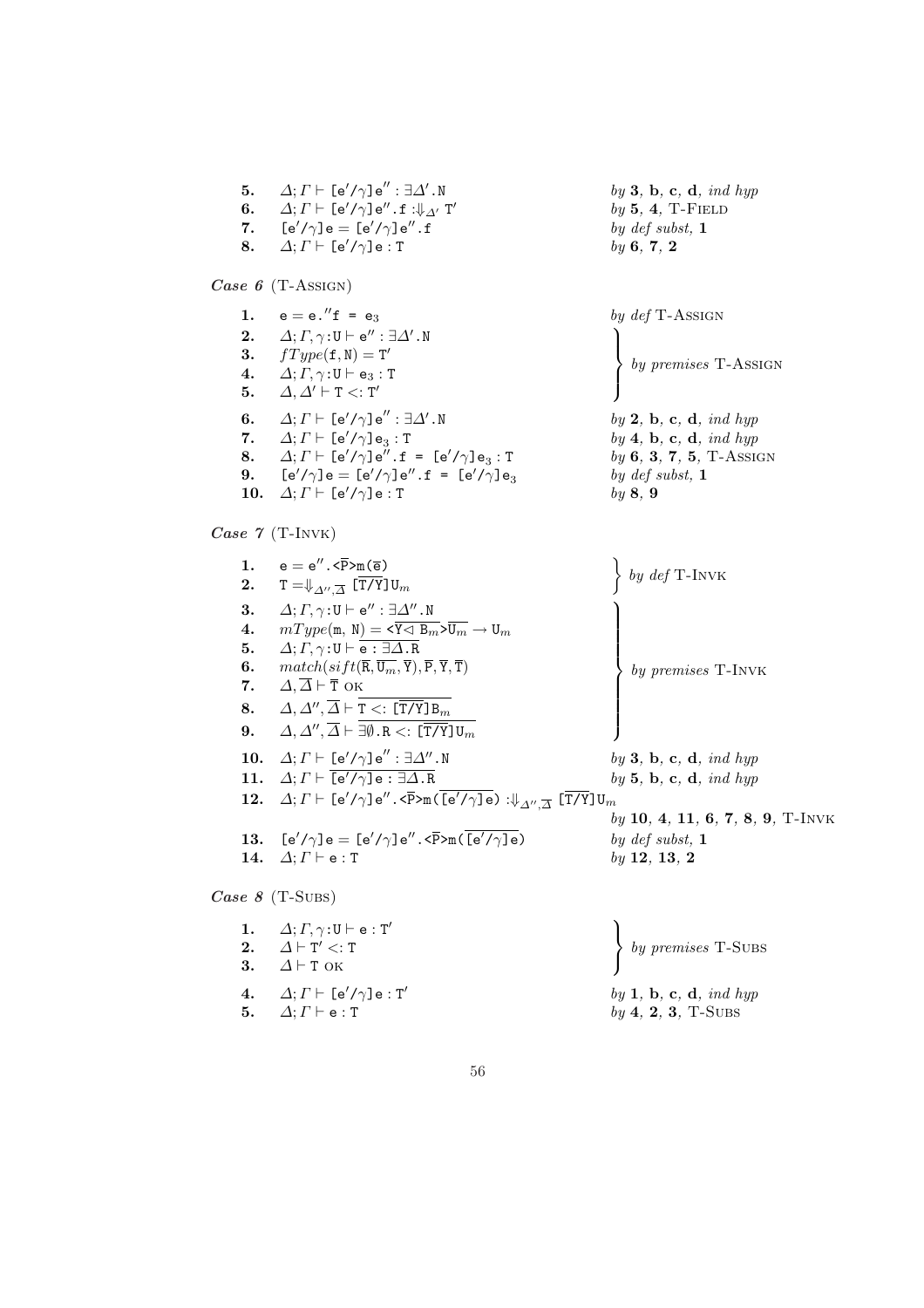Lemma 26 (Corrolary to lemma 25).

a.  $\Delta; \Gamma, \gamma : \mathbf{U} \vdash \mathbf{e} : \mathbf{T}$ b.  $\Delta \vdash U' <: U$ c.  $\Delta \vdash U$  OK then:  $\Delta; \varGamma, \gamma \colon U' \vdash e : T$ 

#### Proof

1.  $\Delta; \Gamma, \gamma': U', \gamma: U \vdash e: T$  by a, x 0 is fresh, lemma 10 2.  $\Delta; \Gamma, \gamma': U' \vdash \gamma': U'$  $by$  T-VAR 3.  $\Delta; \Gamma, \gamma': U' \vdash [\gamma]$  $by$  1, 2, b, c, lemma 25 **4.**  $\Delta; \Gamma, \gamma : U' \vdash e : T$  by renaming 3

 $\Box$ 

Lemma 27 ( $fType$  gives well-formed types).

If: a.  $fType(\textbf{f}, \textbf{C} \leq \overline{T}) = T$ **b.**  $\emptyset \vdash \Delta$  ok c.  $\Delta \vdash \exists \Delta'.$ C< $\overline{T}$ > ok then:  $\Delta, \Delta' \vdash T$  ок

**Proof** by induction on the derivation of  $fType(f, C \leq T) = T$  with a case analysis on the last step:

Case 1 base case

|    | class $C < \overline{\mathcal{X}} \lhd \overline{\mathrm{T}_u}$ , $\overline{\mathrm{T} f}$ ;                                                                                                                     | by premise $fType$                                                                         |
|----|-------------------------------------------------------------------------------------------------------------------------------------------------------------------------------------------------------------------|--------------------------------------------------------------------------------------------|
| 2. | $f = f_i$                                                                                                                                                                                                         |                                                                                            |
|    | 3. $T = [\overline{T}/\overline{X}]T_i$                                                                                                                                                                           | $\begin{cases} by \text{ def } fType \end{cases}$                                          |
|    | 4. $let\overline{X} = \overline{Y}, \overline{0}, 0_o, 0_t$                                                                                                                                                       |                                                                                            |
|    | 5. $let\overline{\mathcal{T}} = \overline{\mathbf{U}}, \overline{\tau}, \tau_o, \tau_t$                                                                                                                           |                                                                                            |
| 6. | $\vdash$ class $C < \overline{\mathcal{X}} \lhd \overline{T_u} >  \overline{T_{\cdot}} \overline{T_{\cdot}} $ OK                                                                                                  | by $1, wf$ -prog                                                                           |
| 7. | $\overline{Y \rightarrow [\perp T_u]}$ , $\overline{0 \rightarrow [0_o T_u]}$ , $0_o \rightarrow [\perp T_u]$ , $0_t \rightarrow [\perp T_u]$ 6, $\overline{\psi}$ 6, $\overline{\psi}$ 6. CLASS                  |                                                                                            |
| 8. | $\Delta, \Delta', \overline{Y \rightarrow [\perp T_u]}, \overline{0 \rightarrow [0_o T_u]}, 0_o \rightarrow [\perp T_u], 0_t \rightarrow \text{or} \mathcal{I}, \mathbf{T}_u]$ distributions of formal variables, |                                                                                            |
|    |                                                                                                                                                                                                                   | lemma 9                                                                                    |
|    | 9. $\Delta, \Delta' \vdash c \leq \overline{T}$ > OK                                                                                                                                                              |                                                                                            |
|    | 10. $\Delta \vdash \Delta'$ OK                                                                                                                                                                                    | $\left\{ \begin{array}{c} by \textbf{c}, \text{ def } \text{F-EXISTS} \end{array} \right.$ |
|    |                                                                                                                                                                                                                   |                                                                                            |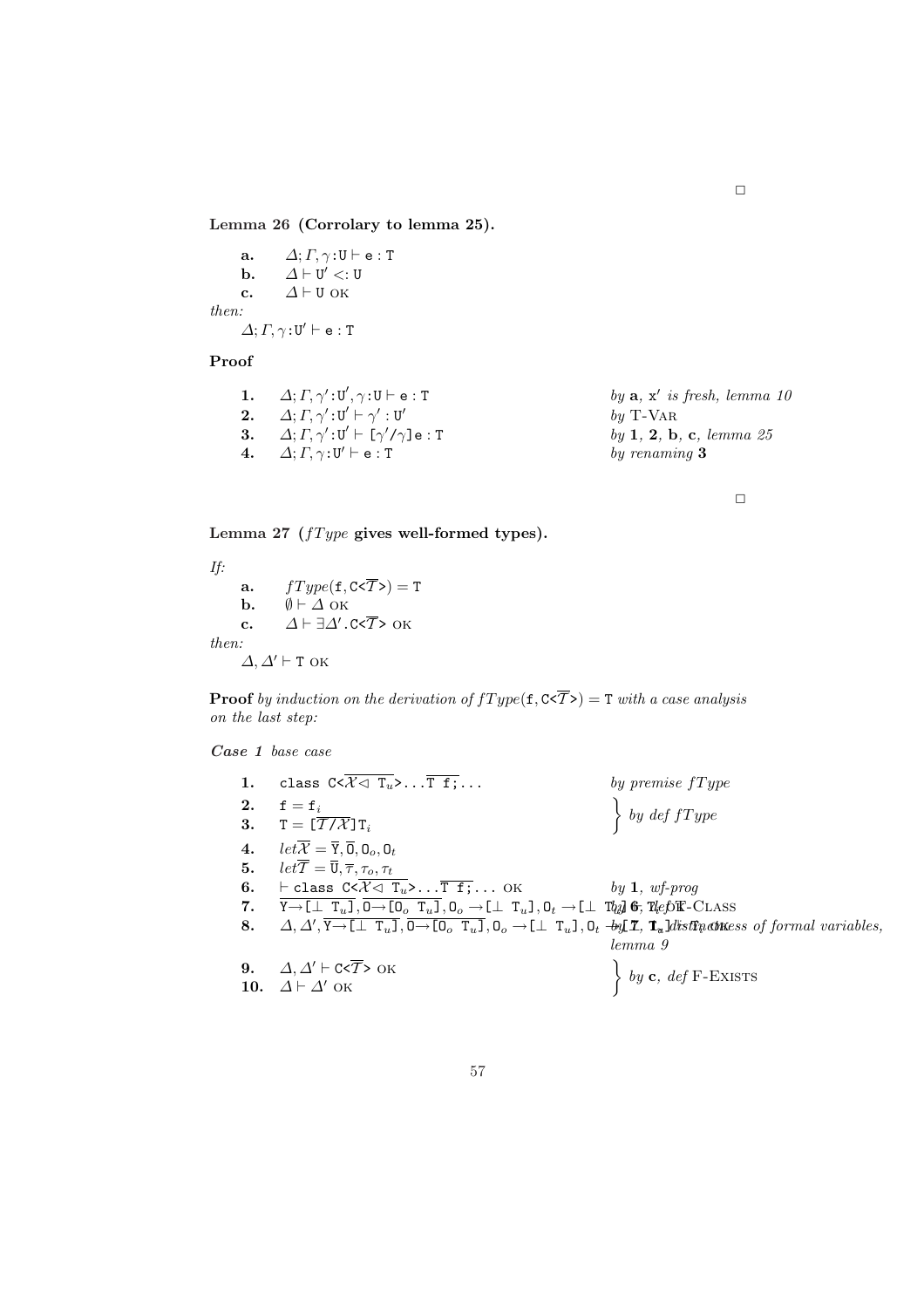12.  $\Delta, \Delta' \vdash \overline{T} \lt: \lfloor \overline{T / \mathcal{X}} \rfloor \mathsf{T}_u$ 13.  $\forall \tau \in \overline{\tau}$ .  $\Delta \vdash \tau_o <: \tau$  $\mathcal{L}$  $\left\{ \begin{array}{c} by 9, \text{ def } \text{F-CLASS} \end{array} \right.$ 14.  $\emptyset \vdash \Delta, \Delta'$  OK by 10, b, lemma 12 **15.**  $[\overline{T/X}]$   $0_o = \tau_o$  by 4, 5 **16.**  $\Delta \vdash \overline{[T/\mathcal{X}]} \mathbb{O}_o < \tau$  by 13, 15<br> **17.**  $\Delta, \Delta' \vdash [\overline{T/\mathcal{X}}] \mathbb{T}_i$  ok by 8, 11,  $by 8, 11, 12, XS-BTTM, 16, 14, lemma 18$ Case 2 inductive case 18.  $\Delta, \Delta' \vdash T$  OK  $by$  17, 3 1. class  $C < \overline{\mathcal{X} \lhd T_u} > \lhd N \ldots \overline{T} \bar{f}$ ... 2. f  $\notin \overline{f}$  $\ddot{\phantom{0}}$ by premises  $fType$ **3.**  $T = fType(f, [\overline{T/X}]N)$  by def fType 4.  $let\overline{X} = \overline{Y}, \overline{0}, 0_o, 0_t$ 5.  $let\overline{\mathcal{T}} = \overline{\mathbf{U}}, \overline{\tau}, \tau_o, \tau_t$ 6.  $\vdash$  class  $C< \overline{\mathcal{X} \lhd \mathcal{T}_u} > \lhd N \ldots \overline{T} \overline{f}$ ;... OK by 1, wf-prog 7.  $\overline{Y \rightarrow [\perp \ T_u]}, \overline{0 \rightarrow [0_o \ T_u]}, 0_o \rightarrow [\perp \ T_u], 0_t \rightarrow [\perp \ T_u], \overline{0}_t \rightarrow \overline{[0, \pm \sqrt{2}]}$ 8.  $\Delta, \Delta', \overline{Y \rightarrow [\bot \ T_u]}, \overline{0 \rightarrow [0_a T_u]}, 0_a \rightarrow [\bot \ T_u], 0_t \rightarrow \text{if } \mathcal{I}, \mathbf{T}_u]$  distinctness of formal variables, lemma 9 9.  $\Delta, \Delta' \vdash C \le \overline{T} > OK$ <br>10.  $\Delta \vdash \Delta'$  ok  $\begin{cases} le \end{cases}$  $\Big\}$  by c, def F-Exists 11.  $\Delta, \Delta' \vdash \overline{T}$  ok 12.  $\Delta, \Delta' \vdash \overline{\mathcal{T} \ltimes : [\overline{\mathcal{T} / \mathcal{X}}] \mathsf{T}_u}$ 13.  $\forall \tau \in \overline{\tau}$ .  $\Delta \vdash \tau_o <: \tau$  $\ddot{\phantom{a}}$  $\mathcal{L}$  $\left\{ \begin{array}{c} by 9, \text{ def } \text{F-CLASS} \end{array} \right.$ **14.**  $\emptyset \vdash \Delta, \Delta'$  OK by 10, b, lemma 12 15.  $[\overline{T/X}]0_o = \tau_o$  by 4, 5 **16.**  $\Delta \vdash [\overline{T/X}] \mathbb{O}_o < \tau$  by 13, 15<br> **17.**  $\Delta, \Delta' \vdash [\overline{T/X}] \mathbb{N}$  ok by 8, 11,  $by 8, 11, 12, XS-BTTM, 16, 14, lemma 18$ **18.**  $\Delta, \Delta' \vdash T$  OK by 3, 17, 14, ind hyp

 $\mathbf{r}$ 

 $\Box$ 

Lemma 28  $(mType$  gives well-formed types).

11.  $\Delta, \Delta' \vdash \overline{T}$  ok

If:

a.  $mType(\text{m}, \text{C} \leq \overline{T}) = \sqrt{Y} \leq T_u \geq \overline{T} \rightarrow T$ **b.**  $\emptyset \vdash \Delta$  ok c.  $\Delta \vdash \exists \Delta'.$ C< $\overline{T}$ > OK then:  $\Delta, \Delta', \overline{Y \rightarrow [\bot \ T_u]} \vdash \overline{T}$  ok  $\Delta, \Delta', \overline{Y \rightarrow [\bot \ T_u]} \vdash T$  ok  $\Delta, \Delta', \overline{Y \rightarrow L \perp T_u} \vdash \overline{T_u}$  ok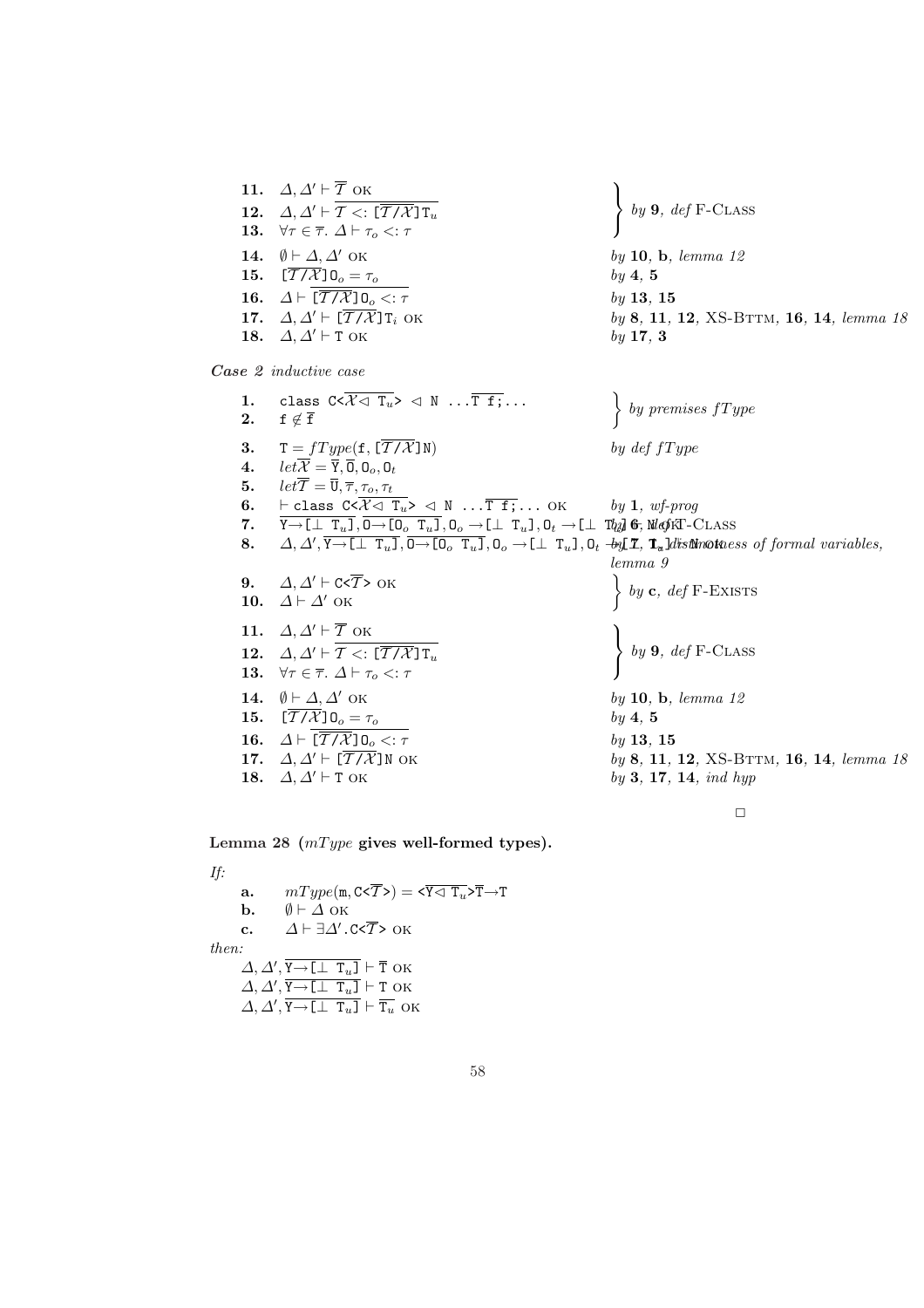**Proof** by induction on the derivation of  $mType(\mathfrak{m}, \mathbb{C} \leq \overline{T}) = \langle \overline{Y \triangleleft T_u} \rangle \overline{T} \rightarrow T$  with a case analysis on the last step:

Case 1 base case

1. class  $C < \overline{\mathcal{X} \lhd U_u} > \lhd N \ldots \overline{M} \ldots$ **2.**  $\langle Y' \triangleleft T'_u \rangle T' \mod T' \times \rangle \dots \in \overline{M}$  $\ddot{\phantom{0}}$  $\bigg\}$  by premises mType  ${\bf 3.} \qquad \overline{{\bf \zeta \zeta \,} T_u} > \overline{T} \rightarrow T = [\overline{\cal T / X}] \, \overline{{\bf \zeta \gamma' \zeta \,} T_u'} > \overline{T'} \rightarrow T'$ by  $def mType$ 4.  $let\overline{X} = \overline{Y}, \overline{0}, 0_o, 0_t$ 5.  $let\overline{\mathcal{T}} = \overline{\mathbf{U}}, \overline{\tau}, \tau_o, \tau_t$ 6.  $\vdash$  class  $C \leq \overline{\mathcal{X} \lhd \mathbf{U}_u} > \dots \overline{\mathbf{M}} \dots$  OK by 1, wf-prog 7.  $\overline{0\rightarrow[0_o \ U_u]}$ ,  $0_o \rightarrow[\perp \ U_u]$ ,  $0_t \rightarrow[\perp \ U_u] \vdash \prec Y' \lhd \text{TQ} \mathcal{H}$  , where  $\text{W}$ 8.  $\overline{0\rightarrow[0_\text{o} U_u]}$ ,  $0_\text{o}\rightarrow[\bot \ U_u]$ ,  $0_t\rightarrow[\bot \ U_u]$ ,  $\overline{Y'}\rightarrow[\bot \ W_u']\overline{Y}$   $\rightarrow[\bot \ W_u']\overline{Y}$ **9.**  $\Delta, \Delta', \overline{0 \rightarrow [0_o \ U_u]}, 0_o \rightarrow [ \bot \ U_u], 0_t \rightarrow [ \bot \ U_u], \overline{Y' b_{\mathcal{V}}} \overline{\mathcal{L}} \bot \overline{17''_{u}}$ ,  $\overline{dl} \overline{m} \overline{l} \overline{n} \overline{t}$  to uses of formal variables, lemma 9 10.  $\overline{0\rightarrow[0_o\ U_u]}$ ,  $0_o \rightarrow[\bot\ U_u]$ ,  $0_t \rightarrow[\bot\ U_u] \vdash \overline{Y' \rightarrow[\bot}$ byt $\overline{Y_u'}$ j dok T-Method 11.  $\Delta, \Delta', \overline{0 \rightarrow [0_0 \ U_u]}, 0_0 \rightarrow [ \bot \ U_u], 0_t \rightarrow [ \bot \ U_u ] \vdash \overline{\mathcal{W}} \rightarrow \overline{0} \rightarrow \overline{1} \overline{1} \overline{4} \overline{4}$ stinctness of formal variables, lemma 9 **12.**  $\overline{0\rightarrow[0_o\ U_u]}$ ,  $0_o \rightarrow[\bot\ U_u]$ ,  $0_t \rightarrow[\bot\ U_u]$ ,  $\overline{Y'}\rightarrow[\bot\ \hbar\psi_u]$ **0**,  $\overline{\psi'_t}$ for Env 13.  $\Delta, \Delta', \overline{0 \rightarrow [\mathbb{0}_o \ \mathbb{U}_u]}, 0_o \rightarrow [\bot \ \mathbb{U}_u], 0_t \rightarrow [\bot \ \mathbb{U}_u], \overline{Y' b y} \overline{12}, \overline{1'_a} \overline{2} \overline{5} \overline{d'_b}$  to the set of formal variables, lemma 9 14.  $\Delta, \Delta' \vdash C \le \overline{T} > 0K$ <br>
15.  $\Delta \vdash \Delta'$  ok  $\begin{Bmatrix} \Delta \vdash \Delta' \end{Bmatrix}$  $\left\{ \begin{array}{c} by \textbf{c}, \textbf{def} \text{F-Exists} \end{array} \right\}$ 16.  $\Delta, \Delta' \vdash \overline{\mathcal{T}}$  OK 17.  $\Delta, \Delta' \vdash \overline{\mathcal{T} \ltimes: [\overline{\mathcal{T} / \mathcal{X}}]}\mathbb{U}_u$ 18.  $\forall \tau \in \overline{\tau}$ .  $\Delta \vdash \tau_o <: \tau$  $\ddot{\phantom{a}}$  $\mathcal{L}$  $\left\{ \begin{array}{c} by \textbf{14}, \textbf{def} \textbf{F-CLASS} \end{array} \right.$ 19.  $\emptyset \vdash \Delta, \Delta'$  OK by 15, b, lemma 12 **20.**  $[\overline{T/X}]0_o = \tau_o$  by 4, 5 21.  $\Delta \vdash \overline{[T/X]} \mathbb{O}_o \lt : \tau$  by 18, 20 22.  $\Delta, \Delta', Y' \to [\bot \top \overline{T/X}] \top_u' ] \vdash [\overline{T/X}] \top_u', [\overline{T/X}] \top', [\overline{T/X}] \top$  ok  $by 9, 13, 16, 17, XS-BTTM, 21$ 19, 11, lemma 19 Case 2 inductive case **23.**  $\Delta, \Delta', \overline{Y \rightarrow \Box \bot T_u} \vdash \overline{T_u}, \overline{T}, T \text{ OK}$  by 22, 3

| 1. class $C < \overline{\mathcal{X}} \lhd \overline{U_u} > \lhd N \ldots \overline{M} \ldots$<br>2. $m \notin \overline{M}$            | $\left\{ \begin{array}{c} by \text{ } premises \text{ } mType \end{array} \right.$ |
|----------------------------------------------------------------------------------------------------------------------------------------|------------------------------------------------------------------------------------|
| 3. $\langle \overline{Y} \langle \overline{T_u} \rangle \overline{T} \rightarrow T = mType(\mathfrak{m}, \overline{T/\mathcal{X}}] N)$ | by $def mType$                                                                     |
| 4. $let\overline{\mathcal{X}} = \overline{Y}, \overline{0}, 0_o, 0_t$                                                                  |                                                                                    |
| 5. $let\overline{\mathcal{T}} = \overline{\mathbf{U}}, \overline{\tau}, \tau_o, \tau_t$                                                |                                                                                    |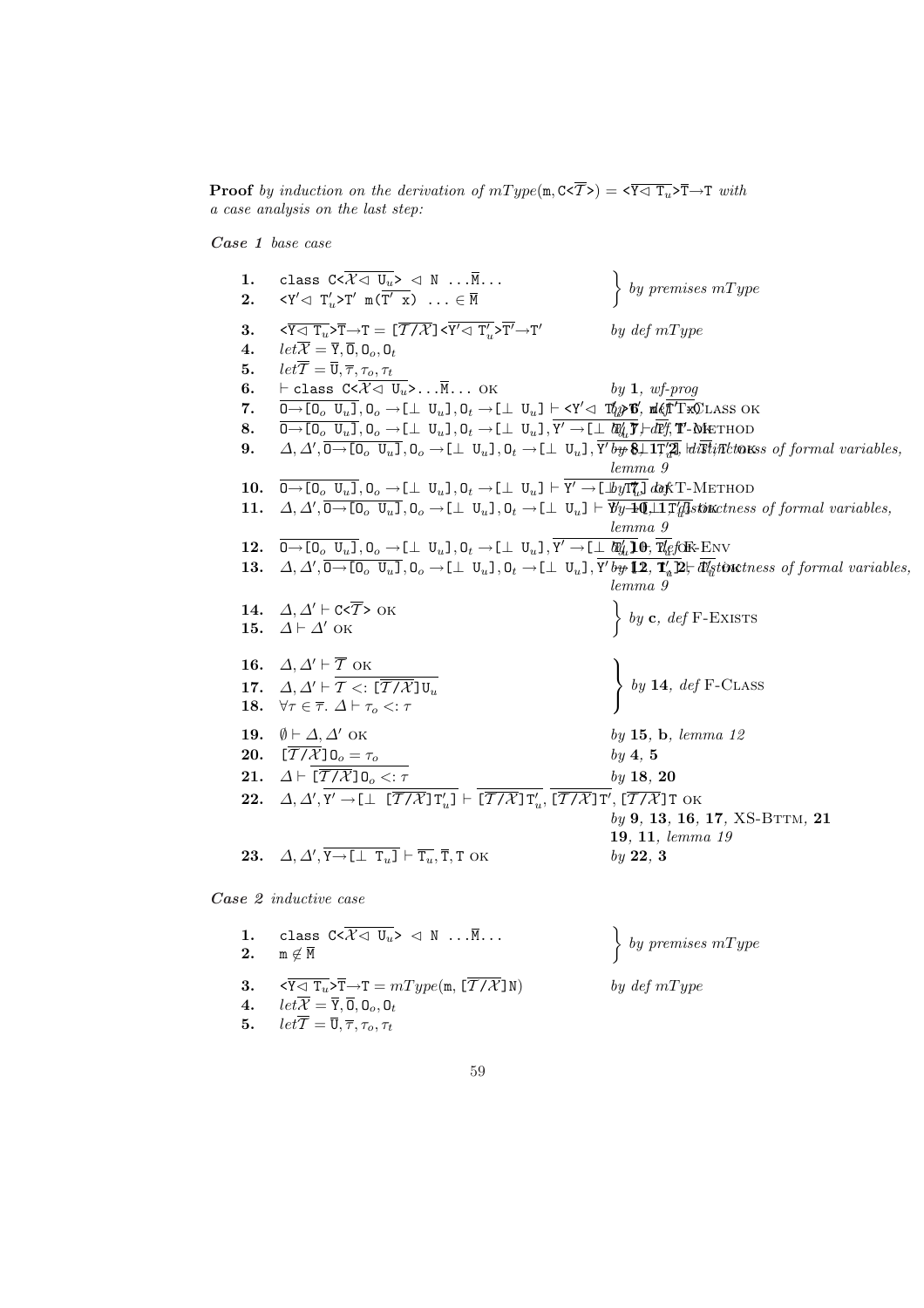| 6. | $\vdash$ class $C < \overline{\mathcal{X}} \triangleleft \overline{U_u} > \triangleleft N \dots \overline{M} \dots \text{OK}$ by 1, wf-prog             |                                                                        |
|----|---------------------------------------------------------------------------------------------------------------------------------------------------------|------------------------------------------------------------------------|
| 7. | $Y \rightarrow [\perp T_u], 0 \rightarrow [0, U_u], 0, \rightarrow [\perp U_u], 0, \rightarrow [\perp U_u], 0$ 6, $\mathbb{W}$ of KT-CLASS              |                                                                        |
| 8. | $\Delta, \Delta', Y \rightarrow [\perp T_u], 0 \rightarrow [0, U_u], 0, \rightarrow [\perp U_u], 0, +\partial_x[\mathcal{I}, \mathbf{U}_u] \vdash N$ OK |                                                                        |
|    |                                                                                                                                                         | distinctness of formal variables, lemma 9                              |
| 9. | $\Delta, \Delta' \vdash c \ltimes \overline{T} > \text{OK}$                                                                                             |                                                                        |
|    | 10. $\Delta \vdash \Delta'$ OK                                                                                                                          | $\Big\} by c, def F-EXISTS$                                            |
|    |                                                                                                                                                         |                                                                        |
|    | 11. $\Delta, \Delta' \vdash \overline{T}$ OK                                                                                                            |                                                                        |
|    | 12. $\Delta, \Delta' \vdash \mathcal{T} <: [\overline{\mathcal{T}/\mathcal{X}}] \mathbb{U}_n$                                                           | $\begin{cases} by 9, \text{ def } F\text{-}\mathrm{CLASS} \end{cases}$ |
|    | 13. $\forall \tau \in \overline{\tau}$ . $\Delta \vdash \tau_o \lt: \tau$                                                                               |                                                                        |
|    | 14. $\emptyset \vdash \Delta, \Delta'$ OK                                                                                                               | by 10, b, lemma $12$                                                   |
|    | 15. $[\overline{T}/\mathcal{X}]$ $0_o = \tau_o$                                                                                                         | $by \, 4, \, 5$                                                        |
|    | 16. $\Delta \vdash [\overline{T/X}] \mathbf{0}_o <: \tau$                                                                                               | by 13, 15                                                              |
|    | 17. $\Delta, \Delta' \vdash [\overline{T/X}]$ N OK                                                                                                      | by 8, 11, 12, XS-BTTM, 16, 14, lemma 18                                |
|    | 18. $\Delta, \Delta', \overline{Y \rightarrow [\perp \ T_u]} \vdash \overline{T}$ OK                                                                    |                                                                        |
|    | 19. $\Delta, \Delta', \overline{Y \rightarrow [\perp T_u]} \vdash T$ OK                                                                                 | by 3, 17, 14, $ind\ hyp$                                               |
|    | <b>20.</b> $\Delta, \Delta', \overline{Y \rightarrow [\perp \ T_u]} \vdash \overline{T_u}$ OK                                                           |                                                                        |

Lemma 29 (match gives well-formed types).

If:

a.  $\Delta \vdash \overline{P}$  ok **b.**  $\Delta \vdash \overline{\exists \Delta . \mathbf{R}}$  ok c.  $\emptyset \vdash \Delta$  ok d.  $match(\langle \overline{\mathbf{R}}, \overline{\exists \Delta' \cdot \mathbf{R'}} \rangle, \overline{\mathbf{P}}, \overline{\mathbf{Y}}, \overline{\mathbf{T}})$ then:  $\overline{\Delta}$ ,  $\overline{\Delta}$   $\vdash$   $\overline{\text{T}}$  ок

# Proof

| 1. | $\forall i \ where \ P_i \neq \star : T_i = P_i$                                 |                                                                                           |
|----|----------------------------------------------------------------------------------|-------------------------------------------------------------------------------------------|
|    | <b>2.</b> $\forall j$ where $P_j = \star : Y_j \in fv(\overline{R'})$            |                                                                                           |
| 3. | $\vdash R \sqsubset : [\overline{T/Y}, \overline{T'/X}]R'$                       | by $\mathbf{d}$ , def match                                                               |
| 4. | $dom(\overline{\Delta})=\overline{\mathbf{X}}$                                   |                                                                                           |
|    | 5. $fv(\overline{T}, \overline{T'}) \cap \overline{Y}, \overline{X} = \emptyset$ |                                                                                           |
|    | 6. $\Delta, \overline{\Delta} \vdash \overline{\mathsf{R}}$ OK                   |                                                                                           |
|    | 7. $\Delta \vdash \overline{\Delta}$ OK                                          | $\left\{ \begin{array}{c} by \textbf{b}, \text{ def } \text{F-EXIST} \end{array} \right.$ |
|    | 8. $\emptyset \vdash \Delta, \overline{\Delta}$ OK                               | by $7, c, lemma 12$                                                                       |
|    | 9. $\Delta, \overline{\Delta} \vdash [\overline{T/Y}, \overline{T'/X}] R'$ OK    | by 3, 6, 8, lemma 22                                                                      |
|    | Case analysis on each $T_i \in \overline{T}$ :                                   |                                                                                           |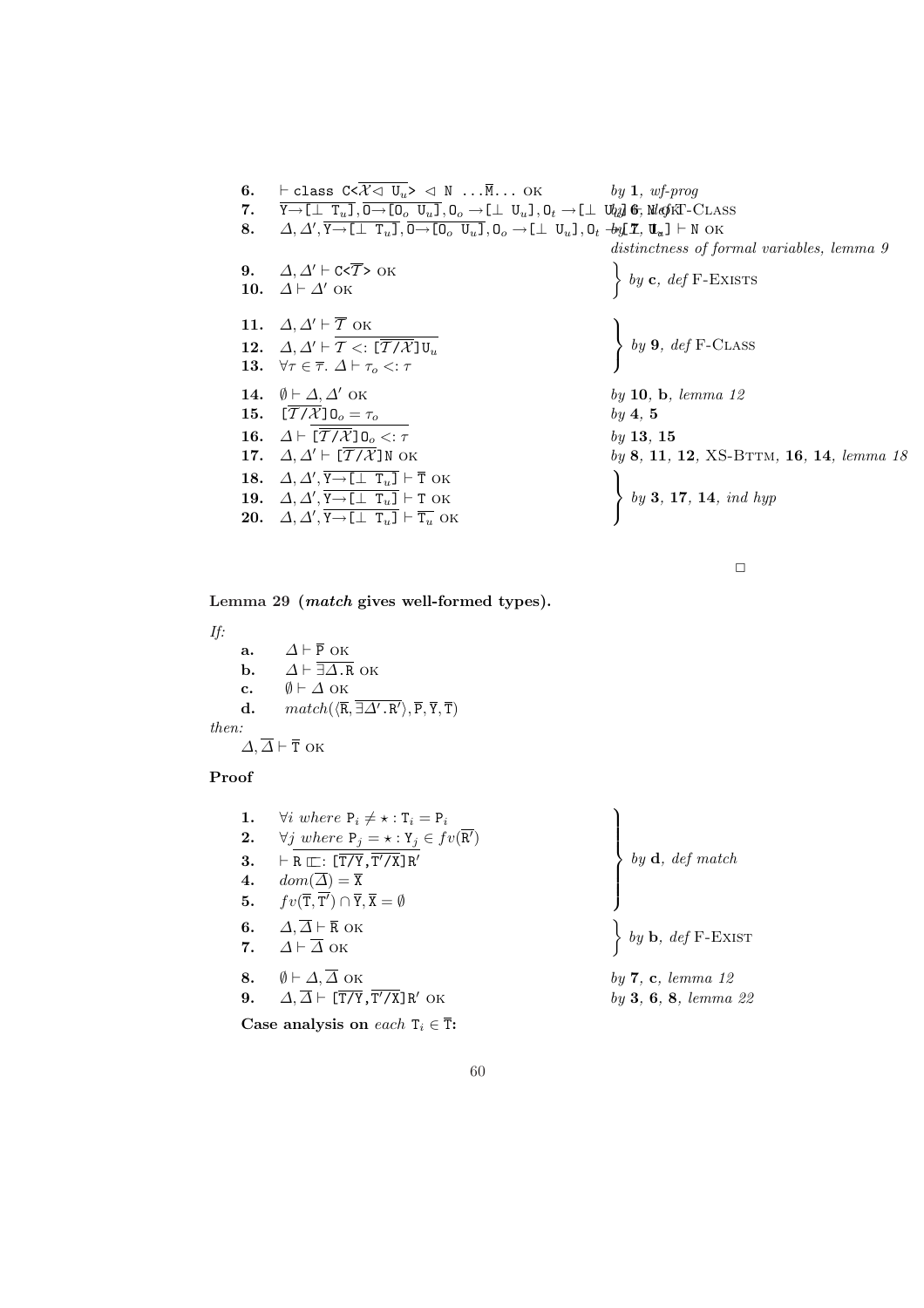Case 1 P<sub>i</sub> 
$$
\neq
$$
 ×  
\n1.1.  $\Delta \vdash P_i$  OK by a  
\n1.2.  $\Delta, \overline{\Delta} \vdash P_i$  OK by 1.1, 8, lemma 9  
\n1.3.  $\Delta, \overline{\Delta} \vdash T_i$  OK by 1.2, 1  
\nCase 2 P<sub>i</sub> =  $\star$   
\n2.1.  $Y_i \in fv(\overline{N'})$  by 2  
\n2.2. let  $\overline{N'} = \overline{c} < \overline{U}$  by 2  
\n2.3.  $[\overline{T/Y}, \overline{T'/X}]N' = \overline{c} < [\overline{T/Y}, \overline{T'/X}] \overline{U} > \qquad \qquad \qquad by 2.2, def subst\n2.4.  $\exists N'_j$  such that  $[\overline{T/Y}, \overline{T'/X}]N'_j = C_j < \ldots, T_i, \ldots > \qquad \qquad by 2.1, 2.3\n2.5.  $\Delta, \overline{\Delta} \vdash T_i$  OK by 2.4, 9, def F-CLASS$$ 

### Lemma 30 (Close gives well-formed types).

If: a.  $\Delta, \Delta' \vdash T$  ok **b.**  $\Delta \vdash \Delta'$  ok then:  $\varDelta\vdash\Downarrow_{\varDelta'}$ Т ок

**Proof** by structural induction on the derivation of  $\Downarrow_{\Delta}$  T with a case analysis on the last step:

Case 1 1

| 1. $T = \exists \emptyset$ .X                       | $\left\{\begin{array}{c} by\ def\ close\end{array}\right.$ |
|-----------------------------------------------------|------------------------------------------------------------|
| 2. $\Downarrow_{\Lambda'} T = \exists \emptyset$ .X |                                                            |
| 3. $X \notin dom(\Delta')$                          | by premise of close                                        |
| 4. $\Delta \vdash \exists \emptyset$ . X OK         | by 3, a, def $F\text{-}VAR$                                |
| $5.$ done                                           | by 4, 1, 2                                                 |
|                                                     |                                                            |

5 Case 2 2

|    | 1. $T = \exists \emptyset$ .X                                   | $\left\{\begin{array}{c} by\,\,def\,close\end{array}\right.$ |
|----|-----------------------------------------------------------------|--------------------------------------------------------------|
|    | 2. $\Downarrow_{\Delta'} T = \Downarrow_{\Delta} B_u$           |                                                              |
|    | <b>3.</b> $\Delta'(\mathbf{X}) = [\mathbf{B}_l \ \mathbf{B}_u]$ | by premise of clo                                            |
|    | 4. $\Delta, \Delta' \vdash B_u$ OK                              | by $\mathbf b$ , def F-ENV                                   |
|    | 5. $\Delta \vdash \Downarrow_{\Delta'} B_u$ OK                  | $by \, 4, \, b, \, ind \, hyp$                               |
| 6. | done                                                            | by 5, $2$                                                    |

 $\ddot{\phantom{0}}$ by def close  $(X) = [B_l \ B_u]$  by premise of close  $by \, 4, \, b, \, ind \, hyp$  $by \overline{5}$ , 2

6 Case 3 3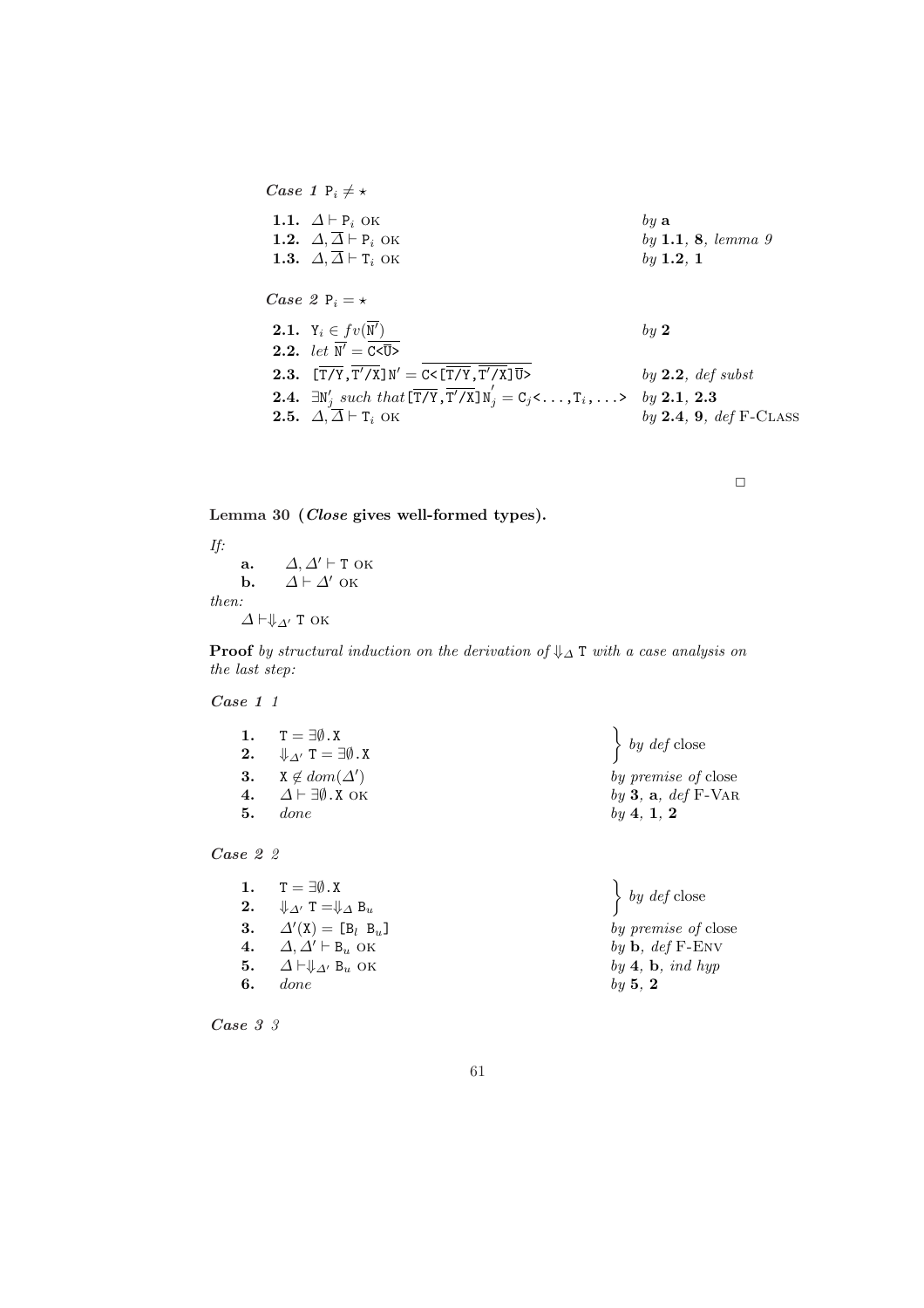| 1. | $\texttt{T} = \exists \varDelta''$ . N<br>2. $\Downarrow_{\Delta'} T = \exists \Delta', \Delta''$ . N<br>3. $\Delta, \Delta' \vdash \Delta''$ OK<br>4. $\Delta, \Delta', \Delta'' \vdash N$ OK | $\left\{\begin{array}{c} by\,\,def\,close\end{array}\right.$<br>$\left\{ by \mathbf{a}, \mathbf{1}, \text{def } F\text{-}\text{EXISTS} \right\}$ |
|----|------------------------------------------------------------------------------------------------------------------------------------------------------------------------------------------------|--------------------------------------------------------------------------------------------------------------------------------------------------|
| 7. | 5. $\Delta \vdash \Delta'', \Delta'$ OK<br>6. $\Delta \vdash \exists \Delta', \Delta''.$ N OK<br>done                                                                                          | by $3, a, lemma 12$<br>$by 5, 4, F-EXISTS$<br>by 6, 2                                                                                            |

Lemma 31 (Typing gives well-formed types).

If: a.  $\Delta; \Gamma \vdash e : T$ **b.**  $\emptyset \vdash \Delta$  ok c.  $\forall x \in dom(\Gamma): \Delta \vdash \Gamma(x)$  ok then:  $\varDelta \vdash \texttt{T}$ ок

**Proof** by structural induction on the derivation of  $\Delta; \Gamma \vdash e : T$  with a case analysis on the last step:

Case 1 (T-Var)

| 1. $\Delta' = \emptyset$ | by $def$ T-VAR |
|--------------------------|----------------|
| 2. $T = \Gamma(x)$       | by $def$ T-VAR |
| $3.$ done                | by 2, 1, c     |

Case 2 (T-Subs, T-Cast, T-Null, T-New)

### trivial

Case  $3$  (T-FIELD)

| 1. | $\mathsf{e} = \mathsf{e}'$ . $\mathsf{f}$<br>2. $T = \oint_{\Delta'} U$ | $\left\{\begin{array}{c} by\ def\ T\text{-FIELD}\end{array}\right.$                              |
|----|-------------------------------------------------------------------------|--------------------------------------------------------------------------------------------------|
|    | 3. $\Delta; \Gamma \vdash e' : \exists \Delta' N$                       |                                                                                                  |
|    | 4. $fType(f, N) = U$                                                    | $\left\{ \begin{array}{c} by \text{ } premises \text{ } T\text{-F}\text{}} \end{array} \right\}$ |
| 5. | $\Delta \vdash \exists \Delta' . \mathbb{N}$ ok                         | $by 3$ , b, c, ind hyp                                                                           |
|    | 6. $\Delta, \Delta' \vdash \text{U OK}$                                 | by 4, 5, b, lemma 27                                                                             |
|    | 7. $\Delta \vdash \Delta'$ OK                                           | by 5, $def$ F-EXISTS                                                                             |
| 8. | $\Delta \vdash \Downarrow_{\Delta'} U$ OK                               | by 6, 7, lemma 30                                                                                |
| 9. | done                                                                    | by $8, 2$                                                                                        |
|    |                                                                         |                                                                                                  |

Case 4 (T-Assign)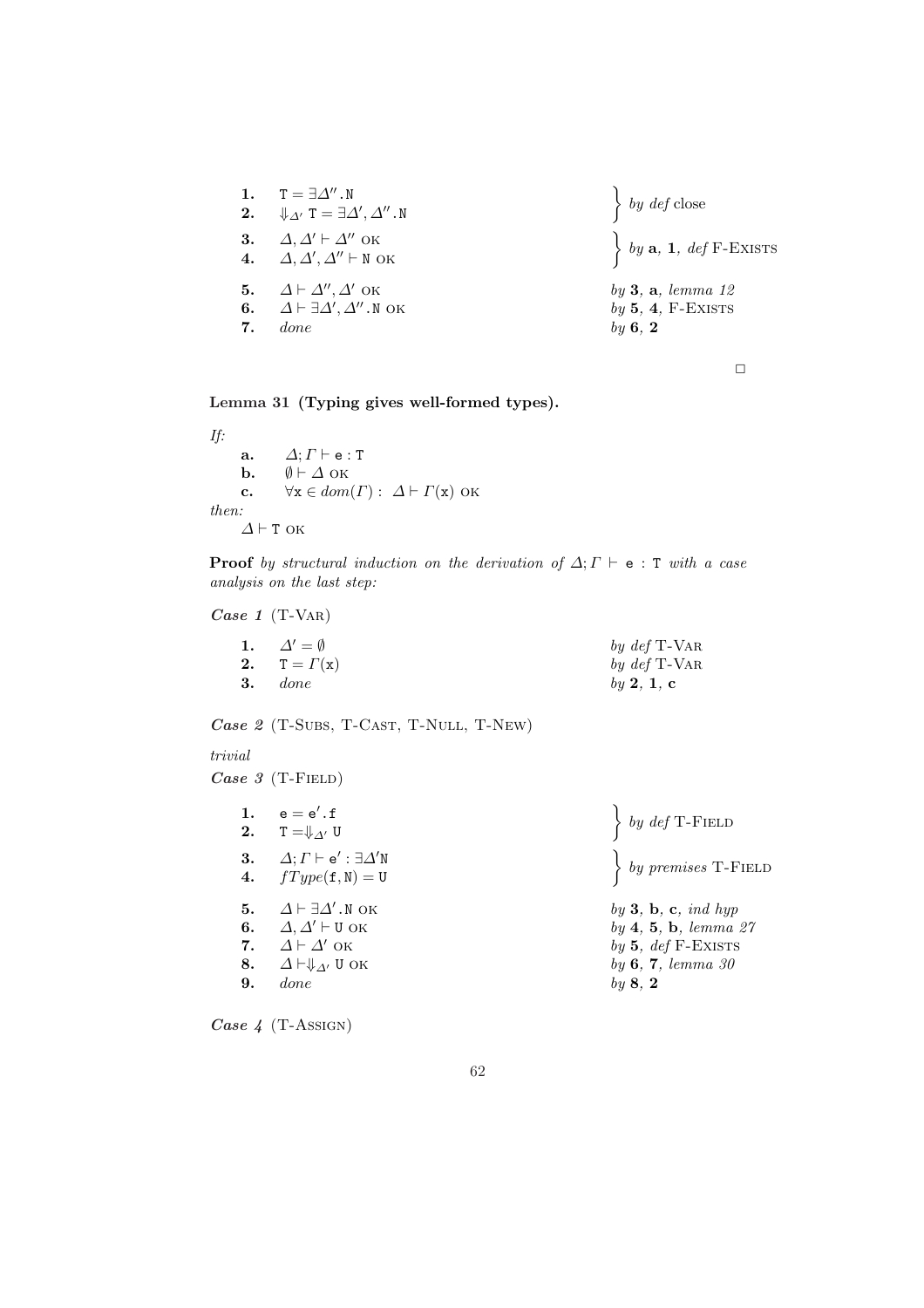|     | 1. $e = e'.f = e''$<br>2. $\Delta; \Gamma \vdash e'' : T$                                                                                                                                        | by $def$ T-ASSIGN<br>by premise T-ASSIGN |
|-----|--------------------------------------------------------------------------------------------------------------------------------------------------------------------------------------------------|------------------------------------------|
| 3.  | $\Delta$ + T ok                                                                                                                                                                                  | by $2$ , b, c, ind hyp                   |
|     | Case 5 (T-INVK)                                                                                                                                                                                  |                                          |
|     | 1. $e = e^{\prime} \langle \overline{P} \rangle_{m}(\overline{e})$                                                                                                                               |                                          |
| 2.  | $T = \oint_{\Delta''} \frac{1}{\Delta} [\overline{T/Y}]\overline{U}$                                                                                                                             | $\Big\}$ by def T-INVK                   |
| 3.  | $\Delta; \varGamma \vdash \mathsf{e}' : \exists \varDelta''$ . N                                                                                                                                 |                                          |
|     | 4. $mType(\mathfrak{m}, \mathbb{N}) = \langle \overline{Y} \langle \overline{Y} \overline{X} \rangle \overline{U} \rightarrow U$<br>5. $\Delta; \Gamma \vdash \overline{e : \exists \Delta . R}$ |                                          |
|     | 6. $\Delta \vdash \overline{P}$ OK                                                                                                                                                               | by premises $T$ -INVK                    |
|     | 7. $\Delta, \Delta'', \overline{\Delta} \vdash \overline{\mathtt{T} <: [\overline{\mathtt{T/Y}}] \mathtt{T}_{\mathit{ii}}}$                                                                      |                                          |
|     | 8. $match(sift(\overline{R},\overline{U},\overline{Y}),\overline{P},\overline{Y},\overline{T})$                                                                                                  |                                          |
| 9.  | $\Delta \vdash \exists \Delta''$ . N OK                                                                                                                                                          | by $3, b, c, ind hyp$                    |
|     | 10. $\Delta, \Delta'', \overline{Y \rightarrow [\perp \ T_u]} \vdash U$ OK                                                                                                                       | by 4, 9, b, lemma 28                     |
|     | 11. $\Delta \vdash \overline{\exists \Delta . \mathbf{R}}$ OK                                                                                                                                    | by $5, b, c, ind hyp$                    |
|     | 12. $\Delta, \overline{\Delta} \vdash \overline{\text{T}}$ OK                                                                                                                                    | by 6, 11, b, 8, def sift, lemma 29       |
|     | 13. $\Delta, \Delta'', \overline{\Delta} \vdash \overline{\text{T}}$ OK<br>14. $\Delta, \Delta'', \overline{\Delta}, \overline{Y \rightarrow [\perp \ T_u]} \vdash U$ OK                         | by 12, 7, lemma 9<br>by 10, 7, lemma 9   |
|     | 15. $\Delta \vdash \Delta''$ OK                                                                                                                                                                  | by $9, def$ F-EXISTS                     |
|     | 16. $\Delta \vdash \overline{\Delta}$ OK                                                                                                                                                         | by 11, $def$ F-EXISTS                    |
|     | 17. $\Delta \vdash \Delta'', \overline{\Delta}$ ok                                                                                                                                               | $by$ 15, 16, Barendregt, lemma 13        |
|     | 18. $\emptyset \vdash \Delta, \Delta'', \overline{\Delta}$ ok                                                                                                                                    | by $\mathbf b$ , 17, lemma 12            |
|     | 19. $\Delta, \Delta'', \overline{\Delta} \vdash [\overline{T/Y}]$ U OK                                                                                                                           | by 14, 13, 7, XS-BTTM, 18,               |
|     |                                                                                                                                                                                                  | F-ENV-EMPTY, lemma 19                    |
|     | 20. $\Delta \vdash \Downarrow_{\Delta'', \overline{\Delta}} [\overline{T/Y}]$ U OK                                                                                                               | by 19, 17, lemma 30                      |
| 21. | $\Delta$ + T OK                                                                                                                                                                                  | by 20, 2                                 |
|     |                                                                                                                                                                                                  |                                          |

Lemma 32 (Inversion Lemma (object creation)).

If: a.  $\Delta; \Gamma \vdash$  new C< $\overline{\mathcal{T}}$ ,  $\mathcal{T}$ ,  $\star$  >: T then:  $\varDelta \vdash \overline{\mathcal{T}}, \mathcal{T}$  ок  $\varDelta \vdash \exists 0 \!\!\rightarrow\! [\bot \ \mathcal{T}]$  . C< $\overline{\mathcal{T}}$  ,  $\ \mathcal{T}$  ,  $\ 0$ > ok  $\varDelta \vdash \exists 0 \negthinspace \rightarrow \negthinspace (\bot \!\!\! \bot \!\!\! \bot \top)$  , C< $\overline{\mathcal{T}}$  ,  $\top$  , O>  $<: \top$ 

**Proof** by structural induction on the derivation of  $\Delta; \Gamma \vdash$  new C< $\overline{\mathcal{T}}$ ,  $\mathcal{T}$ ,  $\star$  > : T with a case analysis on the last step:

Case 1 (T-New)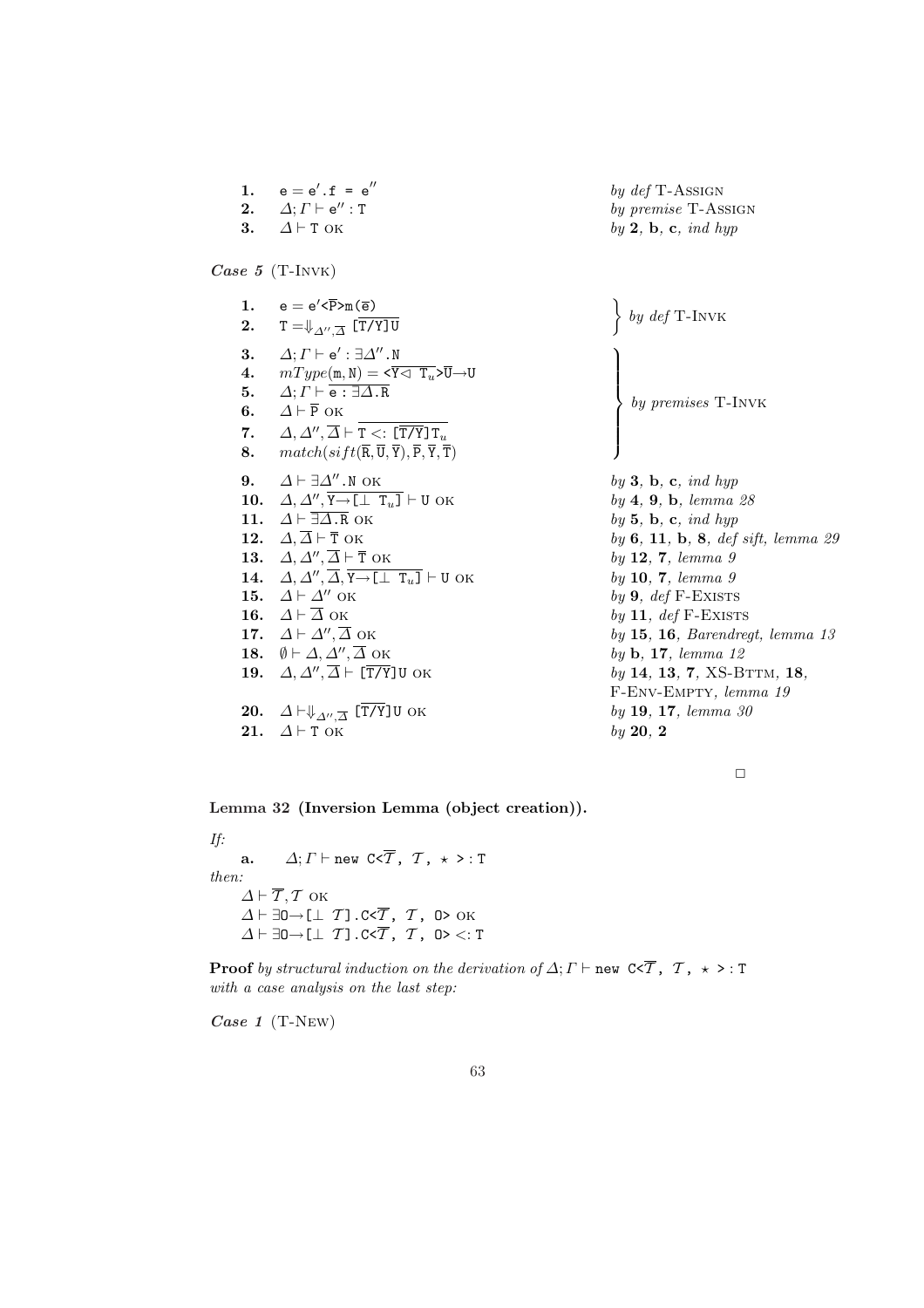|    | 1. $T = \exists 0 \rightarrow [\bot T]$ . C< $\overline{T}$ , $T$ , 0>                                                         | by $def$ T-New                                                                      |
|----|--------------------------------------------------------------------------------------------------------------------------------|-------------------------------------------------------------------------------------|
|    | 2. $\Delta \vdash \overline{T}, T$ OK<br>3. $\Delta \vdash \exists 0 \rightarrow [\bot \ T]$ . C< $\overline{T}$ , $T$ , 0> OK | $\left\{ \begin{array}{c} by \text{ } premises \text{ } T-NEW \end{array} \right\}$ |
| 4. | done                                                                                                                           | $by 3, 2, 1,$ reflexivity                                                           |
|    |                                                                                                                                |                                                                                     |

Case 2 (T-Subs)

|    | 1. $\Delta; \Gamma \vdash \text{new } C < \overline{T}$ , $\tau$ , $\star$ > : U<br>2. $\Delta \vdash U \lt: T$<br>3. $\Delta \vdash T$ OK                                                                                                                                                                                                                      | by premises $T$ -SUBS                                                               |
|----|-----------------------------------------------------------------------------------------------------------------------------------------------------------------------------------------------------------------------------------------------------------------------------------------------------------------------------------------------------------------|-------------------------------------------------------------------------------------|
| 8. | 4. $\Delta \vdash \overline{T}, T$ OK<br>5. $\Delta \vdash \exists 0 \rightarrow [\bot \ T]$ . C< $\overline{T}$ , $T$ , 0> OK<br>6. $\Delta \vdash \exists 0 \rightarrow [\bot \ T] . c < \overline{T}$ , $T$ , $0 > \langle : U \rangle$<br>7. $\Delta \vdash \exists 0 \rightarrow [\bot \ T]$ . C< $\overline{T}$ , $T$ , $0 > \langle : T \rangle$<br>done | $\begin{cases} by \ 1, \ ind \ hyp \end{cases}$<br>$by 6, 2, S-Trans$<br>by 4, 5, 7 |

 $\Box$ 

Lemma 33 (Inversion Lemma (field access)).

If: a.  $\Delta; \Gamma \vdash e.f = e': T$ then:  $\varDelta; \varGamma \vdash \mathtt{e} : \exists \varDelta' . \mathtt{N}$  $\Delta \vdash \Downarrow_{\Delta'} fType({\tt f},{\tt N}) <: {\tt T}$ 

**Proof** by structural induction on the derivation of  $\Delta$ ;  $\Gamma \vdash e.f : T$  with a case analysis on the last step:

Case  $1$  (T-FIELD)

| 1. T = $\Downarrow_{\Delta'}$ U                                                     | by $def$ T-FIELD                                                                                                              |
|-------------------------------------------------------------------------------------|-------------------------------------------------------------------------------------------------------------------------------|
| 2. $\Delta; \Gamma \vdash e : \exists \Delta' . \mathbb{N}$<br>3. $fType(f, N) = U$ | $\left\{ \begin{array}{c} by \text{ } premises \text{ } T\text{-F}\text{ }I\!\!\in\!\!\text{ }L\text{ }D \end{array} \right.$ |
| $4.$ done                                                                           | $by 2, 3, 1,$ reflexivity                                                                                                     |

Case 2 (T-Subs)

| 1. $\Delta; \Gamma \vdash$ e.f: U<br>2. $\Delta \vdash U \lt: : T$<br>3. $\Delta \vdash T$ OK                   | $\left\{ \begin{array}{c} by \text{ } premises \text{ } T\text{-}SUBS \end{array} \right.$ |
|-----------------------------------------------------------------------------------------------------------------|--------------------------------------------------------------------------------------------|
| 4. $\Delta; \Gamma \vdash$ e : $\exists \Delta'$ .N<br>5. $\Delta \vdash \Downarrow_{\Delta'} fType(f, N) <: U$ | $\begin{cases} by \ 1, \ ind \ hyp \end{cases}$                                            |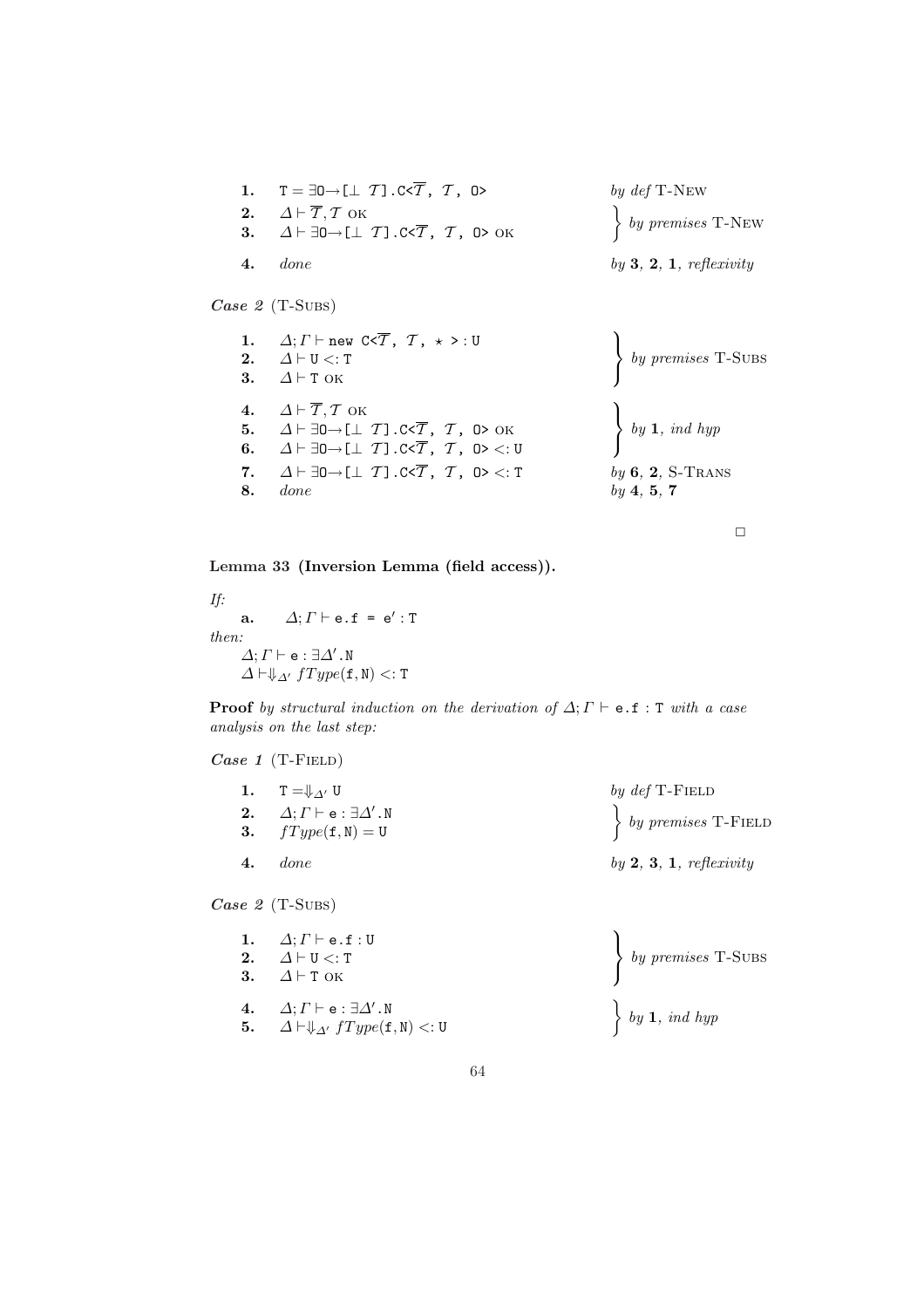**6.** 
$$
\Delta \vdash \Downarrow_{\Delta'}
$$
 fType(f, N)  $\prec$ : T  
**7.** done by 4, 6  
**8.** 2, S-Trans

Lemma 34 (Inversion Lemma (field assignment)).

If: a.  $\Delta; \Gamma \vdash e.f = e': T$ then:  $\Delta; \varGamma \vdash$  e :  $\exists \varDelta'$ .N  $\mathtt{U} = fType(\mathtt{f}, \mathtt{N})$  $\varDelta; \varGamma \vdash \mathsf{e}' : \mathtt{U}'$  $\Delta, \Delta' \vdash U' <: U$  $\Delta \vdash U' <: T$ 

**Proof** by structural induction on the derivation of  $\Delta; \Gamma \vdash e.f = e' : T$  with a case analysis on the last step:

Case  $1$  (T-Assign)

|     | 1. $T = U'$                                                 | by $def$ T-ASSIGN                                                                            |
|-----|-------------------------------------------------------------|----------------------------------------------------------------------------------------------|
|     | 2. $\Delta; \Gamma \vdash e : \exists \Delta' . \mathbb{N}$ |                                                                                              |
|     | 3. $fType(f, N) = U$                                        | $\left\{ \begin{array}{c} by \text{ } premises \text{ } T\text{-}ASSIGN \end{array} \right.$ |
|     | 4. $\Delta; \Gamma \vdash e' : U'$                          |                                                                                              |
|     | 5. $\Delta, \Delta' \vdash U' \lt: U$                       |                                                                                              |
| -6. | done                                                        | $by 2, 3, 4, 5, 1,$ reflexivity                                                              |

Case 2 (T-Subs)

| $\Delta; \Gamma \vdash e.f = e' : U''$<br>1.<br>$\varDelta \vdash$ U $''$ $<:$ T<br>2.<br>$\Delta$ + T ok<br>3.                                                                                                                                        | by premises $T$ -SUBS                                                                  |
|--------------------------------------------------------------------------------------------------------------------------------------------------------------------------------------------------------------------------------------------------------|----------------------------------------------------------------------------------------|
| $\varDelta;$ $\varGamma \vdash$ e : $\exists \varDelta'$ . N<br>4.<br>5. $fType(f, N) = U$<br>6. $\Delta; \Gamma \vdash e' : U'$<br>7. $\Delta, \Delta' \vdash U' <: U$<br>8. $\Delta \vdash U' <: U''$<br>9. $\Delta \vdash U' \lt: T$<br>done<br>10. | $\begin{cases} by 1, ind \; hyp \end{cases}$<br>$by 8, 2, S-Trans$<br>by 4, 5, 6, 7, 9 |

 $\Box$ 

 $\Box$ 

Lemma 35 (Inversion Lemma (method invocation)).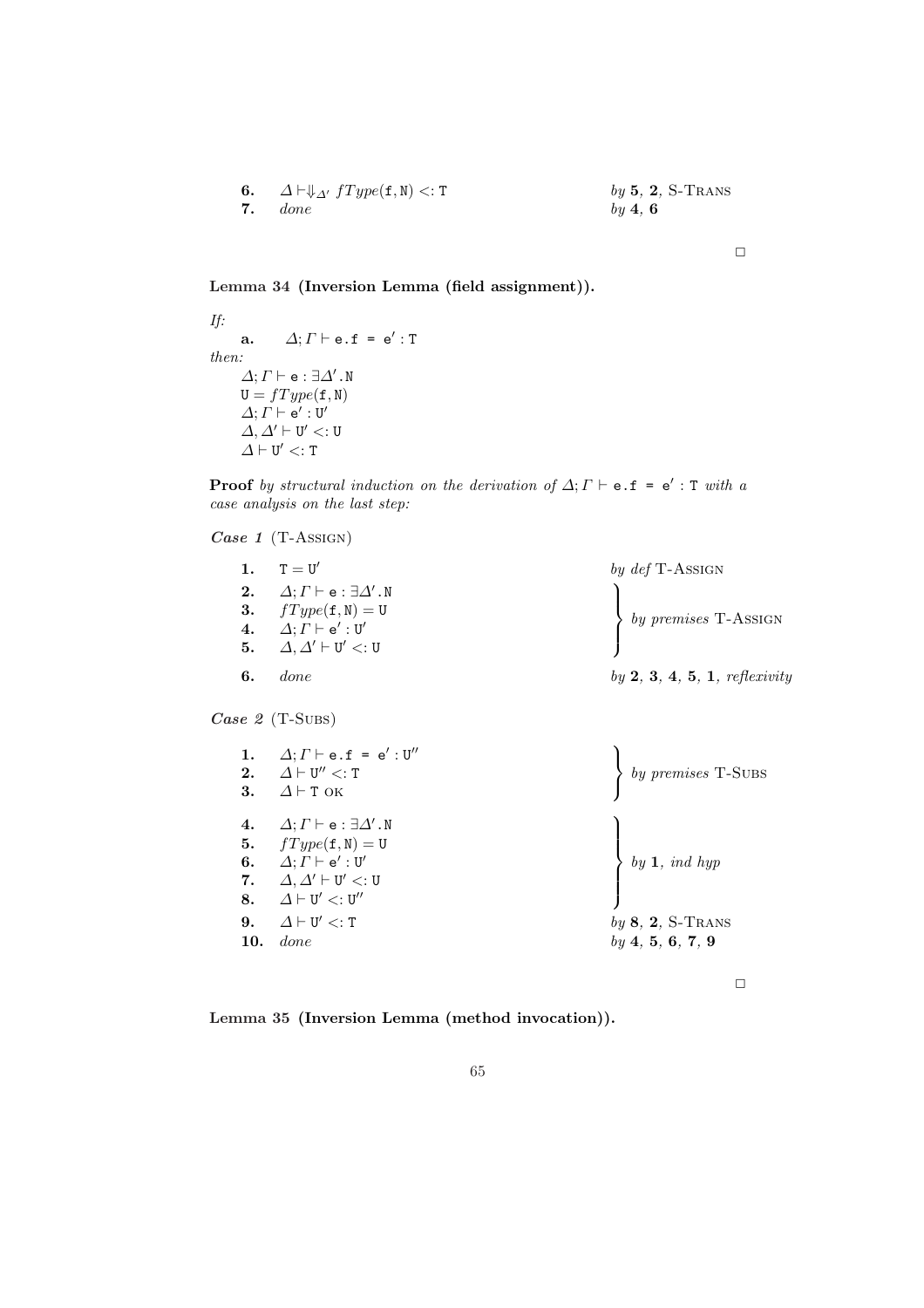If: a.  $\Delta; \Gamma \vdash e. \le \overline{P} > m(\overline{e}) : T$ then: where:  $\Delta; \Gamma \vdash$  e :  $\exists \Delta''$ .N  $mType(\texttt{m},\ \texttt{N}) = \texttt{<}\overline{\texttt{Y}\lhd\ \texttt{B}} \texttt{>} \overline{\texttt{U}} \rightarrow \texttt{U}$  $\Delta; \Gamma \vdash \overline{\mathtt{e}:\exists\Delta.\mathtt{R}}$  $match(sift(\overline{R}, \overline{U}, \overline{Y}), \overline{P}, \overline{Y}, \overline{T})$  $\Delta \vdash \overline{P}$  OK  $\varDelta,\varDelta'',\overline{\varDelta}\vdash \mathtt{T} <:\boldsymbol{[}\overline{\mathtt{T/Y}}\boldsymbol{]}$  B  $\varDelta,\varDelta'',\overline{\varDelta}\vdash \exists\emptyset$  . R  $<:\,[\overline{\mathtt{T/Y}}]$  U  $\varDelta\!\vdash\!\Downarrow_{\varDelta'',\overline{\varDelta}}\;$  [T/Y] U  $<:$  T

**Proof** by structural induction on the derivation of  $\Delta; \Gamma \vdash e \cdot \langle \overline{P} \rangle_{m}(\overline{e}) : T$  with a case analysis on the last step:

Case 1 (T-INVK)

| 1. | $T=\Downarrow_{\varDelta''\varDelta}$ [T/Y]U                                                                  | by $def$ T-INVK                   |
|----|---------------------------------------------------------------------------------------------------------------|-----------------------------------|
| 2. | $\Delta; \Gamma \vdash$ e : $\exists \Delta''$ . N                                                            |                                   |
| 3. | $mType(\mathfrak{m},\mathbb{N}) = \langle \overline{Y} \triangleleft \overline{B} \rangle \overline{U} \to U$ |                                   |
| 4. | $\Delta; \Gamma \vdash \overline{e : \exists \Delta . R}$                                                     |                                   |
| 5. | $match(sift(\overline{R},\overline{U},\overline{Y}),\overline{P},\overline{Y},\overline{T})$                  | $by\;premises$ T-INVK             |
| 6. | $\Delta \vdash \overline{P}$ OK                                                                               |                                   |
| 7. | $\Delta, \Delta'', \overline{\Delta} \vdash T <: [\overline{T/Y}]B$                                           |                                   |
| 8. | $\Delta, \Delta'', \overline{\Delta} \vdash \exists \emptyset .$ R $\lt: \lfloor \overline{T/Y} \rfloor$ U    |                                   |
| 9. | done                                                                                                          | by 2, 3, 4,                       |
|    |                                                                                                               | <b>5, 6, 7, 8, 1, reflexivity</b> |
|    |                                                                                                               |                                   |

Case 2 (T-Subs)

| 1.  | $\Delta; \Gamma \vdash e. \le \overline{P} > m(\overline{e}) : U$                                             |                          |
|-----|---------------------------------------------------------------------------------------------------------------|--------------------------|
| 2.  | $\Delta$ $\vdash$ U $\lt$ : T                                                                                 | by premises T-SUBS       |
| 3.  | $\Delta$ + T OK                                                                                               |                          |
|     |                                                                                                               |                          |
| 4.  | $\Delta; \Gamma \vdash e : \exists \Delta'' . \mathbb{N}$                                                     |                          |
| 5.  | $mType(\mathfrak{m},\mathbb{N}) = \langle \overline{Y} \triangleleft \overline{B} \rangle \overline{U} \to U$ |                          |
| 6.  | $\Delta; \Gamma \vdash \overline{e : \exists \Delta . R}$                                                     |                          |
| 7.  | $match(sift(\overline{R},\overline{U},\overline{Y}),\overline{P},\overline{Y},\overline{T})$                  |                          |
| 8.  | $\Lambda \vdash \overline{P}$ OK                                                                              | $by$ 1, $\emph{ind hyp}$ |
| 9.  | $\Delta, \Delta'', \overline{\Delta} \vdash T <: [\overline{T/Y}]B$                                           |                          |
|     | 10. $\Delta, \Delta'', \overline{\Delta} \vdash \exists \emptyset . \mathbb{R} <: [\overline{T/Y}]$ U         |                          |
| 11. | $\Delta \vdash \Downarrow_{\Delta'' \cdot \overline{\Delta}}$ [T/Y]U <: U                                     |                          |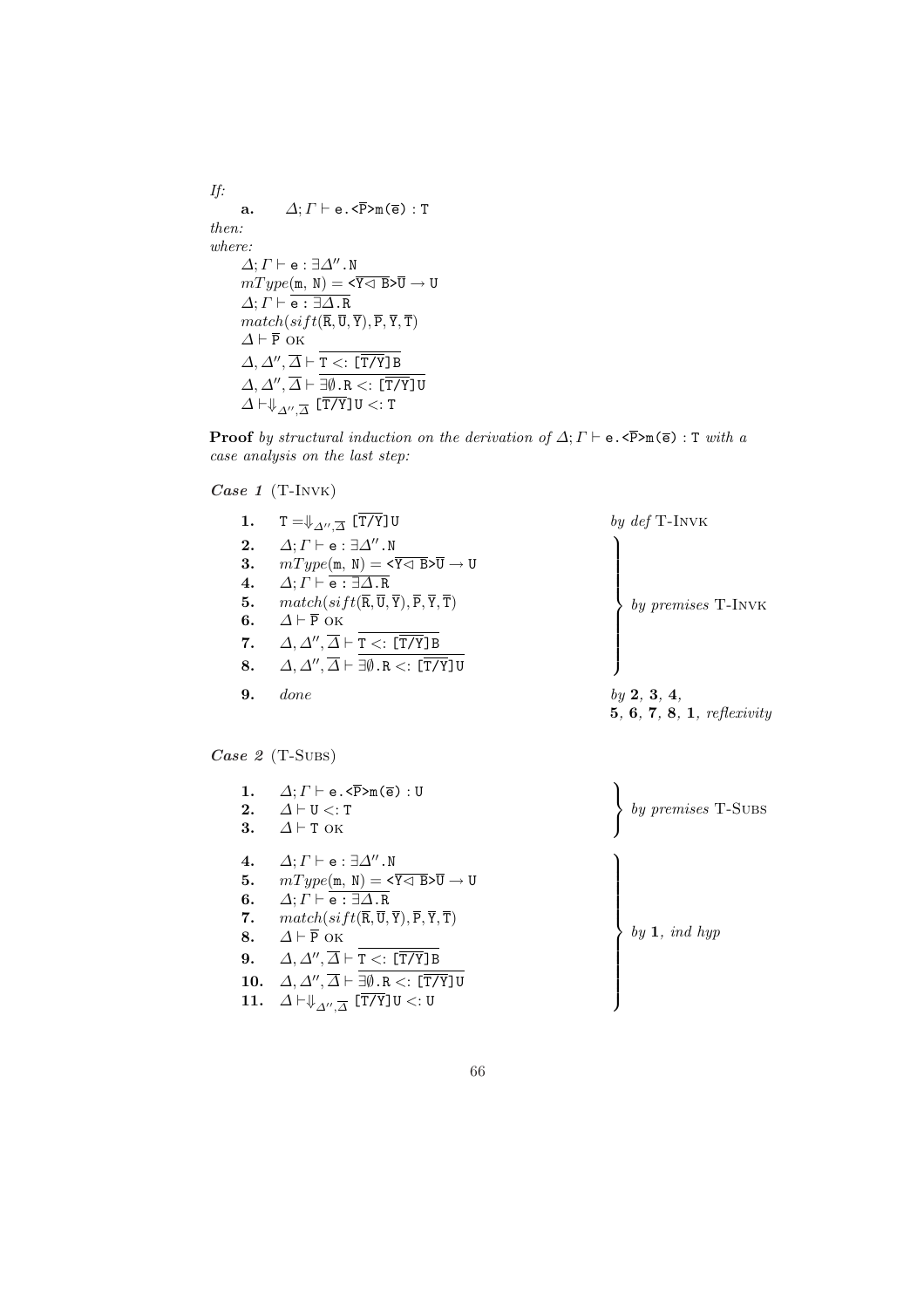| 12. $\Delta \vdash \Downarrow_{\Delta'', \overline{\Delta}} [\overline{T/Y}] \mathbb{U} <: \mathbb{T}$ | by 11, 2, S-Trans           |
|--------------------------------------------------------------------------------------------------------|-----------------------------|
| 13. done                                                                                               | by 4, 5, 6, 7, 8, 9, 10, 12 |

### Lemma 36 (Inversion Lemma (null)).

If: a.  $\Delta; \Gamma \vdash \text{null}: T$ then:  $\varDelta \vdash U$ ок  $\varDelta \vdash U <: T$ 

**Proof** by structural induction on the derivation of  $\Delta; \Gamma \vdash \text{null} : T$  with a case analysis on the last step:

Case  $1$  (T-NULL)

| 1. $\Delta \vdash U$ ok | by premise T-NULL   |
|-------------------------|---------------------|
| $2.$ done               | by $1,$ reflexivity |

Case 2 (T-Subs)

|    | 1. $\Delta; \Gamma \vdash \text{null}: U'$<br>2. $\Delta \vdash U' \lt: T$<br>3. $\Delta \vdash T$ OK         | $\left\{ \begin{array}{c} by \text{ } premises \text{ } T\text{-}SUBS \end{array} \right.$ |
|----|---------------------------------------------------------------------------------------------------------------|--------------------------------------------------------------------------------------------|
| 7. | <b>4.</b> $\Delta \vdash U$ OK<br><b>5.</b> $\Delta \vdash U \lt;: U'$<br>6. $\Delta \vdash U \lt: T$<br>done | $\begin{cases} by \ 1, \ ind \ hyp \end{cases}$<br>$by 5, 2, S-Trans$<br>$by \, 4, \, 6$   |

 $\Box$ 

Lemma 37 (Inversion Lemma (cast)).

If: a.  $\Delta; \Gamma \vdash (T) e : T'$ then:  $\Delta; \Gamma \vdash e : U$  $\Delta \vdash T <: U$  $\varDelta \vdash T$ ок  $\Delta \vdash T <: T'$ 

**Proof** by structural induction on the derivation of  $\Delta; \Gamma \vdash (\Gamma) e : T'$  with a case analysis on the last step: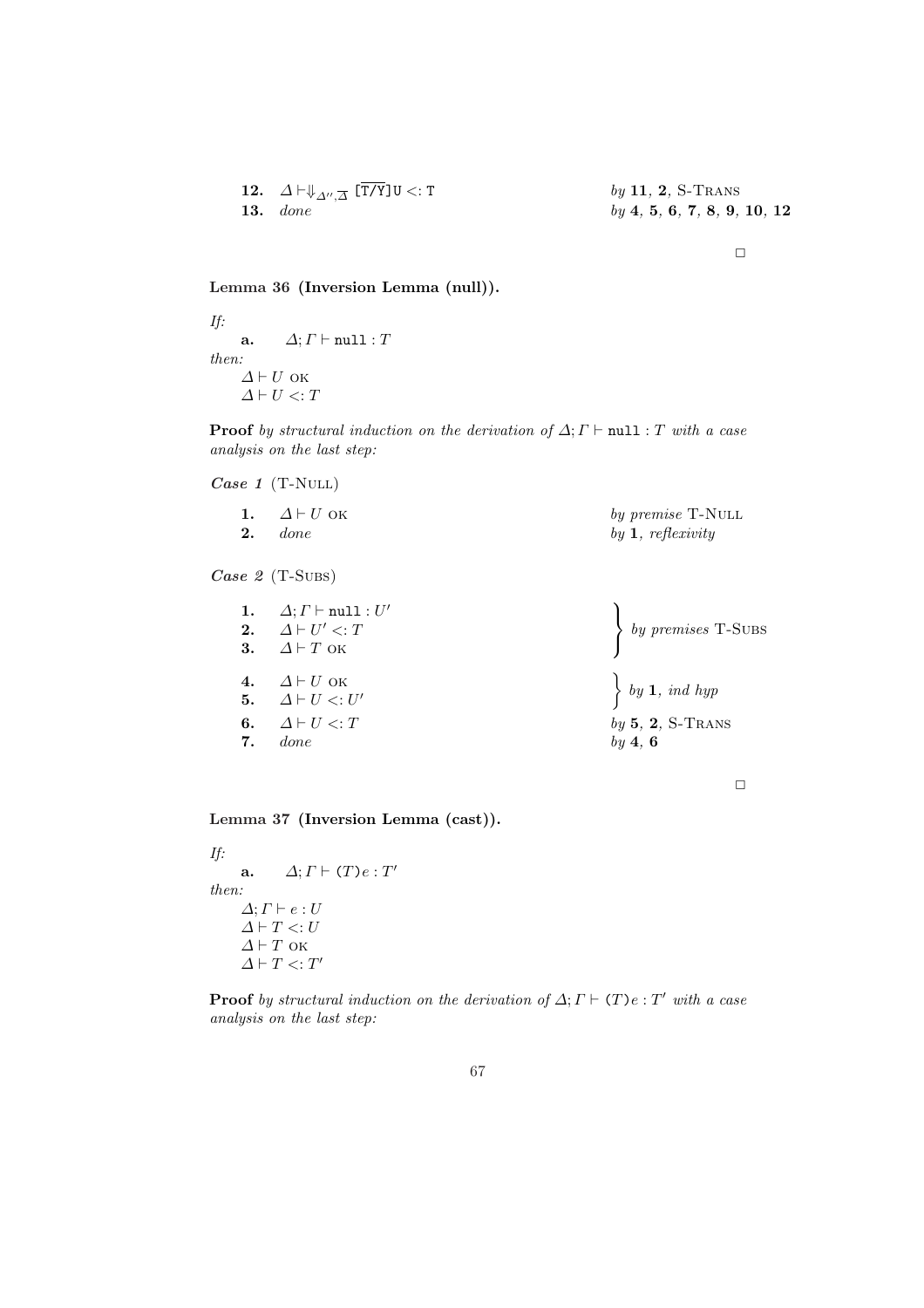Case 1 (T-CAST)

1.  $T' = T$  $0 = T$  by def T-Cast 2.  $\Delta; \Gamma \vdash e : U$ 3.  $\Delta \vdash T \lt: U$ 4.  $\Delta \vdash T$  ok  $\mathcal{L}$  by premises T-Cast **5.** done by 1, 2, 3, 4, reflexivity

Case 2 (T-Subs)

| 1.<br>3. | $\Delta; \Gamma \vdash (T) e : U'$<br>2. $\Delta \vdash U' \lt: T'$<br>$\Delta \vdash T'$ ok                                                                      | $\left\{ \begin{array}{c} by \text{ } premises \text{ } T\text{-}SUBS \end{array} \right.$ |
|----------|-------------------------------------------------------------------------------------------------------------------------------------------------------------------|--------------------------------------------------------------------------------------------|
| 6.<br>9. | 4. $\Delta; \Gamma \vdash e : U$<br>5. $\Delta \vdash T \lt: U$<br>$\Delta \vdash T$ ok<br>7. $\Delta \vdash T \lt: : U'$<br>8. $\Delta \vdash T \lt: T'$<br>done | $\begin{cases} by \ 1, \ ind \ hyp \end{cases}$<br>$by 7, 2, S-Trans$<br>by 4, 5, 6, 8     |

 $\Box$ 

Lemma 38 (Subclassing gives extended subclassing).

If:  $a. \qquad \vdash R' \sqsubseteq : R$ then:  $\Delta \vdash \exists \Delta' .\mathtt{R}' \sqsubset : \exists \Delta' .\mathtt{R}$ 

**Proof** by structural induction on the derivation of  $\vdash R' \rightrightarrows$ . R with a case analysis on the last step:

 $Case 1 (SC-REFLEX)$ 

| 1. $R' = R$                                                                                         | by $def$ SC-REFLEX |
|-----------------------------------------------------------------------------------------------------|--------------------|
| $2. \quad \Delta \vdash \exists \Delta' .\, \texttt{R}' \sqsubset : \exists \Delta' .\, \texttt{R}$ | by 1, $XS$ -REFLEX |

Case 2 (SC-Sub-CLASS)

1. R  $R' = C < \overline{T}$ 1.  $R' = C < \overline{T} >$ <br>2.  $R = [\overline{T/X}]N$   $\Big\}$ 3. class  $C \times \overline{X...} > \text{N} ...$  by premise SC-Sub-CLASS

Case 3 (SC-TRANS)

$$
f_{\rm{max}}
$$

$$
by\;def\;SC-SUB-CLASS
$$

4.  $\Delta \vdash \exists \Delta' . R' \sqsubset : \exists \Delta' . R$  by 1, 2, 3, XS-Sub-CLASS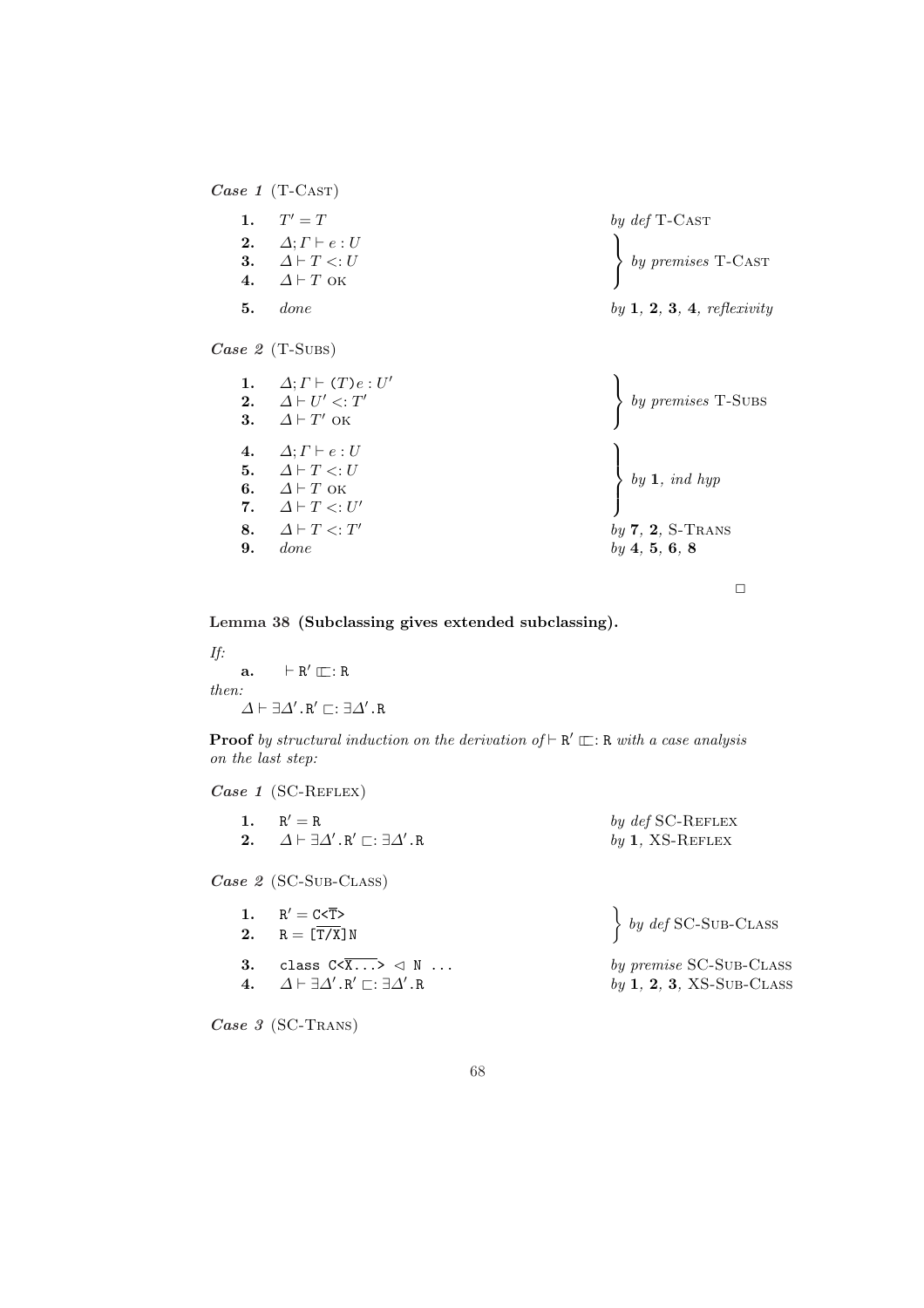| 1. $\vdash R' \sqsubset : R''$<br>2. $\vdash R'' \sqsubseteq : R$                                                                                                                                                                                  | $\left\{ \begin{array}{c} by \textit{ premises SC-Trans} \end{array} \right.$ |
|----------------------------------------------------------------------------------------------------------------------------------------------------------------------------------------------------------------------------------------------------|-------------------------------------------------------------------------------|
| 3. $\Delta \vdash \exists \Delta' . R' \sqsubset : \exists \Delta' . R''$<br>4. $\Delta \vdash \exists \Delta' . R'' \sqsubset : \exists \Delta' . R$<br>5. $\Delta \vdash \exists \Delta' . \mathbb{R}' \sqsubset : \exists \Delta' . \mathbb{R}$ | by $1$ , ind hyp<br>by 2, ind hyp<br>$by 3, 4, XS-Trans$                      |
|                                                                                                                                                                                                                                                    |                                                                               |

Lemma 39 (Extended subclassing gives subclassing).

If: a.  $\Delta \vdash \exists \Delta' \ldotp R' \sqsubset : \exists \overline{X \rightarrow [B_l \ B_u]} \ldotp R$ **b.**  $\Delta \vdash$  OK then: there exists  $\overline{\mathtt{T}}$ where:  $\vdash$  R'  $\sqsubseteq$ : [T/X]R  $\Delta, \Delta' \vdash \overline{\mathtt{T} <: [\overline{\mathtt{T} / \mathtt{X}}]\mathtt{B}_u}$  $\Delta, \Delta' \vdash \overline{\overline{\text{T/X}}\text{JB}_l \lt: : \text{T}}$  $fv(\overline{\mathsf{T}}) \subseteq dom(\Delta, \Delta')$ 

**Proof** by structural induction on the derivation of  $\Delta \vdash \exists \Delta'$ .R'  $\sqsubset: \exists \overline{X} \rightarrow [B_l \ B_u]$ .R with a case analysis on the last step:

### Case 1 (XS-REFLEX)

Easy, using SC-REFLEX,  $\overline{T} = \overline{X}$  and S-BOUND. Case 2 (XS-TRANS)

| 1.                 | $\Delta \vdash \exists \Delta' . \mathsf{R}' \sqsubset : \mathsf{B}$                    | $\left\{ \begin{array}{c} by \text{ } premises \text{ } \text{XS-Trans} \end{array} \right.$ |
|--------------------|-----------------------------------------------------------------------------------------|----------------------------------------------------------------------------------------------|
| 2.                 | $\Delta \vdash B \sqsubset : \exists X \rightarrow [B_l \ B_u]$ .R                      |                                                                                              |
| 3.                 | $B = \exists X' \rightarrow [B'_l \ B'_u]$ . R''                                        | by 1 gives $B \neq \perp$                                                                    |
| $\boldsymbol{4}$ . | wlog assume $\overline{X}'$ are fresh                                                   | $by 3$ , Barendregt                                                                          |
| 5.                 | there exists $\overline{U'}$                                                            |                                                                                              |
| 6.                 | $\vdash R' \sqsubseteq : [\overline{U' / X'}] R''$                                      |                                                                                              |
|                    | 7. $\Delta, \Delta' \vdash U' \lt: [U'/X']B_u$                                          | by 1, 3, b, ind hyp                                                                          |
|                    | 8. $\Delta, \Delta' \vdash [\overline{U'}/X']B_l \lt: U'$                               |                                                                                              |
|                    | 9. $fv(\mathbf{U}') \subseteq dom(\Delta, \Delta')$                                     |                                                                                              |
| 10.                | <i>there exists</i> U                                                                   |                                                                                              |
| 11.                | $\vdash R'' \sqsubset : [U/X]R$                                                         |                                                                                              |
| 12.                | $\Delta, X' \rightarrow [B'_l \ B'_u] \vdash U \lt: [U/X] B'_u$                         | by $2, 3, b, ind hyp$                                                                        |
|                    | 13. $\Delta, \overline{X' \rightarrow [B'_l \ B'_u]} \vdash [\overline{U/X}] B'_l <: U$ |                                                                                              |
|                    | 14. $fv(\overline{\mathbf{U}}) \subseteq dom(\Delta), \overline{\mathbf{X'}}$           |                                                                                              |
|                    |                                                                                         |                                                                                              |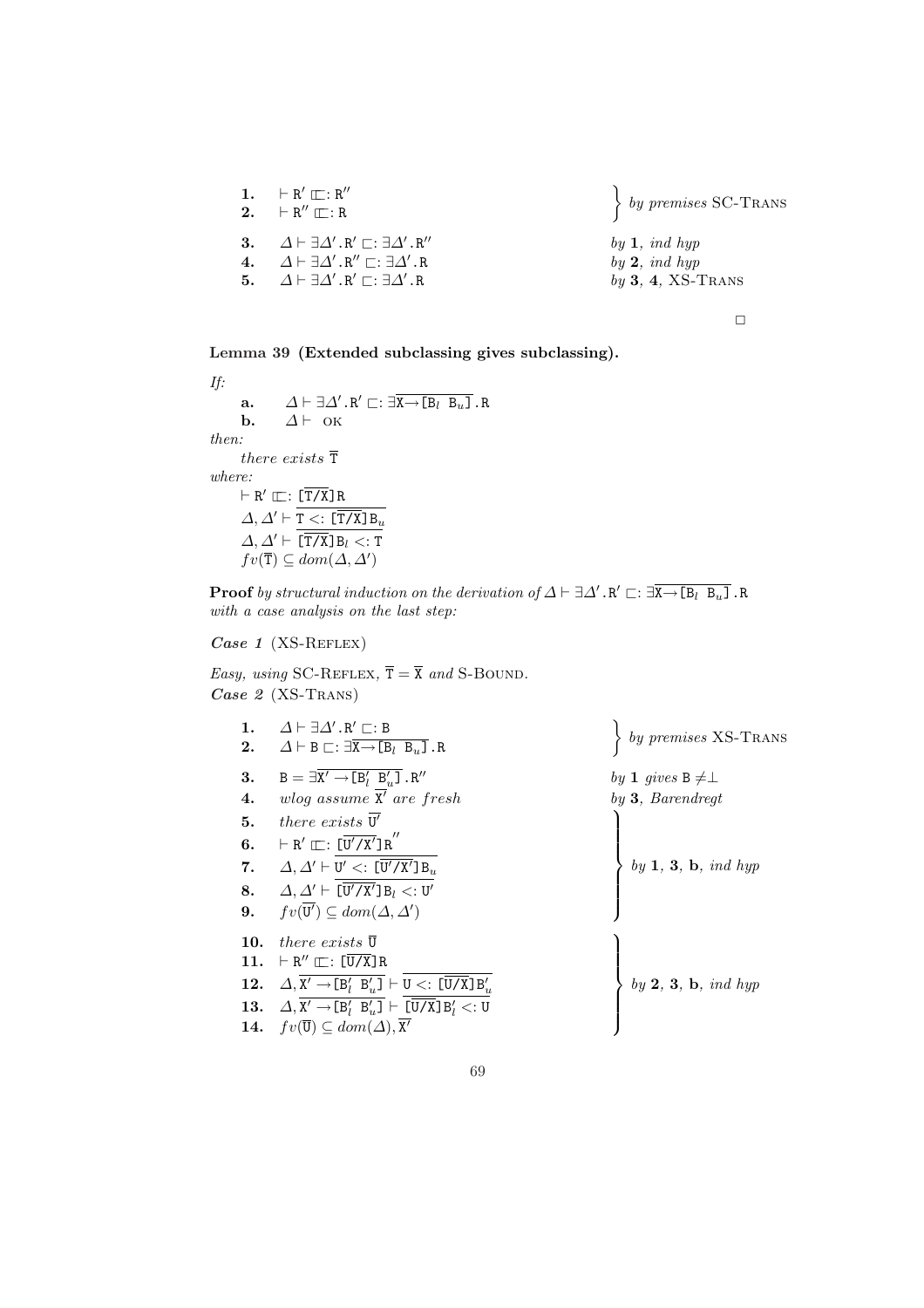|     | 15. $\vdash [\overline{U'/X'}]R'' \sqsubset : [\overline{U'/X'}] [\overline{U/X}]R$                                                                              | by 11, le    |
|-----|------------------------------------------------------------------------------------------------------------------------------------------------------------------|--------------|
|     | 16. $\vdash R' \sqsubset : [U'/X'] [U/X] R$                                                                                                                      | $by\ 6,\ 15$ |
|     | 17. $\vdash R' \sqsubseteq : [[U'/X']U/X]R$                                                                                                                      | by 16, 4     |
|     | 18. $\Delta, \Delta', \mathbf{X}' \rightarrow [\mathbf{B}'_l \ \mathbf{B}'_u] \vdash \mathbf{U} \lt: [\overline{\mathbf{U}/\mathbf{X}}] \mathbf{B}_u$            | $by$ 12, 4   |
|     | 19. $\Delta, \Delta', X' \rightarrow [B'_l \ B'_u] \vdash [\overline{U/X}] B_l <: U$                                                                             | $by$ 13, 4   |
|     | <b>20.</b> $\Delta, \Delta' \vdash [\mathbf{U'}/\mathbf{X'}] \mathbf{U} <: [\overline{\mathbf{U'}/\mathbf{X'}}] [\overline{\mathbf{U}/\mathbf{X}}] \mathbf{B}_u$ | $by$ 18, 7   |
|     | 21. $\Delta, \Delta' \vdash [\overline{U'/X'}]U <: [[\overline{U'/X'}]U/X]B_u$                                                                                   | by 20, 4     |
|     | 22. $\Delta, \Delta' \vdash [\overline{U'/X'}] [\overline{U/X}] B_l <: [\overline{U'/X'}] U$                                                                     | $by$ 19, 7   |
|     | 23. $\Delta, \Delta' \vdash [[U'/X']U/X]B_l <: [\overline{U'/X'}]U$                                                                                              | by 22, 4     |
|     | <b>24.</b> $fv(\overline{U'/X'}\overline{U}) \subseteq dom(\Delta, \Delta')$                                                                                     | by 9, 14     |
|     | 25. $let \overline{T} = [U'/X']U$                                                                                                                                |              |
| 26. | done                                                                                                                                                             | by 25, 1     |

Case 3 (XS-ENV)

1.  $R = N$ 2.  $R' = \overline{[U/X]}N$  $\begin{aligned} \mathcal{O} &= \mathbb{N} \\ \mathcal{O} &= \left[ \overline{\mathbf{U} / \mathbf{X}} \right] \mathbb{N} \end{aligned}$ by def XS-Env 3.  $\Delta, \Delta' \vdash U \lt: \lfloor \overline{U/X} \rfloor B_u$ 4.  $\Delta, \Delta' \vdash \overline{[U/X]} B_l <: U$ 5.  $dom(\Delta') \cap fv(\exists \overline{X \rightarrow [B_l \ B_u]} \cdot N) = \emptyset$ 6.  $fv(\overline{\mathbf{U}}) \subseteq dom(\Delta, \Delta')$  $\frac{2}{\sqrt{2}}$  $\vert$  $\left\lceil \right\rceil$ by premises XS-Env 7.  $\vdash N \sqsubset \vdots N$  by SC-REFLEX 8.  $\vdash [\overline{U/X}]N \sqsubset : [\overline{U/X}]N$  by 7, lemma 1 **9.**  $\vdash N' \sqsubset : [\overline{U/X}]N$  by 8, 2 10.  $let \ \overline{T} = \overline{U}$ Case 4 (XS-Sub-CLASS) 11. *done* by 10, 9, 3, 4, 6  $\ddot{\phantom{a}}$ 

|    | 1. $\Delta' = \overline{X \rightarrow [B_l \ B_u]}$                            |                              |
|----|--------------------------------------------------------------------------------|------------------------------|
|    | 2. $R' = C < \overline{U} >$                                                   | $\emph{by def}$ XS-Sub-CLASS |
|    | 3. $R = [\overline{U/Y}]N''$                                                   |                              |
| 4. | class $C<\overline{Y\ldots}>\lhd N''\ldots$                                    | by premise XS-SUB-CLASS      |
|    | 5. $\vdash$ C< $\overline{U}$ > $\sqsubset$ : $\left[\overline{U/Y}\right]N''$ | $by 4$ , SC-SUB-CLASS        |
| 6. | $\vdash R' \sqcap : R$                                                         | by 5, 2, 3                   |
| 7. | $let \overline{T} = \overline{X}$                                              |                              |
| 8. | <i>done</i>                                                                    | $by 6, 7, S-BOUND, 1$        |
|    | Case 5 (XS-BOTTOM)                                                             |                              |

N/A

| $J/X]B_u$       | by 18, 7, 8, b, lemma 17 |
|-----------------|--------------------------|
| $J/X]B_u$       | by 20, 4                 |
| $\sqrt{X'}$ ] U | by 19, 7, 8, b, lemma 17 |
| $\sqrt{X'}$ ]U  | by 22, 4                 |
|                 | by 9, 14                 |

 $by$  11, lemma 1

 $by$  16, 4

 $by 6, 15, SC-Trans$ 

by  $12, 4,$  lemma  $8$ 

by 13, 4, lemma  $8$ 

 $by 25, 17, 21, 23, 24$ 

70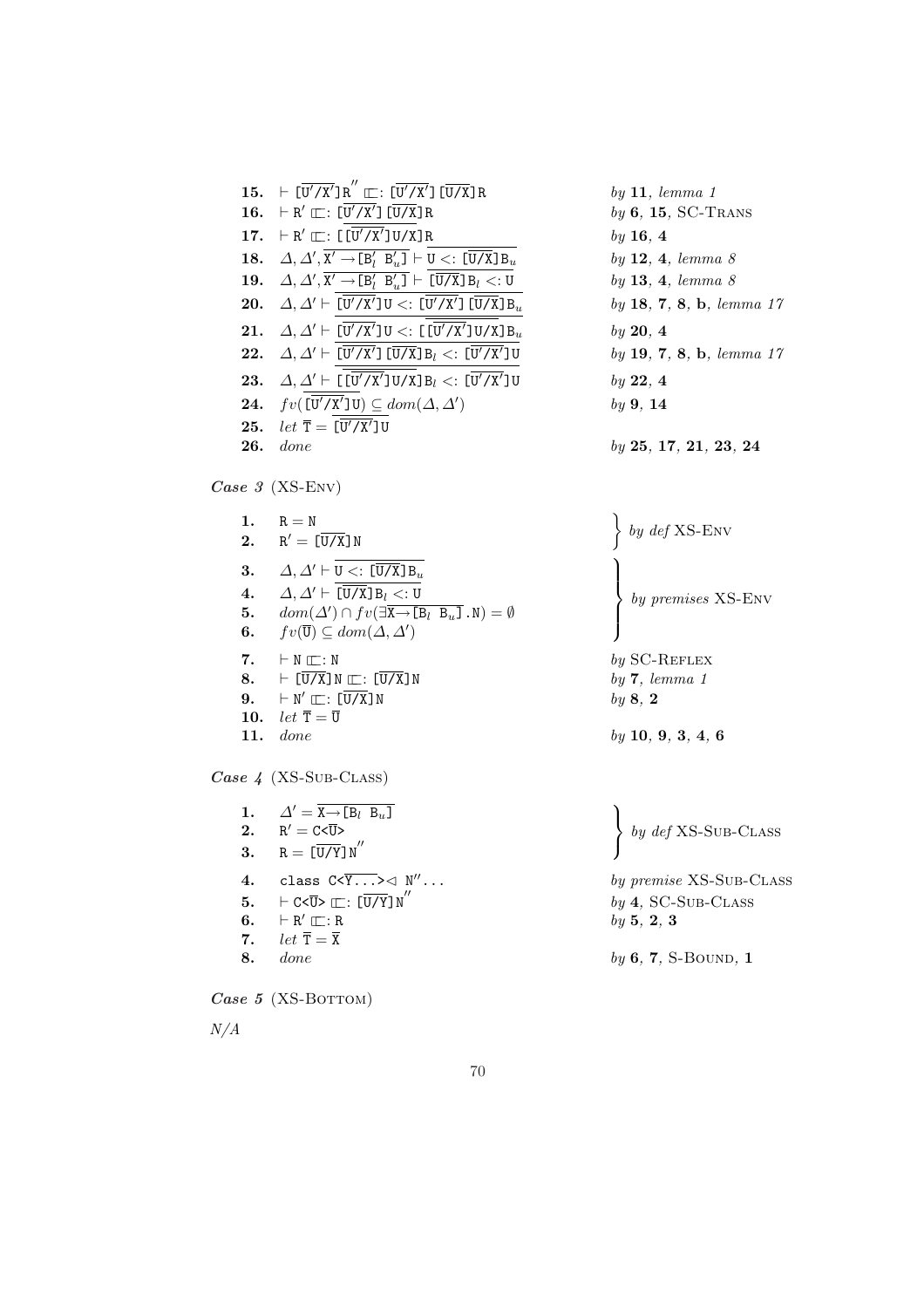Lemma 40 (Subclassing preserves matching (receiver)).

If: a.  $\Delta \vdash \exists \Delta_1 \ldotp \mathtt{N}_1 \sqsubset : \exists \Delta_2 \ldotp \mathtt{N}_2$ **b.**  $mType(m, N_2) = \langle Y_2 \rightarrow [B_{2l} \ B_{2u}] \times \overline{U_2} \rightarrow U_2$ c.  $mType(m, N_1) = \langle \overline{Y_1} \rightarrow [B_{1l} \ B_{1u}] \rightarrow \overline{U_1} \rightarrow U_1$ d.  $match(sift(\overline{\mathsf{R}},\overline{\mathsf{U}_2},\overline{\mathsf{Y}_2}), \overline{\mathsf{P}}, \overline{\mathsf{Y}_2}, \overline{\mathsf{T}})$ e.  $\emptyset \vdash \Delta$  ok<br>f.  $\Delta, \Delta' \vdash \overline{T}$  $\Delta, \Delta' \vdash \overline{T}$  ok then:

 $match(sift(\overline{R}, \overline{U_1}, \overline{Y_1}), \overline{P}, \overline{Y_1}, \overline{T})$ 

### Proof

| 1.<br>2.<br>3.<br>4. | $\vdash N_1 \sqsubset : [T'/X]N_2$<br>$\varDelta_2 = X \rightarrow [B_l \ B_u]$<br>$\Delta, \Delta_1 \vdash T' \lt: \vdash$ [T'/X] $B_u$<br>$\Delta, \Delta_1 \vdash [\overline{T'/X}] B_l <: T'$ | by $a, e, lemma 39$                     |
|----------------------|---------------------------------------------------------------------------------------------------------------------------------------------------------------------------------------------------|-----------------------------------------|
| 5.                   | assume wlog $\overline{X} \cap \overline{Y_2} = \emptyset$                                                                                                                                        | $by\;{\bf b}$                           |
| 6.                   | assume wlog $fv(\overline{T'}) \cap \overline{Y_2} = \emptyset$                                                                                                                                   |                                         |
| 7.                   | $mType(m, [\Upsilon'/X]\N_2) =$<br>$[T'/X] \times Y_2 \rightarrow [B_{2l} \ B_{2u}] \times \overline{U_2} \rightarrow U_2$                                                                        | $by \, \mathbf{b}, \, lemma \, 6$       |
|                      |                                                                                                                                                                                                   |                                         |
| 8.                   | $mType(m, N_1) = [\mathbf{T}'/\mathbf{X}] \times Y_2 \rightarrow [B_{2l} \ B_{2u}] \times \overline{U_2} \rightarrow U_2 \ by \ 1, 7, lemma \ 24$                                                 |                                         |
| 9.                   | $\overline{Y_1} = \overline{Y_2}$                                                                                                                                                                 | by 8                                    |
| 10.                  | $\overline{U_1} = [\overline{T'}/X]\overline{U_2}$                                                                                                                                                | by 8                                    |
| 11.                  | $let\; sift(\overline{\mathsf{R}}, \overline{\mathsf{U}_2}, \overline{\mathsf{Y}_2}) = \langle \overline{\mathsf{R}'}, \overline{\exists \Delta . \mathsf{R}'}\rangle$                            | by $\mathbf d$ , def sift               |
| 12.                  | $\forall i$ where $P_i \neq \star : T_i = P_i$                                                                                                                                                    |                                         |
| 13.                  | $\forall j$ where $P_j = \star : Y_{2j} \in fv(R')$                                                                                                                                               |                                         |
| 14.                  | $\vdash R'' \sqsubset : [\overline{T/Y_2}, T''/Z]R'$                                                                                                                                              | $by \textit{ premises of match, d, 11}$ |
| 15.                  | $dom(\overline{\Delta}) = \overline{\mathsf{Z}}$                                                                                                                                                  |                                         |
| 16.                  | $fv(\overline{T_2}, \overline{T''}) \cap \overline{Y_2}, \overline{Z} = \emptyset$                                                                                                                |                                         |
| 17.                  | $\vdash [\overline{T'/X}]R'' \sqsubset : [\overline{T'/X}] [\overline{T/Y_2}, \overline{T''/Z}]R'$                                                                                                | by 14, lemma 1                          |
| 18.                  | $\overline{\mathbf{X}} \cap f v(\mathbf{R}^{\prime\prime}) = \emptyset$                                                                                                                           | by Barendregt                           |
| 19.                  | $\vdash R'' \sqsubseteq : [\overline{T'/X}] [\overline{T/Y_2}, \overline{T''/Z}] R'$                                                                                                              | by 17, 18                               |
| 20.                  | $\overline{Z} \cap f v(T') = \emptyset$                                                                                                                                                           | by 15, 11, Barendregt                   |
| 21.                  | $\vdash R'' \sqsubseteq : [[T'/X]T/Y_2, [T'/X]T''/Z][T''/X]R'$                                                                                                                                    | by 19, 6, 20                            |
| 22.                  | $\forall j \ where \ P_j = \star : Y_{2j} \in fv(\llbracket T'/X \rrbracket R')$                                                                                                                  | by 13, 5                                |
| 23.                  | $fv(\overline{[\overline{T'}/X]}\overline{T}, \overline{[\overline{T'}/X]}\overline{T''}) \cap \overline{Y_2}, \overline{Z} = \emptyset$                                                          | by 16, 6, 20                            |
| 24.                  | $match(\langle \overline{R''}, \overline{[\overline{T'}/X]} \exists \Delta . R' \rangle, \overline{P}, \overline{Y_2}, \overline{[\overline{T'}/X]} \top)$                                        | $by 12, 22, 21, 15, 23, def$ match      |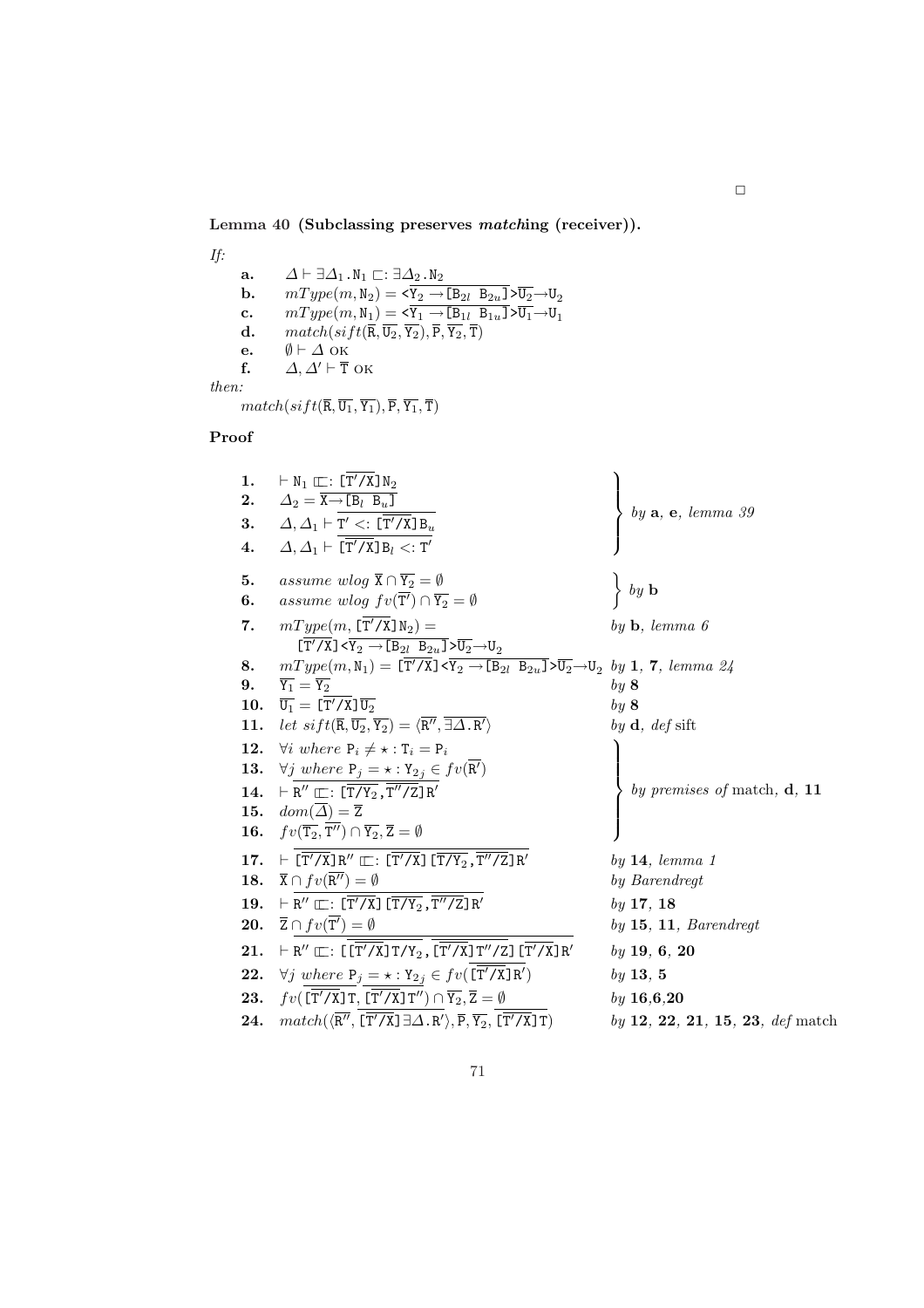| <b>25.</b> $sift(\overline{R}, \overline{T'/X}]U_2, \overline{Y_2}) = \langle \overline{R''}, \overline{T'/X} \rangle \exists \Delta . R' \rangle$ | by 11, 5, 6, lemma 3    |
|----------------------------------------------------------------------------------------------------------------------------------------------------|-------------------------|
| <b>26.</b> $sift(\overline{R}, \overline{U_1}, \overline{Y_1}) = \langle R'', \lfloor T'/X \rfloor \exists \Delta . R' \rangle$                    | by 25, 9, 10            |
| 27. $match(sift(\overline{R}, \overline{U_1}, \overline{Y_1}), \overline{P}, \overline{Y_1}, [\mathbf{T'/X}] \mathbf{T})$                          | by 24, 26, 9            |
| <b>28.</b> $match(sift(\overline{R}, \overline{U_1}, \overline{Y_1}), \overline{P}, \overline{Y_1}, \overline{T})$                                 | by 27, f, 2, Barendregt |
|                                                                                                                                                    |                         |

Lemma 41 (Subclassing preserves matching (arguments)).

If: a.  $\Delta \vdash \exists \Delta_1 \ldotp \mathtt{R}_1 \sqsubset : \exists \Delta_2 \ldotp \mathtt{R}_2$ **b.**  $match(sift(\overline{R_2}, \overline{U}, \overline{Y}), \overline{P}, \overline{Y}, \overline{T})$ c.  $fv(\overline{U}) \cap \overline{Z} = \emptyset$ d.  $\overline{\Delta_2} = \overline{{\tt Z} \rightarrow} [{\tt B}_l \hspace{1mm} {\tt B}_u]$ e.  $\emptyset \vdash \Delta$  ok f.  $\Delta \vdash \overline{\exists \Delta_1 . \mathbf{R}_1}$  ok g.  $\Delta \vdash \overline{P}$  OK then: there exists  $\overline{\mathtt{U}'}$ where:  $match(sift(\overline{{\mathtt{R}}_1},\overline{{\mathtt{U}}},\overline{{\mathtt{Y}}}), \overline{{\mathtt{P}}}, \overline{{\mathtt{Y}}},$   $[\overline{{\mathtt{U}}'/{\mathtt{Z}}}]$  T)  $\varDelta,\overline{\varDelta_1} \vdash \mathtt{U}$  $^{\prime}$   $<:$  [U  $\sqrt{7}Z$ ] B $_u$ 

$$
\Delta, \Delta_1 \vdash \underline{\mathbf{U'} < : [\underline{\mathbf{U'}} / \underline{\mathbf{Z}}] \underline{\mathbf{B}}_u \\
\Delta, \overline{\Delta_1} \vdash \frac{\overline{[\underline{\mathbf{U'}} / \underline{\mathbf{Z}}] \underline{\mathbf{B}}_l < : \underline{\mathbf{U'}}}{\overline{[\underline{\mathbf{U'}} / \underline{\mathbf{Z}}] \underline{\mathbf{R}}_2} \leq : \underline{\mathbf{U'}} \\
f \circ (\overline{\mathbf{U'}}) \subseteq \Delta, \overline{\Delta_1}
$$

#### Proof

| 1. | let $sift(\overline{R_2}, \overline{U}, \overline{Y}) = \langle R'_2, \overline{\exists \Delta_3 \cdot R_3} \rangle$                                        |                                                                         |
|----|-------------------------------------------------------------------------------------------------------------------------------------------------------------|-------------------------------------------------------------------------|
| 2. | $\overline{R'_1}$ and $\overline{R'_2}$ are subsequences of $\overline{R_1}$ and $\overline{R_2}$ respectively                                              |                                                                         |
| 3. | Take $\Delta'_1$ and $\Delta'_2$ to be the corresponding environments of $\overline{R'_1}$ and $\overline{R'_2}$                                            |                                                                         |
|    | 4. $sift(\overline{\text{R}_1}, \overline{\text{U}}, \overline{\text{Y}}) = \langle \overline{\text{R}'_1}, \overline{\exists \Delta_3.\text{R}_3} \rangle$ |                                                                         |
|    | 5. $\Delta \vdash \overline{\exists \Delta'_1 \cdot R'_1 \sqsubset : \exists \Delta'_2 \cdot R'_2}$                                                         | $\begin{cases} by \ 1, \ a, \ 2, \ 3, \ lemma \end{cases}$              |
| 6. | there exists $\overline{U'}$                                                                                                                                |                                                                         |
|    | 7. $\vdash \overline{R_1} \sqsubset : [\overline{U'}/Z]R_2$                                                                                                 |                                                                         |
|    | 8. $\Delta, \overline{\Delta_1} \vdash U' \lt: \lfloor \overline{U'/Z} \rfloor B_u$                                                                         | $\begin{cases} by \mathbf{a}, \mathbf{e}, \text{ lemma 39} \end{cases}$ |
|    | <b>9.</b> $\Delta, \overline{\Delta_1} \vdash \overline{[\overline{U'}/\overline{Z}]\,B_l} \lt::\overline{U'}$                                              |                                                                         |
|    | 10. $fv(\overline{U'}) \subseteq dom(\Delta, \overline{\Delta_1})$                                                                                          |                                                                         |
|    | 11. $fv(\overline{\exists \Delta_3.\mathbb{R}_3}) \cap \overline{\mathbb{Z}} = \emptyset$                                                                   | by $c, def$ sift                                                        |
|    | <b>12.</b> $fv(\overline{R_3}) \cap \overline{Z} = \emptyset$                                                                                               | by 11, Barendregt                                                       |
|    |                                                                                                                                                             |                                                                         |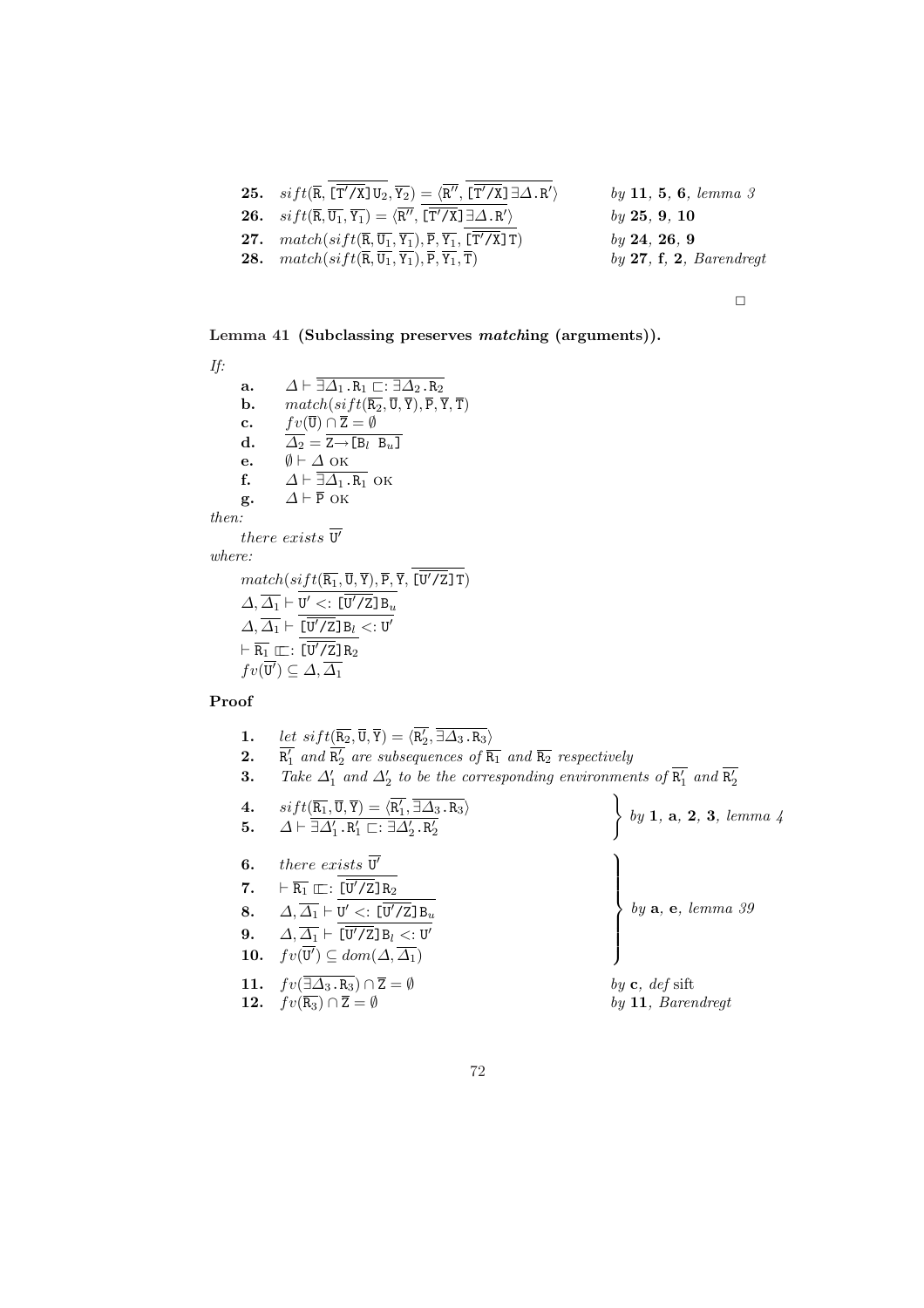13.  $\forall i$  where  $P_i \neq \star : T_i = P_i$ **14.**  $\forall j$  where  $P_j = \star : Y_j \in fv(\overline{R_3})$ 15.  $\vdash R'_2 \sqsubseteq : [\overline{T/Y}, \overline{T'/X}]R_3$ 16.  $dom(\overline{\Delta_3}) = \overline{\mathsf{X}}$ 17.  $fv(\overline{T}, \overline{T'}) \cap \overline{Y}, \overline{X} = \emptyset$  $\begin{matrix} \phantom{-} \end{matrix}$  $\Bigg\}$ 18.  $\overline{U'/Z}$ ] $R'_2 \equiv : \overline{U'/Z}$ ]  $\overline{T/Y}, \overline{T}$ 19.  $\vdash R'_1 \sqsubseteq : [\overline{U'/Z}] [\overline{T/Y}, \overline{T}]$ 20.  $\vdash R'_1 \rightharpoonup : [[\overline{U'/Z}]\overline{T}/Y, [\overline{U'/Z}]\overline{T'/X}]\overline{R}_3$  by 12, 19<br>
21.  $\Delta, \overline{\Delta_1} \vdash \overline{R}_1$  ok <br>
22.  $\Delta \vdash \overline{\Delta_1}$  ok  $\}$  by f, de **21.**  $\Delta, \overline{\Delta_1} \vdash \overline{R}_1$  ok<br>**22.**  $\Delta \vdash \overline{\Delta_1}$  ok **23.**  $\emptyset \vdash \Delta, \overline{\Delta_1}$  OK by 22, e, lemma 12 24.  $\Delta, \overline{\Delta_1} \vdash \overline{[\overline{U'}/\overline{Z}]\R_2}$  OK 25.  $fv(\overline{U'})$ **26.**  $fv(\overline{U'}) \cap \overline{Y} = \emptyset$  by 10 27.  $fv([\overline{U'/Z}]\texttt{T}, [\overline{U'/Z}]\texttt{T}'$ **28.**  $\forall i$  where  $P_i \neq \star : [\overline{U'/Z}]$   $T_i = [\overline{U}$  ${\bf 29.} \quad match(\langle \overline{{\rm R}_1'}, \overline{\exists \varDelta_3 . {\rm R}_3} \rangle , \overline{{\rm P}}, \overline{{\rm Y}},$  [ $\overline{{\rm U}}$ **30.**  $match(sift(\overline{R_1}, \overline{U}, \overline{Y}), \overline{P}, \overline{Y}, \overline{[U'/Z]T})$ **31.** done by 30, 8, 9, 7, 10

by  $\mathbf{b}$ ,  $\mathbf{1}$ , def match  $by$  15, lemma 1  $by$  7, 18, SC-TRANS  $\left\{ \begin{array}{c} by \textbf{f}, \text{ def } \text{F-ExIST} \end{array} \right\}$  $by 7, f, e, lemma 22$  $by 16$ , Barendregt  $by$  17, 25, 26 by  $14, g, d, Barendregt$  $by 28, 14, 20, 16, 27, def \text{match}$  $bv$  29, 4

 $\ddot{\phantom{a}}$ 

 $\Box$ 

## Lemma 42 (Method body is well typed).

If:

| a.                                                                                                                          | $\emptyset \vdash \Delta$ ok                                                                                                                    |  |
|-----------------------------------------------------------------------------------------------------------------------------|-------------------------------------------------------------------------------------------------------------------------------------------------|--|
| b.                                                                                                                          | $\Delta$ + C< $\overline{T}$ > OK                                                                                                               |  |
| $\mathbf{c}$ .                                                                                                              | $mType(\mathfrak{m}, \ \mathbb{C} \leq \overline{T} ) = \sqrt{\mathbb{Y} \triangleleft \mathbb{U}_u} \geq \overline{\mathbb{U}} \to \mathbb{U}$ |  |
| d.                                                                                                                          | $mBody(\mathfrak{m}, \ \ C \le \overline{T} \ge) = (\overline{x}; e)$                                                                           |  |
| then:                                                                                                                       |                                                                                                                                                 |  |
| $\Delta, \overline{Y \rightarrow [\perp \ U_u]}, \overline{x:U},$ this: $\exists \emptyset$ . C< $\overline{T>} \vdash e:U$ |                                                                                                                                                 |  |

**Proof** by induction on the derivation of  $mBody(m, C\langle \overline{T}\rangle) = (\overline{x}; e)$  with a case analysis on the last step:

Case 1 Base case

| 1. class $C < \overline{\mathcal{X}} \lhd T_u > \lhd N \ldots \overline{M} \ldots$<br>2. $\langle Y' \langle J \mid U'_n \rangle U' \mid m(\overline{U' \mid x}) \rangle$ {return $e_0$ } $\in \overline{M}$                                                                                                    | $\left\{ \begin{array}{c} by \text{ } premises \text{ } mBody \end{array} \right.$ |
|-----------------------------------------------------------------------------------------------------------------------------------------------------------------------------------------------------------------------------------------------------------------------------------------------------------------|------------------------------------------------------------------------------------|
| 3. $e = [\overline{T}/\overline{X}]e_0$<br>4. $\langle \overline{Y} \triangleleft \overline{U_u} \rangle \overline{U} \rightarrow U = [\overline{T}/\overline{X}] \langle \overline{Y}' \triangleleft U_u' \rangle \overline{U'} \rightarrow U'$<br>5. $let\overline{X} = \overline{X}, \overline{0}, 0_o, 0_t$ | by def mBody<br>by 1, 2, $mType$                                                   |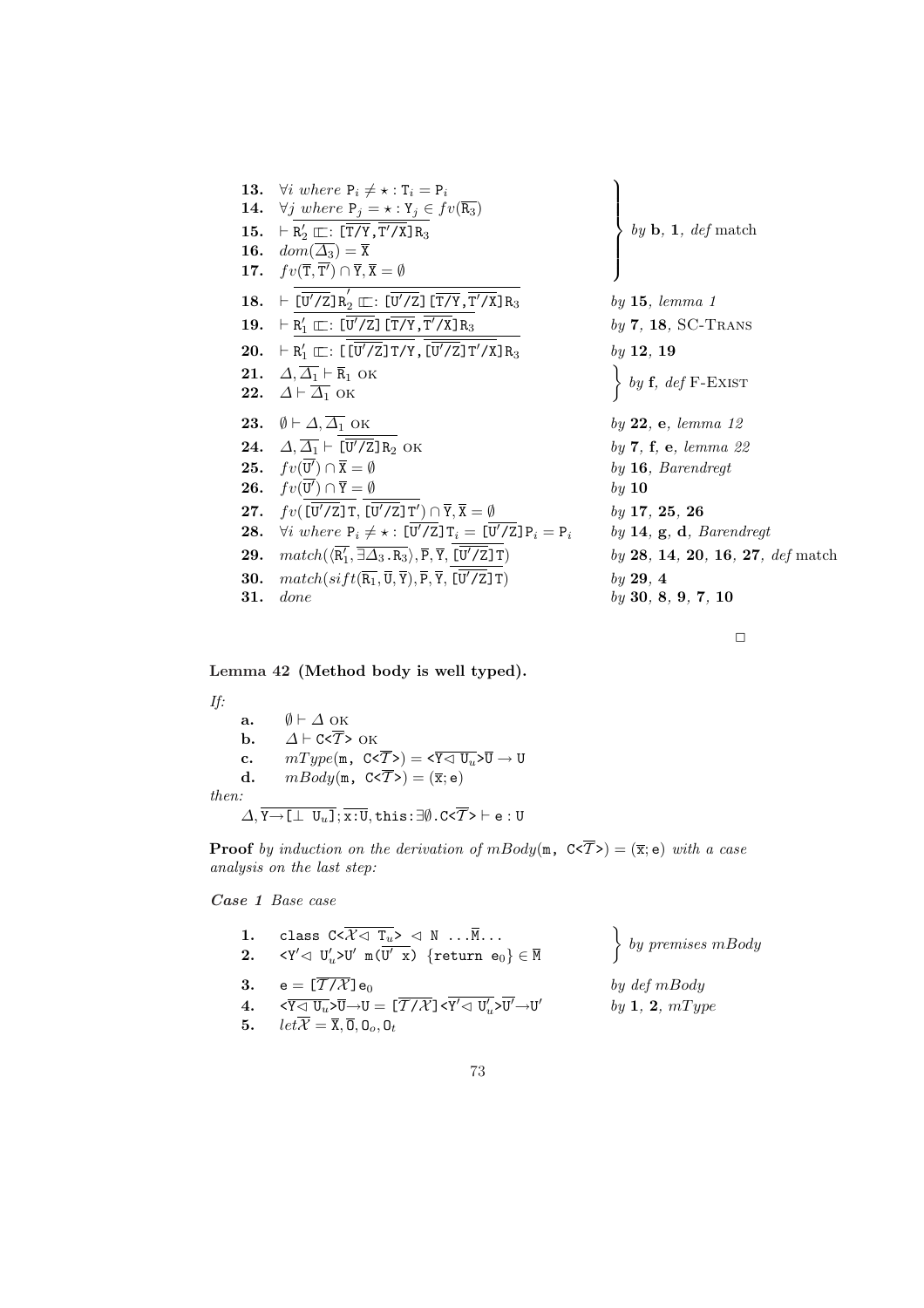| 6.                 | $let\overline{\mathcal{T}} = \overline{\mathbf{U}}, \overline{\tau}, \tau_o, \tau_t$                                                                                                                                                                                                                                                                                                                                                                                                      |                                                                                           |
|--------------------|-------------------------------------------------------------------------------------------------------------------------------------------------------------------------------------------------------------------------------------------------------------------------------------------------------------------------------------------------------------------------------------------------------------------------------------------------------------------------------------------|-------------------------------------------------------------------------------------------|
| 7.                 | $\vdash$ class $C \leq X \leq U_u$ $\geq$ $\leq N$ $\overline{M}$ OK by 1, wf-prog                                                                                                                                                                                                                                                                                                                                                                                                        |                                                                                           |
| 8.                 | $\overline{\mathbf{X} \rightarrow \llbracket \perp \mathbf{T}_u \rrbracket}, \overline{\mathbf{0} \rightarrow \llbracket \mathbf{0}_o \mathbf{T}_u \rrbracket}, \mathbf{0}_o \rightarrow \llbracket \perp \mathbf{T}_u \rrbracket, \mathbf{0}_t \rightarrow \llbracket \perp \mathbf{T}_u \rrbracket + \langle \mathbf{Y}' \lhd \mathbf{U}'_u \rangle \mathbf{T}' \mathbf{m}(\overline{\mathbf{U}' \mathbf{x}}) \text{ {return } } \mathbf{e}_0 \}$ OK                                    |                                                                                           |
| 9.                 | $\overline{\texttt{X}\rightarrow\texttt{[}\perp\texttt{T}_u\texttt{]},\texttt{0}\rightarrow\texttt{[0_\textit{o}~T_u}\texttt{]},\texttt{0}_\textit{o}\rightarrow\texttt{[}\perp\texttt{T}_u\texttt{]},\texttt{0}_t\rightarrow\texttt{[}\perp\texttt{T}_u\texttt{]},\overline{\texttt{Y}'\rightarrow\texttt{[}\perp\texttt{U}'_u\texttt{]}};\overline{\texttt{x}:U}', \texttt{this}:C<\!\overline{\mathcal{X}}\!\!>\,\vdash\texttt{e}_0:U'$                                                | by $7, def$ T-CLASS                                                                       |
|                    |                                                                                                                                                                                                                                                                                                                                                                                                                                                                                           | by $8, def$ T-METHOD                                                                      |
| 10.                | $\varDelta,\overline{\mathtt{X}\rightarrow\texttt{[}\bot\ \mathtt{T}_u\mathtt{]}},\overline{\mathtt{0}\rightarrow\texttt{[0_\textit{o}~T_u}\mathtt{]}},\mathtt{0_\textit{o}}\rightarrow\texttt{[}\bot\ \mathtt{T}_u\mathtt{]},\mathtt{0_t}\rightarrow\texttt{[}\bot\ \mathtt{T}_u\mathtt{]},\overline{\mathtt{Y}'\rightarrow\texttt{[}\bot\ \mathtt{U}_u'\mathtt{]}}};\overline{\mathtt{x}:\mathtt{U}'},\mathtt{this}:\mathtt{C}<\overline{\mathcal{X}}> \vdash \mathtt{e_0}:\mathtt{U}'$ |                                                                                           |
|                    |                                                                                                                                                                                                                                                                                                                                                                                                                                                                                           | by 9, 1, 2,                                                                               |
|                    |                                                                                                                                                                                                                                                                                                                                                                                                                                                                                           | distinctness of formal variables, lemma 10                                                |
| 11.<br>12.         | $\overline{X \rightarrow [\perp T_u]}$ , $\overline{0 \rightarrow [0_o T_u]}$ , $0_o \rightarrow [\perp T_u]$ , $0_t \rightarrow [\perp T_u]$ &, $\overline{Y}$ ef-II-MB' <sub>II</sub> HODK<br>$\Delta, \overline{X \rightarrow [\perp T_u]}, \overline{0 \rightarrow [0_o T_u]}, 0_o \rightarrow [\perp T_u], 0_t \rightarrow [\perp by T_u], H \overline{Y'dist}t \overline{u} dt \overline{y'_d s}$ of formal variables,                                                              |                                                                                           |
|                    |                                                                                                                                                                                                                                                                                                                                                                                                                                                                                           | lemma 9                                                                                   |
| 13.                | $\Delta \vdash \overline{\mathcal{T}}$ ok                                                                                                                                                                                                                                                                                                                                                                                                                                                 |                                                                                           |
|                    | 14. $\Delta \vdash \mathcal{T} \lt: [\overline{\mathcal{T}/\mathcal{X}}] \mathbb{T}_u$                                                                                                                                                                                                                                                                                                                                                                                                    | $\left\{ \begin{array}{c} by \textbf{b}, \text{ def } \text{F-CLASS} \end{array} \right.$ |
| 15.                | $\forall \tau \in \overline{\tau}$ . $\Delta \vdash \tau_o \lt: \tau$                                                                                                                                                                                                                                                                                                                                                                                                                     |                                                                                           |
| 16.                | $\overline{\mathcal{I}/\mathcal{X}}$ ] $0_o = \tau_o$                                                                                                                                                                                                                                                                                                                                                                                                                                     | by 5, 6                                                                                   |
| 17.                | $\Delta$ + $[\overline{T/X}]$ $0_o$ <: $\tau$                                                                                                                                                                                                                                                                                                                                                                                                                                             | by 15, 16                                                                                 |
| 18.                | $\Delta, Y' \to [\perp \overline{T/X}] U'_n]; x: [\overline{T/X}] U', \text{this}: \exists \emptyset. [\overline{T/X}] C \leq X \geq \top [\overline{T/X}] e_0: [\overline{T/X}] U'$                                                                                                                                                                                                                                                                                                      |                                                                                           |
|                    |                                                                                                                                                                                                                                                                                                                                                                                                                                                                                           | by 10, 13, 14, XS-BTTM, 17, a, 12, 1,                                                     |
|                    |                                                                                                                                                                                                                                                                                                                                                                                                                                                                                           | distinctness of formal variables, lemma 21                                                |
| 19.                | $\Delta, \overline{Y \rightarrow [\perp \ U_u]}; \overline{x:U}, \text{this}: \exists \emptyset. C \leq \overline{T} \geq \vdash e:U$                                                                                                                                                                                                                                                                                                                                                     | $by$ 18, 4                                                                                |
|                    | Case 2 Inductive case                                                                                                                                                                                                                                                                                                                                                                                                                                                                     |                                                                                           |
| 1.                 | class $C < \overline{\mathcal{X} \lhd T_u} > \lhd N \ldots \overline{M} \ldots$                                                                                                                                                                                                                                                                                                                                                                                                           |                                                                                           |
| 2.                 | $m \not\in \overline{M}$                                                                                                                                                                                                                                                                                                                                                                                                                                                                  |                                                                                           |
| 3.                 | $(\overline{x}, e) = mBody(m, [T/X]N)$                                                                                                                                                                                                                                                                                                                                                                                                                                                    | by def mBody                                                                              |
| $\boldsymbol{4}$ . | $\langle \overline{Y} \langle \overline{U_u} \rangle \overline{U} \rightarrow U = mType(\mathfrak{m}, \overline{T/X} \overline{J} \overline{N})$                                                                                                                                                                                                                                                                                                                                          | by $1, 2, mType$                                                                          |
| 5.                 | $let\overline{X} = \overline{X}, \overline{0}, 0_o, 0_t$                                                                                                                                                                                                                                                                                                                                                                                                                                  |                                                                                           |
| 6.                 | $let\overline{\mathcal{T}} = \overline{\mathbf{U}}, \overline{\tau}, \tau_o, \tau_t$                                                                                                                                                                                                                                                                                                                                                                                                      |                                                                                           |
| 7.                 | $\vdash$ class $C < \overline{\mathcal{X}} \lhd T_u$ $>$ $\lhd$ N $\overline{M}$ OK                                                                                                                                                                                                                                                                                                                                                                                                       | by $1, wf$ -prog                                                                          |
| 8.                 | $\overline{X \rightarrow \Box \bot T_u J}$ , $\overline{0 \rightarrow \Box 0_o T_u J}$ , $0_o \rightarrow \Box \bot T_u J$ , $0_t \rightarrow \Box \bot T_u J$ , $\overline{v}$ , $\overline{w}$ $\overline{v}$ , $\overline{w}$ $\overline{w}$ . Class                                                                                                                                                                                                                                   |                                                                                           |
| 9.                 | $\Delta, \overline{X \rightarrow [\perp T_u]}, \overline{0 \rightarrow [0_o T_u]}, 0_o \rightarrow [\perp T_u], 0_t \rightarrow [\perp by \overline{R}] \rightarrow$ Mistinctness of formal variables,                                                                                                                                                                                                                                                                                    |                                                                                           |
|                    | 10. $\Delta \vdash \overline{\mathcal{T}}$ OK                                                                                                                                                                                                                                                                                                                                                                                                                                             | lemma 9                                                                                   |
|                    |                                                                                                                                                                                                                                                                                                                                                                                                                                                                                           | by $\mathbf{b}$ , def F-CLASS                                                             |
| 12.                | 11. $\Delta \vdash \overline{T} \lt: \lfloor \overline{\overline{T} / \overline{\mathcal{X}}} \rfloor \mathbb{T}_u$<br>$\forall \tau \in \overline{\tau}$ . $\Delta \vdash \tau_o \lt: \tau$                                                                                                                                                                                                                                                                                              |                                                                                           |
|                    |                                                                                                                                                                                                                                                                                                                                                                                                                                                                                           |                                                                                           |
| 13.                | $\overline{[T/\mathcal{X}}]$ 0 <sub>0</sub> = $\tau_o$                                                                                                                                                                                                                                                                                                                                                                                                                                    | by 5, 6                                                                                   |
| 14.                | $\Delta \vdash [\overline{T/X}] \mathbb{O}_o <: \tau$                                                                                                                                                                                                                                                                                                                                                                                                                                     | by 12, 13                                                                                 |
| 15.                | $\Delta \vdash [\overline{T/X}]$ N OK                                                                                                                                                                                                                                                                                                                                                                                                                                                     | by 9, a, 10, 11, XS-BTTM, 14, lemma 18                                                    |
| 16.                | $\Delta, \overline{Y\rightarrow [\perp \ \mathtt{U}_u]}; \overline{x:U}, \mathtt{this}:\exists \emptyset.$ $[\overline{\mathcal{T}/\mathcal{X}}]$ $\mathbb{N} \vdash \mathtt{e}:\mathbb{U}\emptyset$                                                                                                                                                                                                                                                                                      | by 3, 4, a, 15, ind hyp                                                                   |
| 17.                | $\Delta, \overline{Y \rightarrow L\perp\, \mathrm{U}_u \mathrm{I}} \vdash \exists \emptyset.$ C< $\overline{T} \triangleright <: \exists \emptyset.$ $[\overline{\mathcal{T} / \mathcal{X}}]$ N                                                                                                                                                                                                                                                                                           | $by 1$ , SC-SUB-CLASS                                                                     |
| 18.                | $\Delta, \overline{Y \rightarrow L\perp U_u \rrbracket}; \overline{x\!:\!U}, \mathtt{this}:\exists \emptyset. \mathtt{C}\!\!\times\!\! \overline{T}\!\!>\,\vdash\mathsf{e}:\mathtt{U}\emptyset$                                                                                                                                                                                                                                                                                           | by 16, 17, 15, lemma 26                                                                   |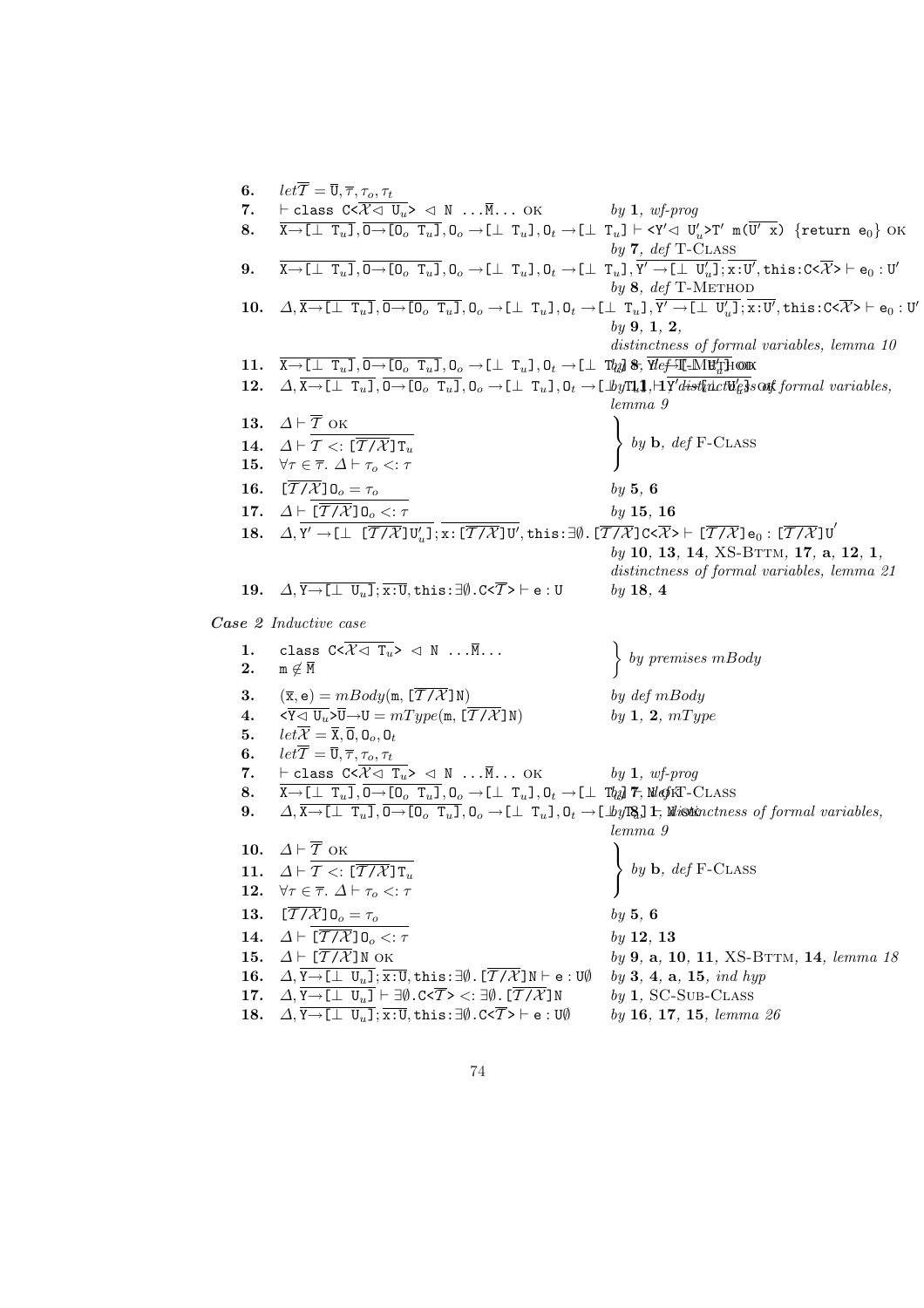Lemma 43  $(mType$  defined gives  $mBody$  defined).

If: a.  $mType(m, C \leq T>)$  defined then:  $mBody(\texttt{m}, \texttt{C}\texttt{<}\overline{\texttt{T}})$  defined

**Proof** by case analaysis on the definition of  $mType(\mathbf{m}, \mathbf{C}\leq\overline{T})$ 

Case 1 Base case

| 1. class $C \dots \{ \dots \overline{M} \}$<br>2. $m \in \overline{M}$ | $\left\{ \begin{array}{c} by \text{ } premises \text{ } mType \end{array} \right.$ |
|------------------------------------------------------------------------|------------------------------------------------------------------------------------|
| <b>3.</b> $mBody(m, C \leq T) defined$                                 | by 1, 2, base case of def $m$ Body                                                 |

Case 2 Inductive case

|    | 1. class $C \dots \{ \dots \overline{M} \}$<br>2. $m \notin \overline{M}$ | $\left\{ \begin{array}{c} by \text{ } premises \text{ } mType \end{array} \right.$ |
|----|---------------------------------------------------------------------------|------------------------------------------------------------------------------------|
| 3. | $mBody(m, C < \overline{T})$ defined                                      | by 1, 2, ind case of def $m$ Body                                                  |

 $\Box$ 

Lemma 44 ( $fType$  and  $fields$  related).

a.  $fType(f, C \leq \overline{T}) defined$ **b.**  $fields(C) = \overline{f}$ then:  $\mathtt{f}\in\overline{\mathtt{f}}$ 

**Proof** by induction on the derivation of  $fType(f, N)$  with a case analysis on the last step:

Case 1 (BASE CASE)

| 1. class $C \ldots \vartriangleleft D \le \overline{U} > \{\overline{T} f'; \ldots\}$<br>$2. \quad \mathbf{f} \in \overline{\mathbf{f}'}$ | $\left\{ \begin{array}{c} by \text{ } premises \text{ } fType \end{array} \right.$ |
|-------------------------------------------------------------------------------------------------------------------------------------------|------------------------------------------------------------------------------------|
| 3. $fields(C) = \overline{f'}, fields(D)$<br>4. $f \in \overline{f}$                                                                      | by $def\{Type$<br>by 2, 3                                                          |

 $\overline{a}$ Case 2 (INDUCTIVE CASE)  $\Box$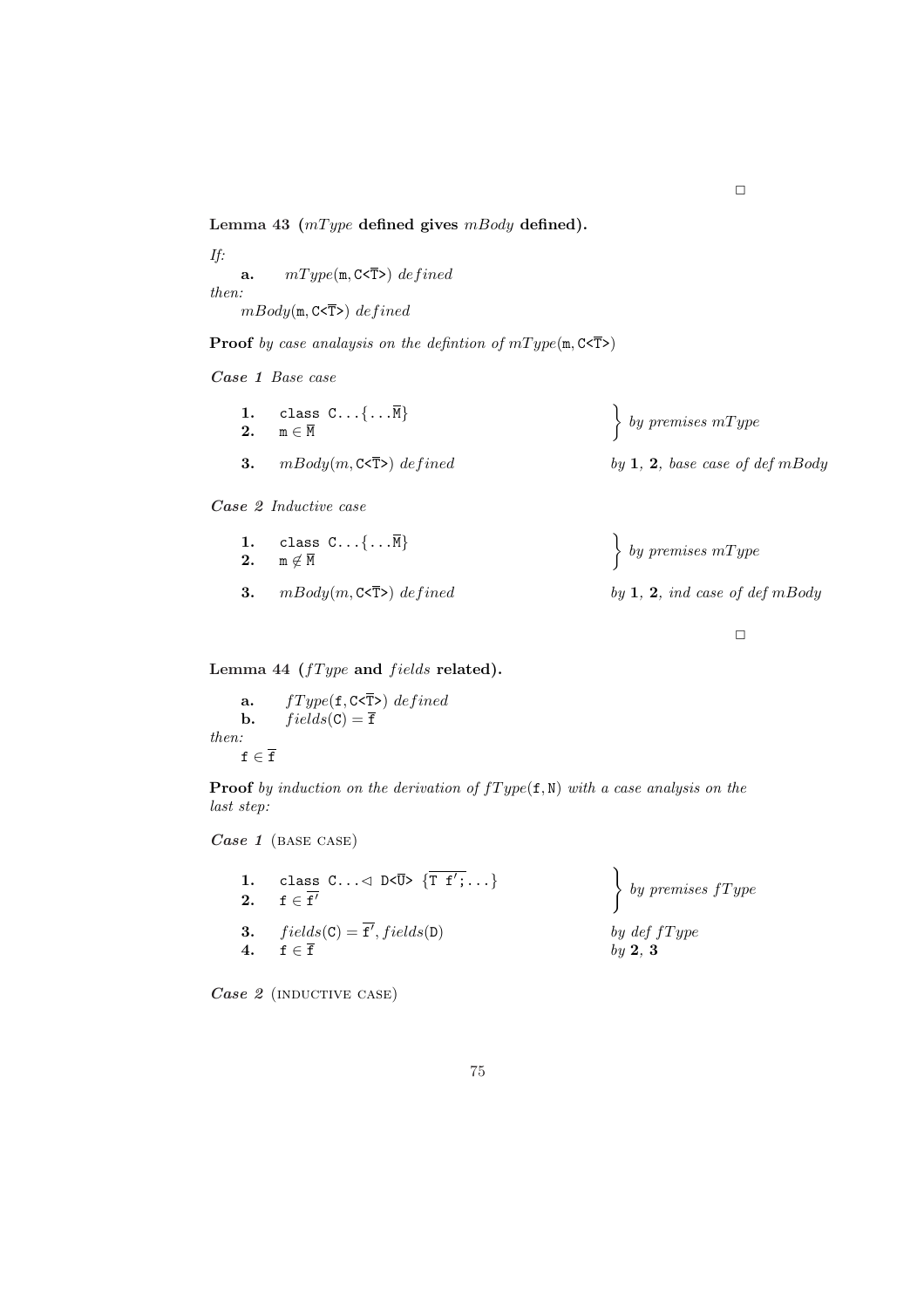|                | 1. class $C \times \overline{X \ldots} > \sqrt{D} \times \overline{U} > \{\overline{T} f'; \ldots\}$<br>2. $f \notin \overline{f'}$                                                          | $\bigg\}$ by premises $fType$                                        |
|----------------|----------------------------------------------------------------------------------------------------------------------------------------------------------------------------------------------|----------------------------------------------------------------------|
| 4.<br>5.<br>6. | 3. $fType(\mathbf{f}, \mathbf{N}) = fType(\mathbf{f}, \mathbf{D} \leq [\overline{T/X}]\overline{U}>)$<br>$fields(C) = \overline{f}$ , fields(D)<br>$f \in fields(D)$<br>$f \in \overline{f}$ | by $def\{Type$<br>by $def\{Type$<br>by $3, 4, ind \; hyp$<br>by 5, 4 |

 $\Box$ 

Lemma 45 (Inversion lemma: locations).

If: a.  $\Delta; \mathcal{H} \vdash \iota : T$ then:  $\mathcal{H}(\iota) = \{N; ...\}$  $\Delta \vdash \exists \emptyset \, . \, \mathbb{N} <: \mathtt{T}$ 

**Proof** by structural induction on the derivation of  $\Delta; H \vdash \iota : T$  with a case analysis on the last step:

Case 1 (T-VAR)

| 1. $T = \exists \emptyset$ . N | by $def T-VAR$ , H-T, b |
|--------------------------------|-------------------------|
| $2.$ done                      | by $1,$ reflexivity     |

Case 2 (T-Subs)

| 1. $\Delta; \mathcal{H} \vdash \iota : \mathbf{U}$<br>2. $\Delta \vdash U \lt: T$                                                                                                | $\left\{ \begin{array}{c} by \text{ } premises \text{ } of \text{ } T\text{-}SUBS \end{array} \right.$ |
|----------------------------------------------------------------------------------------------------------------------------------------------------------------------------------|--------------------------------------------------------------------------------------------------------|
| <b>3.</b> $\mathcal{H}(\iota) = \{N; \}$<br><b>4.</b> $\Delta \vdash \exists \emptyset \, N \lt: : U$<br>5. $\Delta \vdash \exists \emptyset \cdot \mathbb{N} \lt: : \mathbb{T}$ | $\Big\}$ by 1, ind hyp<br>$by 2, 4, S-Trans$                                                           |

 $\Box$ 

Lemma 46 (Generalisation of XS-Env).

If:

a.  $\Delta, \Delta' \vdash T <: [\overline{T/Z}]B_u$ **b.**  $\Delta, \Delta' \vdash \overline{[\overline{T/Z}]B_l \lt: : T}$ c.  $fv(\overline{T}) \subseteq dom(\Delta, \Delta', \Delta'')$ **d.**  $dom(\Delta') \cap fv(\exists \Delta'', \overline{z \rightarrow [B_l \ B_u]}, \Delta''', N) = \emptyset$ e.  $\Delta \vdash \exists \Delta'', \Delta'''$ . N OK then:  $\varDelta \vdash \exists \varDelta'', \varDelta', \bar{[\mathrm{T}/\mathrm{Z}} \, \varDelta'''. \, \bar{[\mathrm{T}/\mathrm{Z}} \, \texttt{N} \sqsubset : \exists \varDelta'', \overline{\mathrm{Z} \rightarrow \texttt{[B}}_l \, \, \overline{\mathrm{B}}_u \, \overline{\mathrm{I}} \, , \varDelta''' \, . \, \texttt{N}$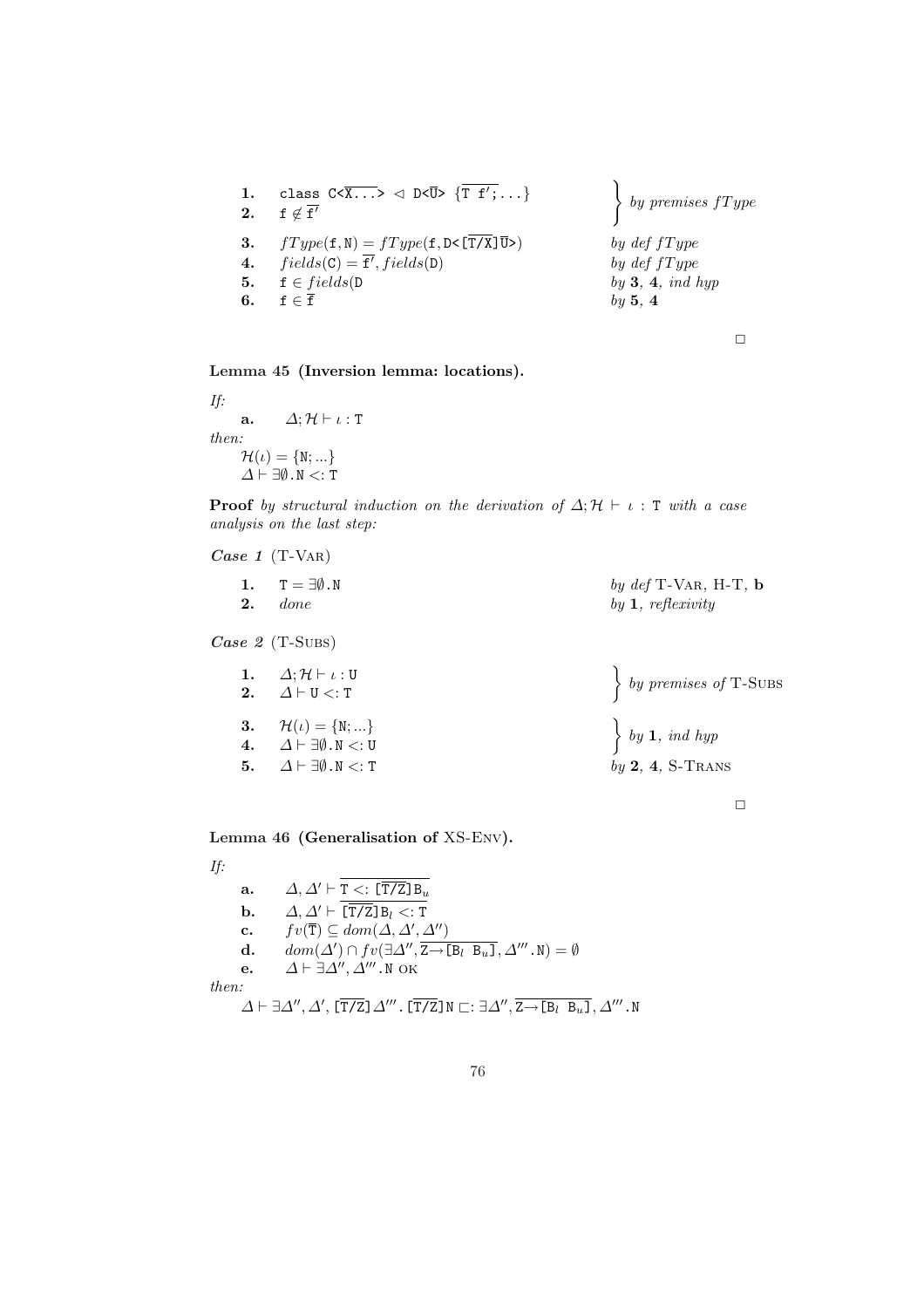Proof by deduction

|     | 1. let $\Delta_0 = \Delta'', \Delta', \Delta'''$                               |                                                                                              |
|-----|--------------------------------------------------------------------------------|----------------------------------------------------------------------------------------------|
|     | 2. let $\Delta_1 = \Delta'', \overline{z \rightarrow [B_l \ B_u]}, \Delta'''$  |                                                                                              |
| 3.  | $let \Delta_1 = Y \rightarrow [B'_l \ B'_u]$                                   |                                                                                              |
|     | 4. let $X \rightarrow [B''_1 \ B''_2] = \Delta'''$                             |                                                                                              |
| 5.  | let $X' \rightarrow [B''_l B''_u] = \Delta''$                                  |                                                                                              |
| 6.  | $\overline{{\tt X}} \subseteq \overline{{\tt Y}}$                              | by 2, 3, 4                                                                                   |
|     | 7. $\overline{X'} \subset \overline{Y}$                                        | by 2, 3, 5                                                                                   |
|     | 8. $\overline{\mathbf{X}} \subseteq dom(\Delta_0)$                             | by $1, 4$                                                                                    |
|     | 9. $\mathbf{X}' \subseteq dom(\Delta_0)$                                       | by 1, 5                                                                                      |
|     | 10. $fv(\overline{T}), \overline{X}, X' \subseteq dom(\Delta, \Delta_0)$       | by c, 8, 9                                                                                   |
|     | 11. $dom(\Delta_0) \cap fv(\exists \Delta_1 . \mathbb{N}) = \emptyset$         | by <b>d</b> , <b>1</b> , $\Delta''''$ and $\Delta''$ bind in $\exists \Delta_1 . \mathbb{N}$ |
|     | 12. $\Delta, \Delta_0 \vdash T \lt: [T/Z] B_u$                                 | by $a,$ lemma $8, 1$                                                                         |
|     | 13. $\Delta, \Delta_0 \vdash [\overline{T/Z}] B_l <: T$                        | by $\mathbf b$ , lemma 8, 1                                                                  |
|     | 14. $\overline{Z} \notin fv(B''_l, B''_u)$                                     | by $e, 4$                                                                                    |
|     | 15. $\overline{Z} \notin f v(B''_l, B'''_u)$                                   | by $e, 5$                                                                                    |
|     | 16. $\Delta, \Delta_0 \vdash X \lt: [\overline{T/Z}] B''_n$                    | $by$ S-BOUND, $14$                                                                           |
|     | 17. $\Delta, \Delta_0 \vdash [\overline{T/Z}] B''_1 <: X$                      | $by$ S-BOUND, $14$                                                                           |
|     | 18. $\Delta, \Delta_0 \vdash X' \lt: [\overline{T/Z}] B'''_u$                  | $by$ S-BOUND, $15$                                                                           |
|     | 19. $\Delta, \Delta_0 \vdash [\overline{T/Z}] B''_1 \lt: X'$                   | $by$ S-BOUND, 15                                                                             |
|     | 20. $\Delta \vdash \exists \Delta_0$ . [T/Z]N $\sqsubset: \exists \Delta_1$ .N | by 10, 11, 12, 13, 16, 17, $XS-ENV$                                                          |
| 21. | done                                                                           | by 20, 14, 15, 1, 2                                                                          |

 $\Box$ 

Lemma 47 (Close gives subtyping under appropriate substitutions).

If:

| a.             | $\Delta \vdash U \lt: [U/Z] B_u$                                                          |
|----------------|-------------------------------------------------------------------------------------------|
| b.             | $\Delta \vdash [\mathtt{U/Z}] \mathtt{B}_l <: \mathtt{U}$                                 |
| $\mathbf{c}$ . | $fv(\overline{\mathbf{U}}) \subseteq dom(\Delta)$                                         |
| d.             | $\Delta$ , Z $\rightarrow$ [B <sub>l</sub> B <sub>u</sub> ] $\vdash$ T OK                 |
| е.             | $\Delta \vdash \overline{Z \rightarrow [B_l \ B_u]}$ OK                                   |
| then.          |                                                                                           |
|                | $\Delta \vdash \overline{[U/Z]}$ T <: $\Downarrow_{\overline{Z \rightarrow [B_l B_u]}}$ T |

**Proof** by structural induction on the derivation of  $\psi_{\overline{Z \rightarrow [B_l B_u]}}$  T with a case analysis on the last step:  $\ddot{\phantom{a}}$ 

Case 11. 
$$
T = \exists \emptyset
$$
. X  
\n3.  $\Downarrow \overline{z} \rightarrow \overline{z}$   
\n $\Downarrow \overline{z} \rightarrow \overline{z}$   
\n5.  $\Downarrow \overline{z} \rightarrow \overline{z}$   
\n6.  $\uparrow \overline{z}$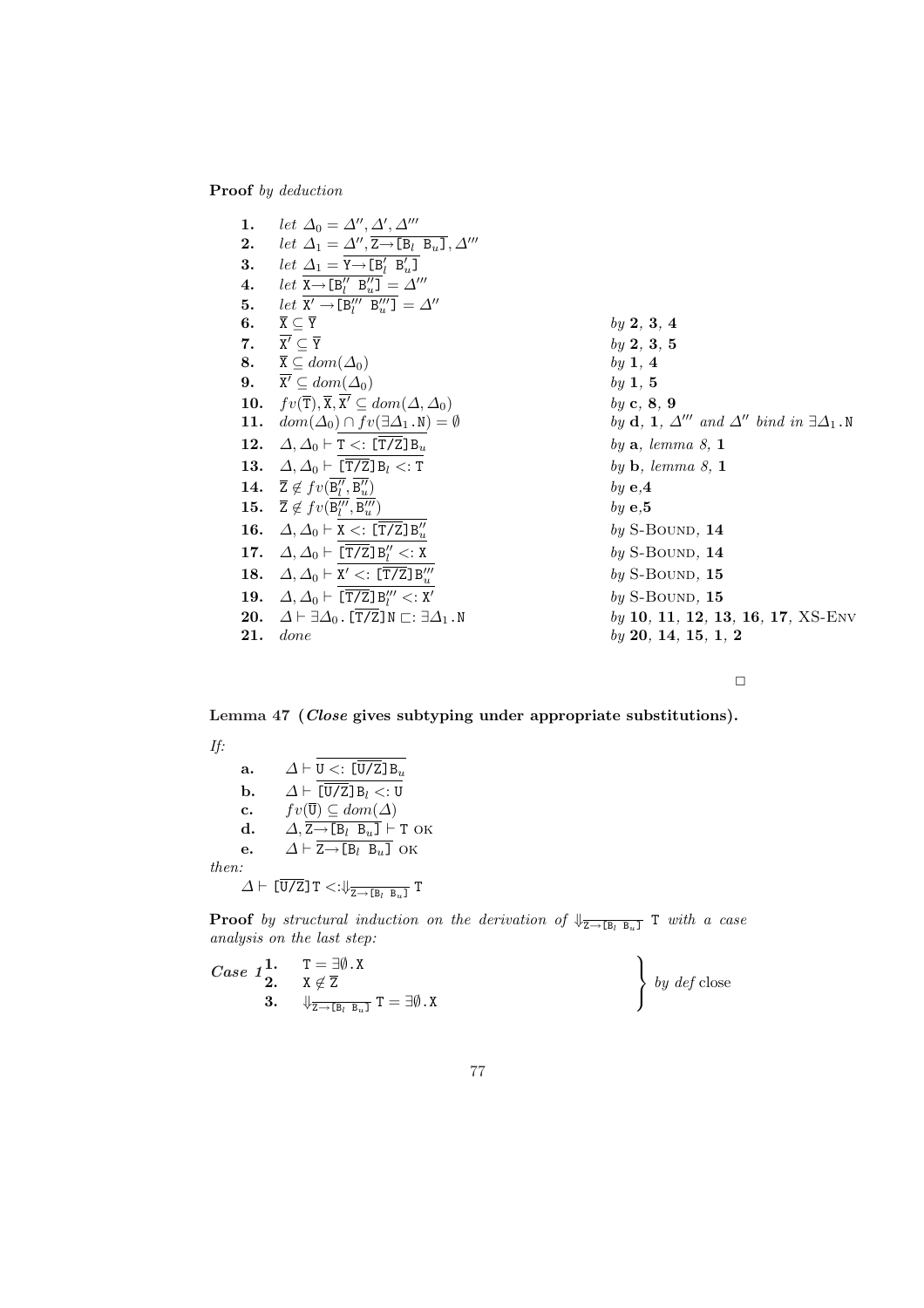4. 
$$
[\overline{U}/\overline{Z}]T = T
$$
  
\n5. done  
\n*base*  $2^1$ .  $T = \exists \emptyset$ . X  
\n6.  $2^1$ .  $T = \exists \emptyset$ . X  
\n7.  $\Delta \vdash [\overline{U}/\overline{Z}]T = U_i$   
\n8. done  
\n9.  $\exists \bigcup_{z \to [B_i B_u]} T = \bigcup_{\overline{Z \to [B_i B_u]}} B_{u}i$   
\n1.  $[\overline{U}/\overline{Z}]T = U_i$   
\n1.  $[\overline{U}/\overline{Z}]T = U_i$   
\n1.  $\Delta \vdash [\overline{U}/\overline{Z}]T <: [\overline{U}/\overline{Z}]B_{u}i$   
\n1.  $\Delta \vdash [\overline{U}/\overline{Z}]T \leq : [\overline{U}/\overline{Z}]B_{u}i$   
\n1.  $\Delta \vdash [\overline{U}/\overline{Z}]B_{u}i <: \bigcup_{\overline{Z \to [B_i B_u]}} B_{u}i$   
\n1.  $\Delta \vdash [\overline{U}/\overline{Z}]B_{u}i <: \bigcup_{\overline{Z \to [B_i B_u]}} B_{u}i$   
\n1.  $\Gamma = \exists \Delta' \cdot N$   
\n1.  $\Delta \vdash \exists \overline{\Delta' \vdash B_{u} \exists T} = \exists \overline{Z \to [B_i B_u]}, \Delta' \cdot N$   
\n1.  $\Delta \vdash \exists [\overline{U}/\overline{Z}] \Delta' \cdot [\overline{T}/\overline{Z}]N \sqsubset: \exists \overline{Z \to [B_i B_u]}, \Delta' \cdot N$   
\n1.  $\Delta \vdash \exists [\overline{U}/\overline{Z}]T \sqsubset: \exists \overline{Z \to [B_i B_u]}, \Delta' \cdot N$   
\n1.  $\Delta \vdash \text{sum } \Delta' \cdot \text{sum } B_{u} = \text{sum } \Delta' \cdot N$   
\n1.  $\Delta \vdash \text{sum } \Delta' \cdot \text{sum } B_{u} = \text{sum } \Delta' \cdot N$   
\n1.  $\Delta \vdash \text{sum } \Delta' \cdot \text{sum$ 

 $\Box$ 

Lemma 48 (Reduction preserves heap judgements).

If:  $\begin{array}{ll} \textbf{a.} & \Delta;\mathcal{H} \vdash \textbf{e}:\texttt{T} \ \textbf{b.} & \textbf{e}';\mathcal{H} \leadsto \textbf{e}'';\mathcal{H}' \end{array}$  $<sub>b</sub>$ .</sub> then:  $\varDelta;{\cal H}'\vdash {\tt e} : {\tt T}$ 

**Proof** by structural induction on the derivation of  $e'; \mathcal{H} \sim e''; \mathcal{H}'$  with a case analysis on the last step:

Case 1 (R-Field, R-Invk, R-Cast, R-Cast-Null, R-Bad-Cast, \*-Null)

1. trivial

 $Case 2 (RC<sup>*</sup>)$ 

1. easy, byindhyp

Case 3 (R-Assign)

1. 
$$
\mathcal{H}(\iota) = \{N; \overline{\mathbf{f} \rightarrow v}[\mathbf{f}_i \mapsto v]\}
$$
  
2.  $\mathcal{H}' = \mathcal{H}[\iota \mapsto \{N; \overline{\mathbf{f} \rightarrow v}[\mathbf{f}_i \mapsto v]\}]$  by premise of R-ASSIGN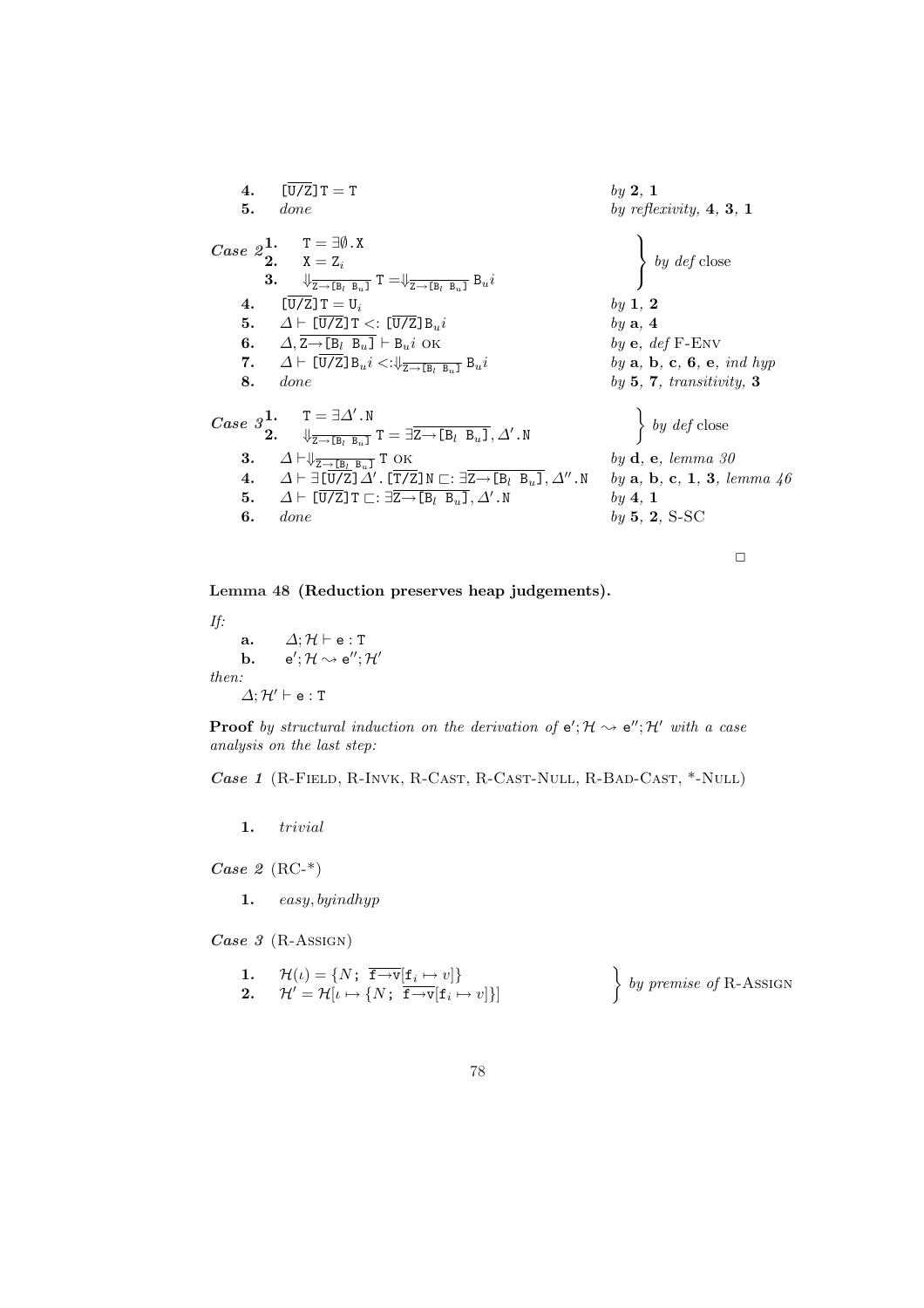3. 
$$
\mathcal{H} = \overline{\iota \rightarrow C \langle \overline{T}, T, \iota' \rangle; \dots}
$$
  
\n4.  $\Delta, \overline{\iota \rightarrow [\bot \ T]}; \overline{\iota : C \langle \overline{T}, T, \iota' \rangle} \vdash e : T$   
\n5.  $\Delta; \mathcal{H}' \vdash e : T$   
\n5.  $\Delta; \mathcal{H}' \vdash e : T$   
\n6.  $\Delta$ 

Case 4 (R-New)

Lemma 49 .

1. easy, byweakening

 $\Box$ 

Theorem (Subject Reduction).

If: a.  $\emptyset; \mathcal{H} \vdash e : T$ b.  $e; \mathcal{H} \rightsquigarrow e'; \mathcal{H}'$ c.  $\vdash \mathcal{H}$  ok then:  $e' = err$ or:  $\emptyset; H' \vdash e' : T$  $\vdash \mathcal{H}'$  ок

**Proof** by structural induction on the derivation of  $e$ ;  $H \sim e'$ ;  $H'$  with a case analysis on the last step:

## Case 1 (R-New)

| 1.<br>2. | $e = new C < \overline{T}$ , $T$ , $\star$ ><br>$e' = \iota$                                                                                                                                                                       | by $\operatorname{def}$ R-New  |
|----------|------------------------------------------------------------------------------------------------------------------------------------------------------------------------------------------------------------------------------------|--------------------------------|
| 3.       | $\iota \notin dom(\mathcal{H})$                                                                                                                                                                                                    | by premises of R-NEW           |
| 4.<br>5. | $fields(C) = \overline{f}$<br>$\mathcal{H}'=\mathcal{H}, \iota \rightarrow \{\texttt{C}\triangleleft\overline{\mathcal{T}}, \enspace \mathcal{T}, \enspace \iota\triangleright; \overline{\texttt{f} \rightarrow \texttt{null}}\}$ |                                |
| 6.       | $\mathcal{H} \vdash \overline{\mathcal{T}}, \mathcal{T}$ ok                                                                                                                                                                        |                                |
| 7.       | $\mathcal{H} \vdash \exists 0 \rightarrow [\bot \ T]$ .C< $\overline{T}$ , $T$ , O> OK                                                                                                                                             | $\}$ by 1, a, lemma 32         |
| 8.       | $\mathcal{H} \vdash \exists 0 \rightarrow [\bot \ T]$ . C< $\overline{T}$ , $T$ , $0 > 1$ :                                                                                                                                        |                                |
| 9.       | $\mathcal{H}'\vdash \exists 0\to [\bot\ \mathcal{T}]$ . C< $\overline{\mathcal{T}}$ , $\ \mathcal{T}$ , $\ \mathsf{0}\mathsf{>}<: \mathsf{T}$                                                                                      | by 8, 5, lemma 8               |
|          | 10. $\emptyset$ : $\mathcal{H}' \vdash \iota$ : C< $\overline{\mathcal{T}}$ , $\mathcal{T}$ , $\iota$ >                                                                                                                            | $by 5, H-T, T-VAR$             |
| 11.      | $\mathcal{H} \vdash T$ OK                                                                                                                                                                                                          | by $a$ , F-ENV-EMPTY, lemma 31 |
|          | 12. $\mathcal{H}' \vdash T$ OK                                                                                                                                                                                                     | by 11, 5, lemma 9              |
|          | 13. $\emptyset \cap fv()=\emptyset$                                                                                                                                                                                                | by def intersection            |
|          | 14. $fv(\iota) \in \emptyset$                                                                                                                                                                                                      | by $def$ fv                    |
|          | 15. $\mathcal{H}' \vdash \iota \lt: \mathcal{T}$                                                                                                                                                                                   | by 5, $def$ H-S, S-BOUND       |
|          | 16. $\mathcal{H}'\vdash C\leq T$ , $\mathcal{T}$ , $\iota$ > <: $\exists 0\rightarrow \llbracket \perp T\rrbracket$ . $C\leq T$ , $T$ , $\Box$ b by 13, 14, 15, XS-BTTM, XS-ENV, S-SC                                              |                                |
|          | 17. $\mathcal{H}' \vdash C \leq \overline{T}$ , $\mathcal{T}$ , $\iota > \iota : T$                                                                                                                                                | $by 16, 9, S-Trans$            |
|          | 18. $\emptyset; \mathcal{H}' \vdash \iota : T$                                                                                                                                                                                     | $by 10, 17, 12, T-SUBs$        |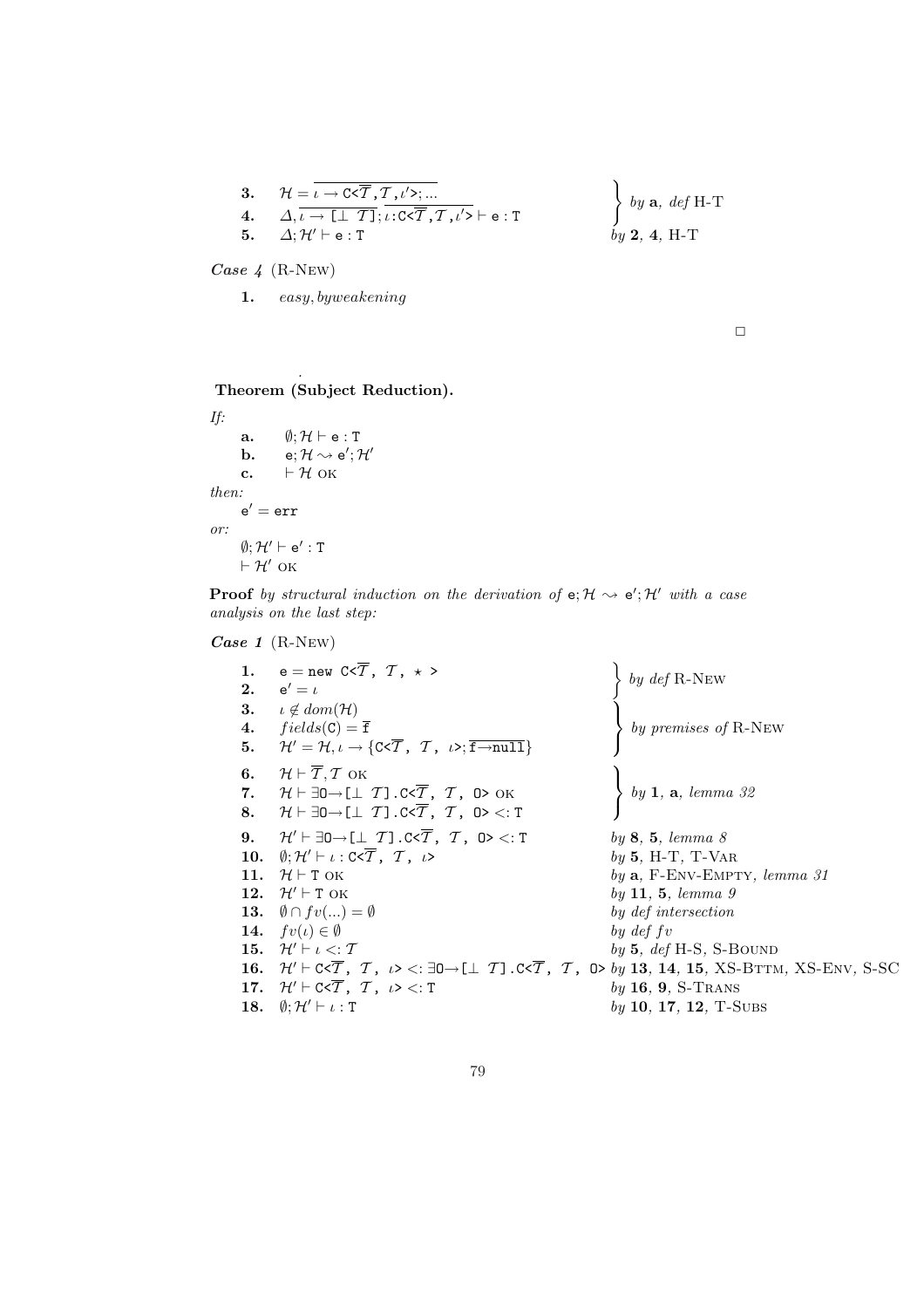19. 
$$
\mathcal{H} \vdash 0 \rightarrow [\perp T]
$$
 OK  
20.  $\mathcal{H}, 0 \rightarrow [\perp T] \subset \overline{T}, T, 0 \succ$   $\vdash$  OK

1.1.  $\mathcal{H}, \mathsf{0} \rightarrow [\perp \mathcal{T}] \overline{\mathcal{T}}, \mathcal{T}, \mathsf{0} \vdash$ 

1.2. class  $C < \overline{\mathcal{X} \triangleleft \mathcal{T}_u} > \langle \dots \rangle$ 

Case analysis on C:

Case  $1 \text{ C} \neq 0$ bject

1.6.  $\mathcal{H}'(\iota) = [\bot \ \mathcal{T}]$ 

Case  $2C = 0$ bject

 $\mathcal{L}$  $\sqrt{ }$ by  $7, def F-EXISTS$ 

 $\ddot{\phantom{a}}$ 

1.3.  $\mathcal{H}, 0 \rightarrow [\perp \mathcal{T}] \vdash \overline{\mathcal{T}}, \mathcal{T}, 0 <: \overline{[\mathcal{T}}, \mathcal{T}, 0/\overline{\mathbf{X}}] \mathcal{T}_u$ 1.4.  $(\mathcal{H}, 0 \rightarrow [\perp T])(0) = [\perp T']$  $\ddot{\phantom{a}}$  $\mathcal{L}$  $\left($ by  $20, def F-CLASS$ **1.5.**  $\mathcal{H}' \vdash \iota$  OK by 5, def H-F, F-VAR  $by 5, def H-F$ **1.7.**  $\mathcal{H}, \iota \to [\bot \mathcal{T}] \vdash \overline{\mathcal{T}}, \mathcal{T}, \iota \leq \overline{[\overline{\mathcal{T}}}, \overline{\mathcal{T}}, \iota/\overline{\mathbf{X}}] \mathcal{T}_u$  by **1.3**, **6**, renaming **1.8.**  $\mathcal{H}' \vdash \overline{T}, \mathcal{T}, \iota <: [\overline{T}, \mathcal{T}, \iota / \overline{\lambda}] \mathcal{T}_u$  by **1.7**, **5**, def H-S<br> **1.9.**  $\mathcal{H}' \vdash C \leq \overline{T}, \mathcal{T}, \iota > \text{OK}$  by **6**, lemma 8, **1.5**  $by 6, lemma 8, 1.5, 1.6, 1.2, 1.8$ **2.1.**  $\overline{T} = \emptyset$  by def syntax

 $\left\{ \begin{array}{c} by \textbf{20}, \text{ def F-OBIECT} \end{array} \right.$ 

 $by 5, def H-F$ 

 $by 24, lemma 10, T-NULL$ 

1 ok

ok

2.3.  $(\mathcal{H}, 0 \rightarrow [\perp T])(0) = [\perp T']$ **2.4.**  $\mathcal{H}' \vdash \iota$  OK by 5, def H-F, F-VAR **2.5.**  $\mathcal{H}'(\iota) = [\perp T]$ 

2.2.  $\mathcal{H}, 0 \rightarrow [\perp T] T, 0 \vdash$ 

21.  $\mathcal{H}' \vdash C \leq \overline{T}$ ,  $\mathcal{T}$ ,  $\iota > OK$  by by cases 22. let  $\overline{fType(f, C \leq \overline{T}, T, \nu)} = U$ **23.**  $\mathcal{H} \vdash \iota \rightarrow \lbrack \bot \mathcal{T} \rbrack$  ok by 7, def F-Exists, F-ENV **24.**  $\mathcal{H}' \vdash \overline{U}$  OK by 22, 21, c, 23, def H-F, lemma 27<br> **25.**  $\emptyset; \mathcal{H}' \vdash \overline{\text{null}: U}$  by 24, lemma 10, T-NULL **26.**  $\vdash$  H' OK by 5, c, 7, 22, 25, def F-HEAP

27. done by 18, 2, 26

Case  $2$  (R-FIELD)

| 1. $e = \iota \cdot f_i$                                     |                                                                        |
|--------------------------------------------------------------|------------------------------------------------------------------------|
| <b>2.</b> $e' = v_i$                                         | $\left\{ \begin{array}{c} by\ def\ R\text{-FIELD} \end{array} \right.$ |
| 3. $\mathcal{H}'=\mathcal{H}$                                |                                                                        |
| 4. $\mathcal{H}(\iota) = \{N; \overline{f \rightarrow v}\}\$ | by premise of R-FIELD                                                  |

**2.6.**  $\mathcal{H}' \vdash \text{Object} < \mathcal{T}$ ,  $\iota > \text{OK}$  by 6, lemma 8, 2.4, 2.5,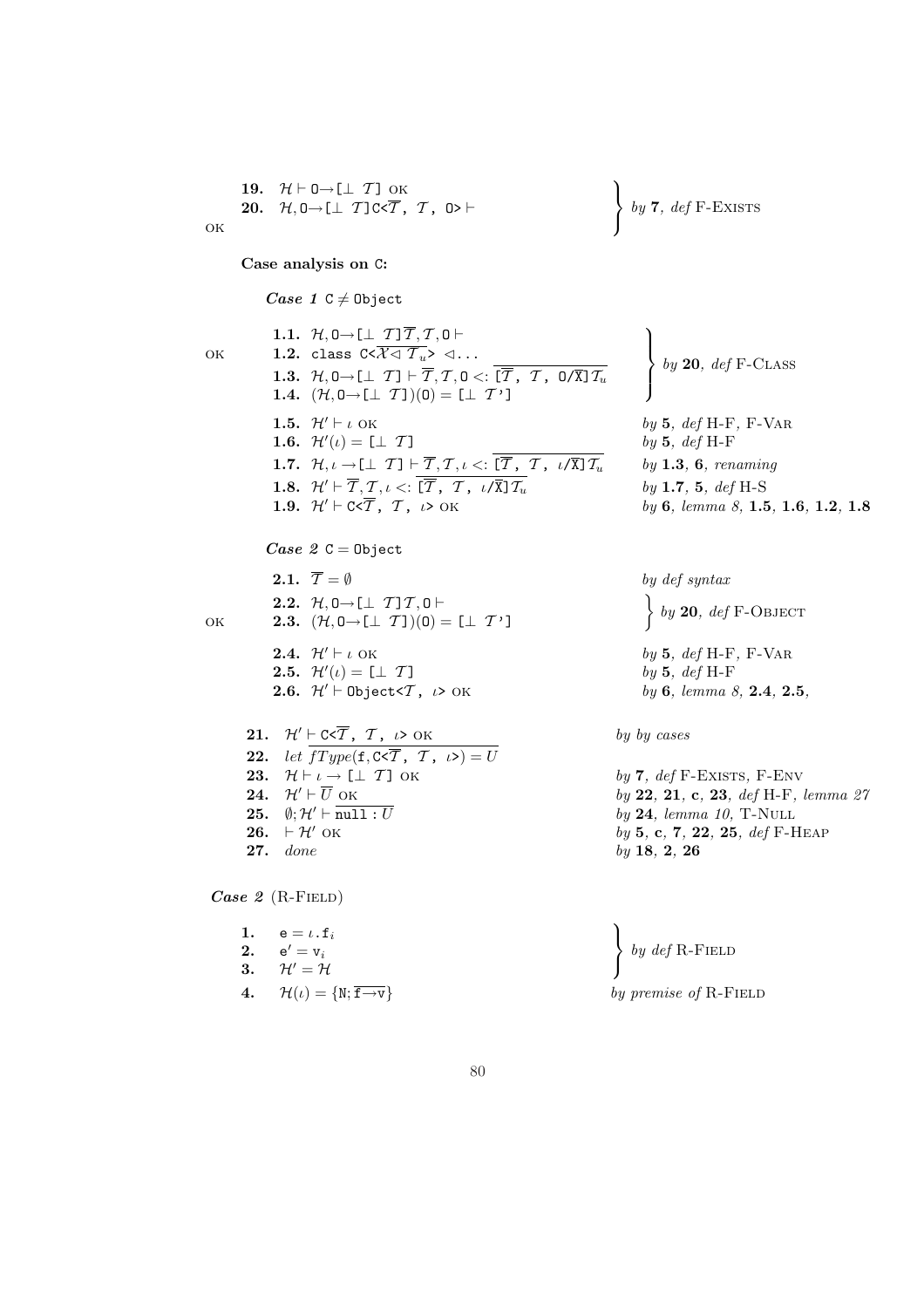5.  $\emptyset;$   $\mathcal{H} \vdash \iota : \exists \Delta' . \mathbb{N}'$ 6.  $fType(f, N') = T'$ 7.  $\emptyset \vdash \Downarrow_{\Delta'} T' < T$ 8.  $\emptyset \vdash \exists \emptyset \ldotp N < : \exists \Delta' \ldotp N'$ 9.  $\emptyset \vdash T$  ok by 10.  $\emptyset \vdash \exists \emptyset \cdot \mathbb{N} \sqsubset : \exists \triangle' \cdot \mathbb{N}'$ 11. let  $\Delta' = \overline{Z \rightarrow [B_l \ B_u]}$ **12.** There exists  $\overline{T_s}$ 13.  $\vdash \texttt{N} \sqsubset : [\overline{\texttt{T}_{s}/\texttt{Z}}] \texttt{N}'$ 14.  $\emptyset \vdash \texttt{T}_{s} <: [\overline{\texttt{T}_{s}/\texttt{Z}}]\texttt{B}_{u}$ 15.  $\emptyset \vdash [\texttt{T}_s/\texttt{Z}] \, \texttt{B}_l <: \texttt{T}_s$ 16.  $fv(\overline{\mathtt{T}_s}) = \emptyset$ **17.**  $fType(\mathbf{f}_i, \mathbf{N}) = \mathbf{U}_i$ 18.  $\emptyset, \mathcal{H} \vdash v_i : U_i$ **19.**  $U_i = fType(\mathbf{f}_i, [\overline{T_s/\mathbf{Z}}]N)$ **20.**  $U_i = [\overline{T_s/Z}] fType(\mathbf{f}_i, \mathbf{N}')$ 21.  $\mathtt{U}_i = [\overline{\mathtt{T}_s/\mathtt{Z}}]\mathtt{T}'$ 22.  $\emptyset \vdash \exists \Delta' . \mathbb{N}'$  ok by 23.  $\Delta' \vdash T$ 24.  $\emptyset \vdash \Delta$  ${\bf 25.} \quad \emptyset \vdash \overline{ {\rm T}_{s}/{\rm Z}}{ \rm J\,T}'<:\Downarrow_{\varDelta'} {\rm T}'$ 26.  $\emptyset \vdash U_i <: \Downarrow_{\Delta'} T'$  $27. \quad \emptyset \vdash \mathtt{U}_i <:$ 28.  $\emptyset; H \vdash v_i$ : 29.  $\vdash \mathcal{H}'$  OK  $\int$  ok by  $30.$  done

 $\textit{Case 3}$  (R-Assign)

1.  $e = \iota \cdot f_i = v$ 2.  $\mathsf{e}'=\mathsf{v}$ 3.  $\mathcal{H}(\iota)=\{N;\overline{\mathtt{f}\mathop{\rightarrow}\mathtt{v}}\}$ 4.  $\mathcal{H}^{\prime}=\mathcal{H}[\iota\mapsto \{ \mathtt{N};\overline{\mathtt{f}\mathop{\rightarrow}\mathtt{v}}[\mathtt{f}_i\mapsto \mathtt{v}]\}]$ 5.  $\emptyset;$   $\mathcal{H} \vdash \iota : \exists \Delta' . \mathbb{N}'$ 6.  $fType(\mathbf{f}_i, \mathbf{N}') = \mathbf{U}$ 7.  $\emptyset; \mathcal{H} \vdash v : U'$ 8.  $\varDelta' \vdash U' <: U$ 9.  $\emptyset \vdash U' \lt: T$ 10.  $\emptyset \vdash T$  ok by 11.  $\emptyset; \mathcal{H} \vdash \mathbf{v}$ : T is a set of  $by$ 12.  $\emptyset; \mathcal{H}' \vdash \mathbf{v}$ :  $\mathbf{T}$  by 11

 $\left\{\begin{array}{c} \end{array}\right\}$ by  $1$ ,  $a$ , F-ENV-EMPTY, lemma  $33$ by 4, 5, lemma 45 a, F-ENV-EMPTY, lemma 31 by 8, F-ENV-EMPTY, lemma 16  $\left\{\begin{array}{c} \phantom{a}\\ \phantom{a}\\ \phantom{a}\end{array}\right\}$ by 10, F-ENV-EMPTY, lemma 39  $\ddot{\phantom{1}}$ by  $4$ , c, def F-HEAP  $by \, 13, \, 6, \, 17, \, lemma \, 23$ ) by 19, lemma 5  $by 20, 6$  $5, F-env-EMENTY, c, lemma 31$  $by 22, 6, F-ENV-EMPTY, lemma 27$  $by$  22, def F-Exists  $by 14, 15, 16, 23, 11, 24, F-ENV-EMPTY, le$ by 25, 21  $\mathbf{p}$  by 26, 7, transitivity  $by$  18, 27, F-ENV-EMPTY, 9, T-SUBS 3 , c  $, 2, 29$ 

| $\left\{\begin{array}{c} by\ def\ R\text{-}\mathrm{ASSIGN}\end{array}\right.$                           |
|---------------------------------------------------------------------------------------------------------|
| $\left\{ \begin{array}{c} by \text{ }premises \text{ } of \text{ } R\text{-}ASSIGN \end{array} \right.$ |
| $\left\{ \begin{array}{l} by \textbf{ 1, a, F-env-EMPTY, lemma 34} \end{array} \right.$                 |
| by $a$ , F-ENV-EMPTY, lemma 31                                                                          |
| $by 7, 9, 10, T-SUBS$                                                                                   |
| by 11, 4, def H-T                                                                                       |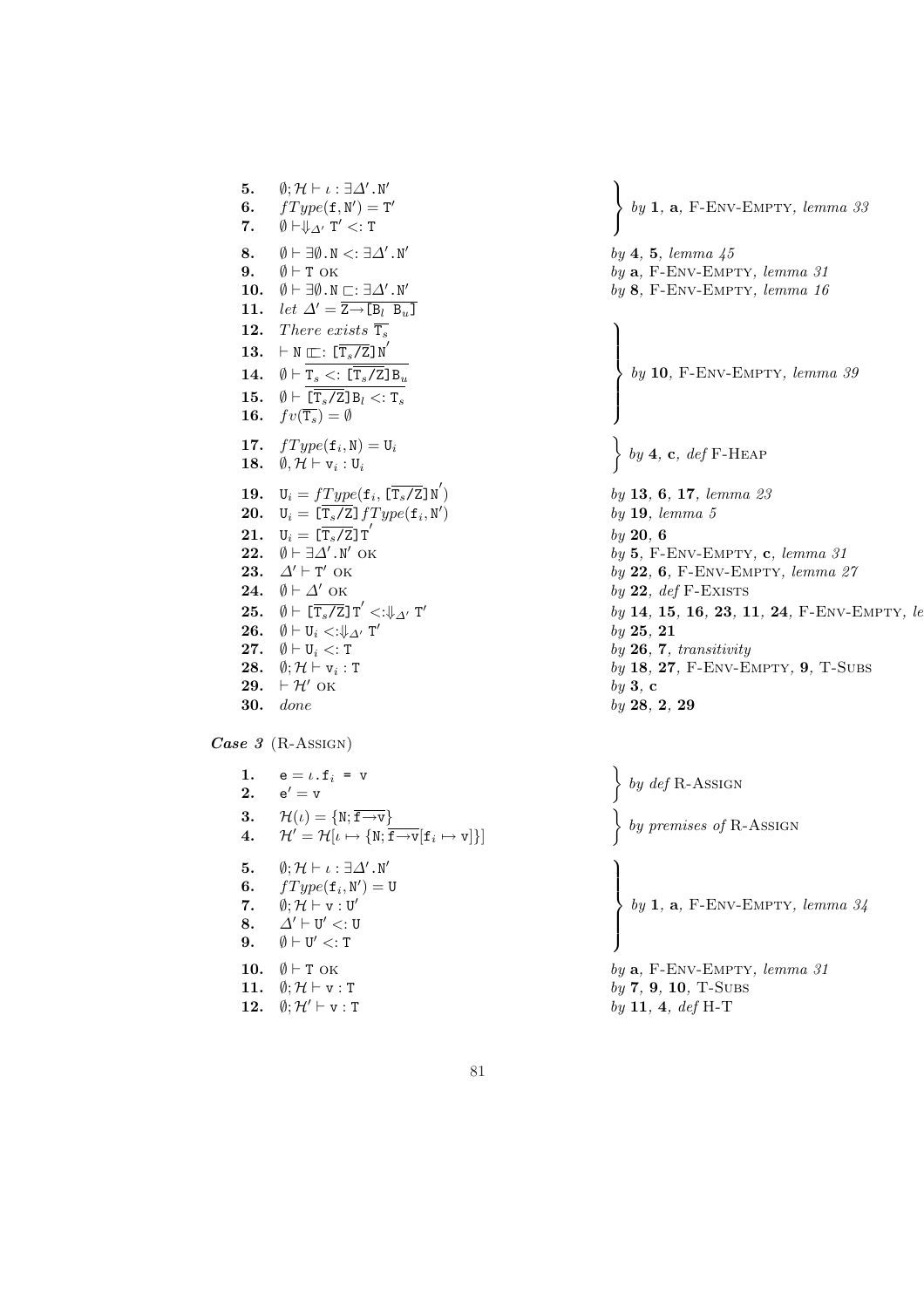13.  $\emptyset \vdash N$  OK 14.  $\overline{fType(\texttt{f}, \texttt{N})} = \texttt{U}$ 15.  $\emptyset$ ;  $\mathcal{H} \vdash \overline{v : U}$ 16.  $\emptyset \vdash \exists \emptyset \cdot \mathbb{N} <: \exists \Delta' \cdot \mathbb{N}'$ 17.  $\emptyset \vdash \exists \emptyset \cdot \mathbb{N} \sqsubset : \exists \Delta' \cdot \mathbb{N}'$ 18. let  $\Delta' = \overline{Z \rightarrow [B_l \ B_u]}$ **19.** There exists  $\overline{T_s}$ **20.**  $\vdash N \sqsubset : [\overline{T_s/Z}]N$ 21.  $\emptyset \vdash \mathtt{T}_{s} <: [\overline{\mathtt{T}_{s}/\mathtt{Z}}] \mathtt{B}_{u}$ 22.  $\emptyset \vdash [\overline{T_s/\mathbf{Z}}] \mathbf{B}_l <: \mathbf{T}_s$ **23.**  $fv(\overline{T_s}) = \emptyset$ **24.**  $U_i = fType(\mathbf{f}_i, [\overline{T_s/Z}]\mathbf{N}')$ **25.**  $U_i = [\overline{T_s/Z}] fType(\mathbf{f}_i, \mathbf{N}')$ **26.**  $U_i = [\overline{T_s/Z}]U$  by 25, 6<br>**27.**  $\emptyset \vdash \exists \Delta'$ . N' OK by 5. F-28.  $\Delta' \vdash N'$  OK 21.  $\begin{array}{c} \n\sqrt{22} \cdot \sqrt{24} \cdot \sqrt{24} \cdot \sqrt{24} \cdot \sqrt{24} \cdot \sqrt{24} \cdot \sqrt{24} \cdot \sqrt{24} \cdot \sqrt{24} \cdot \sqrt{24} \cdot \sqrt{24} \cdot \sqrt{24} \cdot \sqrt{24} \cdot \sqrt{24} \cdot \sqrt{24} \cdot \sqrt{24} \cdot \sqrt{24} \cdot \sqrt{24} \cdot \sqrt{24} \cdot \sqrt{24} \cdot \sqrt{24} \cdot \sqrt{24} \cdot \sqrt{24} \cdot \sqrt{24} \cdot \sqrt{24} \cdot \sqrt{24} \$ 30.  $\Delta' \vdash U$  OK by 6, 28, 29 lemma 27 31.  $U_i = U$  by 26, 30 32.  $\emptyset$ ;  $\mathcal{H} \vdash \overline{v : U_i}$  by 15, 31 **34.** done by 12, 2, 33

Case 4 (R-INVK)

1.  $e = \iota \cdot \langle \overline{P} \rangle (\overline{\iota})$  $2.$  $e' = [\overline{T/Y}, \overline{\iota/x}, \overline{\iota/\texttt{this}}]e_0$ 3.  $\mathcal{H}' = \mathcal{H}$  $\ddot{\phantom{a}}$  $\mathcal{L}$  $\sqrt{ }$ 4.  $\mathcal{H}(\iota) = \{ \mathbb{N}' \}$ 5.  $\overline{\mathcal{H}(\iota)} = \{N'\}$ 6.  $mBody(\mathfrak{m}, \mathsf{C}\leq\overline{\mathrm{T}'}>) = (\overline{\mathfrak{x}}; \mathsf{e}_0)$ 7.  $mType(\text{m}, \text{C} \leq \overline{\text{T}'}>) = \leq \overline{\text{Y}} \leq \overline{\text{B}} > \overline{\text{U}} \rightarrow \text{U}$ 8.  $match(sift(\overline{N}, \overline{U}, \overline{Y}), \overline{P}, \overline{Y}, \overline{T})$  $\frac{1}{2}$  $\begin{matrix} \phantom{-} \end{matrix}$  $\int$ 9.  $\emptyset; \mathcal{H} \vdash \iota : \exists \Delta' . \mathbb{N}$ 10.  $mType(m, N) = \langle \overline{Y'} \langle \overline{B'} \rangle \overline{U''} \to U''$ 11.  $\emptyset; \mathcal{H} \vdash \overline{\iota : \exists \Delta . \mathbb{R}}$ **12.**  $match(sift(\overline{R},\overline{U''},\overline{Y'}),\overline{P},\overline{Y'},\overline{T''})$ 13.  $\emptyset \vdash \overline{P}$  OK  $14. \quad \Delta', \overline{\Delta} \vdash \overline{\mathtt{T}'' <: [\overline{\mathtt{T}'' / \mathtt{Y}'}]\mathtt{B}'}$ 15.  $\Delta', \overline{\Delta} \vdash \overline{\exists \emptyset . \mathsf{R} <: [\overline{\mathrm{T}'' / \mathrm{Y}'}] \, \mathrm{U}''}$ 16.  $\oint \vdash \Downarrow_{\Delta', \overline{\Delta}} [\overline{\mathrm{T}'' / \mathrm{Y}'}] \mathbb{U}'' <: \mathrm{T}$  $\ddot{\phantom{a}}$  $\begin{array}{c} \hline \end{array}$  $\begin{bmatrix} \phantom{-} \end{bmatrix}$ 

 $\mathcal{L}$  $\sqrt{ }$ by  $3, c, def F-HEAP$ by 3, 5, lemma 45  $by 34$ , F-ENV-EMPTY, lemma 16  $\mathbf{r}$  $\begin{matrix} \phantom{-} \end{matrix}$  $\Bigg\{$ by 17, F-Env-Empty, lemma 39 ) by 20, 6, 14, lemma 23 ) by 24, lemma 5  $by 5$ , F-ENV-EMPTY, lemma 31 by  $27, def$  F-Exists **33.**  $\vdash$  H' OK by 4, c, 13, 15, 14, 32, def F-HEAP

 $\ddot{\phantom{a}}$ 

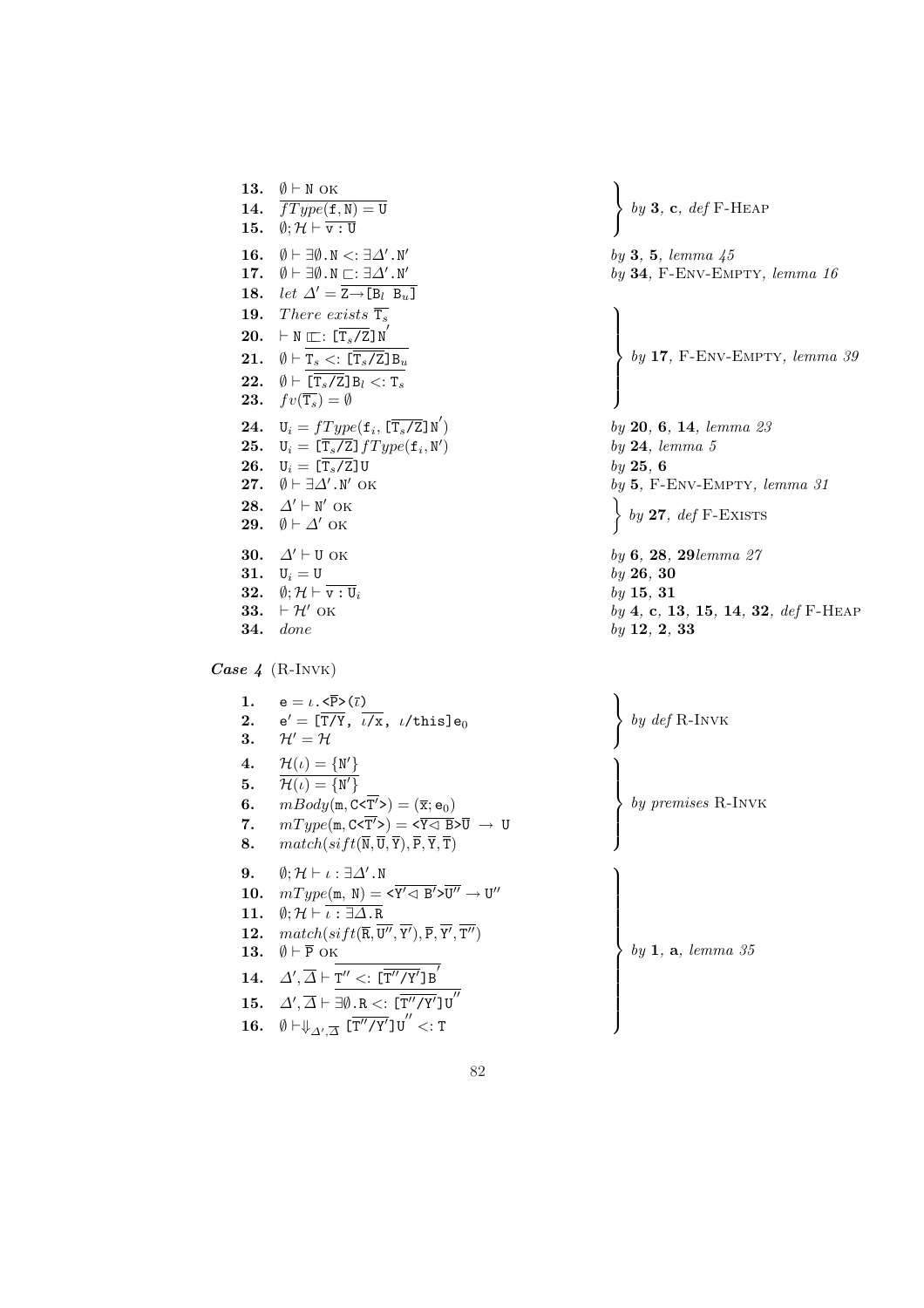**17.**  $\emptyset \vdash \exists \Delta'$ .N OK by 9, F-ENV-EMPTY, lemma 31 18.  $\emptyset \vdash \exists \emptyset \mathbf{N}' \leq \exists \Delta' \mathbf{N}$  by 4, 9, lemma 45 19.  $\emptyset \vdash \mathbb{N}'$  OK  $by$  4, def F-HEAP **20.**  $\emptyset \vdash \overline{\exists \emptyset \cdot N' \prec : \exists \Delta \cdot R}$  by 5, 11, lemma 45 21.  $\emptyset \vdash \overline{\mathbb{N}}'$  $by 5, def F-HEAP$ **22.**  $\emptyset \vdash \exists \emptyset \cdot N' \sqsubset : \exists \Delta' \cdot N$  by 18, F-ENV-EMPTY, lemma 16<br> **23.**  $\emptyset \vdash T$  OK by a, F-ENV-EMPTY, lemma 31  $by$  a, F-ENV-EMPTY, lemma 31 **24.**  $\emptyset \vdash \overline{\exists \Delta . \mathbb{R}}$  OK by 11, F-ENV-EMPTY, lemma 31 25.  $\overline{\Delta} \vdash \overline{\mathbf{R}}$  OK by 24, def F-EXISTS 26.  $\overline{A} \vdash \overline{T''}$  OK by 13, 12, 24, F-ENV-EMPTY, lemma 29 27.  $match(sift(\overline{\mathtt{R}},\overline{\mathtt{U}},\overline{\mathtt{Y}}), \overline{\mathtt{P}}, \overline{\mathtt{Y}'}, \overline{\mathtt{T}}$  $by$  22, 10, 7, 12, F-ENV-EMPTY, 26, lemma  $40$ **28.** there exists  $\overline{N_{fresh}}$ :  $\overline{R} = \overline{N_{fresh}}$  by **24**, def F-VAR **29.**  $\emptyset \vdash \overline{\exists \emptyset \cdot N' \sqsubset : \exists \Delta \cdot R}$  by 20, 28, F-ENV-EMPTY, lemma 16 30. let  $\Delta' = \overline{\mathbf{X}_x \rightarrow [\mathbf{B}_{xl} \ \mathbf{B}_{xu}]}$ **31.** There exists  $\overline{\mathbb{U}_x}$ 32.  $\vdash \texttt{N}' \sqsubset : [\overline{\texttt{U}_x/\texttt{X}_x}] \texttt{N}$ 33.  $\emptyset \vdash \overline{U_x \ltimes : [\overline{U_x/X_x}] B_{xy}}$ **34.**  $\emptyset \vdash [\overline{U_x/X_x}]B_{xl} <: U_x$ **35.**  $fv(\overline{\mathsf{U}_x}) = \emptyset$  $\mathbf{r}$  $\begin{matrix} \phantom{-} \end{matrix}$  $\Bigg\{$ by 22, 30, F-Env-Empty, lemma 39 **36.**  $mType(\mathfrak{m}, \ [\overline{U_x/X_x}]\ N) = [\overline{U_x/X_x}] \times \overline{Y'} \triangleleft B' \times \overline{U''} \rightarrow U'' by \ 10, \ lemma \ 6$ 37.  $mType(\texttt{m},\ \texttt{N}')=\ [\overline{\texttt{U}_x/\texttt{X}_x}]\texttt{<}\overline{\texttt{Y}'}\texttt{<}\ \texttt{B}'\texttt{>} \overline{\texttt{U}''} \texttt{>} \ \ \texttt{U}$  $by 32, 36, lemma 24$  $38. \quad \overline{\mathsf{X}\mathsf{X}\mathsf{B}}\mathsf{D}\overline{\mathsf{U}}\ \rightarrow\ \mathsf{U}=\ [\overline{\mathsf{U}_x/\mathsf{X}_x}]\mathsf{X}\overline{\mathsf{Y}'\mathsf{X}\mathsf{B}'\mathsf{D}'}\overline{\mathsf{U}''}\mathsf{\rightarrow}\ \mathsf{U}$ <sup>00</sup> by 37, 7  $39. \quad \overline{Y} = \overline{Y'}$  $40. \quad \overline{\text{U}} = \text{\ }{\text{\ }[\overline{\text{U}_x/\text{X}_x}\text{]} \ \overline{\text{U}''}}$ 41.  $U = \left[\overline{U_x/X_x}\right]U''$  $42. \quad \overline{\mathsf{B}} = \llbracket \overline{\mathsf{U}_x/\mathsf{X}_x} \rrbracket \overline{\mathsf{B}'}$  $\tilde{\phantom{a}}$  $\mathcal{L}$  $\left($ by 38 43. match(sift( $\overline{R}, \overline{U}, \overline{Y}$ ),  $\overline{P}, \overline{Y}, \overline{T''}$ )  $bv$  27, 39 **44.**  $\overline{Y \rightarrow [\perp \ B]} \vdash \overline{U}$  OK  $by 7$ , F-ENV-EMPTY, 19, lemma 28 45. let  $\overline{\Delta} = \overline{\mathbf{X}_s \rightarrow [\mathbf{B}_{sl} \ \mathbf{B}_{su}]}$ **46.**  $\emptyset \vdash \overline{\exists \emptyset . \mathbb{N}'}$  ok **by 21**, F-ENV-EMPTY, F-EXISTS 47. There exists  $\overline{\mathbb{U}_s}$ 48.  $T = \left[\overline{U_s/X_s}\right]T''$ 49.  $\emptyset \vdash \overline{U_s \ltimes : [\overline{U_s/X_s}] B_{su}}$ 50.  $\emptyset \vdash [\overline{U_s/X_s}]B_{sl} <: U_s$  $51. \quad \vdash \overline{\mathtt{N}'} \sqsubset \vdots \, \overline{\mathtt{U}_s/\mathtt{X}_s} \texttt{]}$  R 52.  $fv(\overline{\mathsf{U}_s}) = \emptyset$  $\begin{matrix} \phantom{-} \end{matrix}$  $\Bigg\}$ by 29, 43, 8, 44, 45, F-Env-Empty, 46, 13, lemma 41 53.  $\Delta', \overline{Y' \rightarrow [\perp \ B']} \vdash U''$  OK 54.  $\Delta', \overline{Y' \rightarrow [\perp \ B']} \vdash \overline{U''}$  ok 55.  $\Delta', \overline{Y' \rightarrow [\perp \ B']} \vdash \overline{B'}$  ok  $\mathbf{r}$  $\mathcal{L}$  $\sqrt{ }$ by 10, 17, F-Env-Empty, lemma 28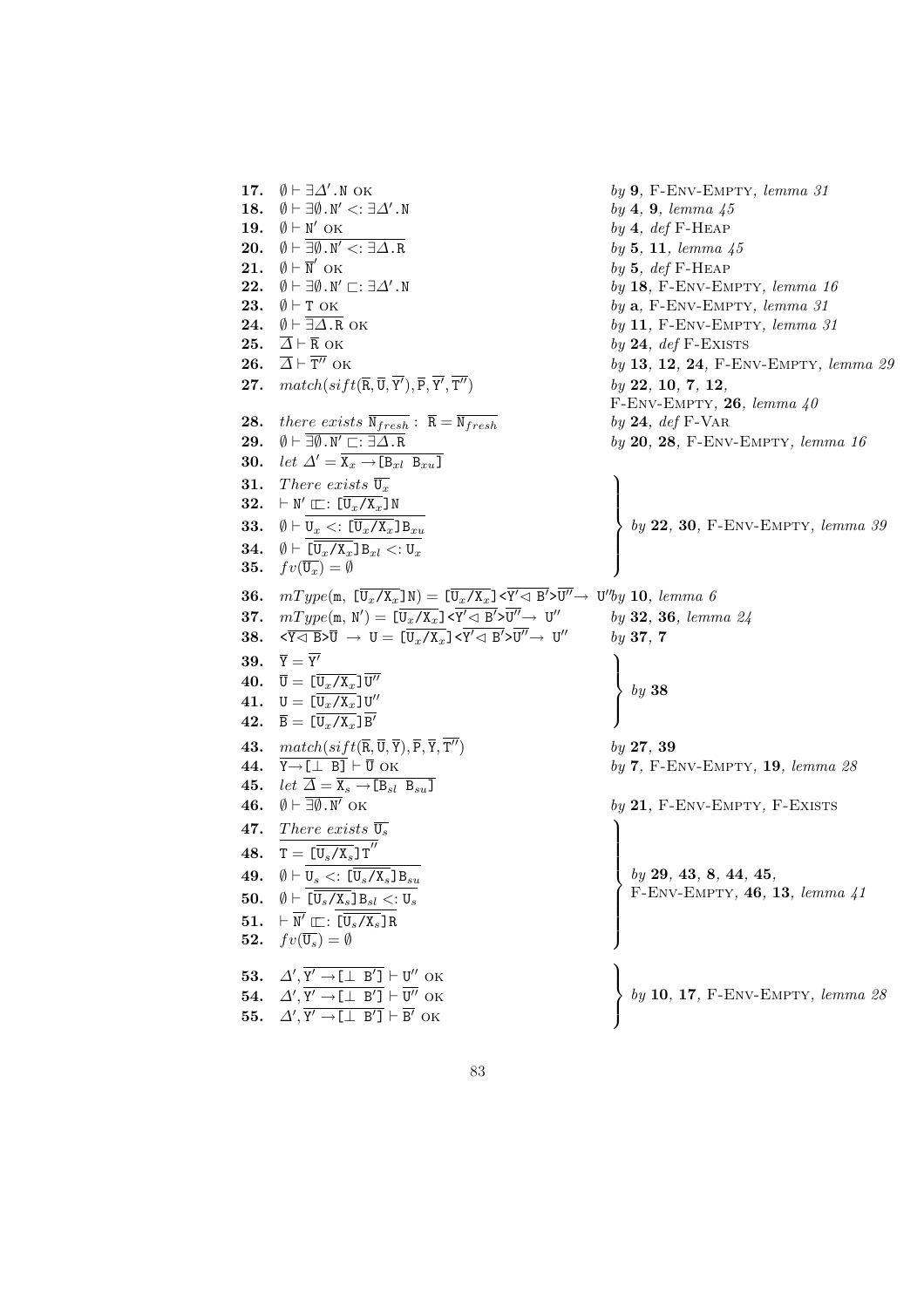| 56. | $\Delta' \vdash [\overline{\texttt{U}_s/\texttt{X}_s}]\texttt{T}'' <: [\overline{\texttt{U}_s/\texttt{X}_s}]\ [\overline{\texttt{T}''/\texttt{Y}'}]\texttt{B}'$                                                                              | by 14, 49, 50, 52, lemma 17                |
|-----|----------------------------------------------------------------------------------------------------------------------------------------------------------------------------------------------------------------------------------------------|--------------------------------------------|
| 57. | $\Delta' \vdash [\overline{\texttt{U}_s/\texttt{X}_s}]\texttt{T}'' <: [\texttt{[}\overline{\texttt{U}_s/\texttt{X}_s}]\texttt{T}''/\overline{\texttt{Y}}']\texttt{B}$                                                                        | by 56, 55                                  |
| 58. | $\varDelta' \vdash \mathtt{T} <: [\overline{\mathtt{T} / \mathtt{Y}}]\,\overline{\mathtt{B}'}$                                                                                                                                               | by 57, 48, 39                              |
| 59. | $\emptyset \vdash [\overline{\mathrm{U}_x/\mathrm{X}_x}] \, \texttt{T} <: [\overline{\mathrm{U}_x/\mathrm{X}_x}] \, [\overline{\mathrm{T/Y}}] \, \texttt{B}'$                                                                                | by 58, 33, 34, 35, lemma 17                |
| 60. | $\emptyset \vdash \texttt{T} <: [\overline{\texttt{T/Y}}] [\overline{\texttt{U}_x/\texttt{X}_x}] \, \texttt{B}'$                                                                                                                             | by 59, 23, 7, 30, lemma 14                 |
| 61. | $\emptyset \vdash T <: [T/Y] B$                                                                                                                                                                                                              | by 60, 42                                  |
| 62. | $\Delta' \vdash \exists \emptyset. \ [\overline{\texttt{U}_s/\texttt{X}_s} \texttt{R} <: [\overline{\texttt{U}_s/\texttt{X}_s} \texttt{I} \ [\overline{\texttt{T}''/\texttt{Y}'} \texttt{J} \texttt{U}']$                                    | by 15, 49, 50, 52, lemma 17                |
| 63. | $\Delta' \vdash \exists \emptyset. \ [\overline{U_s/X_s} \text{]} R <: \ [\ \overline{[U_s/X_s} \text{]} T''/Y' \text{]} U'$                                                                                                                 | by 57, 54                                  |
| 64. | $\Delta' \vdash \exists \emptyset$ . [ $\overline{U_s/X_s}$ ]R <: [T/Y]U                                                                                                                                                                     | by 63, 48, 39                              |
| 65. | $\emptyset \vdash \exists \emptyset. \ [\overline{U_x/X_x}] \ [\overline{U_s/X_s}] R <: [\overline{U_x/X_x}] \ [\overline{T/Y}] U''$                                                                                                         | by 64, 33, 34, 35, lemma 17                |
| 66. | $\emptyset \vdash \exists \emptyset. \ [\overline{\texttt{U}_x / \texttt{X}_x}] \ [\overline{\texttt{U}_s / \texttt{X}_s}] \ \texttt{R} <: \ [\overline{\texttt{T} / \texttt{Y}}] \ [\overline{\texttt{U}_x / \texttt{X}_x}] \ \texttt{U}''$ | by 65, 23, 7, 30, lemma 14                 |
| 67. | $\emptyset \vdash \exists \emptyset. \ [\overline{\mathsf{U}_x \mathsf{X}_x}] \ [\overline{\mathsf{U}_s \mathsf{X}_s}] \ \mathtt{R} <: \ [\overline{\mathtt{T} \mathsf{Y}}] \ \mathtt{U}$                                                    | by 66, 40                                  |
| 68. | $\emptyset \vdash \exists \emptyset \ldotp N' \sqsubset : \exists \emptyset \ldotp [U_s/X_s] R$                                                                                                                                              | by 51, lemma 38                            |
| 69. | $\emptyset \vdash \exists \emptyset. \ [\overline{U_x/X_x}] \mathbb{N}' \sqsubset : \exists \emptyset. \ [\overline{U_x/X_x}] \ [\overline{U_s/X_s}] \mathbb{R}$                                                                             | by 68, 33, 34, 35, lemma 17                |
| 70. | $\emptyset \vdash \exists \emptyset.$ [U <sub>x</sub> /X <sub>x</sub> ]N' <: [T/Y]U                                                                                                                                                          | $by$ 67, 69, XS-TRANS, S-SC                |
| 71. | $\emptyset \vdash \exists \emptyset \ldotp N' \lt: \lfloor \overline{T/Y} \rfloor U$                                                                                                                                                         | by 70, 21                                  |
| 72. | let $U_c = [\overline{T''/Y'}]U''$                                                                                                                                                                                                           |                                            |
| 73. | let $U_c' = [\overline{U_s/X_s}](\overline{L}[\overline{U_s/X_s}]\overline{U_x/X_x}]\overline{U_c})$                                                                                                                                         |                                            |
| 74. | $\emptyset \vdash \Delta'$ OK                                                                                                                                                                                                                | $by$ 17, F-EXISTS                          |
| 75. | $\emptyset \vdash \overline{\Delta}$ OK                                                                                                                                                                                                      | $by 24, F-EXISTS$                          |
| 76. | $fv(\overline{B_{xl}}, fv(\overline{B_{xu}}, fv(\overline{B_{sl}}, fv(\overline{B_{su}})) = \emptyset$                                                                                                                                       | by 74, 75                                  |
| 77. | $\emptyset \vdash \mathtt{U}_x) <: [\overline{\mathtt{U}_s/\mathtt{X}_s}] (\llbracket [\overline{\mathtt{U}_s/\mathtt{X}_s}]\mathtt{U}_x/\mathtt{X}_x]\mathtt{B}_{xu}$                                                                       | by 33, 35, 76                              |
| 78. | $\emptyset \vdash [\overline{\mathsf{U}_s/\mathsf{X}_s}](\llbracket [\overline{\mathsf{U}_s/\mathsf{X}_s}]\mathsf{U}_x/\mathsf{X}_x]\mathsf{B}_{xl} <: \mathsf{U}_x$                                                                         | by 34, 35, 76                              |
| 79. | $\emptyset \vdash \mathtt{U}_s <: [\overline{\mathtt{U}_s/\mathtt{X}_s}] \, (\, \mathtt{L} [\overline{\mathtt{U}_s/\mathtt{X}_s}] \mathtt{U}_x/\mathtt{X}_x] \mathtt{B}_{su}$                                                                | by 49, 52, 76                              |
| 80. | $\emptyset \vdash [U_s/X_s]$ ([[U <sub>s</sub> /X <sub>s</sub> ]U <sub>x</sub> /X <sub>x</sub> ]B <sub>sl</sub> <: U <sub>s</sub>                                                                                                            | by 50, 52, 76                              |
| 81. | $fv(\overline{\mathsf{U}_s/\mathsf{X}_s}\mathsf{U}_x,\overline{\mathsf{U}_s}) \subseteq dom(\Delta)$                                                                                                                                         | by 52, 35                                  |
| 82. | $\emptyset \vdash \Delta', \Delta$ ok                                                                                                                                                                                                        | by 74, 75, 16 gives $\Delta'$ and $\Delta$ |
| 83. | $\Delta', \overline{\Delta}, Y' \to [\perp \; B'] \vdash U''$ OK                                                                                                                                                                             | by 53, lemma 9                             |
| 84. | $\Delta', \overline{\Delta} \vdash \overline{\mathsf{T}''}$ OK                                                                                                                                                                               | by 26, lemma 9                             |
| 85. | $\Delta', \Delta \vdash U_c$ OK                                                                                                                                                                                                              | $by$ 72, 83, 84, 14, SC-BOTT               |
| 86. | $\emptyset \vdash \mathtt{U}_c' < \Downarrow_{\Delta', \overline{\Delta}} \mathtt{U}_c$                                                                                                                                                      | by 73, 77, 78, 79, 80, 81, 8               |
| 87. | $\emptyset \vdash \ [\overline{\texttt{U}_x / \texttt{X}_x}$ , $\overline{\texttt{U}_s / \texttt{X}_s} \texttt{]} \texttt{U}_c < : \Downarrow_{\varDelta', \overline{\varDelta}} \texttt{U}_c$                                               | by $86, def$ subst, $73$                   |
| 88. | $\emptyset \vdash [\overline{\mathrm{U}_s / \mathrm{X}_s}] [\overline{\mathrm{U}_x / \mathrm{X}_x}] [\overline{\mathrm{T}'' / \mathrm{Y}'}] \, \mathrm{U}^{''} <: \mathrm{T}$                                                                | by 87, 72, 73, 16, transitivity            |
| 89. | $\emptyset \vdash \ [\overline{\texttt{U}_s / \texttt{X}_s}] \ [\overline{\texttt{T}'' / \texttt{Y}'}] \texttt{U} <: \texttt{T}$                                                                                                             | by 88, 41, 26                              |
| 90. | $\emptyset \vdash [\overline{\mathtt{T} / \mathtt{Y}}]$ $[\overline{\mathtt{U}_s / \mathtt{X}_s}]$ $\mathtt{U}$ $\lt:$ : T                                                                                                                   | by 89, 48, 39                              |
| 91. | $fv(\mathsf{U}'') \subseteq \mathsf{Y}', \overline{\mathsf{X}_x}$                                                                                                                                                                            | by~53                                      |
| 92. | $fv(\mathbf{U}'') \subseteq \mathbf{Y}'$                                                                                                                                                                                                     | by 91, 41, 44, 39                          |

| $\overline{\mathtt{U}_s/\mathtt{X}_s} \mathtt{]} \mathtt{T}'' <: [\overline{\mathtt{U}_s/\mathtt{X}_s}]\, [\overline{\mathtt{T}''/\mathtt{Y}'}] \mathtt{B}'$         | by 14, 49, 50, 52, lemma 17                                        |
|----------------------------------------------------------------------------------------------------------------------------------------------------------------------|--------------------------------------------------------------------|
| $\overline{\mathbb{U}_s/\mathbb{X}_s} \text{\rm{]T}''} <: \widetilde{\text{\rm{[}}\,\overline{\mathbb{U}_s/\mathbb{X}_s} \text{\rm{]T}''/Y' \text{\rm{]}}}$ B        | by 56, 55                                                          |
| $\langle : [T/Y] B'$                                                                                                                                                 | by 57, 48, 39                                                      |
| $_{x}/\bar{\mathrm{X}_{x}}$ ] T $<:$ $[\overline{\mathrm{U}_{x}/\mathrm{X}_{x}}]$ [T/Y] B $'$                                                                        | by 58, 33, 34, 35, lemma 17                                        |
| $<: \, \overline{\mathrm{[T/Y]}} \, \overline{\mathrm{[U}_x/\mathrm{X}_x} \, \mathrm{]} \, \mathrm{B}'$                                                              | by 59, 23, 7, 30, lemma 14                                         |
| $<: [\overline{T/Y}]$ B                                                                                                                                              | by 60, 42                                                          |
| $\emptyset$ . $[\overline{\texttt{U}_s/\texttt{X}_s}]$ $\texttt{R} <: [\overline{\texttt{U}_s/\texttt{X}_s}]$ $[\overline{\texttt{T}''/\texttt{Y}'}]$ $\texttt{U}''$ | by 15, 49, 50, 52, lemma 17                                        |
| $\emptyset$ . [ $\overline{\mathrm{U}_s/\mathrm{X}_s} \text{]}$ R $<:$ [ $\overline{\mathrm{[U_s/X_s]}\,\mathrm{T}''/\mathrm{Y}'}$ ] $\mathrm{U}^{'}$                | by 57, 54                                                          |
| $\emptyset$ . [ $\overline{\mathtt{U}_s/\mathtt{X}_s}$ ] R $<: \,$ [T/Y] U $''$                                                                                      | by 63, 48, 39                                                      |
| . [ $\overline{U_x/X_x}$ ] [ $\overline{U_s/X_s}$ ] R $<:$ [ $\overline{U_x/X_x}$ ] [ $\overline{T/Y}$ ] $U''$                                                       | by 64, 33, 34, 35, lemma 17                                        |
| . [ $\overline{\text{U}_x/\text{X}_x}$ ] [ $\overline{\text{U}_s/\text{X}_s}$ ] R $<:$ [ $\overline{\text{T/Y}}$ ] [ $\overline{\text{U}_x/\text{X}_x}$ ] U $''$     | by 65, 23, 7, 30, lemma 14                                         |
| . [ $\overline{\mathtt{U}_x/\mathtt{X}_x}$ ] [ $\overline{\mathtt{U}_s/\mathtt{X}_s}$ ] R $<:$ [T/Y] U                                                               | by 66, 40                                                          |
| . N' $\sqsubset$ : $\exists \emptyset$ . [U <sub>s</sub> /X <sub>s</sub> ]R                                                                                          | by 51, lemma 38                                                    |
| . $[\overline{U_x/X_x}] N' \sqsubset : \exists \emptyset$ . $[\overline{U_x/X_x}] [\overline{U_s/X_s}] R$                                                            | by 68, 33, 34, 35, lemma 17                                        |
| . $\overline{\mathrm{U}_x/\mathrm{X}_x}$ ] N' $\mathrm{<:}\ \overline{\mathrm{T/Y}}$ ] U                                                                             | $by$ 67, 69, XS-TRANS, S-SC                                        |
| $\mathbf{N}' \lt: \mathbf{T}/\mathbf{Y} \mathbf{U}$                                                                                                                  | by 70, 21                                                          |
| $=\, \overline{\mathtt{[T''/Y']}} \mathtt{J\tt U}''$                                                                                                                 |                                                                    |
| $=\, [\overline{\mathtt{U}_s/\mathtt{X}_s}]\, (\,[\,[\,\overline{\mathtt{U}_s/\mathtt{X}_s}\,]\mathtt{U}_x/\mathtt{X}_x]\mathtt{U}_s)$                               |                                                                    |
| ОK                                                                                                                                                                   | $by$ 17, F-EXISTS                                                  |
| OK                                                                                                                                                                   | $by 24, F-EXISTS$                                                  |
| $f_v(fv(\overline{\mathbf{B}_{xu}}, fv(\overline{\mathbf{B}_{s l}}, fv(\overline{\mathbf{B}_{s u}})) = \emptyset)$                                                   | by 74, 75                                                          |
| ) $<: [\overline{\texttt{U}_s/\texttt{X}_s}]\, (\, [\,[\overline{\texttt{U}_s/\texttt{X}_s}]\texttt{U}_x/\texttt{X}_x]\texttt{B}_{xu}$                               | by 33, 35, 76                                                      |
| $\overline{s/X_s}$ ] ( [ [ $\overline{\texttt{U}_s/\texttt{X}_s}$ ] U $_x/\texttt{X}_x$ ] B $_{xl} <: \texttt{U}_x$                                                  | by 34, 35, 76                                                      |
| $\langle$ : [U <sub>s</sub> /X <sub>s</sub> ]([[U <sub>s</sub> /X <sub>s</sub> ]U <sub>x</sub> /X <sub>x</sub> ]B <sub>su</sub>                                      | $by$ 49, 52, 76                                                    |
| $\mathbf{g}_s/\mathtt{X}_s$ ] ([[U $_s/\mathtt{X}_s$ ]U $_x/\mathtt{X}_x$ ]B $_{sl} <:$ U $_s$                                                                       | by 50, 52, 76                                                      |
| $_{s}/\text{X}_{s}$ ] $\text{U}_{x}, \overline{\text{U}_{s}}$ ) $\subseteq dom(\Delta)$                                                                              | by 52, 35                                                          |
| $,\overline{\Delta}$ ок                                                                                                                                              | by 74, 75, 16 gives $\Delta'$ and $\overline{\Delta}$ are disjoint |
| $\overline{Y'} \rightarrow [\perp B']$ $\vdash U''$ OK                                                                                                               | $by$ 53, lemma $9$                                                 |
| $-\overline{T''}$ ok                                                                                                                                                 | by 26, lemma 9                                                     |
| $ U_c$ OK                                                                                                                                                            | by 72, 83, 84, 14, SC-BOTTOM, 82, lemma.                           |
|                                                                                                                                                                      | $by 73, 77, 78, 79, 80, 81, 85, 82, lemma 47$                      |
| $\frac{<:\Downarrow_{\Delta',\overline{\Delta}}U_c}{\frac{x}{X_x,X_x,U_s/X_s}]}U_c <:\Downarrow_{\Delta',\overline{\Delta},U_c}U_c$                                  | by $86$ , def subst, $73$                                          |
| $\overline{\mathcal{S}_{\mathcal{S}}/\mathrm{X}_{\mathcal{S}}}$ ] [ $\overline{\mathrm{U}_x/\mathrm{X}_x}$ ] [T $''/\mathrm{Y}'$ ] $\mathrm{U}^{''} <: \mathrm{T}$   | by 87, 72, 73, 16, transitivity                                    |
| $\overline{\overline{s}/\mathrm{\mathsf{X}}_s}$ ] [T $''/\mathrm{\mathsf{Y}}'$ ]U $<:$ T                                                                             | by 88, 41, 26                                                      |
| /Y] $\texttt{[U_s/X_s]} \texttt{U} <: \texttt{T}$                                                                                                                    | by 89, 48, 39                                                      |

by 91, 41, 44, 39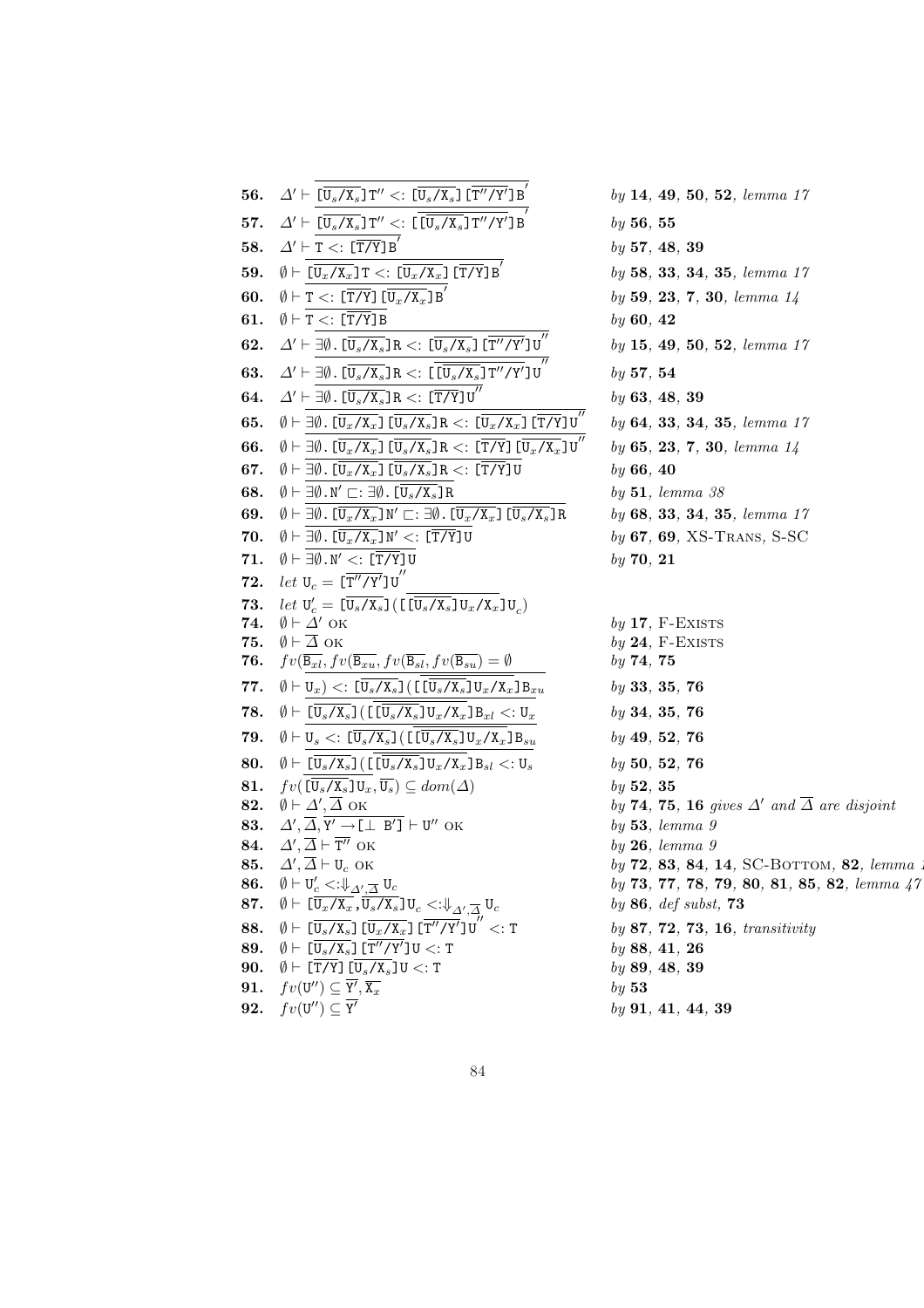**93.**  $\emptyset \vdash [\overline{T/Y}] \cup \langle : T \rangle$  by 90, 92 94.  $\overline{Y \rightarrow \Box \Box B]}$ ;  $\overline{x:U}$ , this: C< $\overline{T'}$ >  $\vdash e_0 : U$ **95.**  $\emptyset \vdash \overline{T}$  OK  $by$  **13, 46, F-EXIST,** 96.  $\[\emptyset; \overline{x: [\overline{T/Y}]\cup}, \text{this}: [\overline{T/Y}]\right. \subset \langle \overline{T' \rangle} \rangle \vdash$  $[\overline{T/Y}]$  $\mathbf{e}_0 : [\overline{T/Y}]$ U 95, lemma 21 97.  $\emptyset$ ;  $\overline{x}$ :  $[\overline{T/Y}]$ U, this:  $N' \vdash [\overline{T/Y}]$ e<sub>0</sub> :  $[\overline{T/Y}]$ U *by* 96, 19 98.  $\emptyset; \mathcal{H} \vdash \iota : \exists \emptyset \mathbf{.} N'$ 99.  $\emptyset$ ;  $\mathcal{H} \vdash \overline{\iota : \exists \emptyset \cdot \mathbb{N}'}$ 101.  $\emptyset; H \vdash [\overline{T/Y}, \overline{\iota/x}, \iota/\mathtt{this}] e_0 : [\overline{T/Y}] U$  by 97, 98, 99, 19, 100.  $\emptyset \vdash \overline{[T/Y]}$ U OK  $by$  44, 95, F-ENV-EMPTY, XS-BTTM, 102.  $\emptyset; \mathcal{H} \vdash [\overline{T/Y}, \overline{\iota/x}, \iota/\text{this}]_{e_0}$ : T by 101, 93, F-ENV-EMPTY, T-SUBS 104. done 103.  $\vdash$   $\mathcal{H}'$  ok by 3, c

by F-ENV-EMPTY, 19, 6, 7, lemma  $42$ F-Env-Empty, 8, lemma 29  $by$  94, 61, XS-BTTM, F-ENV-EMPTY  $by$  4, H-T, T-VAR  $by 5$ , H-T, T-VAR 61, lemma 18 100, 71, lemma 25  $by$  102, 2, 103

 $\ddot{\phantom{a}}$  $\mathcal{L}$  $\sqrt{ }$ 

 $\tilde{\mathcal{L}}$ 

 $\ddot{\phantom{a}}$  $\mathcal{L}$ 

 $\left($ 

 $by$  13, 2

by def R-Cast

by premise of R-CAST

by 1, a, lemma 37

104 Case  $5$  (R-CAST)

> 1.  $e = (T')\iota$  $2.$  $e' = i$ 3.  $\mathcal{H}' = \mathcal{H}$ 4.  $\mathcal{H}(\iota) = \{N; ...\}$ 5.  $\emptyset \vdash N \lt: T'$ 6.  $\emptyset; \mathcal{H} \vdash \iota : U$ 7.  $\emptyset \vdash T' \lt: U$ 8.  $\emptyset \vdash T'$  OK 9.  $\emptyset \vdash T' \lt: T$ **10.**  $\emptyset; \mathcal{H} \vdash \iota : N$  by 5, H-T, T-VAR 11.  $\emptyset \vdash T$  OK by a, c, lemma 31 **12.**  $\emptyset \vdash N \lt: T$  by 5, 9, S-TRANS 13.  $\emptyset; \mathcal{H} \vdash \iota : T$  by 10, 12, 11, T-SUBS 14.  $\emptyset; \mathcal{H} \vdash e'$ 15.  $\vdash \mathcal{H}'$  ok by 3, c **16.**  $done$  by 14, 15

Case 6 (R-CAST-NULL)

| 1. $e = (T')$ null                              |                                                                        |
|-------------------------------------------------|------------------------------------------------------------------------|
| 2. $e' = null$<br>3. $\mathcal{H}'=\mathcal{H}$ | $\left\{ \begin{array}{c} by\ def\ R\text{-}\CAST \end{array} \right.$ |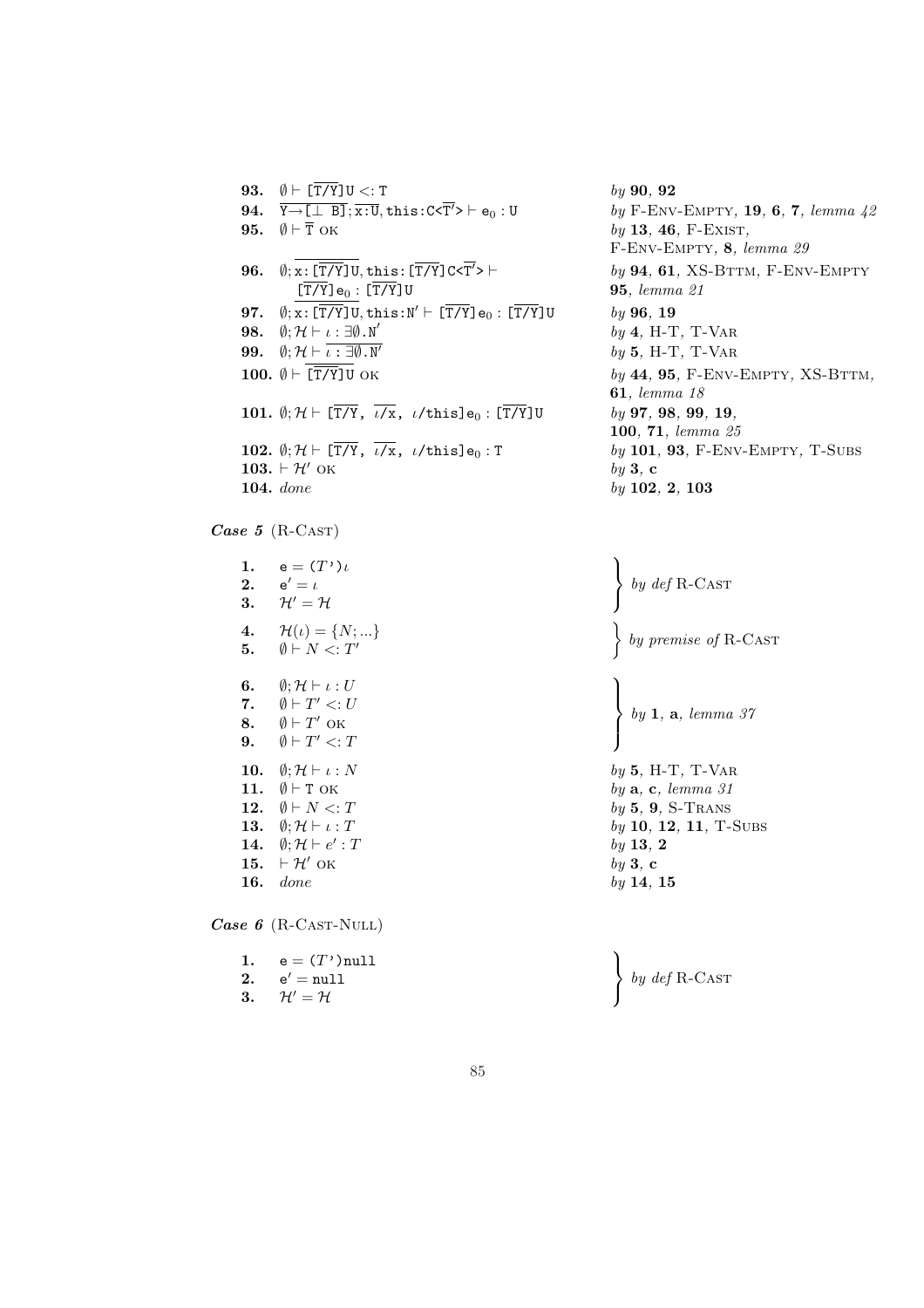4.  $\emptyset \vdash T \text{ OK}$  by a, c, lemma 31 5.  $\emptyset; \mathcal{H} \vdash \mathtt{null}$  :  $T$  by 4 , T-Null 6.  $\emptyset; H \vdash e'$ :  $T$  by 5 , 2 7.  $\vdash \mathcal{H}'$  OK  $\int$  ok by 3 , c Case 7 (RC-FIELD) 8.  $done$  by  $6, 7$ 1.  $\mathsf{e} = \mathsf{e}_r \mathbin{.} \mathsf{f}$ 2.  $\mathsf{e}'=\mathsf{e}'_r$  .  $\mathsf{f}$  $\ddot{\phantom{0}}$  $\left\{\begin{array}{c} by\ def\ RC\text{-F}\end{array}\right.$ 3.  $\mathsf{e}_r;\mathcal{H} \leadsto \mathsf{e}'_r;\mathcal{H}'$ 4.  $\mathsf{e}_r' \neq \texttt{err}$  $\ddot{\phantom{0}}$ by premise RC-FIELD 5.  $\emptyset; \mathcal{H} \vdash \mathsf{e}_r : \exists \varDelta_n$  . N 6.  $\emptyset \vdash \Downarrow_{\Delta_n} fType({\tt f},{\tt N}) <: {\tt T}$  $\ddot{\phantom{0}}$ by  $1$ ,  $a$ , F-ENV-EMPTY, lemma  $33$ 7.  $\emptyset; \mathcal{H} \vdash e_r' : \exists \Delta_n . \mathbb{N}$ 8.  $\vdash \mathcal{H}'$  OK  $\ddot{\phantom{0}}$  $by 3, 5, ind hyp$ 9.  $\emptyset; \mathcal{H} \vdash \mathsf{e}_r'$  . f  $: \Downarrow_{\varDelta_n} \textit{fType}(\mathtt{f}, \mathtt{N})$ ) by 7 , T-Field 10.  $\emptyset \vdash T$  OK T OK  $by$ a, c, lemma 31 11.  $\emptyset; \mathcal{H} \vdash e_r'.f :$ T is a set of  $by$ 9, 6, 10, T-Subs Case  $8$  (RC-Assign-1) **12.** done by 11, lemma  $48$ , 2, 8 1.  $e = e_1 \cdot f = e_2$ 2.  $e' = e'_1$ .f =  $e_2$  $\ddot{\phantom{0}}$ by  $def$  RC-Assign-1 3.  $\mathsf{e}_1; \mathcal{H} \rightsquigarrow \mathsf{e}'_1; \mathcal{H}'$ by premise RC-Assign-1 4.  $\emptyset; \mathcal{H} \vdash e_1 : \exists \Delta' . \mathbb{N}$ **5.**  $fType(f, N) = U$ 6.  $\emptyset; \mathcal{H} \vdash \mathtt{e}_2 : \mathtt{U}'$ 7.  $\varDelta' \vdash \mathtt{U}' <: \mathtt{U}$ 8.  $\emptyset \vdash U' \lt: T$  $\begin{pmatrix} 0 & 0 \\ 0 & 0 \\ 0 & 0 \end{pmatrix}$ by 1, a, F-ENV-EMPTY, lemma  $34$ 9.  $\emptyset; \mathcal{H} \vdash e'_1 : \exists \Delta' . \mathbb{N}$ 10.  $\vdash \mathcal{H}'$  ok  $\ddot{\phantom{0}}$ by  $3, 4, ind$  hyp 11.  $\emptyset; \mathcal{H} \vdash e'_1 \cdot f = e_2 : U'$  $by 9, 5, 6, 7, T-ASSIGN$ 12.  $\emptyset \vdash T$  ok by a, c, lemma 31 13.  $\emptyset; \mathcal{H} \vdash e'_1 \cdot f = e_2$ :  $by 11, 8, 12, T-SUBS$ **14.** done by 13, lemma  $48$ , 2, 10

Case 9 (RC-Assign-2)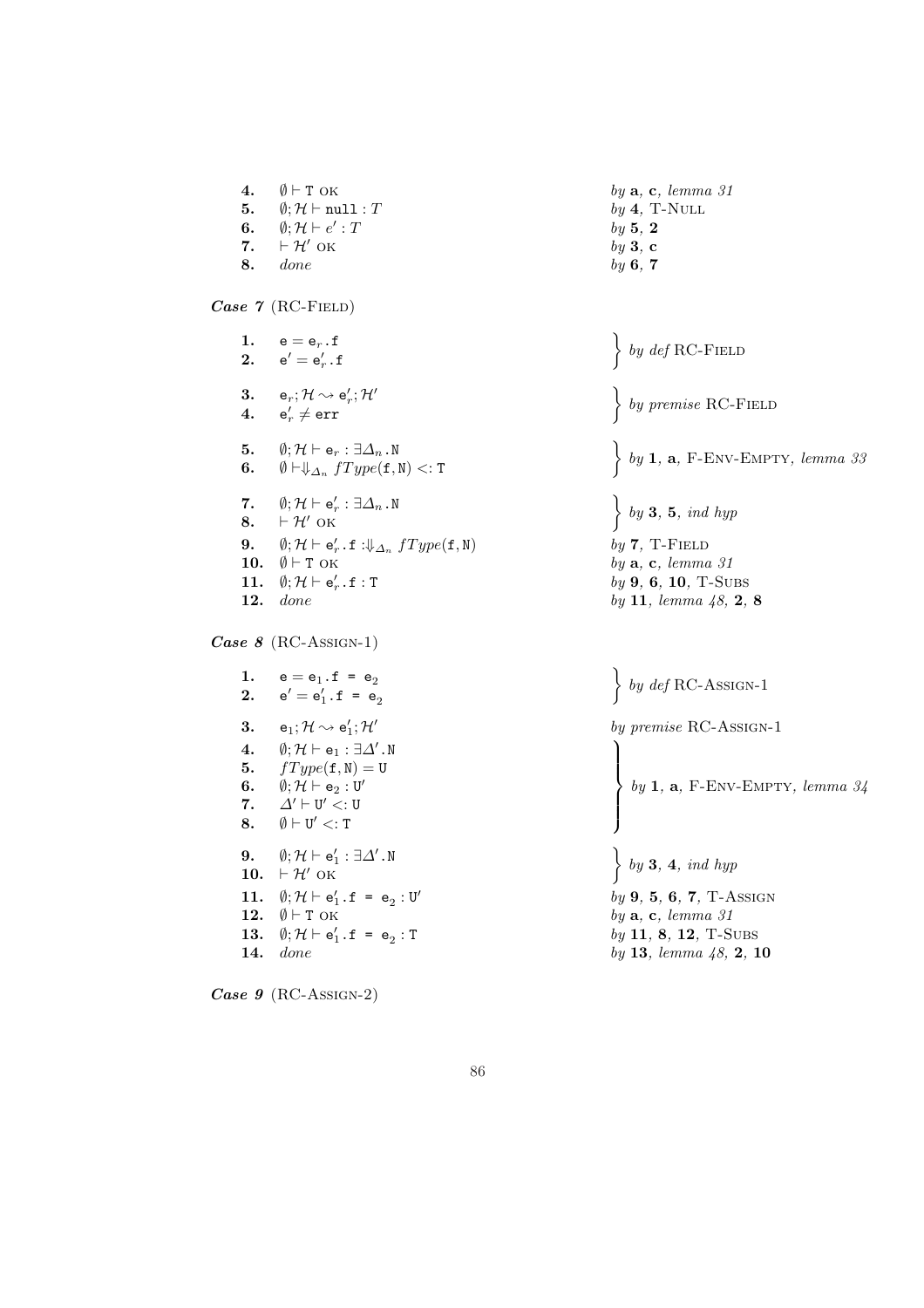| 1.<br>2.   | $e = \iota.f = e_2$<br>$e' = \iota \cdot f = e'_2$                                                                                                                                       | $by\,\,def\rm RC-ASSIGN-2$                                                        |
|------------|------------------------------------------------------------------------------------------------------------------------------------------------------------------------------------------|-----------------------------------------------------------------------------------|
| 3.         | $\mathsf{e}_2;\mathcal{H}\leadsto\mathsf{e}_2';\mathcal{H}'$                                                                                                                             | by premise RC-ASSIGN-2                                                            |
| 4.         | $\emptyset; \mathcal{H} \vdash \iota : \exists \Delta' . \mathbb{N}$                                                                                                                     |                                                                                   |
| 5.         | $fType({\tt f,N}) = {\tt U}$                                                                                                                                                             |                                                                                   |
| 6.         | $\emptyset; {\cal H} \vdash {\tt e}_2 : {\tt U}'$                                                                                                                                        | by 1, a, F-ENV-EMPTY, lemma 34                                                    |
| 7.         | $\varDelta'\vdash {\tt U}' < :{\tt U}$                                                                                                                                                   |                                                                                   |
| 8.         | $\emptyset \vdash U' <: T$                                                                                                                                                               |                                                                                   |
| 9.         | $\emptyset; \mathcal{H} \vdash \mathtt{e}'_2 : \exists \varDelta'$ . N                                                                                                                   |                                                                                   |
|            | 10. $\vdash \mathcal{H}'$ OK                                                                                                                                                             | $\left\{ \begin{array}{l} by \textbf{3, 4}, \textit{ind hyp} \end{array} \right.$ |
| 11.        | $\emptyset;$ $\mathcal{H}$ $\vdash$ $\iota$ . $\mathtt{f}$ = $\mathtt{e}'_2$ : $\mathtt{U}'$                                                                                             | $by 4, 5, 9, 7, T-ASSIGN$                                                         |
| 12.        | $\emptyset$ + T OK                                                                                                                                                                       | by $a, c, lemma 31$                                                               |
| 13.        | $\emptyset;$ $\mathcal{H}$ $\vdash$ $\iota$ . $\mathtt{f}$ = $\mathtt{e}'_2$ : T                                                                                                         | $by 11, 8, 12, T-SUBS$                                                            |
| 14.        | done                                                                                                                                                                                     | by 13, lemma $48$ , 2, 10                                                         |
|            | Case 10 (RC-INVK-RECV)                                                                                                                                                                   |                                                                                   |
| 1.         | $e = e_r . \langle \overline{P} \rangle m(\overline{e})$                                                                                                                                 |                                                                                   |
| 2.         | $e' = e'_r \cdot \langle \overline{P} \rangle m(\overline{e})$                                                                                                                           | by def RC-INVK-RECV                                                               |
| 3.         | $\mathsf{e}_r;\mathcal{H}\leadsto\mathsf{e}'_r;\mathcal{H}'$                                                                                                                             | by premise RC-INVK-RECV                                                           |
| 4.         | $\emptyset; \mathcal{H} \vdash e_r : \exists \Delta'' . \mathbb{N}$                                                                                                                      |                                                                                   |
| 5.         | $mType(\mathfrak{m},\mathbb{N}) = \langle \overline{Y} \triangleleft \overline{B} \rangle \overline{U} \rightarrow U$                                                                    |                                                                                   |
| 6.         | $\emptyset; \mathcal{H} \vdash \overline{e : \exists \Delta . R}$                                                                                                                        |                                                                                   |
| 7.<br>8.   | $match(sift(\overline{\mathbf{R}},\overline{\mathbf{U}},\overline{\mathbf{Y}}),\overline{\mathbf{P}},\overline{\mathbf{Y}},\overline{\mathbf{T}})$<br>$\emptyset \vdash \overline{P}$ OK | by $1, a, F$ -ENV-EMPTY, lemma 35                                                 |
| 9.         | $\Delta'', \overline{\Delta} \vdash T <: [\overline{T/Y}] B$                                                                                                                             |                                                                                   |
| 10.        | $\Delta'', \overline{\Delta} \vdash \exists \emptyset \ldotp R <: [\overline{T/Y}] \cup$                                                                                                 |                                                                                   |
| 11.        | $\emptyset \vdash \Downarrow_{\Delta'' \cdot \overline{\Delta}} [\overline{T/Y}] \mathbb{U} \lt: \mathbb{T}$                                                                             |                                                                                   |
|            |                                                                                                                                                                                          |                                                                                   |
| 12.        | $\emptyset; {\cal H} \vdash {\tt e}_r' : \exists \varDelta''$ . N                                                                                                                        | $\big\}$ by 3, 4, ind hyp                                                         |
| 13.        | $\vdash \mathcal{H}'$ OK                                                                                                                                                                 |                                                                                   |
| 14.        | $\emptyset; \mathcal{H} \vdash e'_r . \leq \overline{P} > m(\overline{e}) : \Downarrow_{\Delta'' , \overline{\Delta}} [\mathbb{T}/\mathbb{Y}]$ U                                         | $by 12, 5, 6, 7, 8, 9, 10, T-INVK$                                                |
| 15.        | $\emptyset \vdash T$ OK<br>$\emptyset;$ $\mathcal{H} \vdash e'_r$ . < $\overline{P}$ >m( $\overline{e}$ ) : T                                                                            | by $a$ , F-ENV-EMPTY, lemma 31                                                    |
| 16.<br>17. | done                                                                                                                                                                                     | $by 14, 11, 15, T-SUBS$<br>by 16, lemma $48$ , 2, 13                              |
|            |                                                                                                                                                                                          |                                                                                   |
|            | Case 11 (RC-INVK-ARG)                                                                                                                                                                    |                                                                                   |
| 1.         | $e = e_r . \langle \overline{P} \rangle m(\overline{e})$                                                                                                                                 |                                                                                   |
| 2.         | $e' = e_r \cdot \langle \overline{P} \rangle_{m}(\overline{e'})$                                                                                                                         | by $def$ RC-INVK-ARG                                                              |
| 3.         | $\overline{e} = \ldots e_i \ldots$                                                                                                                                                       |                                                                                   |
|            |                                                                                                                                                                                          |                                                                                   |

3.  $\overline{e} = \ldots e_i \ldots$ 4.  $\overline{e'} = \dots e'_i \dots$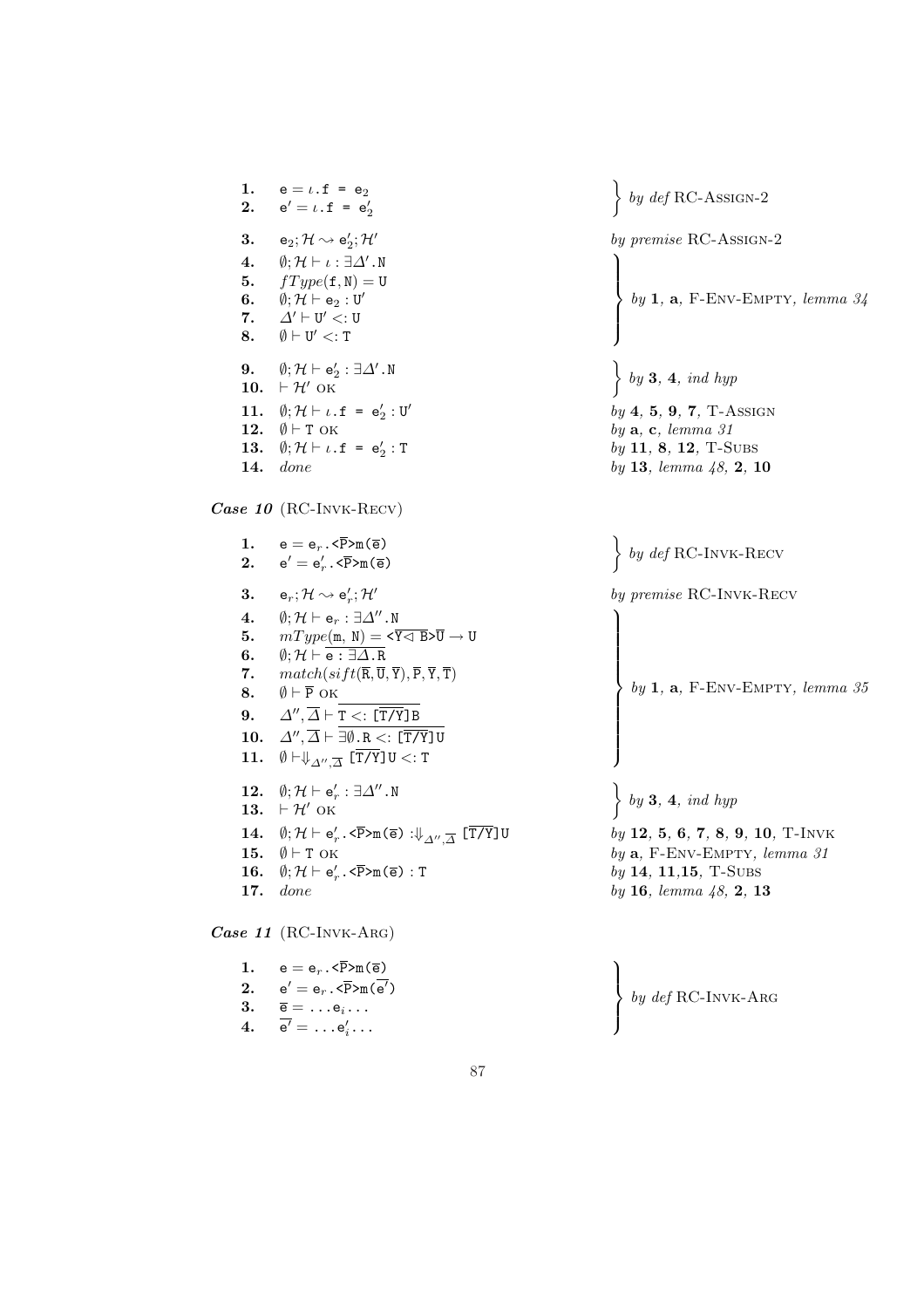5.  $e_i$ ;  $\mathcal{H} \rightsquigarrow e_i'; \mathcal{H}'$ by premise RC-Invk-Arg 6.  $\emptyset$ ;  $\mathcal{H} \vdash e_r : \exists \Delta''$ .N 7.  $mType(m, N) = \langle \overline{Y} \langle \overline{B} \rangle \overline{U} \rightarrow U$ 8.  $\emptyset; \mathcal{H} \vdash \stackrel{\cdot}{\mathsf{e}: }\exists \overline{\Delta}.\overline{\mathsf{R}}$ 9.  $match(sift(\overline{R}, \overline{U}, \overline{Y}), \overline{P}, \overline{Y}, \overline{T})$ 10.  $\emptyset \vdash \overline{P}$  ok 11.  $\Delta, \Delta'', \overline{\Delta} \vdash T \lt: : [\overline{T/Y}]B$ 12.  $\Delta, \Delta'', \overline{\Delta} \vdash \exists \emptyset . \, R <: [\overline{T/Y}]$ U  ${\bf 13.} \quad \emptyset \vdash \Downarrow_{\varDelta'' ,\overline{\varDelta}} \ [\overline{\mathtt{T} / \mathtt{Y}}]$ U  $<: \mathtt{T}$  $\begin{array}{c} \hline \end{array}$  $\begin{bmatrix} \phantom{-} \end{bmatrix}$ by 1,  $a$ , F-ENV-EMPTY, lemma 35 14.  $\emptyset;$   $\mathcal{H} \vdash e_i': \exists \Delta_i \ldotp R_i$ 14.  $\emptyset; \mathcal{H} \vdash \mathsf{e}_i' : \exists \Delta_i. \mathsf{R}_i\n 15. \vdash \mathcal{H}' \text{ OK}$ by  $5, 8, ind hyp$  ${\bf 16.} \quad \emptyset; \mathcal{H} \vdash \mathtt{e}_r . \mathtt{<\overline{P}}\mathtt{>m}(\overline{\mathtt{e}'}) : \Downarrow_{\varDelta''}$ by 6, 7, 8, 14, 9, 10, 11, 12, T-INVK 17.  $\emptyset \vdash T$  OK by a, F-ENV-EMPTY, lemma 31 18.  $\emptyset$ ;  $\mathcal{H} \vdash e_r$ . < $\overline{P}$ >m( $\overline{e'}$ ) : T  $by$  16, 13, 17, T-Subs **19.** done by 18, lemma  $48$ , 2, 15

 $\ddot{\phantom{0}}$ 

 $\vert$ 

 $\left($ 

Case 12 (RC-CAST)

1.  $e = (T')e_0$ **2.**  $e' = (T')e'_0$ 3.  $e_0; H \rightsquigarrow e'_0; H'$ 4.  $\mathcal{H}; \emptyset \vdash e_0 : U$ 5.  $\mathcal{H} \vdash T' \lt: U$ 6.  $\mathcal{H} \vdash T'$  OK 7.  $\mathcal{H} \vdash T' \lt: T$ 8.  $\emptyset; \mathcal{H}' \vdash e'_0 : U$ 8.  $\emptyset; \mathcal{H}' \vdash e'_0: U$ <br>9.  $\vdash \mathcal{H}'$  ok  $\Big\}$ 10.  $\emptyset; H \vdash (T')e'_0 : T'$ 11.  $\emptyset \vdash T$  ok by a, F-ENV-EMPTY, lemma 31 12.  $\emptyset; H \vdash (T')e'_0$ **13.** done by 12, lemma  $48$ , 2, 9

Case 13 (\*-NULL, \*-ERR, R-BAD-CAST)

1. trivial

 $\bigg\}$  by 3, 4, ind hyp

by def RC-CAST

by premise RC-CAST

 $by 8, 5, 6, T-CAST$  $by 10, 7, 11, T-SUBS$ 

by 1,  $a$ , F-ENV-EMPTY, lemma 37

 $\Box$ 

Lemma 50 . Theorem (Progress).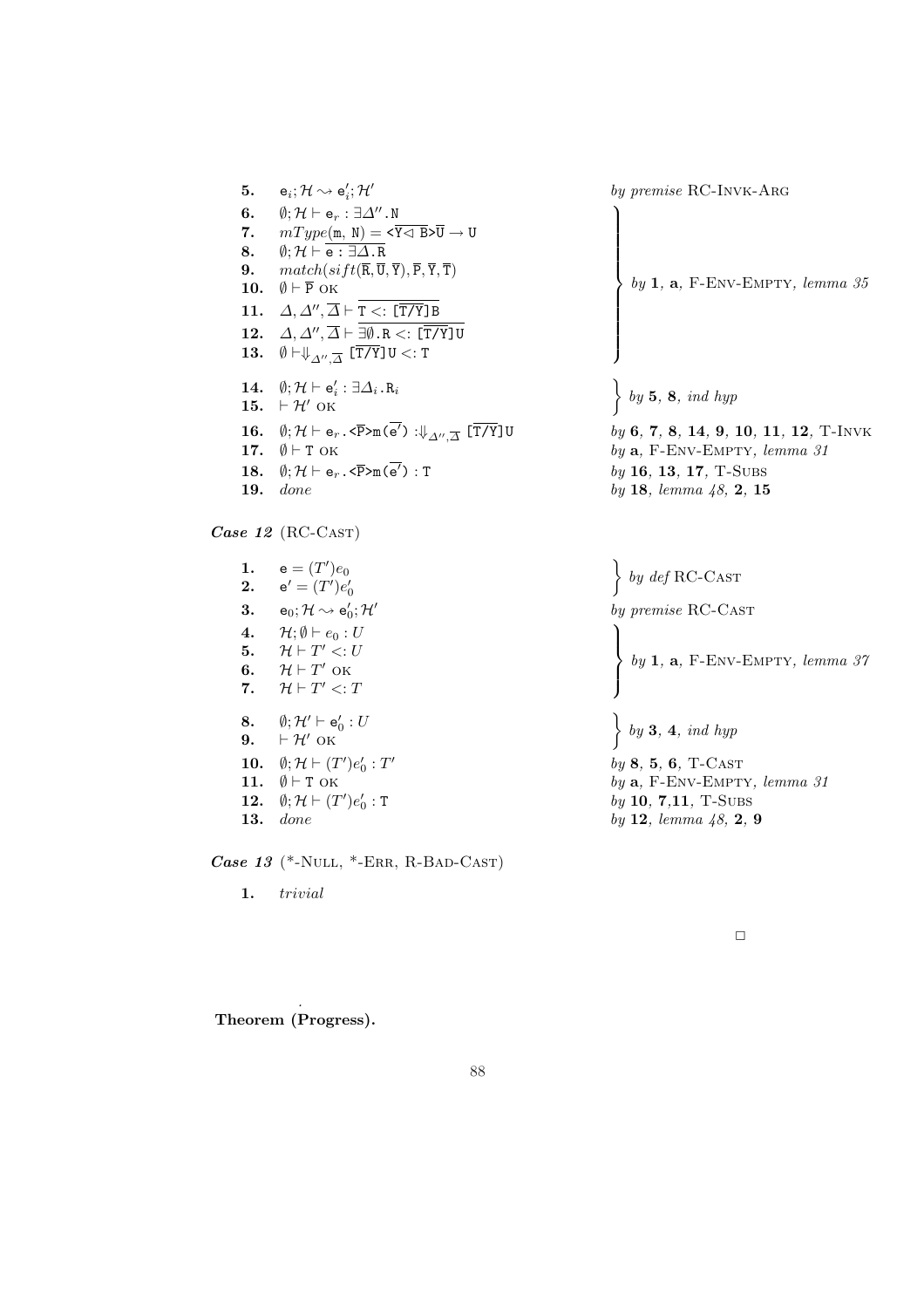If: a.  $\emptyset; \mathcal{H} \vdash e : T$ **b.**  $\vdash \mathcal{H}$  ok then:

there exists  $e'$  and  $H'$  such that  $e; H \rightarrow e'; H'$ or:

there exists  $v$  such that  $e = v$ 

**Proof** by structural induction on the derivation of  $\emptyset; H \vdash e : T$  with a case analysis on the last step:

Case 1 (T-VAR)

| 1. $e = \gamma$              | $\left\{ \begin{array}{c} by\ def \mathcal{T}-\mathsf{VAR} \end{array} \right.$ |
|------------------------------|---------------------------------------------------------------------------------|
| 2. $T = \mathcal{H}(\gamma)$ |                                                                                 |
| 3. $e = \iota$               | by 1, 2, def H-T                                                                |
| 4. done by $e = v$           | by 3                                                                            |

Case 2 (T-New)

| 1. | $e = new C < T, \tau_o, \star >$ | by $def$ T-New     |
|----|----------------------------------|--------------------|
|    | $2.$ done                        | by $RC\text{-}NEW$ |

Case 3 (T-FIELD)

| 1. $e = e_r \cdot f$                                                 | by $def$ T-FIELD             |
|----------------------------------------------------------------------|------------------------------|
| 2. $\emptyset; \mathcal{H} \vdash e_r : \exists \Delta . \mathbb{N}$ | $\{ by \, premises \, T-FI\$ |
| 3. $\oint \Delta fType(f, N) = T$                                    |                              |

4.  $e_r$ ;  $\mathcal{H} \rightsquigarrow e'_r$ ;  $\mathcal{H}'$  or there exists  $v_r$  where  $e_r = v_rby$  2, ind hyp

Case analysis on  $e_r$ :

 $\textit{Case 1}~\texttt{e}_r; \mathcal{H} \leadsto \texttt{e}'_r; \mathcal{H}'$ 

Case 2 there exists  $v_r$  where  $e_r = v_r$ 

2.1. if  $v_r = null$  done by  $R - Field - Null$ 2.2. let  $v_r = \iota$  by syntax of v **2.3.**  $\mathcal{H}(\iota) = \{C \le \bar{T} > \bar{t} \to \bar{v}\}\$  by 2, 2.2, def H-T **2.4.**  $\emptyset \vdash \exists \emptyset$ .C<T> <:  $\exists \Delta$ .N by 2.3, 2, lemma 45 **2.5.**  $fields(C) = \overline{f}$  by b, def F-HEAP **2.6.**  $\emptyset \vdash \exists \emptyset$ .C<T>  $\sqsubset$ :  $\exists \Delta$ .N by 2.4, F-ENV-EMPTY, lemma 16 **2.7.** there exists  $\overline{U}$ 2.8.  $dom(\Delta) = \overline{Z}$ 2.9.  $\vdash$  C<T>  $\square$ :  $\overline{U/Z}$ ] N

1.1. done by RC-FIELD or RC-FIELD-ERR

 $\mathcal{L}$  $\sqrt{ }$  $by$  2.6, F-Env-Empty,  $lemma \; 39$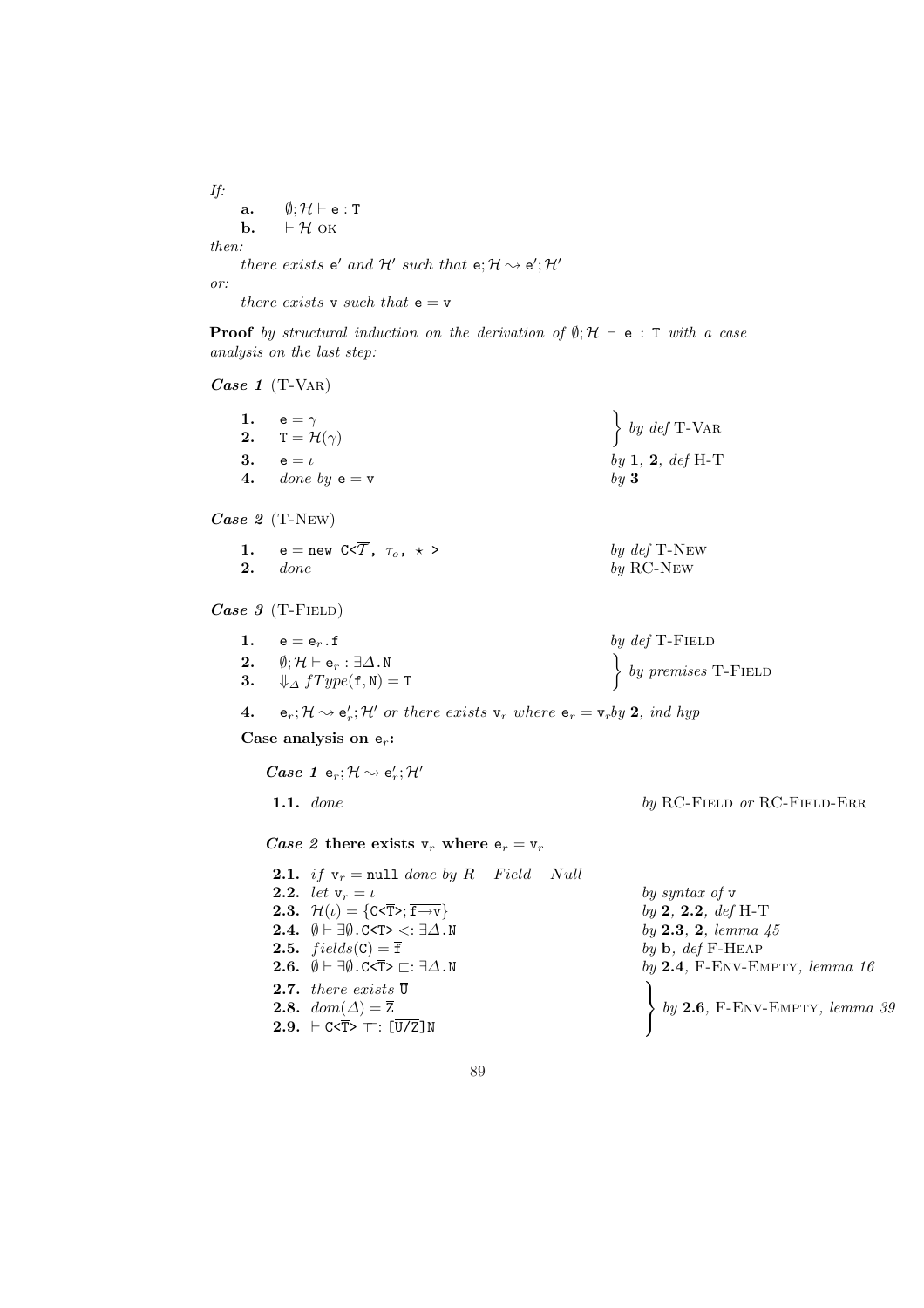| <b>2.10.</b> $fType(f, [U/Z]N) = [U/Z] fType(f, N)$ | by lemma 5                           |
|-----------------------------------------------------|--------------------------------------|
| <b>2.11.</b> $fType(f, C T) = [U/Z] fType(f, N)$    | by 2.10, 2.9, lemma 23               |
| $2.12.$ f $\in$ f                                   | by 2.5, 2.11, 3, lemma $44$          |
| $2.13$ , done                                       | $by 2.2, 2.3, 2.12, R\text{-F}$ IELD |

Case  $4$  (T-Assign)

1.  $e = e_1 \cdot f = e_2$ 2.  $\emptyset$ :  $\mathcal{H} \vdash e_1 : \exists \Delta . \mathbb{N}$ 3.  $fType(f, N) = U$ 4.  $\emptyset; \mathcal{H} \vdash e_2 : T$ 5.  $\emptyset \vdash T \lt: U$ by def T-FIELD  $\mathcal{L}$  $\left($ by premises T-ASSIGN **6.**  $e_1$ ;  $\mathcal{H} \rightsquigarrow e'_1$ ;  $\mathcal{H}'$  or there exists v where  $e_1 = v$  by 2, ind hyp 7. e<sub>2</sub>;  $\mathcal{H} \rightsquigarrow e'_2$ ;  $\mathcal{H}'$  or there exists v where  $e_2 = v$  by 4, ind hyp Case analysis on  $e_1$ ,  $e_2$ :  $\textit{Case 1} \ \ \mathsf{e}_1; \mathcal{H} \leadsto \mathsf{e}'_1; \mathcal{H}', \ \ \mathsf{e}_2; \mathcal{H} \leadsto \mathsf{e}'_2; \mathcal{H}'$ 1.1.  $done$  by RC-Assign-1 or RC-Assign-1-ERR *Case 2*  $e_1$ ;  $H \rightsquigarrow e'_1$ ;  $H'$ , there exists v where  $e_2 = v$ **2.1.** done by RC-Assign-1 or RC-Assign-1-ERR *Case 3 there exists*  $\mathbf{v}$  where  $\mathbf{e}_1 = \mathbf{v}$ ,  $\mathbf{e}_2$ ;  $\mathcal{H} \sim \mathbf{e}'_2$ ;  $\mathcal{H}'$ **3.1.** done by RC-Assign-2 or RC-Assign-2-ERR **Case 4** there exists v where  $e_1 = v$ , there exists v' where  $e_2 = v'$ 4.1. if  $y = null$  done by  $R - Assign - Null$ **4.2.** let  $v = \iota$  by syntax of v **4.3.**  $\mathcal{H}(\iota) = \{C \le \bar{T} > \bar{t} \to \bar{v}\}\$  by 2, 4.2, def H-T 4.4.  $\emptyset \vdash \exists \emptyset$ .C<T> <:  $\exists \Delta$ .N by 4.3, 2, lemma 45 **4.5.**  $fields(C) = \overline{f}$  by b, def F-HEAP 4.6.  $\emptyset \vdash \exists \emptyset$ .C<T>  $\sqsubset$ :  $\exists \Delta$ .N by 4.4, F-ENV-EMPTY, lemma 16 **4.7.** there exists  $\overline{U}$ 4.8.  $dom(\Delta) = \overline{Z}$ 4.9.  $\vdash$  C<T>  $\square$ :  $\overline{U/Z}$ ] N  $\mathcal{L}$  $\sqrt{ }$ by 4.6, F-Env-Empty, lemma 39 **4.10.**  $fType(f, [\overline{U/Z}]\mathbb{N}) = [\overline{U/Z}] fType(f, \mathbb{N})$  by lemma 5 4.11.  $fType(f, C \le \bar{T}>) = [\bar{U}/\bar{Z}] fType(f, N)$  by 4.10, 4.9, lemma 23 4.12. f ∈  $\overline{f}$  by 4.5, 4.11, 3, lemma 44 **4.13.** done by **4.2**, **4.3, 4.12**, R-ASSIGN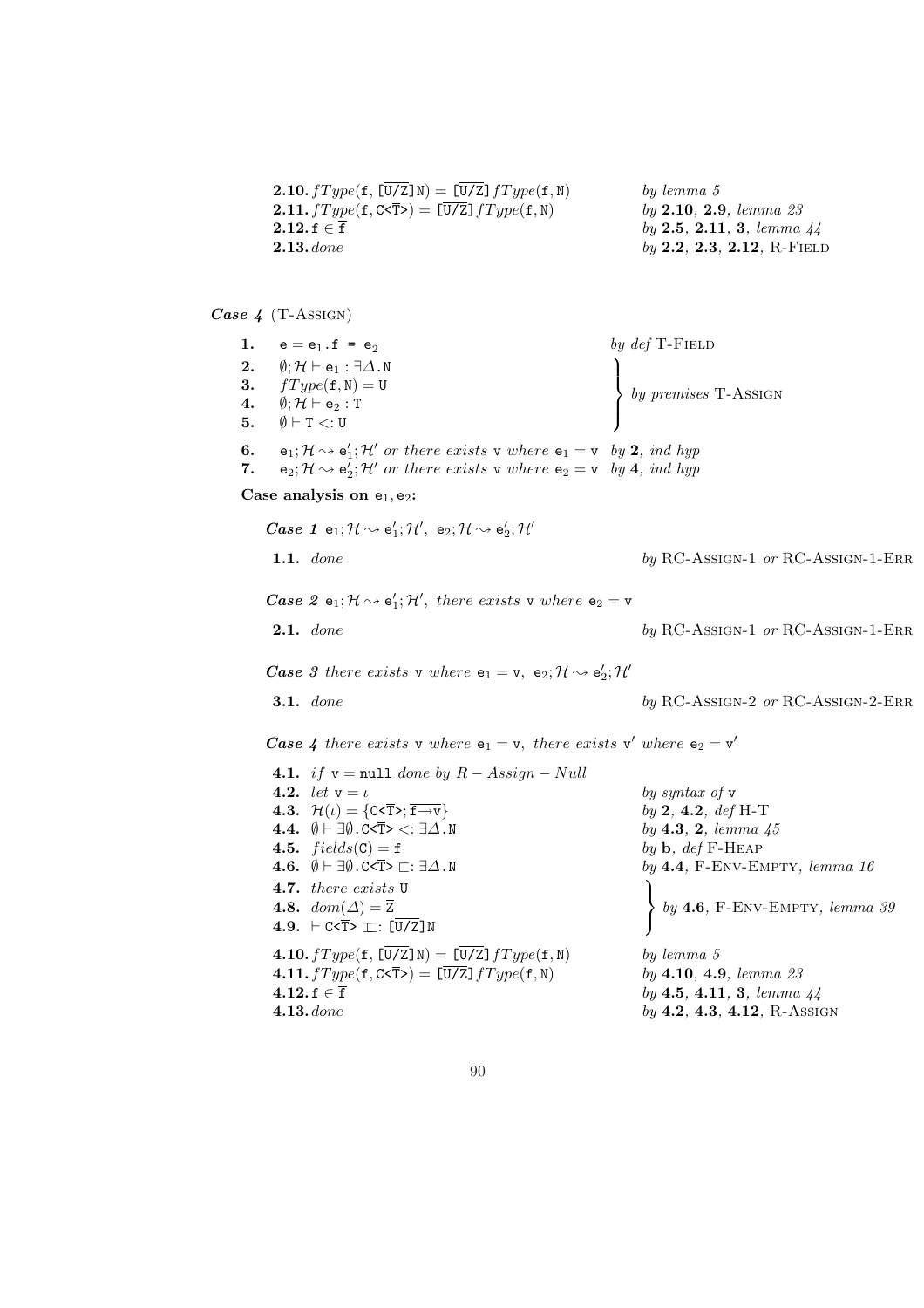Case  $5$  (T-Subs)

| 1.<br>2.                   | $\emptyset; \mathcal{H} \vdash \mathtt{e} : \mathtt{U}$<br>done                                                                                                                                                                                                                                                                                                                                                                                                                                                                                                                                                                                                                                                                                                                                                                                                                                                                             | by premise of T-SUBS<br>by $1, b, ind hyp$                                                                                                                       |
|----------------------------|---------------------------------------------------------------------------------------------------------------------------------------------------------------------------------------------------------------------------------------------------------------------------------------------------------------------------------------------------------------------------------------------------------------------------------------------------------------------------------------------------------------------------------------------------------------------------------------------------------------------------------------------------------------------------------------------------------------------------------------------------------------------------------------------------------------------------------------------------------------------------------------------------------------------------------------------|------------------------------------------------------------------------------------------------------------------------------------------------------------------|
|                            | <i>Case 6</i> (T-INVK)                                                                                                                                                                                                                                                                                                                                                                                                                                                                                                                                                                                                                                                                                                                                                                                                                                                                                                                      |                                                                                                                                                                  |
| 1.<br>2.<br>3.<br>4.<br>5. | $e = e_r . \langle \overline{P} \rangle m(\overline{e})$<br>$\emptyset; {\cal H} \vdash {\sf e}_r : \exists \Delta'$ . N<br>$\emptyset; \mathcal{H} \vdash \overline{e : \exists \Delta . R}$<br>$mType(\mathfrak{m}, \mathbb{N}) = \langle \overline{Y} \langle \overline{Y} \overline{X} \rangle$<br>$match(sift(\overline{R},\overline{U},\overline{Y}),\overline{P},\overline{Y},\overline{T})$                                                                                                                                                                                                                                                                                                                                                                                                                                                                                                                                         | by $def$ T-INVK<br>by premises $T$ -INVK                                                                                                                         |
| 6.<br>7.<br>8.             | $\emptyset \vdash \overline{P}$ OK<br>$\mathbf{e}_r$ ; $\mathcal{H} \sim \mathbf{e}_r' \mathcal{H}'$ or (there exists $\mathbf{v}_r$ with $\mathbf{e}_r = \mathbf{v}_r$ ) by 2, ind hyp<br>$\forall e_i \in \overline{e}$ : (there exists $v_i$ with $e_i = v_i$ ) or (there exists $e_i \in \overline{e}$ : $e_i$ ; $\mathcal{H} \rightsquigarrow e'_i$ ; $\mathcal{H}'$ )                                                                                                                                                                                                                                                                                                                                                                                                                                                                                                                                                                 |                                                                                                                                                                  |
| 9.                         | $\emptyset \vdash \exists \Delta' . \mathbb{N}$ OK                                                                                                                                                                                                                                                                                                                                                                                                                                                                                                                                                                                                                                                                                                                                                                                                                                                                                          | 3, ind hyp<br>by $2$ , F-ENV-EMPTY, lemma $31$                                                                                                                   |
|                            | Case analysis on $e_r$ , $\overline{e}$ :                                                                                                                                                                                                                                                                                                                                                                                                                                                                                                                                                                                                                                                                                                                                                                                                                                                                                                   |                                                                                                                                                                  |
|                            | <i>Case 1</i> $e_r$ ; $\mathcal{H} \rightsquigarrow e'_r$ ; $\mathcal{H}'$                                                                                                                                                                                                                                                                                                                                                                                                                                                                                                                                                                                                                                                                                                                                                                                                                                                                  |                                                                                                                                                                  |
|                            | 1.1. done                                                                                                                                                                                                                                                                                                                                                                                                                                                                                                                                                                                                                                                                                                                                                                                                                                                                                                                                   | by RC-INV-RECV or RC-INV-RECV-ERR                                                                                                                                |
|                            | Case 2 there exists $e_i \in \overline{e}$ where $e_i$ ; $\mathcal{H} \rightsquigarrow e'_i$ ; $\mathcal{H}'$                                                                                                                                                                                                                                                                                                                                                                                                                                                                                                                                                                                                                                                                                                                                                                                                                               |                                                                                                                                                                  |
|                            | 2.1. done                                                                                                                                                                                                                                                                                                                                                                                                                                                                                                                                                                                                                                                                                                                                                                                                                                                                                                                                   | by RC-INV-ARG or RC-INV-ARG-ERR                                                                                                                                  |
| $\mathrm{v}_i$             | <b>Case 3 there exists</b> $v_r$ where $e_r = v_r$ and $\forall e_i \in \overline{e}$ : $\exists v_i$ where $e_i =$                                                                                                                                                                                                                                                                                                                                                                                                                                                                                                                                                                                                                                                                                                                                                                                                                         |                                                                                                                                                                  |
|                            | <b>3.1.</b> if $v_r = \text{null}$ done by $R - Invk - Null$<br><b>3.2.</b> <i>let</i> $v_r = \iota$<br><b>3.3.</b> let $\overline{\mathbf{v}}_r = \overline{\iota}$<br><b>3.4.</b> $\mathcal{H}(\iota) = \{ \mathbb{N}'; \overline{\mathbf{f} \to \mathbf{v}} \}$<br><b>3.5.</b> $\overline{\mathcal{H}(\iota)} = \{N'; \overline{\mathbf{f} \rightarrow \mathbf{v}}\}$<br>3.6. $\emptyset \vdash \exists \emptyset \ldotp N' \lt: \exists \Delta \ldotp N$<br>3.7. $\emptyset \vdash \mathbb{N}'$ OK<br>3.8. $\emptyset \vdash \exists \emptyset \ldotp N' \sqsubset : \exists \Delta' \ldotp N$<br><b>3.9.</b> let $\Delta' = \overline{Z \rightarrow [B_l \ B_u]}$<br>3.10. $\vdash N' \sqsubseteq : [\overline{U'/Z}] N$<br><b>3.11.</b> $\emptyset \vdash U' \lt: [\overline{U'/Z}] B_u$<br><b>3.12.</b> $\emptyset \vdash [\overline{U'}/\overline{Z}] B_l <: U'$<br><b>3.13.</b> $fv(\overline{\mathbf{U}'}) \subseteq dom(\Delta)$ | by 2, 3.2, def H-T<br>by 3, 3.3, $def H-T$<br>by 3.3, 3, lemma 45<br>by $\mathbf{b}$ , def F-HEAP<br>by $3.6$ , F-ENV-EMPTY, lemma 16<br>by 3.8, 3.9, lemma $39$ |